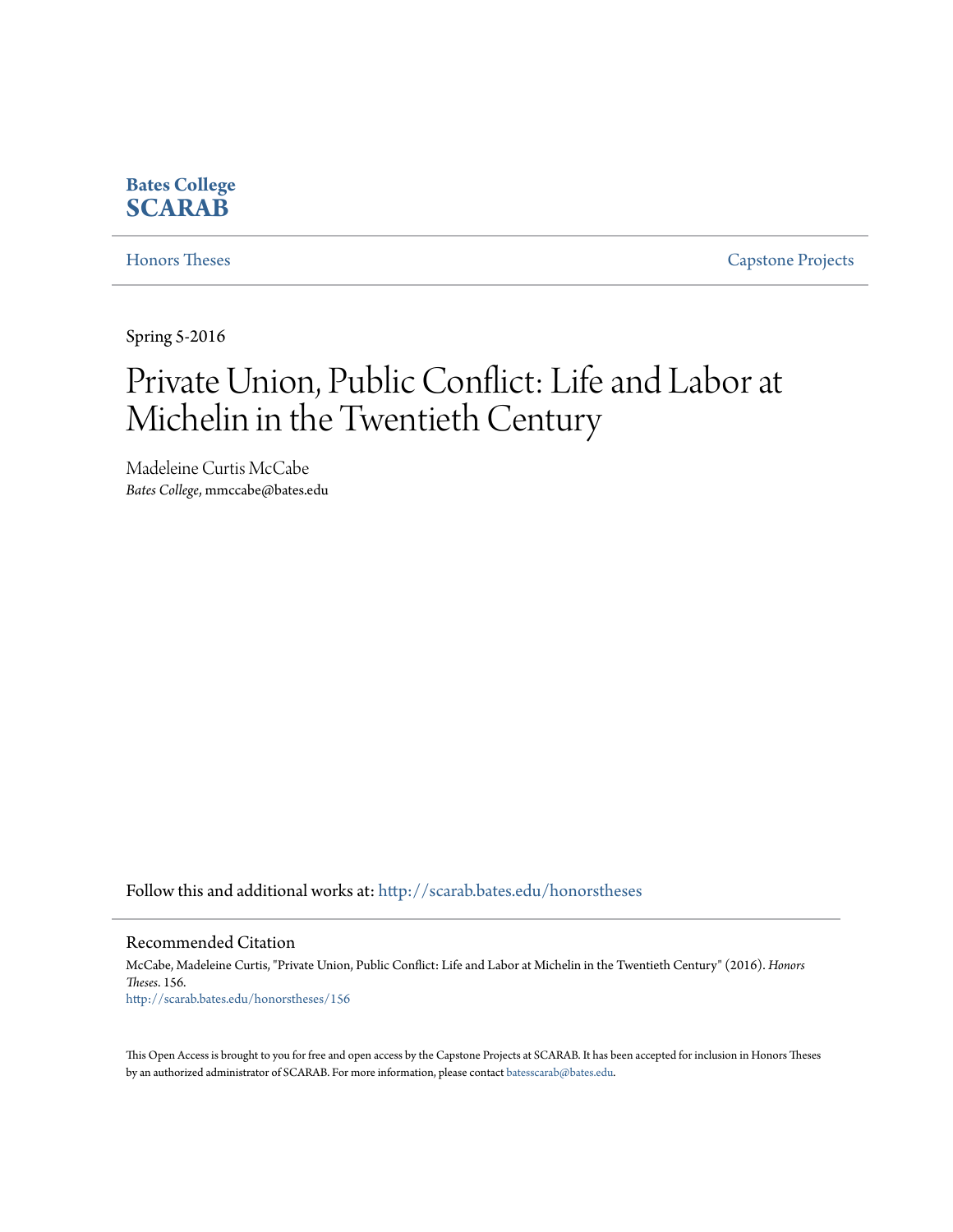Private Union, Public Conflict: Life and Labor at Michelin in the Twentieth Century

An Honors Thesis

Presented to

The Faculty of the Department of History

Bates College

In partial fulfillment of the requirements for the

Degree of Bachelor of Arts

By

Madeleine Curtis McCabe

Lewiston, Maine

March 28, 2016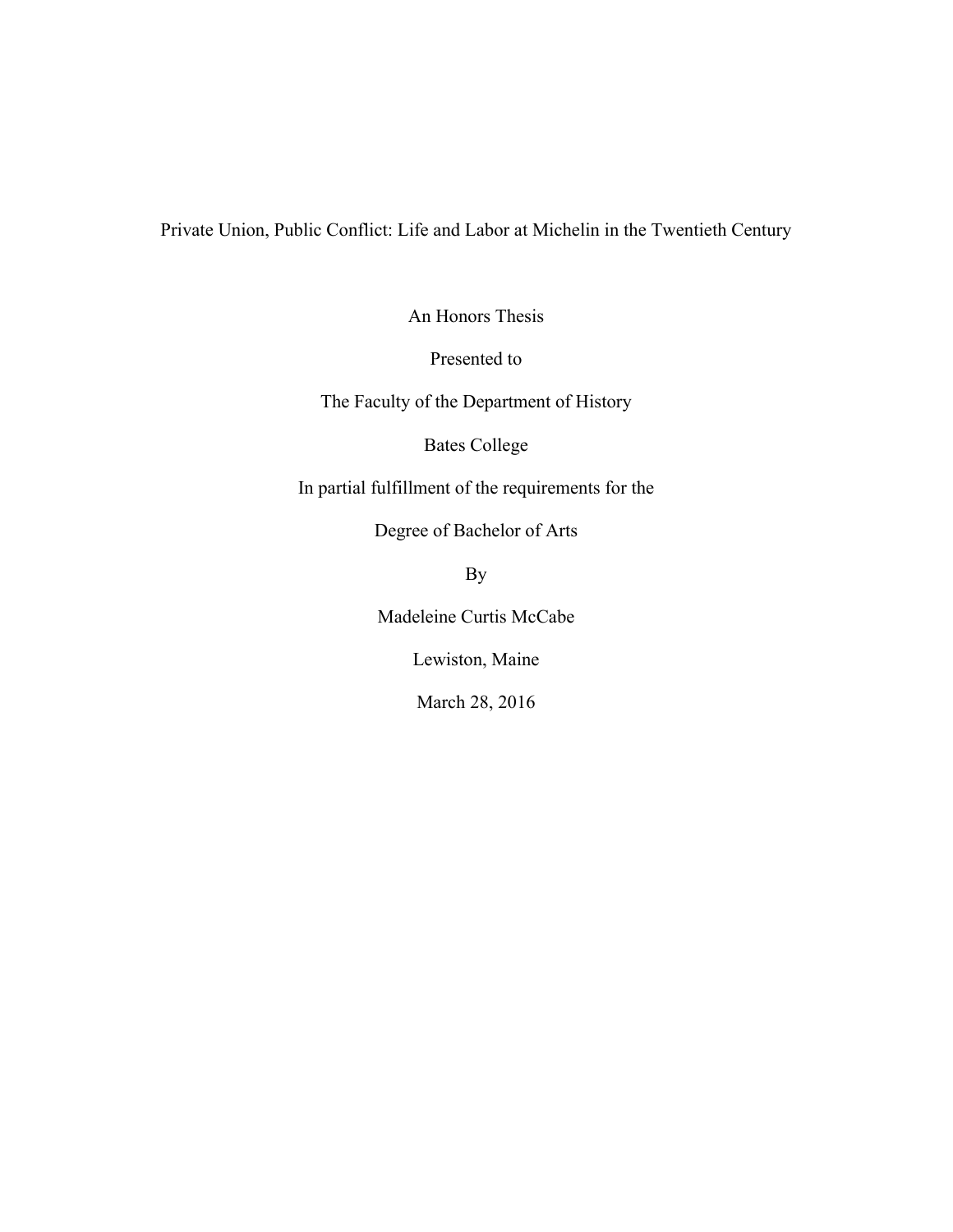#### **Acknowledgements**

I must begin by thanking Caroline Shaw, my advisor for this project. In working with her over my four years at Bates, I have grown as a student, a writer, and a person. I have benefitted immensely from her thoughtful critique and constant stock of ideas when I thought I had nowhere to go with my research. I am forever grateful for our many thoughtful conversations through which this thesis came to be.

I would also like to thank the Department of History at Bates College. Throughout my academic career, I have been constantly challenged by both my coursework and by the standards set by my professors. It is because of this rigorous environment that I have become a better writer and a better historian. I have been continually pushed by my professors to approach topics in new ways, bringing a new light to an already studied topic. They have encouraged and reassured my love of history.

I would not have come to write this thesis without my junior year abroad. Having the opportunity to live and study in Paris for nine months deepened my own understanding of French history in ways that I never imagined possible. My time in Paris allowed me to develop a higher level of French which was incredibly helpful to my research for this thesis.

In conclusion, I am eternally grateful for my family and their constant support throughout this project. I thank my grandfather, whose experiences during World War II originally led me to this topic. I thank my parents, for making education such a valued part of my life and constantly encouraging me to pursue my passions. Thank you all.

2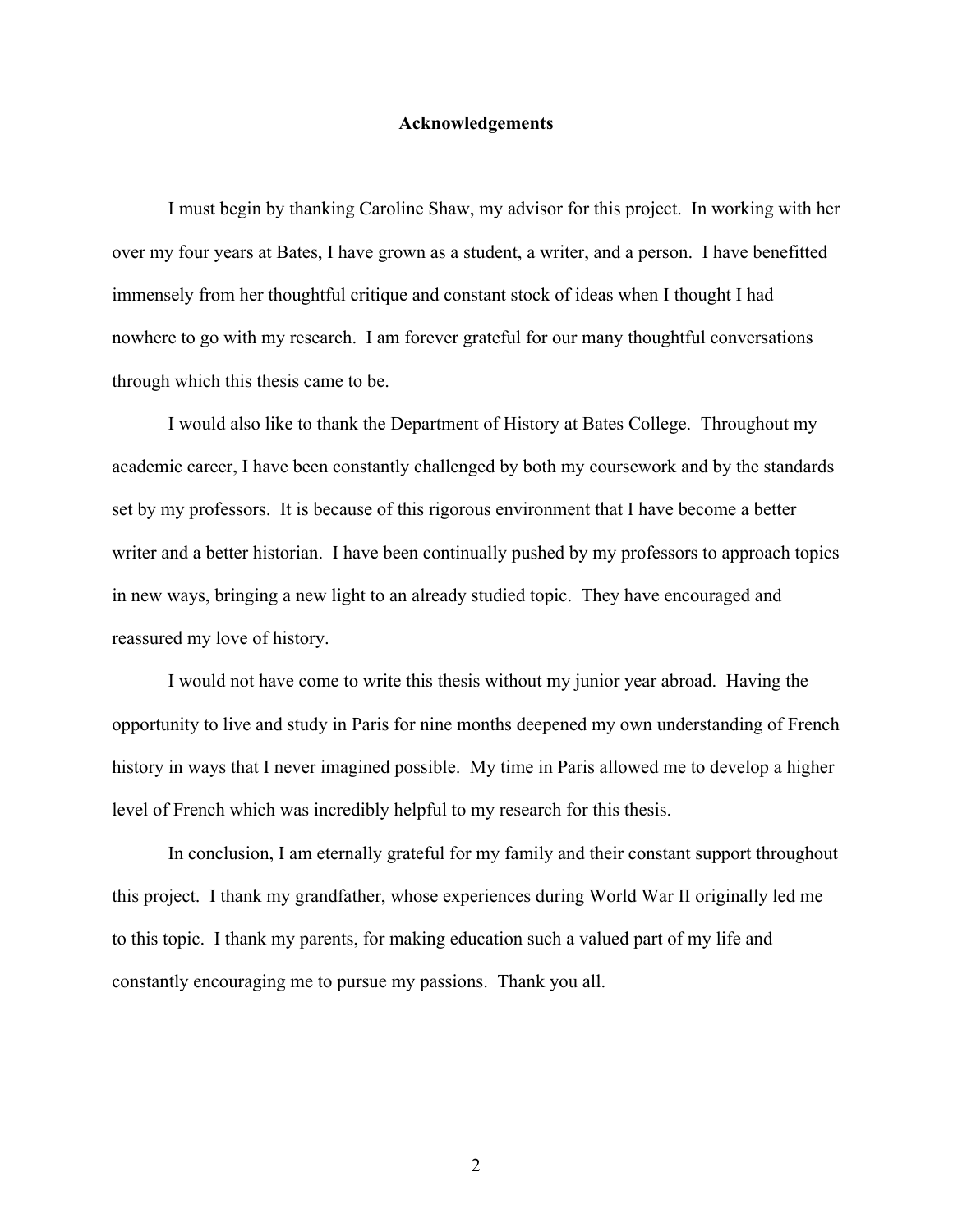# **Table of Contents**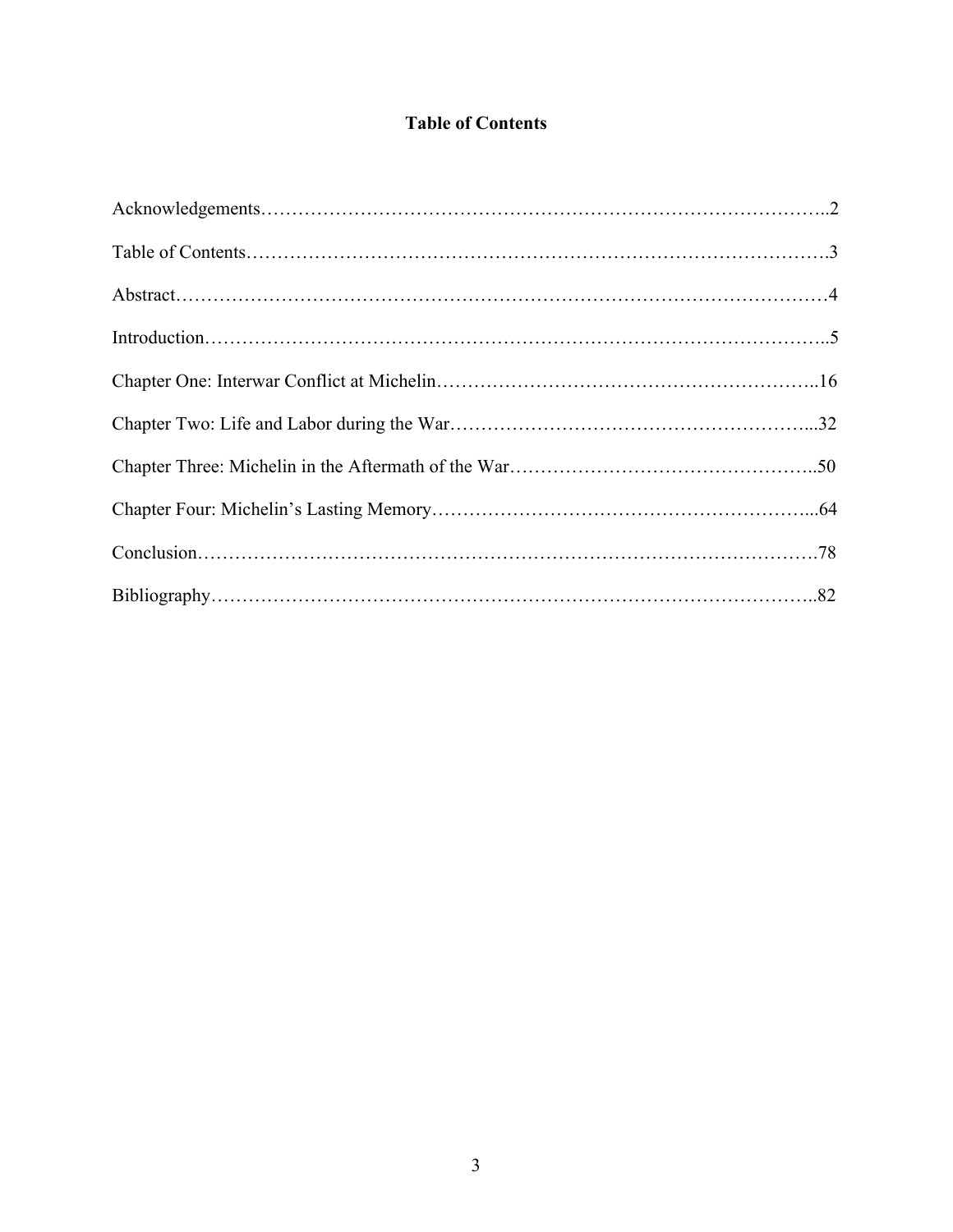#### **Abstract**

This thesis examines one company, Michelin, and its relationship to the larger stories of corporate and labor history in twentieth-century France. While much of the larger interest in Michelin is rooted in the company's activity in the first decades of the twentieth century, my thesis looks specifically at the moments in which Michelin and its labor came to play an important role in the broader economic and social contexts. Michelin and its workforce drew attention to the firm in an increasingly global context through labor disputes of the late 1930s, their behavior during World War II, their contributions to postwar economic recovery, and the centralization of the European economy.

As France was struck by conflicts that included the Popular Front, Nazi occupation, and the battle for postwar recovery, Michelin's corporate presence endured. Considering the relationship between labor and management before, during, and after World War II, we can see clear continuities in management's program to avoid labor conflict through paternalism and in labor's refusal of this program. Inflected by the collective memory of these traumatizing events, Michelin continued to establish a lasting identity in contemporary France, both as a corporation and in its relationship with its workforce that is recognized to this day.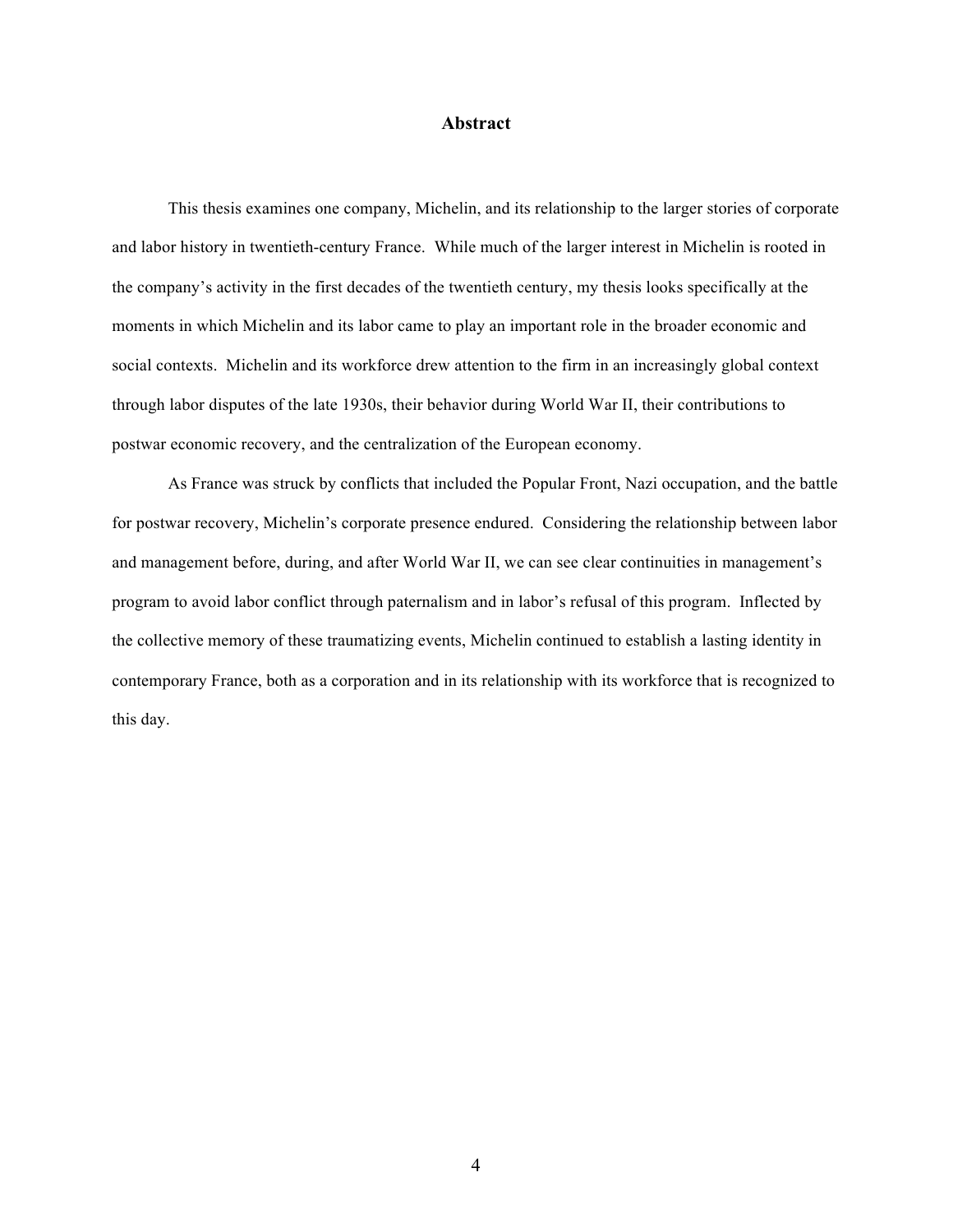#### **Introduction**

On February 24, 1936, Édouard Michelin, cofounder of the eponymous French manufacturing firm, saw the red communist flag rise above his factories for the first time. Many years later, Édouard's son Guy recalled his father's reaction to that day. Guy remembered his father's anger seeing the flag above his factories, recalling that "1936 was terrible" for Michelin.<sup>1</sup> Would the politics of this moment pass? Or, was this just the first battle in a longterm war with organized labor for the French tire manufacturer?

The rubber manufacturer based in Clermont-Ferrand, France is a company that has withstood the test of time.<sup>2</sup> From its origins as a small family manufacturing business in the mid-nineteenth century to the multinational corporation it is known as today, Michelin has maintained a corporate structure largely defined by its family origins.<sup>3</sup> As Michelin grew and expanded, their workforce became an increasingly important part of their operations. By the end of the 1920s, Michelin employed roughly 18,000 workers.<sup>4</sup> As Michelin expanded throughout Europe and to North America in the years covered in my thesis, it brought with it its own way of doing business that touched labor across the globe. While Michelin is also widely recognized for its maps and travel guides, my thesis takes a closer look at the tire manufacturing side of their business.

 <sup>1</sup> Paule Muxel and Bertrand Solliers, *The World According to Michelin,* Arte France documentary film, 2001, http://go.bates.edu/director/wend/?url=http://fod.infobase.com/PortalPlaylists.aspx?wID=98931&xtid=53607. <sup>2</sup> From the beginning, Michelin has been based in Clermont-Ferrand, France, the capital of the Puy-de-Dôme

department. The company has played an integral role in the growth and culture of the town.<br><sup>3</sup> Brothers André and Édouard Michelin took over the family manufacturing business in 1889. They began manufacturing tires in 1891. See Herbert R. Lottman, Michelin Men: Driving an Empire (New York: Tauris, 2004), 17, http://site.ebrary.com/lib/laddbates/detail.action?docID=10133064.

<sup>&</sup>lt;sup>4</sup> André Gueslin, "Introduction," in *Les Hommes du pneu: Les Ouvriers Michelin à Clermont-Ferrand de 1940 à 1980*, ed. André Gueslin (Paris: Les Éditions de l'Atelier, 1999), 9.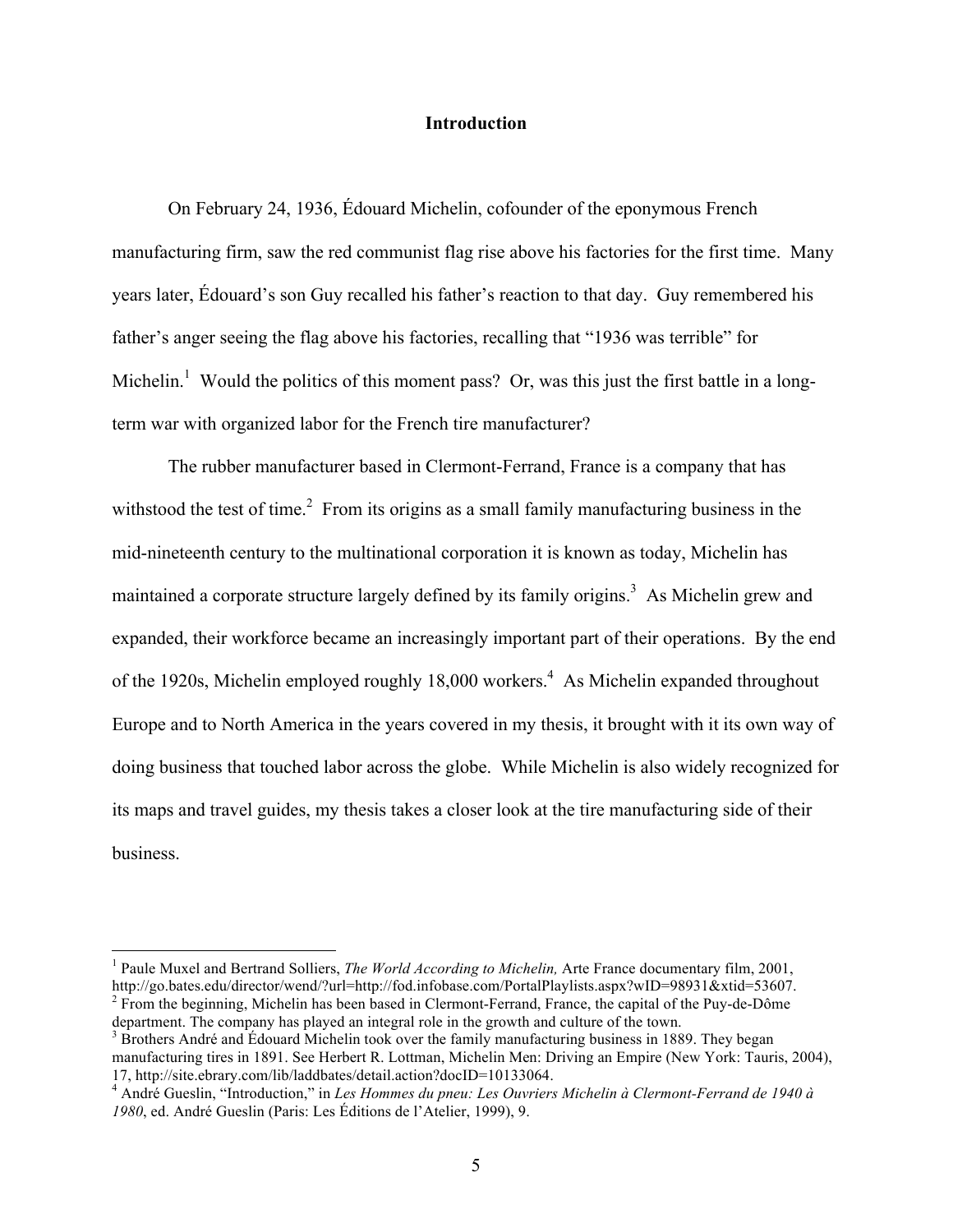Although Michelin's origins are in the mid-nineteenth century, it was the company's actions at the turn of twentieth century that begin to help us understand the shock and horror Édouard Michelin felt when he saw the red flag float over his factories and the company's relationship with organized labor from that point forward, which is my interest in this thesis. Around 1905 Michelin began its own brand of paternalism through which they sought to maintain a sense of control over their workers. Writing on industrial paternalism in France, historian Donald Reid defined paternalism as "not just the set of institutions that employers offer to workers to supplement wages," but also the "techniques used to create and manipulate the affective hierarchical relations" in a manufacturing setting.<sup>5</sup> It is in line with this definition of paternalism that I will reference paternalism at Michelin in the remainder of this thesis. Throughout the beginning of the twentieth century Michelin put several social structures into place that aimed to cultivate and maintain a sense of protection between labor and management. In his introduction to *Les Hommes du pneu: Les Ouvriers Michelin à Clermont-Ferrand de 1940 à 1980*, André Gueslin described how Michelin worked to establish a strong rapport with its workers. Gueslin argued that Michelin-organized schools and summer camps contributed to the "formation of a workforce" for workers' children while health clinics, worker housing, and various associations worked to "maintain that workforce."<sup>6</sup> Through the programs and benefits Gueslin described, Michelin attempted to mold an ideal and loyal worker, a worker that would not join unions or strike. It was because of this work that Michelin was genuinely shocked and horrified by the mobilization it witnessed in 1936.

As a company, Michelin provided many benefits to their labor force before the law asked them to do so. Since the beginning of the twentieth century, Michelin increasingly provided

 <sup>5</sup> Donald Reid, "Industrial Paternalism: Discourse and Practice in Nineteenth-Century French Mining and Metallurgy," *Comparative Studies in Society and History* 27, no. 4 (1985), 580.<br><sup>6</sup> "la formation d'une main-d'œuvre" and "entretiennent cette main-d'œuvre" from Gueslin, "Introduction," 9.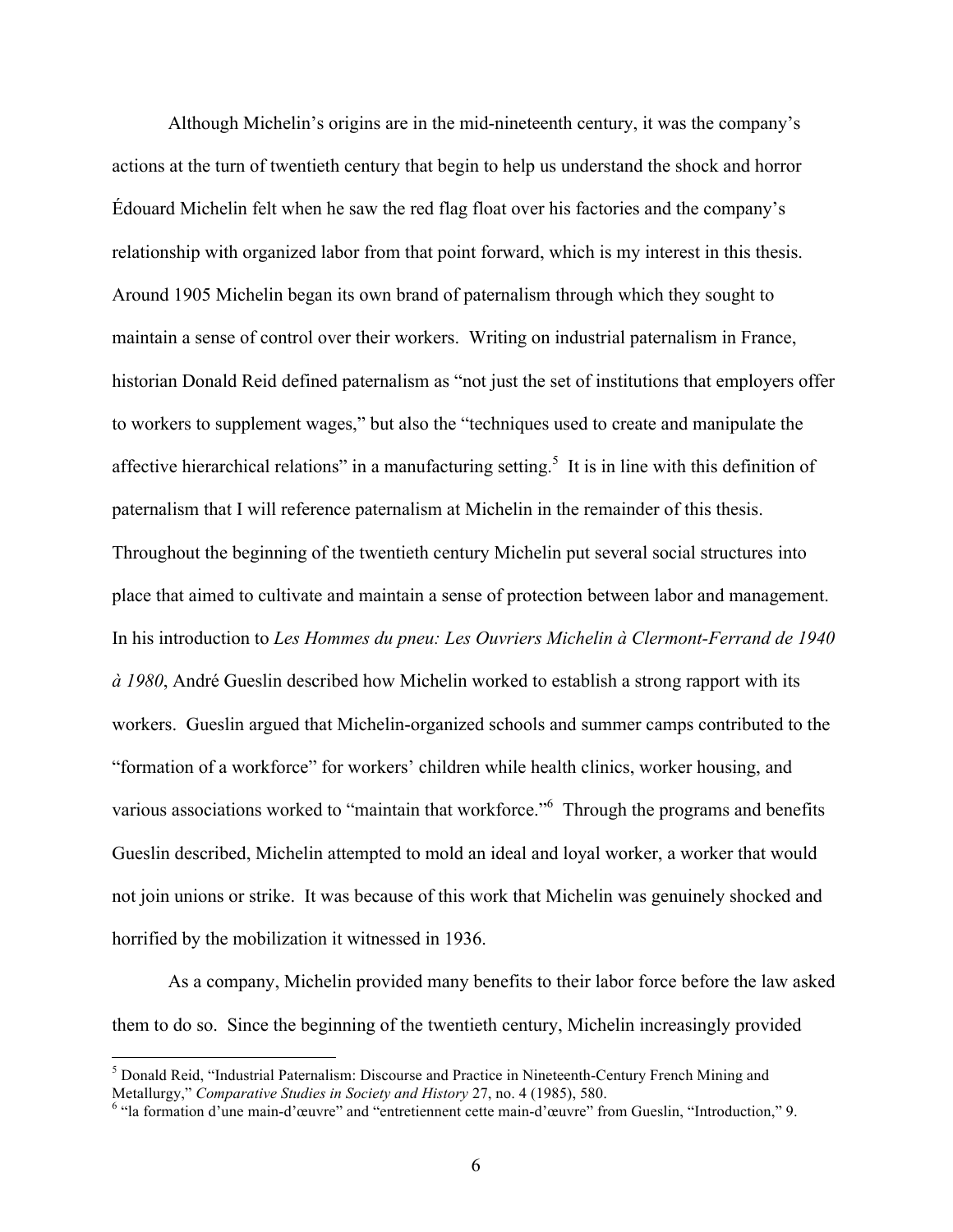housing and healthcare for its workers. In 1905 they introduced a health service for workers and their families.<sup>7</sup> While what they provided was nowhere near healthcare in its modern incarnations, it was something for workers, who elsewhere in France had much less. In a comparative history of healthcare systems in the United States and France, historian Paul Dutton explained that in both countries, the early twentieth century marked a resurgence of privatepractice medicine.<sup>8</sup> Given the context Dutton provided, France was far from the employerprovided healthcare already at Michelin. Michelin's social protections did not end with healthcare. Writing on the evolution of Michelin-built housing in Clermont-Ferrand, Herbert Lottman noted that laws dating from the early twentieth century encouraged the building of inexpensive housing for workers without sufficient housing. He noted that one commentator remarked that the residences were designed "for the housewife, for she lives in it far more than the worker does."<sup>9</sup> The protections Michelin provided were developed to promote the wellbeing and stability of the family unit, not just for the workers themselves. Over the course of the twentieth century, Michelin either constructed or sponsored almost 8000 family housing units on land surrounding its Clermont-Ferrand factories. Although far from luxurious, the housing Michelin provided encouraged basic hygiene and healthy living habits, providing an adequate amount of space and separate rooms for separate functions.<sup>10</sup> Therefore, as Michelin established these sorts of programs for its workers, it sought to avoid the labor organization and strikes that came to plague the firm's management. The Michelin family brought its own idea of what a relationship should be between corporate management and labor at its factories when the business expanded abroad. Thus, history of Michelin is important to the international

<sup>&</sup>lt;sup>7</sup> Lottman, *Michelin Men*, 82.<br><sup>8</sup> Paul V. Dutton, *Differential Diagnoses: A Comparative History of Health Care Problems and Solutions in the United States and France* (Ithaca: Cornell University Press, 2007), 31.<br><sup>9</sup> Lottman, *Michelin Men*, 83.<br><sup>10</sup> Lottman, *Michelin Men*, 85.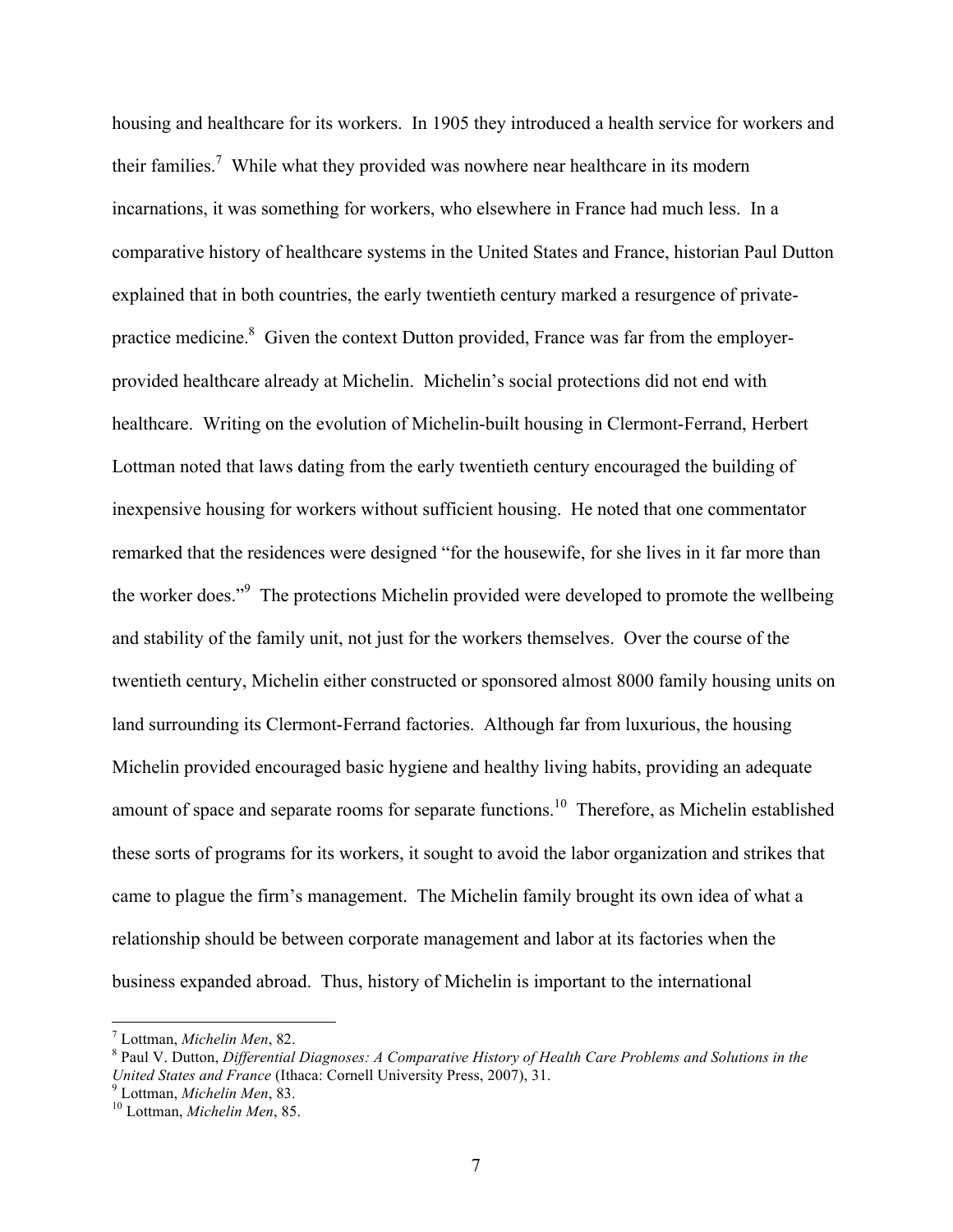understanding of France in the twentieth century and to the history of twentieth-century labor politics writ large.

Just as Michelin was working to establish a sense of loyalty with its workforce, the situation of labor in France was changing in unprecedented ways. The interwar period was one of great transformation for the French working classes. While labor was becoming more and more politicized, their bosses, the *patronat*, searched to appease and control their labor force in the midst of global economic crisis. In France, the victory of the Popular Front in May 1936 was a major turning point for labor. When Léon Blum, the socialist prime minister, took office on June 4, 1936 France was in the midst of a massive general strike. The strike was so paralyzing that on June 7<sup>th</sup> Blum invited representatives of the *patronat* and the *Comité général du travail* (CGT), a confederation of trade unions, to his official residence, Hôtel Matignon, to come up with a solution. The resolution of this meeting was the Matignon Agreements, another win for labor. The signed accords aimed to put and end to the general strike and were a major blow to management. For labor, two immediate gains were collective labor contracts and an increase in wages.11 Reluctantly, representatives of the *patronat* signed these agreements, although their primary motivation was fear.

The establishment of the Popular Front government and the mobilization of labor signified an important turning point in French labor movements of the twentieth century. As this rapid politicization of labor was most visible in the suburbs surrounding Paris, the ring of suburbs surrounding Paris came to be known as the Paris Red Belt. Tyler Stovall, author of *The Rise of the Paris Red Belt*, called to attention the fact that the rise of the Popular Front marked a turning point in French labor movements as it marked the large-scale inclusion of unskilled

 <sup>11</sup> Julian Jackson, *The Popular Front in France: Defending Democracy* (New York: Cambridge, 1988), 9.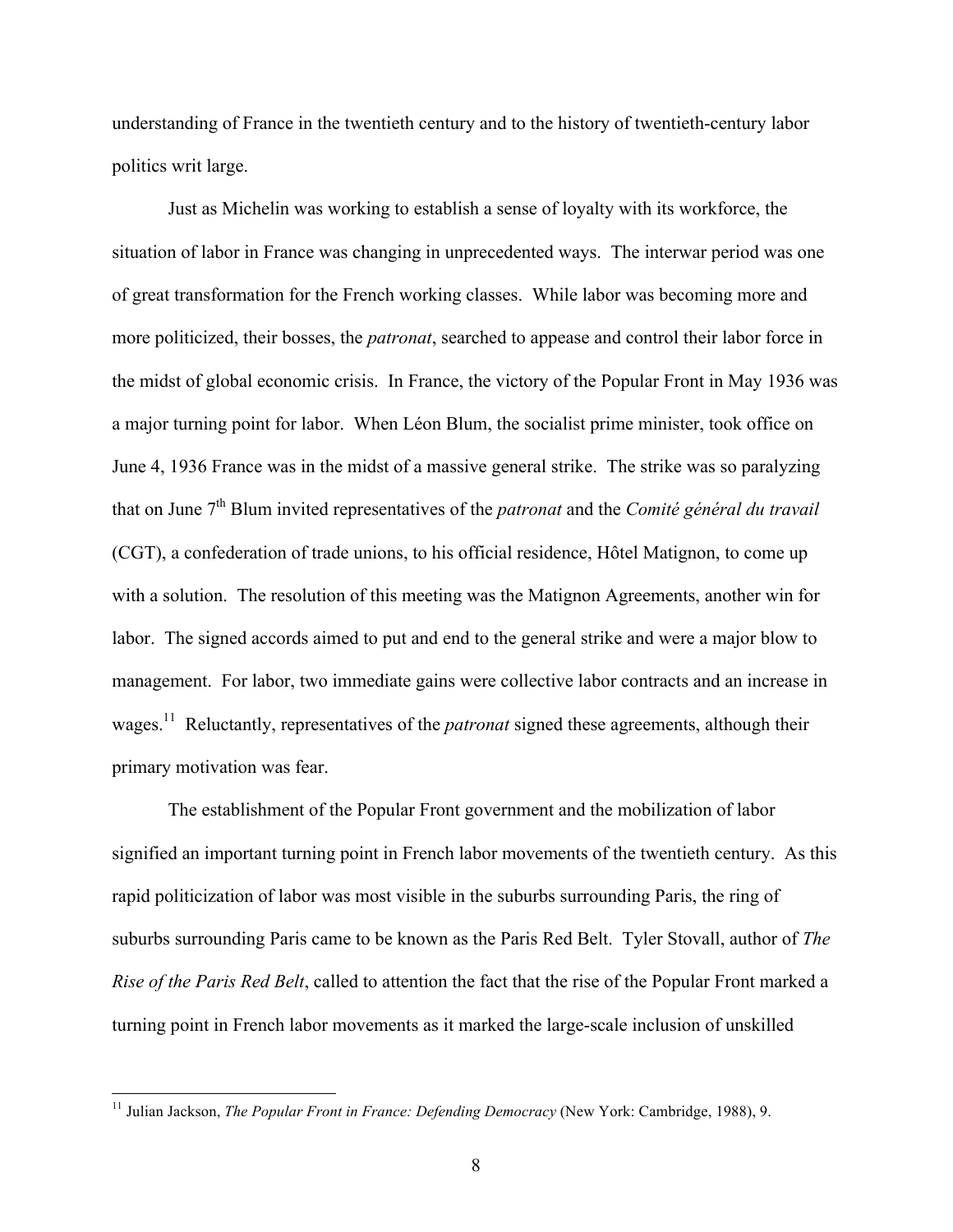workers.<sup>12</sup> Including groups such as factory workers, this group of unskilled labor represented a large force in national politics as they mobilized primarily in the form of strikes and factory occupations. The mobilization of labor reached its peak in June 1936. The strikes of June 1936 were larger than any previous annual strike total. Official records for June 1936 reported 12,142 strikes and 1,830,938 strikers.<sup>13</sup> As the massive strikes and occupations disturbed daily life and disrupted production, employers were put in a precarious position, as they feared for their survival and success.

It is within the context of May and June 1936 that I begin my thesis and discussion of Michelin's relationship with labor in its local, national, and international contexts. Chapter 1 examines how the Popular Front era represented a break from the past at Michelin, a break which has continued to shape its trajectory into the future. Leading up to World War II, I contend that both labor's view of management and management's view of labor demonstrated political fears of the time. As Europe prepared for war, workers eventually sided with management. Chapter 2 examines how the war interrupted the trajectory of labor at the firm. By signing collaboration agreements with the Germans, Michelin guaranteed the mutual survival of both management and labor. In this way, the wartime years suggest a return to past behavior both in terms of Michelin's agreements with the Reich and in its undercover resistant behavior. Michelin in the postwar period brings up more questions of continuity at the firm, inflected of course by the implications of the war. Chapter 3 argues that war did not end the struggle at Michelin. Both in terms of the firm's personal losses and relationship with labor, a peace that was desired by many did not come to be. Political fears reemerged alongside fears over labor, however with different political meaning in the early years of the Cold War. Chapter 4 assesses more fully the long

<sup>12</sup> Tyler Stovall, *The Rise of the Paris Red Belt* (Berkeley: University of California, 1990), 174. <sup>13</sup> Jackson, *The Popular Front in France*, 85.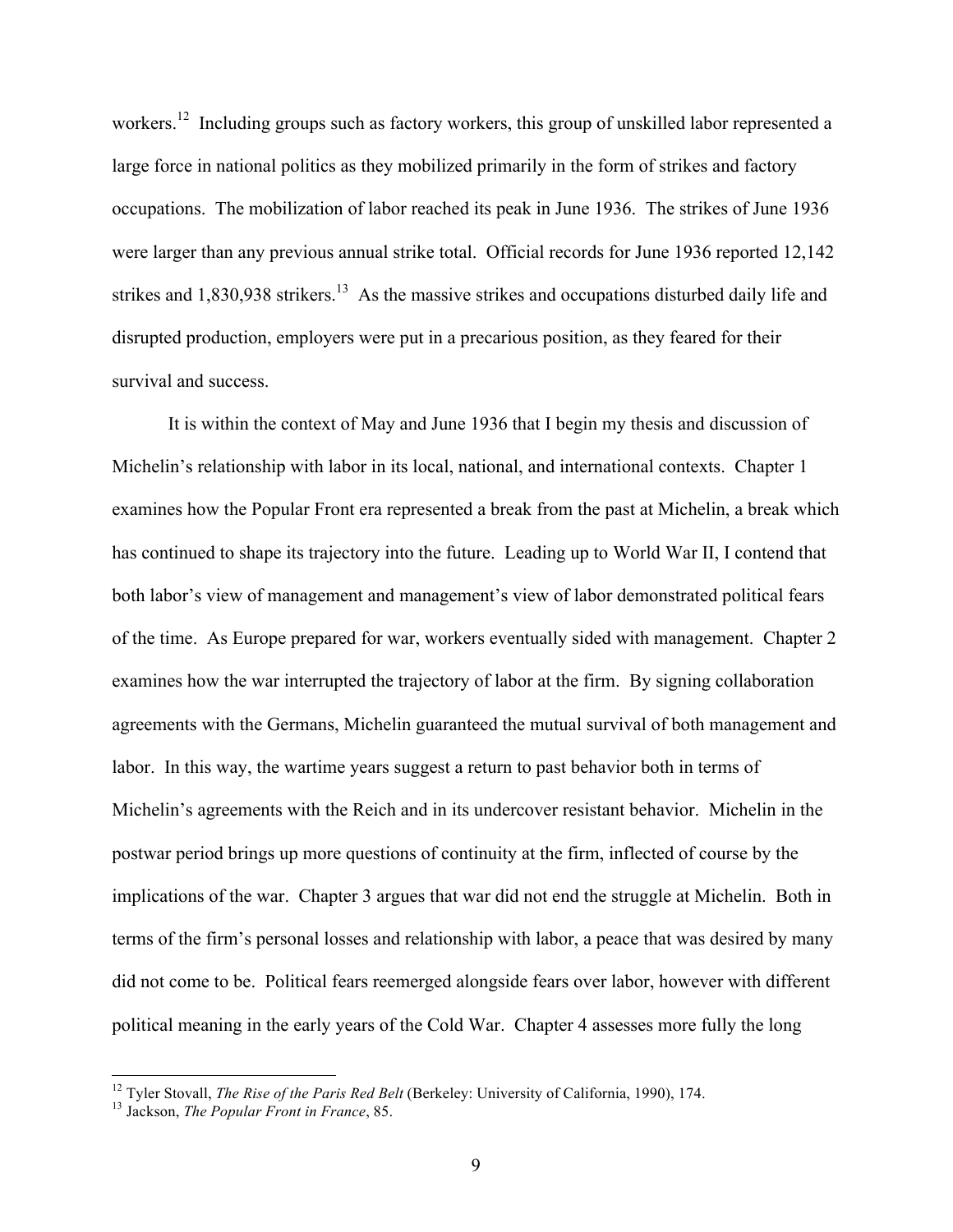term continuities of Michelin as the company integrated into the larger global economy. Taking into consideration how Michelin both uses and ignores its own histories is a way to consider both the company's past and how it figures into their continued behavior and expansion overseas.

Together, these chapters seek to address the overarching relationship between labor and management at Michelin, from efforts to implement a paternalistic program before my story even begins to labor strikes that came to be a lens into Michelin for the outside world. The synthesis of labor and management histories at Michelin is important to an understanding of France in the twentieth century due to interest in Michelin both inside and outside of France. Above all, these interests in Michelin are important to the larger story of centralization in terms of the global economy throughout the twentieth century. As Michelin became more and more a part of the global economy over the course of the twentieth century, an understanding of the relationship between labor and management at the company allows for a better look at the political and economic contexts of France.

My original inspiration for this project came from a class I took at Sciences Po in Paris last winter taught by Professor Jean Garrigues. The class examined the relationship between political power and money from the end of the Second Empire to more or less the present day. In the class's treatment of World War II we examined the question of economic collaboration. For a class assignment I read Annie Lacroix-Riz's *Industriels et banquiers sous l'Occupation: la collaboration économique avec le Reich et Vichy*. 14 In her book and in class discussion I was exposed to the complexity of Michelin's economic collaboration and simultaneous resistance. I was fascinated by the dual nature of Michelin's activity during the war, and in particular how both were remembered in the years that followed.

<sup>&</sup>lt;sup>14</sup> Annie Lacroix-Riz, *Industriels et banquiers sous l'Occupation: la collaboration économique avec le Reich et Vichy* (Paris: A. Colin, 1999).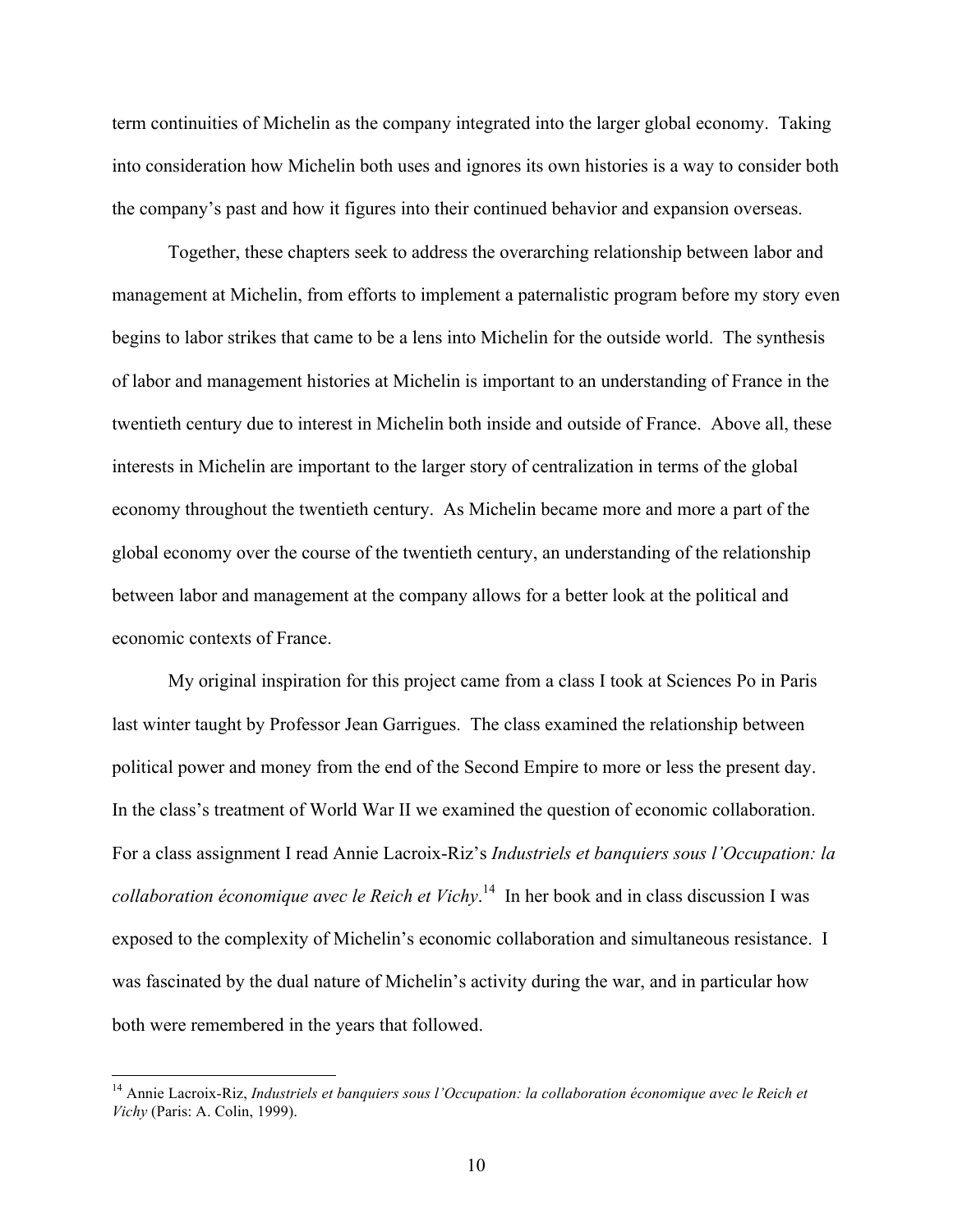Much of the reason why this question of Michelin during the war originally fascinated me has to do with my own family history. Although it does not have to do with France per se, it does have to do with collaboration and resistance during World War II. My grandfather was born in Belgium in 1925 to a Belgian mother and an American father. During the war Germans occupied his family's home. My grandfather joined the Resistance in the later years of the war. In the later years of his life, he has demonstrated a willingness to share with me his memories of the war. The mark his recollections of the war have had on me encouraged me to pursue what I originally thought would be a thesis related to the war.

As I was first considering the question of Michelin I was also considering my own family history. What did I think of my great-great grandparents for letting Nazis into their home? Did my grandfather's time in the Resistance somehow make up for that? It was this synthesis between my own family history and the question of Michelin in a history class at Sciences Po that led me to originally base my thesis on these questions. However, research had other plans for my project. As I engaged with other scholarly work on the war and Michelin in particular, I found that my story to tell about Michelin had to do more with how the company defined its relationship between management and labor from the tumultuous end of the 1930s into the memory of the postwar period. Even though my work has changed from an original focus on the memory of the labels of "collaborator" and "resistant," these themes and considerations are inherently present in many parts of my writing.

As my project evolved from a project specific only to the war and its memory into a longer history of labor and capital in the twentieth century, other scholars have been instrumental in constructing a longer timeline of France in the twentieth century. In distancing my work from the treatment of collaboration and resistance, I turned to works on labor and corporate histories

11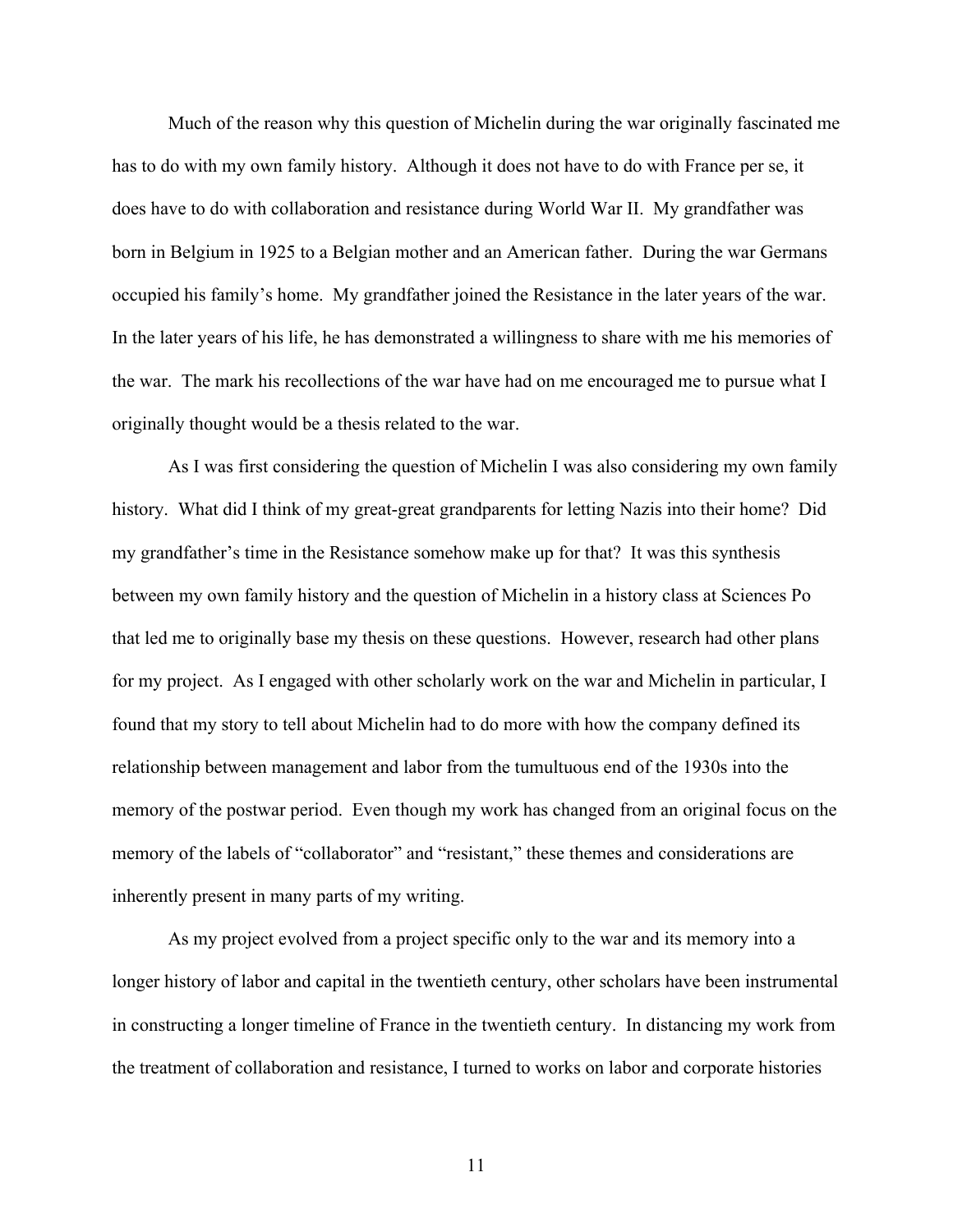to create my own longer history of these two groups at Michelin.<sup>15</sup> Inevitably, corporate and labor histories have far different aims in their writing. While I have engaged with histories that do at some level incorporate the two, it is largely in my own research that I have created this history of labor and capital at Michelin.

I have drawn from histories of specific time periods in different chapters to set up the greater political context of labor and Michelin at the given time. Chapter 1 considers more carefully literature on the Popular Front that was also important to my long-term understanding of labor.16 For World War II covered in chapter 2, I rely on works that contextualized collaboration and occupation including Peter Davies's *Dangerous Liaisons* and Roderick Kedward's and Roger Austin's work published in *Vichy France and the Resistance.*<sup>17</sup> In chapter 3, much of my larger focus was on the international press at that time, as well as secondary literature focusing on the situation of labor following the war, notably George Ross's *Workers*  and Communists in France.<sup>18</sup> For the question of memory in chapter 4, Henry Rousso's instrumental work in *The Vichy Syndrome* helped me to establish a timeline for considering the historical memory of France following the war.<sup>19</sup> These histories alongside more general histories of labor and Michelin have allowed me to construct my own history of labor at Michelin. As helpful as they are, these histories do tend to be kept distinct from one another within existing scholarship.

 <sup>15</sup> For labor, see George Ross, *Workers and Communists in France: From Popular Front to Eurocommunism* (Berkeley: University of California, 1982); Stovall, *The Rise of The Paris Red Belt*.

For corporate, see Kathryn E. Amdur, "Paternalism, Productivism, Collaborationism: Employers and Society in Interwar and Vichy France," *International Labor and Working Class History* 53, (Spring 1998): 137-163, http://www.jstor.org/stable/27672460.<br><sup>16</sup> See for example Jackson, *The Popular Front in France*; Stovall, *The Rise of the Paris Red Belt.*<br><sup>17</sup> Peter Davies, *Dangerous Liaisons: Collaboration and World War Two* (New Yo

Roderick Kedward and Roger Austin (eds.), *Vichy France and the Resistance: Culture and Ideology* (Totowa, NJ: Barnes and Noble, 1985).<br><sup>18</sup> Ross, *Workers and Communists in France*.

<sup>&</sup>lt;sup>19</sup> Henry Rousso, *The Vichy Syndrome: History and Memory in France since 1944*, trans. Arthur Goldhammer (Cambridge, MA: Harvard University Press, 1991).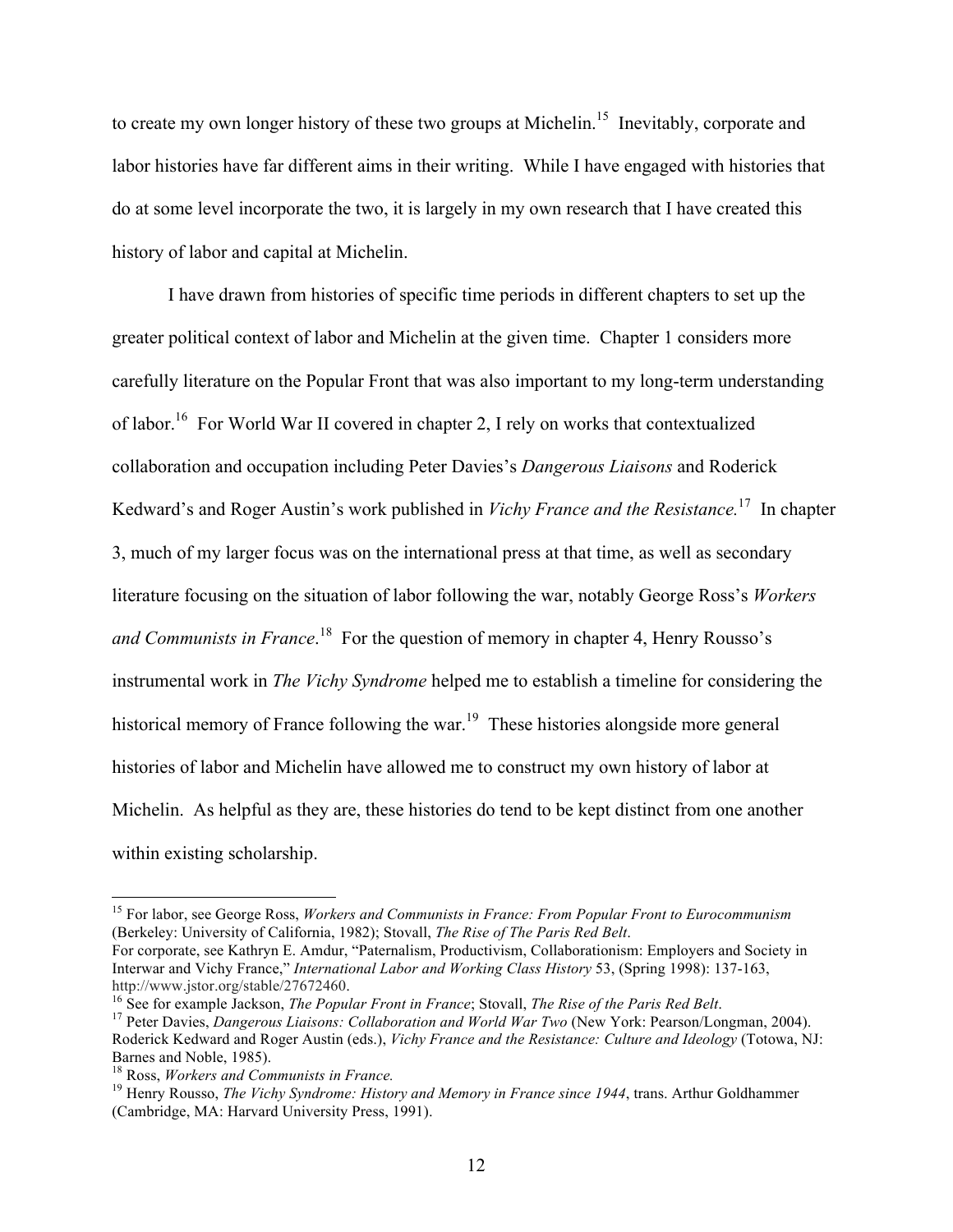Corporate histories tend to paint an optimistic vision of Michelin's corporate behavior. Herbert Lottman's book *Michelin Men: Driving an Empire* and Paule Muxel's and Bertrand Solliers's documentary *The World According to Michelin* present the company in a way that discuss the disruptions labor caused but do not delve into the root causes or political contexts. Although Lottman's work looks very favorably at Michelin, they did not authorize his work.<sup>20</sup> Even though Lottman glosses over many less glorious moments in the company's history, he does not omit much. He includes basic details of the firm's involvement with the Cagoule fascist group and its involvement in a September 1937 bombing in Paris. Overall, Lottman presents a variety of sources in his research that depict an overarching history of Michelin. Muxel's and Solliers's documentary presents a similar history to Lottman. However, they speak very specifically to Michelin's corporate culture, paternalism at the firm in particular.<sup>21</sup> To accomplish this, their film includes recollections from workers and their descendants. Although Michelin is mentioned in other corporate histories, only these two works focus specifically on Michelin. While these sources specific to Michelin are helpful in understanding the company's history, their treatment of Michelin's century-long history largely excludes the broader discussion of how events at Michelin relate to labor movements and their international consequences.

Other than corporate literature specific to Michelin, there is the discussion of more general French corporate history. In my treatment of Michelin, this history touches specifically on paternalism and corporate culture in France. "Paternalism, Productivism, Collaborationism: Employers and Society in Interwar and Vichy France" by Kathryn Amdur details the history of

<sup>&</sup>lt;sup>20</sup> Lottman, *Michelin Men*, ix.<br><sup>21</sup> Muxel and Solliers, *The World According to Michelin.*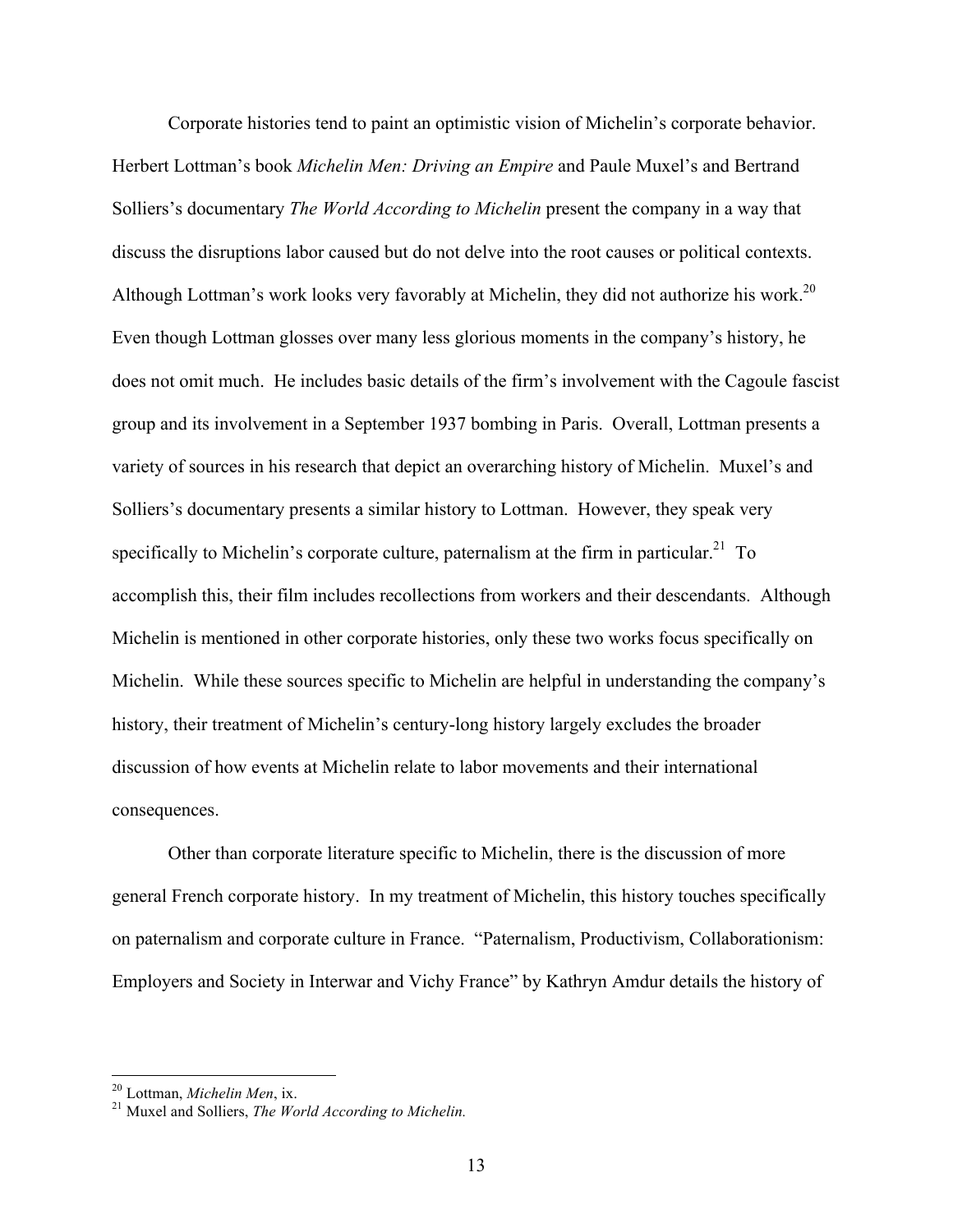paternalism in France in the specific period that my work focuses on.<sup>22</sup> Beyond Amdur's treatment of paternalism in interwar and Vichy France, the work of Antoin Murphy in his article "Corporate Ownership in France: The Importance of History" provides broader contextualization of French corporate history.23 His work includes discussion of Michelin, however his focus is on corporate structure rather than labor. Together, both of these works provide a more general history of French corporate history in the twentieth century. As much as their work is insightful and necessary in my research it largely excludes the discussion of labor. This becomes problematic in that their understanding and analysis of conflict only addresses the perspective of management. In addition to these sources that consider French corporate history, there is the larger consideration of business history as a whole. For this, Philip Scranton's and Patrick Fridenson's *Reimagining Business History* was a helpful resource in considering the field as a whole. $24$ 

The labor histories I examined focused on both specific moments and long-term trends, yet they exclude the corporate perspective. Several works that look specifically at the Popular Front era helped to examine long-term trends and the beginning of my story at Michelin. Tyler Stovall's *The Rise of the Paris Red Belt* provides a detailed understanding of the origins and broader context of the Popular Front.25 In addition, Julian Jackson's *The Popular Front in France* further contextualizes labor in the late 1930s.<sup>26</sup> While both of their works are specific to the Popular Front government, their contextualization and understanding of this moment helps to understand later labor movements in my own research. Although they accomplished the

<sup>&</sup>lt;sup>22</sup> Amdur, "Paternalism, Productivism, Collaborationism."<br><sup>23</sup> Antoin E. Murphy, "Corporate Ownership in France: The Importance of History," *National Bureau of Economic Research*, Working Paper 10716 (2004), http://www.n

<sup>&</sup>lt;sup>24</sup> Philip Scranton, and Patrick Fridenson, *Reimagining Business History* (Baltimore: Johns Hopkins University Press, 2013).

<sup>25</sup> Stovall, *The Rise of the Paris Red Belt*. <sup>26</sup> Jackson, *The Popular Front in France*.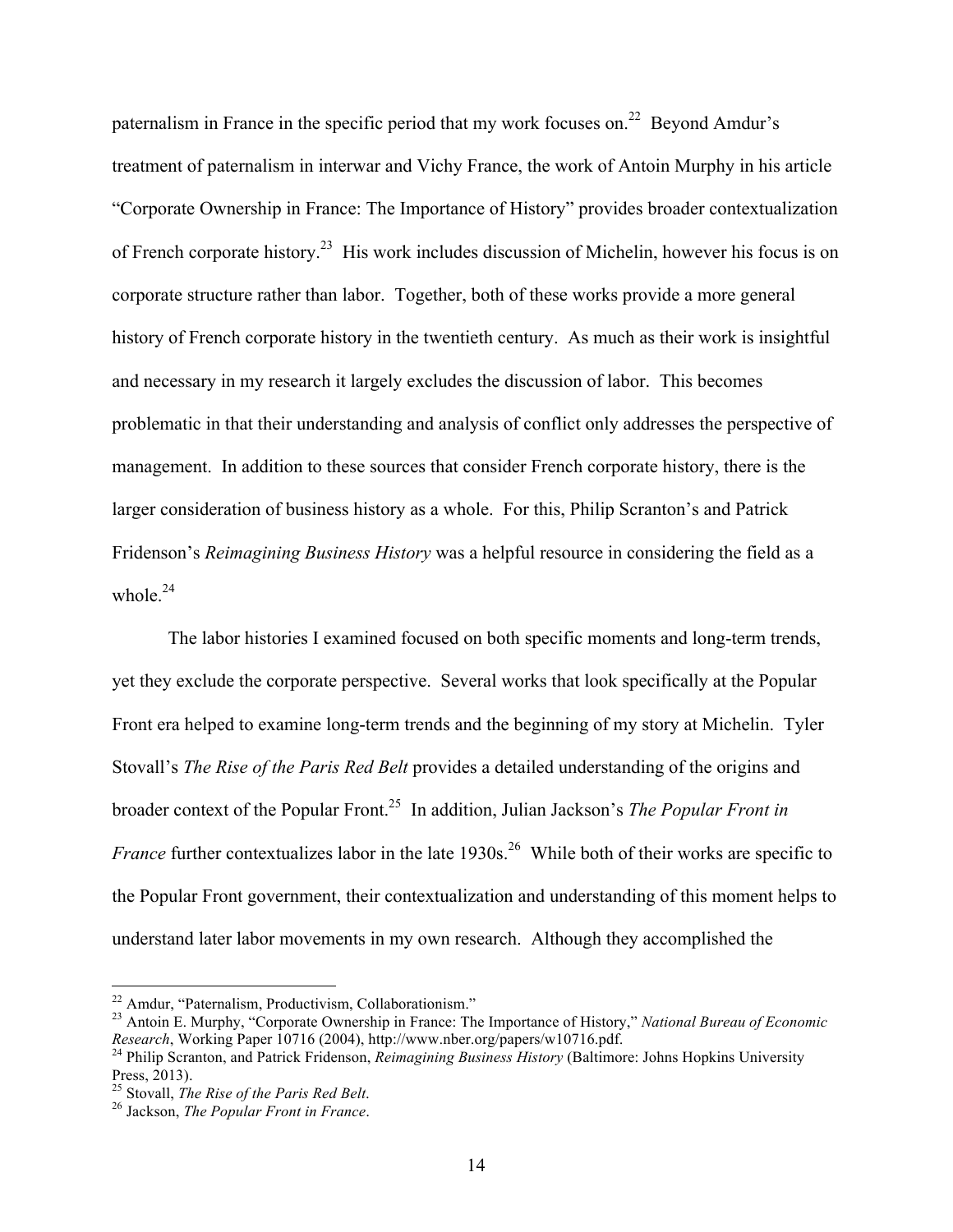aforementioned, they paint a one-sided understanding of the relationship between management and labor.

Aside from labor histories that focus specifically on the Popular Front, more specific pieces on labor have added to my own understanding of labor at Michelin. George Ross's *Workers and Communists in France* provides an understanding of the long-term organization history of the *Confédération générale du travail* (CGT) that was responsible for most labor organization at Michelin.<sup>27</sup> Specifically in understanding labor at Michelin, the collection of essays published in *Les Hommes du pneu: Les ouvriers Michelin à Clermont-Ferrand de 1940 à 1980* explores workers' relationship to the Michelin Corporation.28

By combining these histories, bringing together labor, corporate history, and key moments in twentieth century French history in my account of labor and management at Michelin from the 1930s to the late twentieth century, I hope to tell a story of both labor and management at Michelin that addresses the long-term continuities of life at the manufacturer that adds to the general understanding of global labor and corporations in the twentieth century.

<sup>&</sup>lt;sup>27</sup> Ross, *Workers and Communists in France.*<br><sup>28</sup> André Gueslin, ed., *Les Hommes du pneu: Les Ouvriers Michelin à Clermont-Ferrand de 1940 à 1980* (Paris: Les Éditions de l'Atelier, 1999).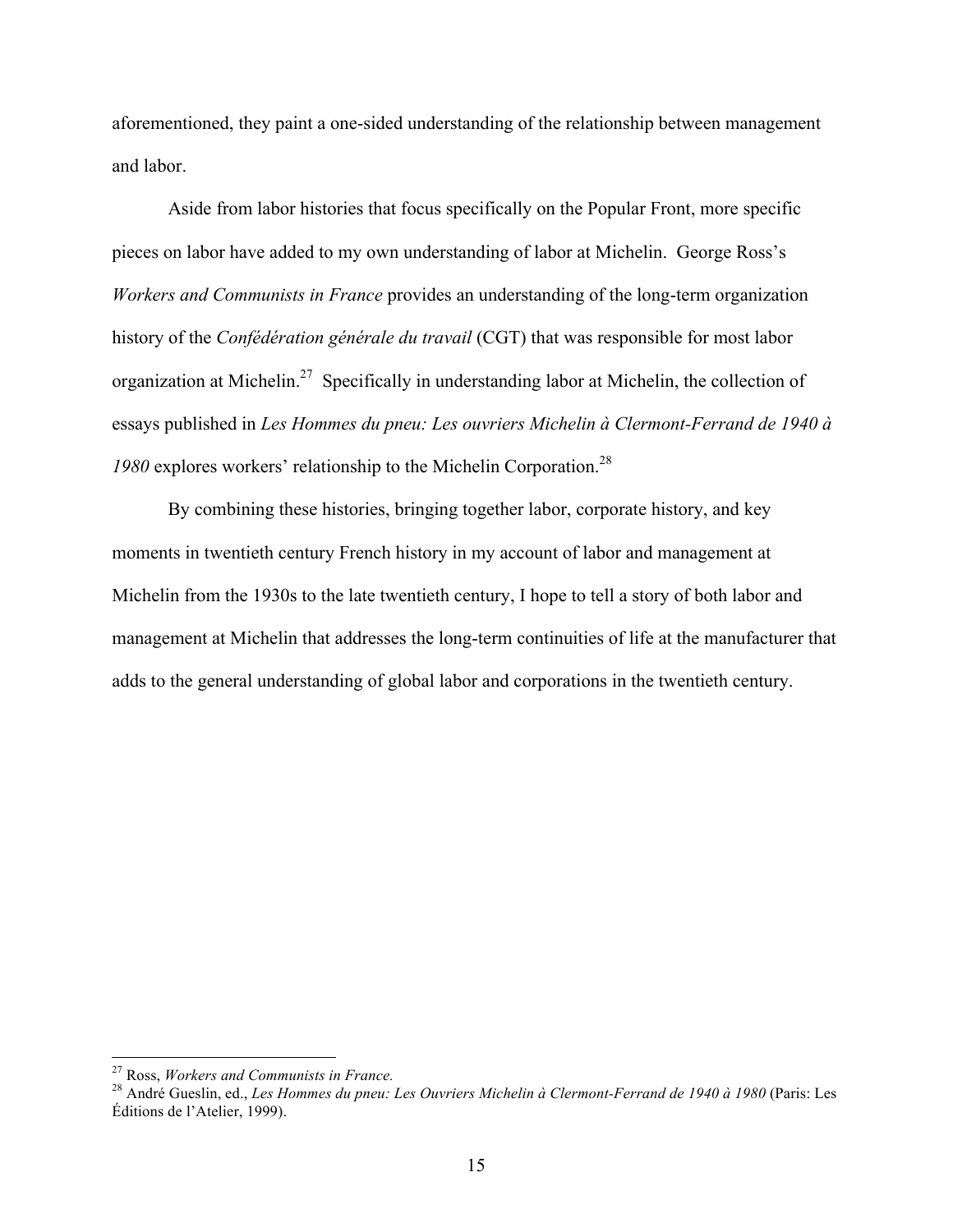#### **Chapter One Interwar Conflict at Michelin**

"For some, this was the eve of a long-awaited revolution; for others, it was a monumental threat to French society."<sup>29</sup>

At the end of the 1930s the world of the industrial *patronat* was seemingly turned upside down as they watched a leftist government gain control and as societal fears over the future of Europe became realities. At Michelin, management thought it had successfully navigated conflicts with labor through the various social protections they provided. However, Michelin was far from insulated from the labor conflict of the late 1930s. Considering both the communist perspective inside of France with *L'Humanité*, the communist newspaper, and an international understanding of events in France through *The Times* and *The New York Times*, it was possible to analyze the effects of events as they were happening in France on labor, management, and the international community. As much as *L'Humanité* must be considered as the official daily of the communist party, the discussions present provided a clear understanding of what labor wanted and how it viewed management. Particularly in moments like the aftermath of the September 1937 bombs, *L'Humanité* clearly demonstrated what fueled labor to act.<sup>30</sup> To sources outside of France, what was happening at Michelin represented the larger conflict with labor in France and the fear of the future of Europe. While accusations of Michelin as fascist in the communist press did speak to labor's understanding of management, it was an accusation that would soon be irrelevant given Michelin's activity during the war. Even though labor eventually fell from

<sup>&</sup>lt;sup>29</sup> Pierre Martin, "Industrial Structure, Coalition Politics, and Economic Policy: The Rise and Decline of the French Popular Front," *Comparative Politics* 24, no. 1 (1991), 45, http://www.jstor.org/stable/422201.

<sup>&</sup>lt;sup>30</sup> On September 11, 1937 a Michelin employee was involved in the planning of a Paris bombing attack orchestrated by the Cagoule, a fascist-leaning, anti-communist group.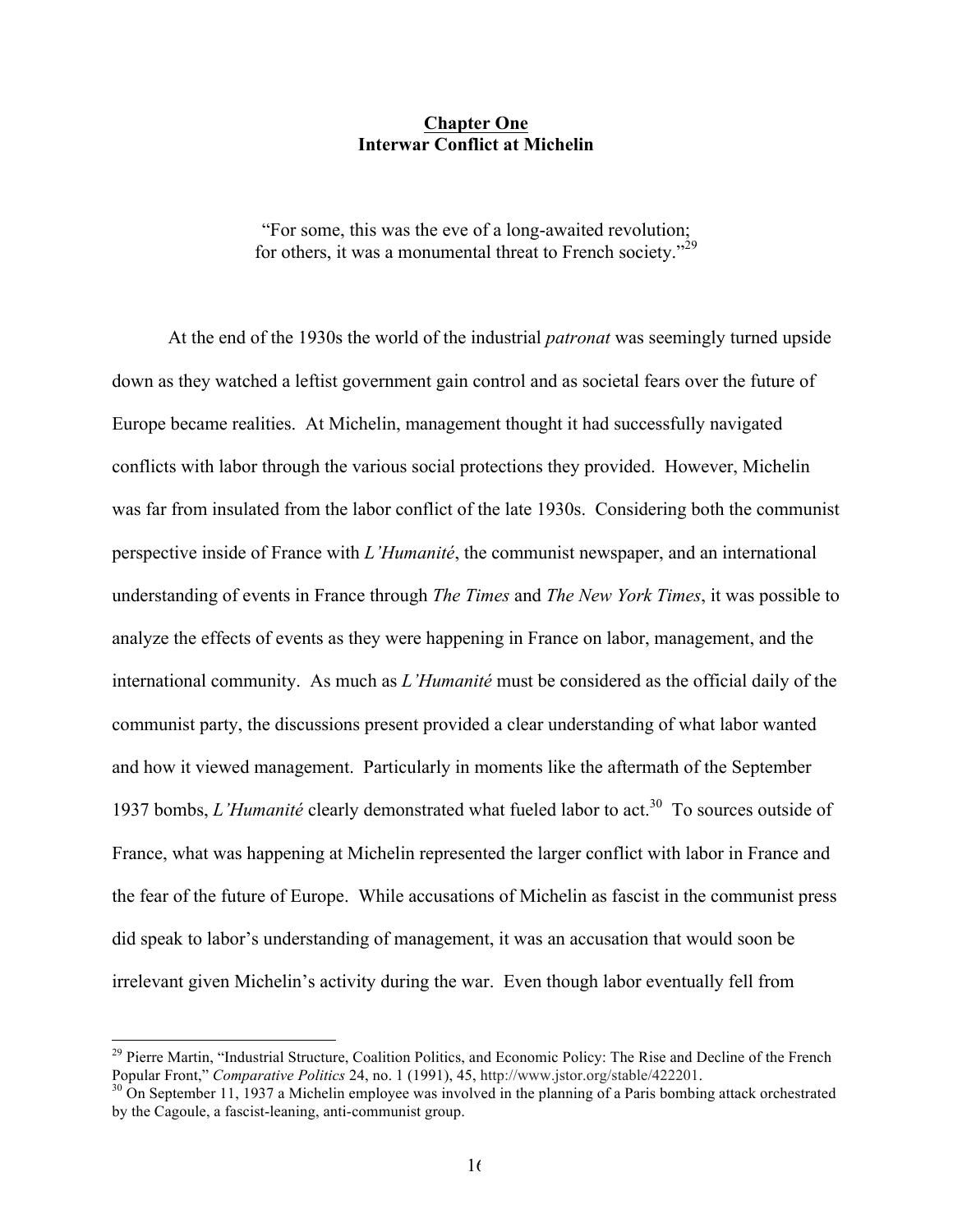power, a decrease in the number of disputes did not mean that conflict with labor was no longer a question at the firm. As Michelin and the rest of Europe prepared for war, the firm as a whole, labor and management, defined itself by working together to help France prepare for the coming reality of war on French soil. Working with this interest in mind, workers sided with Michelin, a move that guaranteed many of them employment and protection in the years to come.

Other authors on this time period at Michelin have primarily focused on how the 1930s represented a break from the past for Michelin. The writings of Gueslin and Lottman on the late 1930s at Michelin have largely focused on labor at the firm in its relationship to the larger labor movement in France. In considering this perspective alongside how labor at Michelin was seen from outside of France, this chapter works to construct the beginning of a longer narrative of labor at Michelin. Above all, this chapter examines the relationship between labor and management at Michelin in the tense moment of the late 1930s not only to consider in what ways the Popular Front era demonstrated a break from that past at Michelin, but more so to consider long-term trends in labor and corporate practices at the firm.

## **A Break from the Past**

Prior to 1936, unions gained little traction in Michelin's factories. Writing of the labor climate at Michelin before 1936, Herbert Lottman noted that the potential power of labor was checked by "the astute carrot-and-stick tactics of the company."31 Although isolated conflicts occurred before 1936, this year marked a turning point for labor at the company. By June 1936, the situation of labor at Michelin had changed for good as Michelin factory workers took place in massive strikes alongside the rest of the country. Leading up to June 1936, the climate of labor in France and at Michelin was changing. France was recovering from the economic depression

 <sup>31</sup> Lottman, *Michelin Men*, 171.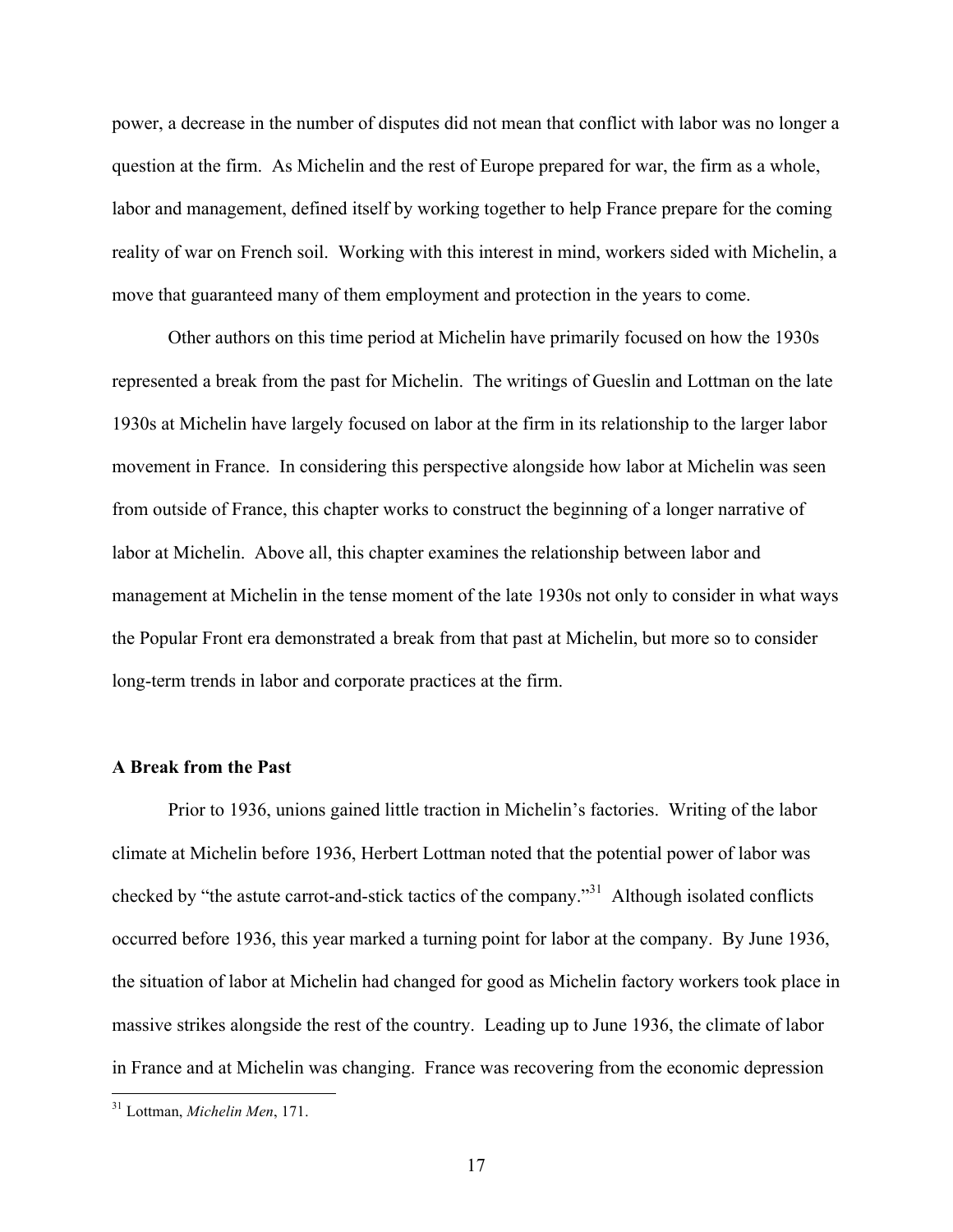that defined the first half of the decade and production at Michelin was on the rise. However, just as the production of rubber was on the rise, so was the organization of labor. An article from a March 1936 edition of *L'Humanité* titled "The Economic Situation and Worker's Struggles" contextualized the situation of labor amidst industrial production. Listing current production in several manufacturing sectors compared to the previous year, the production of rubber was up compared to the monthly average for 1935. The communist direction of *L'Humanité* recognized increased economic success as a way to leverage the importance of labor against the power of the manufacturing *patronat*. The author used the article to pose a rhetorical question, asking what was significant between the rising production of rubber and the organization of factory workers at firms such as Michelin, suggesting that labor reforms were beneficial to production.<sup>32</sup> Using this article to understand the position of labor before June 1936, it was clear that labor was increasingly conscious of the force they represented and saw rising production as justification for voicing their demands.

Leading up to the June 7, 1936 Matignon Agreements, workers were mobilizing more and more to assert their desire for better working conditions. One question of debate later addressed in the Matignon Agreements was collective contracts. The May 22, 1936 edition of *L'Humanité* addressed metalworkers, a category that included Michelin, urging for a collective contract. The author described the situation at hand by noting how the largest employers continued to increase their own benefits and privileges at the expense of their workers. The author called out several manufacturers, including Michelin, saying that "misery" and "discomfort" were affecting workers while the *patronat* was seeing their profits increase by the

<sup>&</sup>lt;sup>32</sup> "La situation économique et les luttes ouvrières" from "La situation économique et les luttes ouvrières," *L'Humanité*, March 27, 1936, http://gallica.bnf.fr/ark:/12148/bpt6k4066658/f5.item.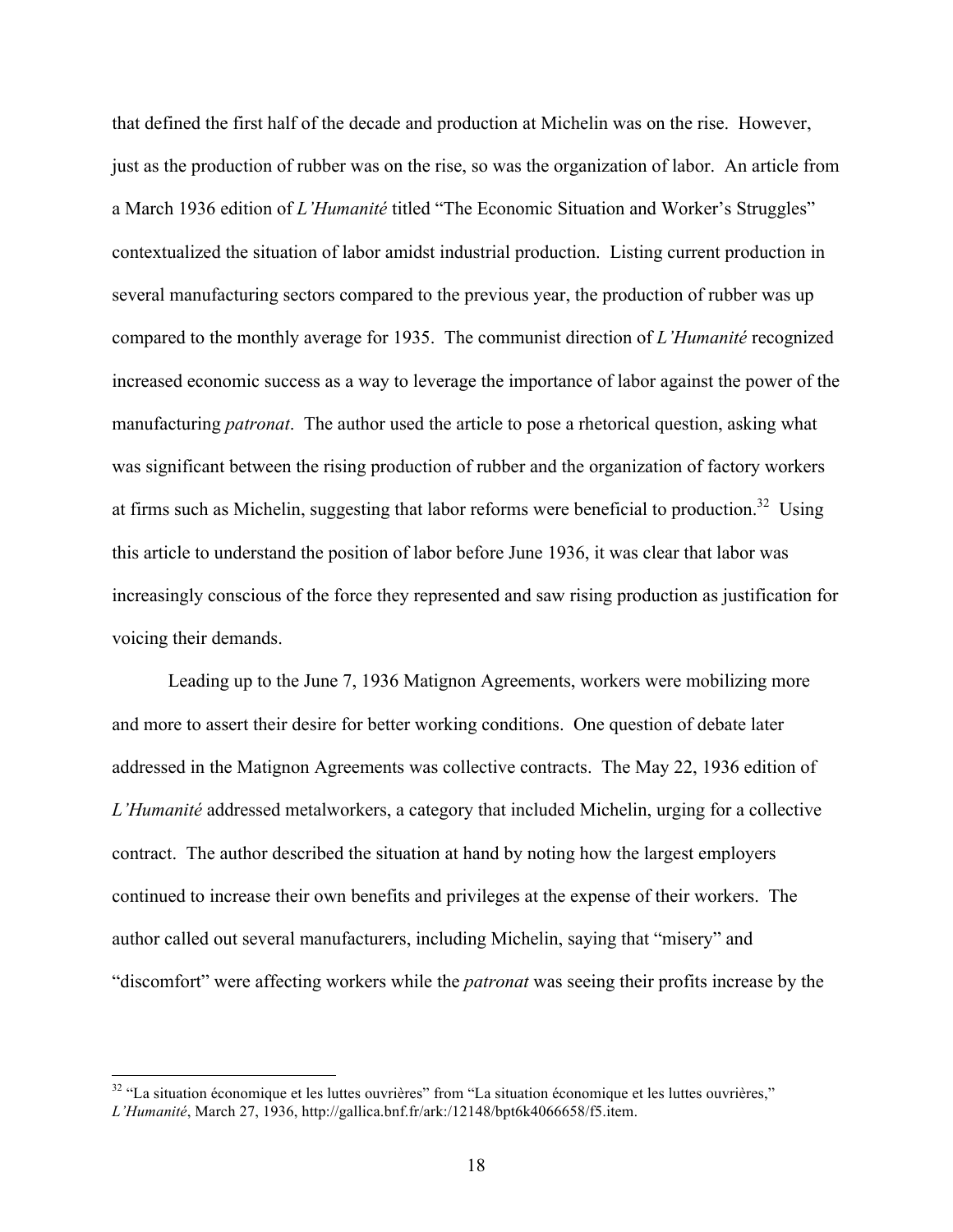millions.<sup>33</sup> Clearly *L'Humanité* presented an opinion very much sympathetic to the working cause, however the question of collective contracts that was addressed in this article was a pressing concern. Seeking to guarantee a minimum salary and acceptable working conditions, collective contracts were one of the major concerns addressed in the Matignon Agreements.<sup>34</sup>

In May and June 1936 the largest strikes in the history of France disrupted daily life in unprecedented ways. Official records recorded 12,142 strikes in June 1936, nearly 9000 of the which consisted of factory occupations.<sup>35</sup> Given the sheer number of workers it employed and its position as a large manufacturer, Michelin was far from insulated from the mobilization of labor under the Popular Front. Michelin first felt the severity of the situation in Paris where Pierre Michelin, son of Édouard, was serving as director of Citroën. In Paris, workers went on strike Sunday, June  $7<sup>th</sup>$ , the same day as the meeting at Hôtel Matignon. By Monday, much of the Michelin labor force was on strike. After twelve days of inactivity, management proposed an offer—a modest increase in wages and other protections for strikers.<sup>36</sup> As much as this agreement appeased workers for the time being, it was a blow to Michelin management as they were forced to compromise, just as representatives of the *patronat* were forced to compromise when they signed the Matignon Agreements. While Michelin was only one company affected by the strikes and political climate of May and June 1936, a glimpse into the forced compromise at Michelin is indicative of the situation throughout France. This strike at Michelin alongside growing conflict elsewhere symbolized the growing power of labor in factories, as they

 <sup>33</sup> "Les ouvriers des métaux veulent leur contrat collectif," *L'Humanité*, May 22, 1936, http://gallica.bnf.fr/ark:/12148/bpt6k406721p/f5.item.

<sup>&</sup>lt;sup>34</sup> The Matignon Agreements guaranteed workers' legal right to strike, removed obstacles standing in the way of union organization, and imposed a 7-12 percent wage increase for all workers. Laws proposed at the meeting and adopted soon after included two weeks of paid vacation and the 40-hour work week. <sup>35</sup> Jackson, *The Popular Front in France*, 85. <sup>36</sup> Lottman, *Michelin Men*, 172.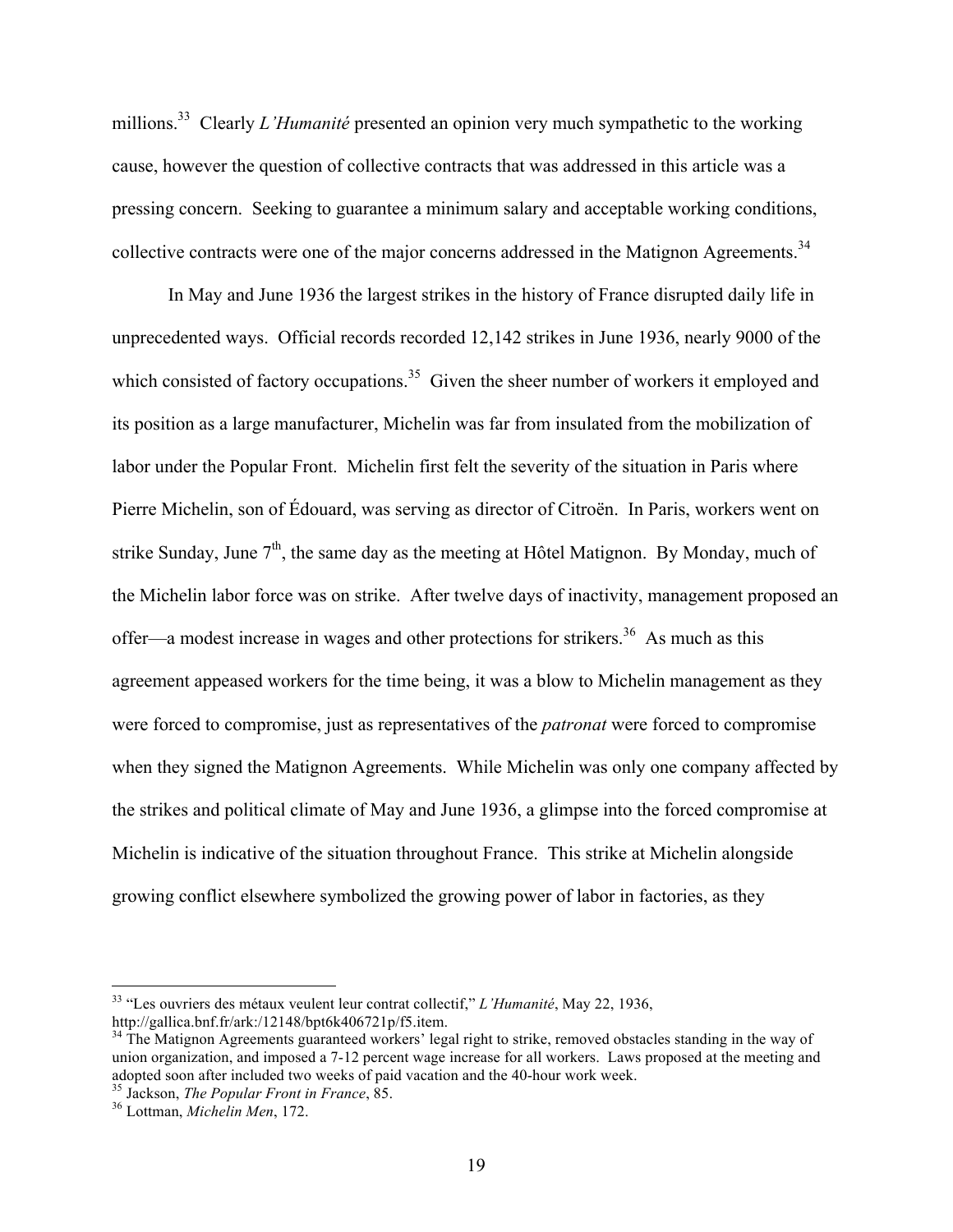possessed the power to bring production to a halt, allowing them to demand increased wages and protections.

Despite initial agreements between management and labor, the situation in the factories was far from stable. Union membership drastically increased after the Popular Front victory in June. By December 1936, almost all of Michelin's labor force was part of a union, with threefourths of the union members belonging to the  $CGT<sup>37</sup>$  Workers' adherence to unions and the rise of the Communist party among labor was particularly evident in Clermont-Ferrand, the center of Michelin's operations. By 1937, the CGT's influence at Michelin had increased even more. In April 1937 *L'Humanité* reported on a CGT victory at Michelin. This victory consisted of Michelin workers reaffirming their allegiance to the CGT. The article reported that the 112 delegates presented by the CGT union got nearly 6000 votes compared to only 72 votes for a conservative union. Writing in the official organ of the CGT, the author optimistically reported that the result exceeded every expectation, elaborating on how management was handedly beaten by this latest victory.<sup>38</sup> As workers organized under the CGT banner, demonstrations continued to be a part of factory life as long as their concerns were left unmet. Workers at Michelin and elsewhere commanded that management and other authorities listen to their demands. The January 17, 1938 *L'Humanité* reported on a demonstration of 6000 Michelin workers in Clermont-Ferrand. In addition to reporting on the size of the protest, the article noted that the protesters also sent the President a telegram asking for more organization representation in the government.39 More than a year and a half after the first large-scale demonstrations at Michelin, the climate of labor was still such that the CGT could execute a demonstration with 6000

<sup>&</sup>lt;sup>37</sup> Lottman, *Michelin Men*, 172.<br><sup>38</sup> "Magnifique victoire de la C.G.T. chez Michelin à Clermont-Ferrand," *L'Humanité*, April 28, 1937, http://gallica.bnf.fr/ark:/12148/bpt6k407063x/f5.item.

http://gallica.bnf.fr/ark:/12148/bpt6k407063x/f5.item. <sup>39</sup> "6000 travailleurs manifestent à Clermont-Ferrand," *L'Humanité*, January 17, 1938, http://gallica.bnf.fr/ark:/12148/bpt6k407328c/f2.item.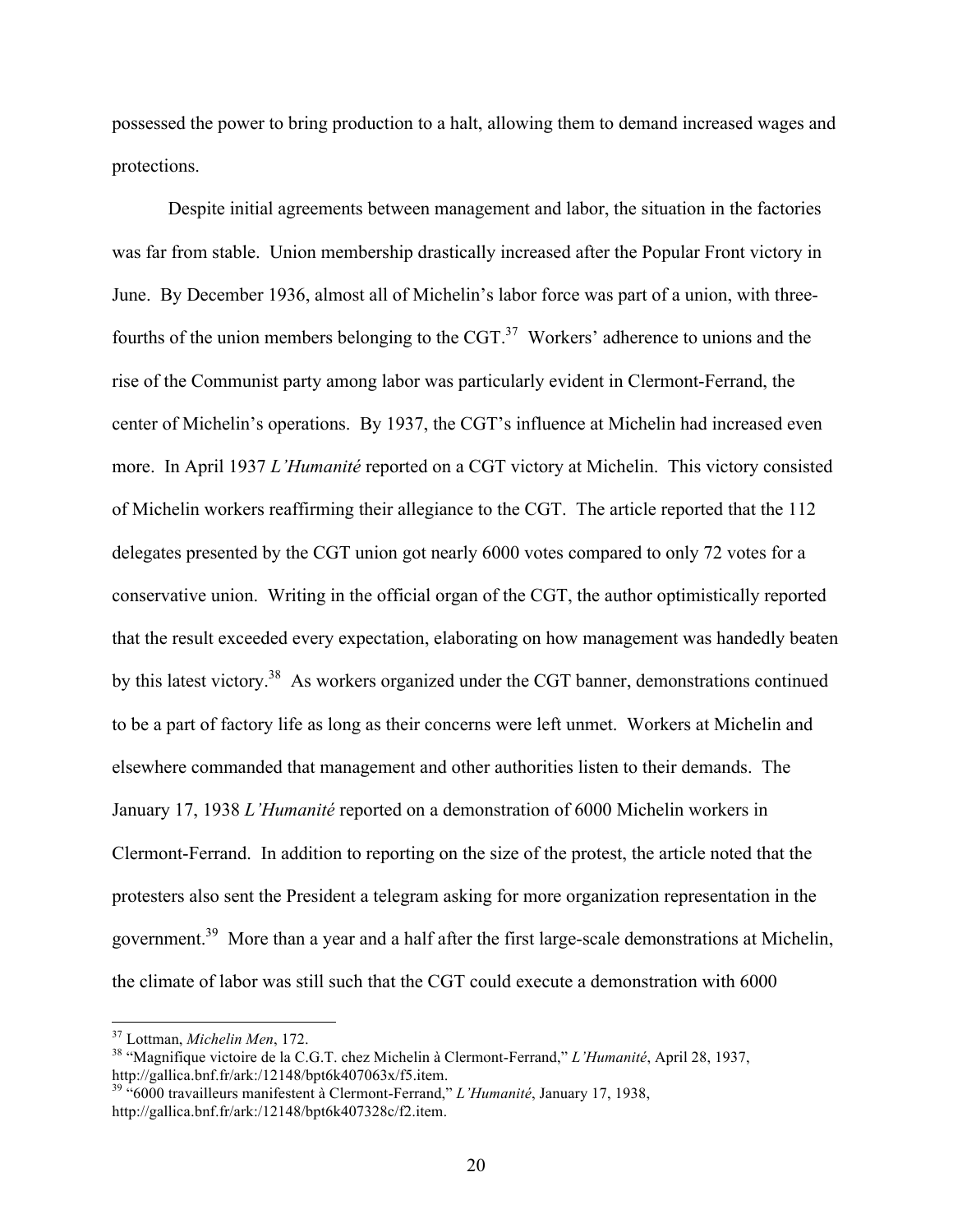workers. The years following June 1936 clearly demonstrated that workers used the force they knew they represented in the factory to make demands of their employers and to further their cause for the betterment of their own wages and working conditions. Labor's unprecedented mobilization at Michelin and elsewhere demonstrated not only the situation of labor but the larger political context of France and Europe at the time.

#### **Fears Beyond Michelin**

The political fears of labor and management expressed themselves in their actions towards the other group, particularly through the lens of fascism. As fascism was a real and perceived threat in this moment, the communist press was eager to label Michelin and other similar companies as fascist. Given the context of the Spanish Civil War and Hitler's rise to power, the label of fascist carried meaning when ascribed to a specific group. This political context played into how the Communist party and labor viewed large industrial employers such as Michelin. A September 1936 *L'Humanité* article called members of the Michelin family and the organization as a whole fascist due to a counter-protest that took place in response to a strike. In response to a workers' strike at Michelin, pro-Michelin demonstrators occupied the regional Puy-de-Dôme prefecture. The author of the article accused the demonstration of being a symbol of the fascists' power and how far management was willing to go to suppress workers' movements.40 In this instance, it was clear that labor not only viewed the direction of Michelin as fascist, but also vehemently opposed any demonstrations that sought to counter their own, an opinion clearly expressed in the *L'Humanité* article. Above all, management was fighting for a future in which they would be insulated from the disruptive influences of labor, far different

 <sup>40</sup> "Exercice de guerre civile des fascistes de Clermont-Ferrand," *L'Humanité*, September 9, 1936, http://gallica.bnf.fr/ark:/12148/bpt6k406831b/f1.item.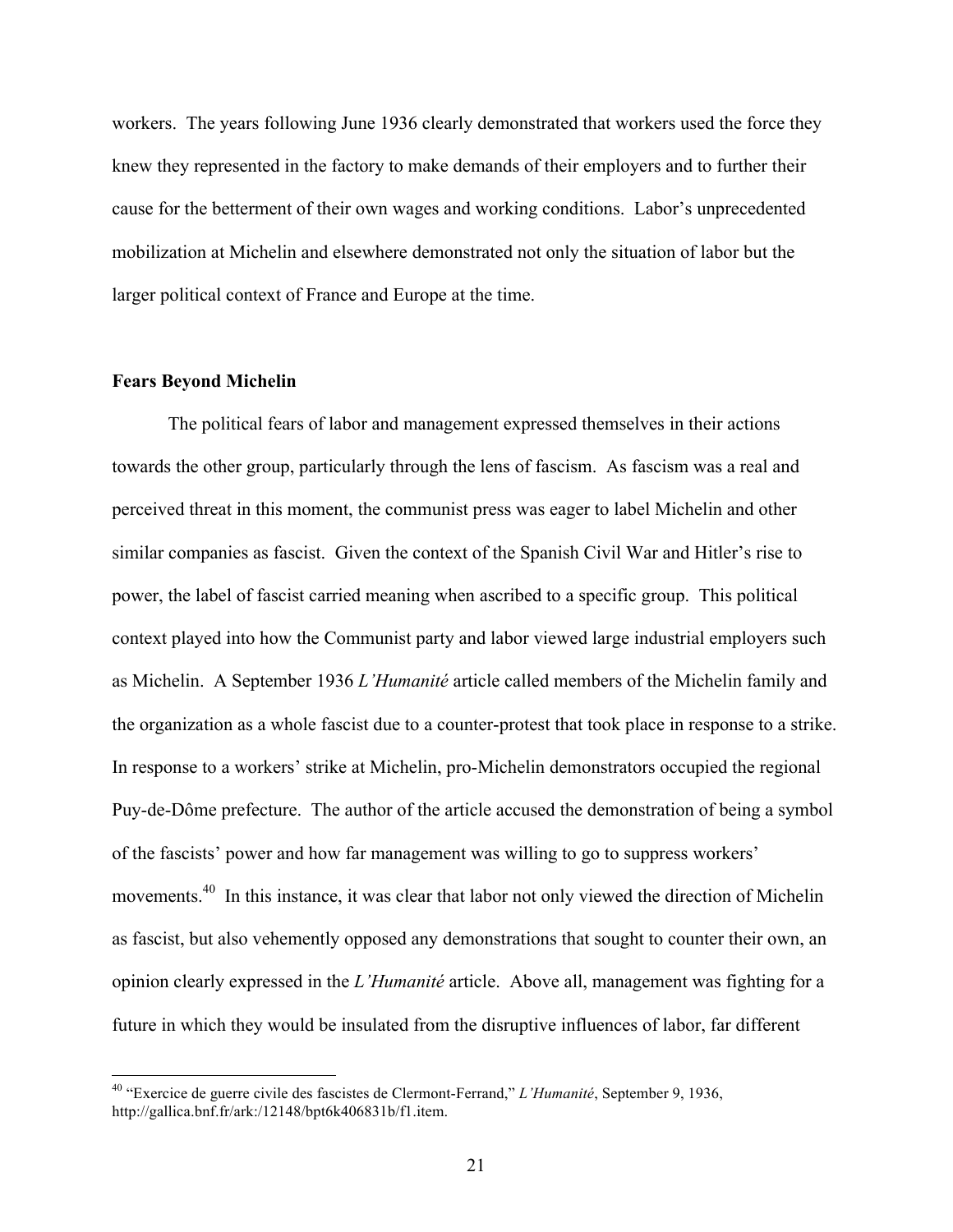from the future labor was fighting for. In the confrontations between management and labor *L'Humanité* reported on the paper clearly illustrated how communist labor forces opposed the vision of management. Another *L'Humanité* article from January 1938 went as far as calling organizations including Michelin enemies of liberty.<sup>41</sup> While communist forces labeling Michelin as fascist spoke to legitimate fears of the time, the label of fascist was also used as a tactic in mobilizing labor to act against management. Even though each side had greatly differing opinions on how to better the workplace, fear played an important role in each of their accusations and actions. As the *patronat* was fearful of a communist future, labor was equally fearful of a fascist future.

Beyond France, the threat of fascism had a different tone that took into consideration the stability of Europe as a whole rather than the actions of one group. As Europe was marked by the serious political consequences of the Spanish Civil War and a changing situation in Germany, outside views of the situation in France spoke to the same fear of fascism addressed in the more global context of European stability. An article in *The Times* of London, for example, brought up fascism in its conversation of strikes in Clermont-Ferrand, yet the point it made was far different from that of *L'Humanité*. Rather than calling the industrial management fascist, the *Times* article warned that if such strikes continued, the public would lose sympathy for the working class, and that such a reaction "might lead to anarchy and finally to Fascism."<sup>42</sup> This point made in *The Times* conveyed not only international interest in the current situation in France, particularly at Michelin, but also concerns over the political and economic stability of

 <sup>41</sup> "Plus que jamais union du Front populaire," *L'Humanité*, January 23, 1938, http://gallica.bnf.fr/ark:/12148/bpt6k4073346/f2.item.

<sup>&</sup>lt;sup>42 "</sup>Renewed Strikes in France," *The Times* (London), September 9, 1936,

http://find.galegroup.com/ttda/infomark.do?&source=gale&prodId=TTDA&userGroupName=bates\_main&tabID=T 003&docPage=article&searchType=BasicSearchForm&docId=CS185020201&type=multipage&contentSet=LTO& version=1.0.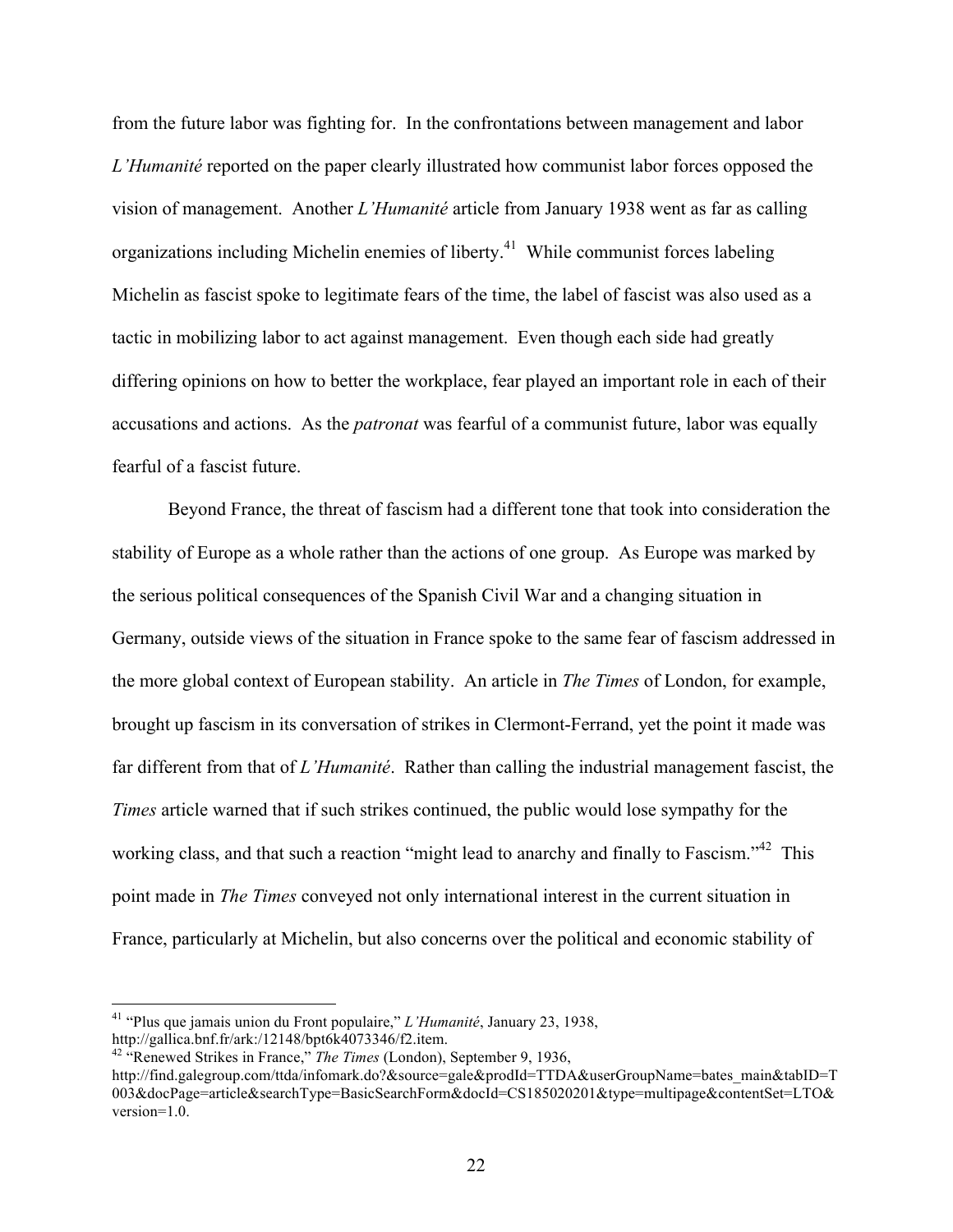Europe. In this larger context, discussion of conflict at Michelin in Clermont-Ferrand expressed international interest in the future of France and Europe in the face of the threat of fascism.

*The New York Times* reported on the counter protest at Michelin in an article titled "French Rightists Fight Red Strikes." Because of this source's distance from the events, it illustrated a much different understanding of the strikes in Clermont-Ferrand. It stated that 3000 loyal workers seized the Puy-de-Dôme prefecture after 7000 workers seized the factory. Its author contextualized the conflict at Michelin amidst other strikes taking place in France and the broader actions of the CGT.<sup>43</sup> Although the United States was removed from the realities of the labor situation in France, the scope of the article demonstrated how the destabilizing power of labor was having detrimental effects on international political and economic stability. Aside from demonstrating interest in the French labor movement outside of France, the article also revealed a certain level of solidarity many workers felt towards their employer, a fervor Michelin had worked hard to instill. As an organization, Michelin had implemented many programs that attempted to shape their ideal worker and breed a sense of loyalty to the company. They provided long-term benefits for employees and had many sporting and social clubs.<sup>44</sup> Although there were 7000 workers protesting against them, there was also a loyal 3000 that felt so strongly about their relationship with Michelin that they were compelled to act, occupying the local prefecture. Speaking to the mob-like character of the prefecture occupation, the author wrote that "Only the intervention of Pierre Michelin prevented the ugly situation from becoming tragic."<sup>45</sup> Recognizing that a member of Michelin's corporate management was able to calm the situation indicated that the "rightist" workers were protesting not only to express their own

<sup>&</sup>lt;sup>43</sup> Herbert L. Matthews, "French Rightists Fight Red Strikes," *The New York Times*, September 9, 1936, http://search.proquest.com/docview/101778244?accountid=8505.

http://search.proquest.com/docview/101778244?accountid=8505. <sup>44</sup> Muxel and Solliers, *The World According to Michelin*. <sup>45</sup> Matthews, "French Rightists Fight Red Strikes," *The New York Times*, September 9, 1936.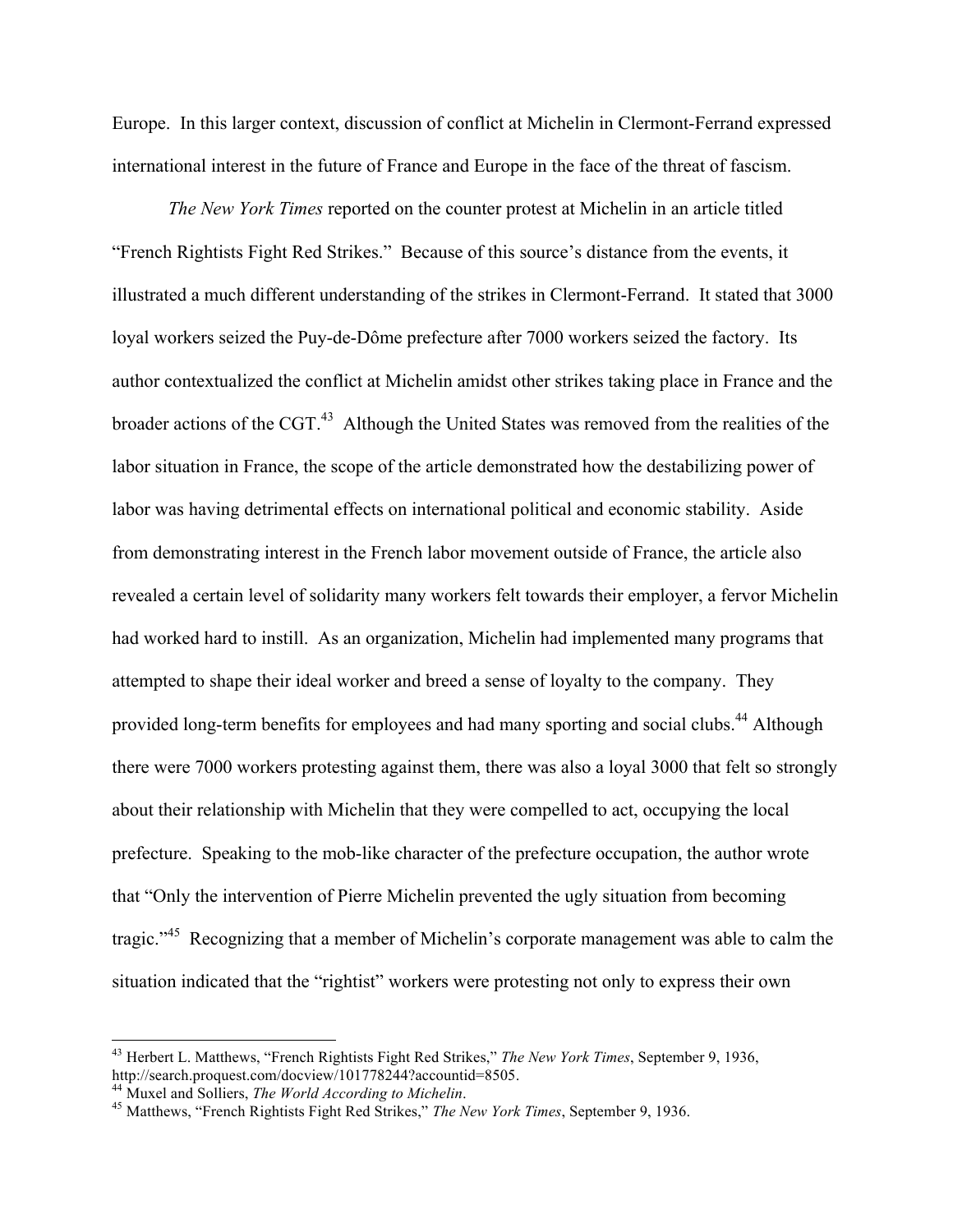political beliefs but to also due to their respect for Michelin. When Pierre Michelin saw the situation as out of hand and asked them to stop, they obeyed. Far different from the account *L'Humanité* gave of the counter protest, this report illustrated exactly the kind of loyalty that Michelin worked to instill with its employees.

In addition to the *New York Times'* account of the September 8, 1936 protests, the London *Times* also detailed worker loyalty to Michelin in their description of the demonstration. In their description of the September 8, 1936 protests, *The Times* of London reported that 2000 workers took part in an "unusual" counter-demonstration in which they occupied the local prefecture from the morning until 7:30pm. Similar to the *New York Times* account of the demonstration, the author recognized that Pierre Michelin himself played a role in breaking up the protest. The author wrote that at 7:30pm, "leaders of the occupying workmen announced from the balcony that they had decided, at the request of M. Michelin himself, to vacate the building on condition that they were protected from violence."46 Both the *New York Times* and the *Times* accounts of the counter-protest revealed a different side of the French labor conflict to an international audience. While accounts inside of France focused on the rising power of labor, these international descriptions of events at Michelin conveyed a different perspective, one of loyal workers fighting against the destabilizing power of organized labor. Although these accounts had a different aim in calming international fears, they indicated the importance of Michelin in examining the current situation in France. Beyond their interest in international stability, these reports in *The New York Times* and *The Times* served to contextualize their own labor situations. As the global economy emerged from the Great Depression, both the United Kingdom and the United States struggled with combatting high rates of unemployment. In the United States in particular, the prevalence of unions rose sharply in the second half of the

 <sup>46</sup> "Renewed Strikes in France," *The Times* (London), September 9, 1936.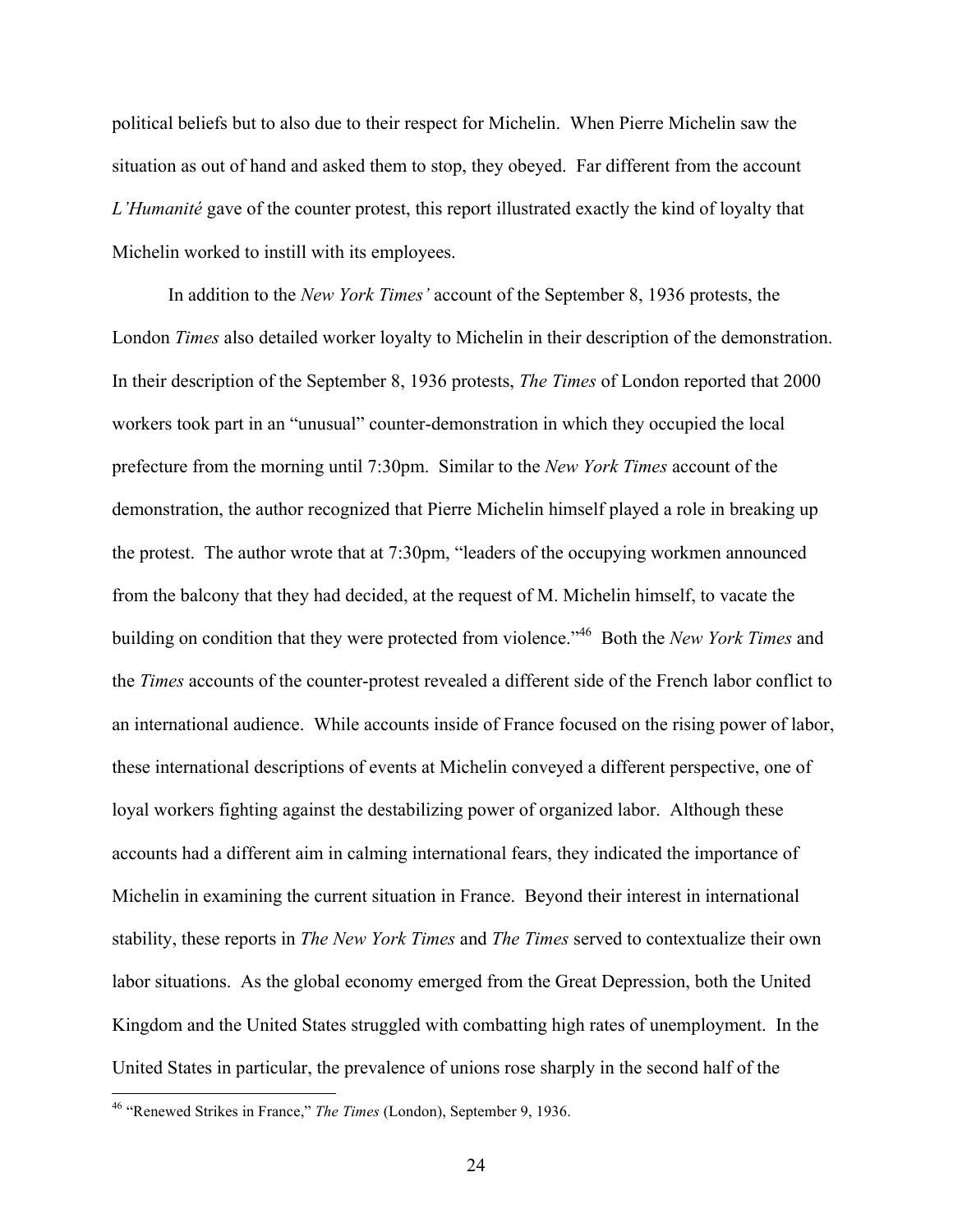$1930s<sup>47</sup>$  In this given context, the mobilization of labor was not limited to France, even though the French situation was much more exaggerated given the current government. Therefore, international interest in French labor was tied to what was happening in the United States and in the United Kingdom at the same time.

As much as the late 1930s were a trying time for the company's relationship with its workers, it did not completely dissolve the relationship between the two. As one author noted in a comparison between communist labor of the 1930s and resistance activity of the 1940s, many workers that were active in 1936 were ones that resisted during the war.<sup>48</sup> As Michelin safeguarded some aspects of its relationship with labor, their trajectory was different from other firms. Amidst discussions of massive strikes, the June 3, 1936 *L'Humanité* also included a section of "victories." One such victory was the guarantee of eight days of paid leave at Michelin's factories in Clermont-Ferrand announced by Pierre Michelin May 28<sup>th</sup>. Although this concession was heralded as a victory in the communist press, it was also claimed that Michelin only made this concession after hearing of the massive strikes taking place in the Parisian suburbs.<sup>49</sup> Although the newspaper discredited the actions taken by Michelin's management in claiming that they were motivated by the actions of the PCF in the Paris suburbs, it was an undeniable victory for labor in their quest for working rights.

<sup>&</sup>lt;sup>47</sup> Timothy J. Hatton and Mark Thomas, "Labour Markets in the Interwar Period and Economic Recovery in the UK and the USA," *Oxford Review of Economic Policy* 26, no. 3 (2010), 471, doi: 10.1093/oxrep/grq023.

<sup>&</sup>lt;sup>48</sup> Christian Lamy, "Autour de Michelin: Mémoires," in *Les Hommes du pneu: les ouvriers Michelin à Clermont-*<br>*Ferrand de 1940 à 1980*, ed. André Gueslin (Paris: Les Editions de l'Atelier, 1999), 295.

*Ferrand de 1940 à 1980*, ed. André Gueslin (Paris: Les Editions de l'Atelier, 1999), 295. <sup>49</sup> "A Clermont-Ferrand, huit jours de congé payés aux usines Michelin," *L'Humanité*, June 3, 1936, http://gallica.bnf.fr/ark:/12148/bpt6k406733s/f5.item.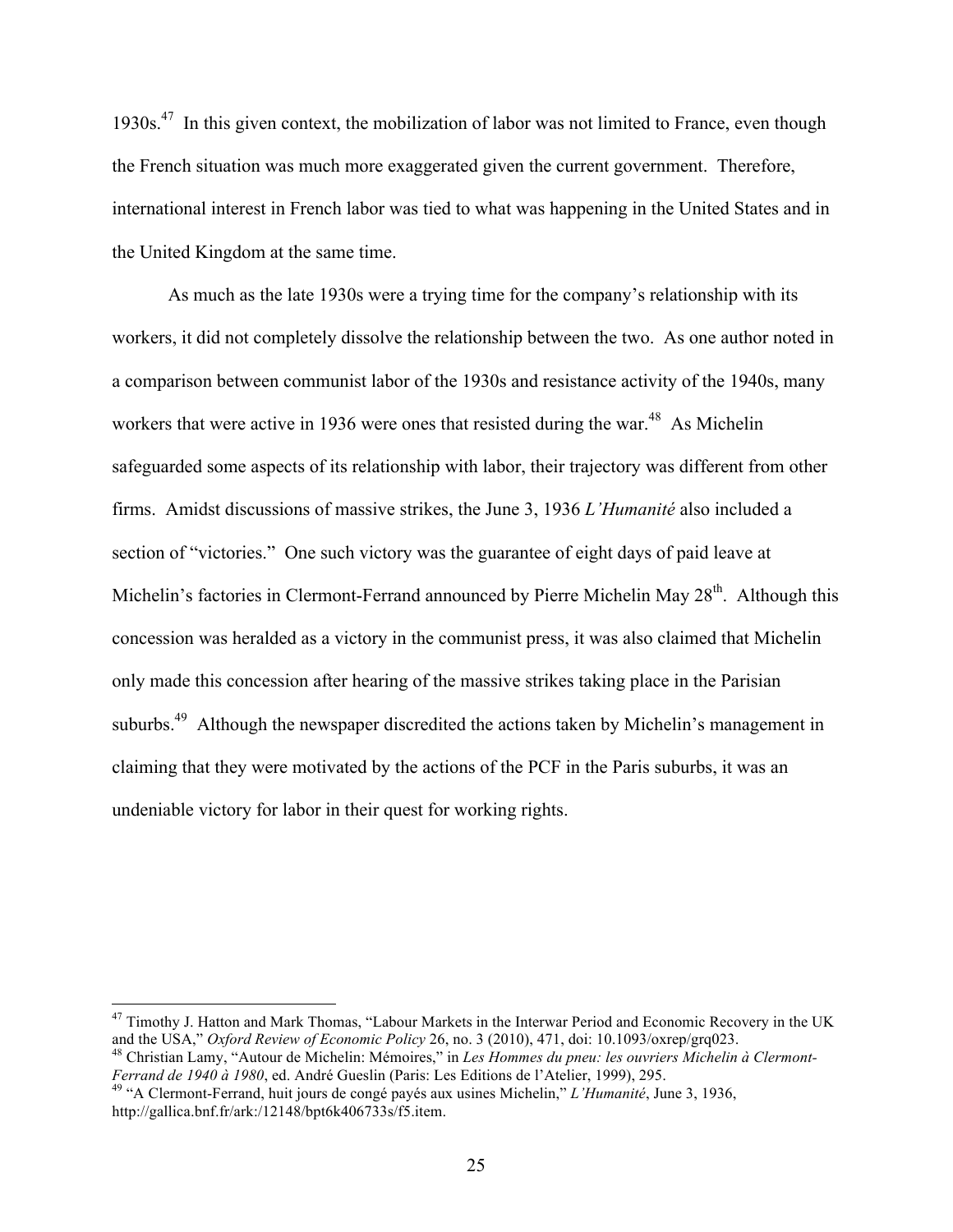## **Management Unfit to Lead**

While a portion of its labor remained loyal to the company, Michelin's association with one event on September 10, 1937 seriously compromised their position as an organization and only furthered the cause against them. On the night of September 7, 1937 two bombs exploded in Paris near the Champs-Elysées, targeting the headquarters of the French employers' association and the headquarters of the federation of metal industries nearby, two organizations that represented industrial authority. Although first believed to be the work of the radical left, these bombings were the work of the Cagoule, a clandestine group of right-wing extremists. Cagoule leadership believed that by attacking large business interests the radical left would be blamed and the right-wing and military would in turn take control. The logic of their argument aside, the mastermind of the attacks was René Locuty, an engineer at Michelin in Clermont-Ferrand.<sup>50</sup> In January 1938, several Cagoule members linked to the bombings were arrested and the public gained an increased understanding of how the terrorists responsible were bred by the extreme right. Throughout January 1938, the latest details of the arrests were all over the press. On January 11, *The Times* of London confirmed that the "agents provacateurs" of the September bombings were indeed agents of the extreme right, going so far as to call the bomb plot an "alleged trick by the extreme right."51 A day later on January 12, *The New York Times* provided an update on the arrests related to the September bombings. After reporting on individuals arrested for their connections to the attacks, the author turned to the workers at Michelin in Clermont-Ferrand, where Locuty had been employed for two years. The author wrote that the

<sup>50</sup> Lottman, *Michelin Men*, 173-174. <sup>51</sup> "Paris Bomb Plot," *The Times* (London), January 11, 1938,

http://find.galegroup.com/ttda/infomark.do?&source=gale&prodId=TTDA&userGroupName=bates\_main&tabID=T 003&docPage=article&searchType=BasicSearchForm&docId=CS185152043&type=multipage&contentSet=LTO& version=1.0.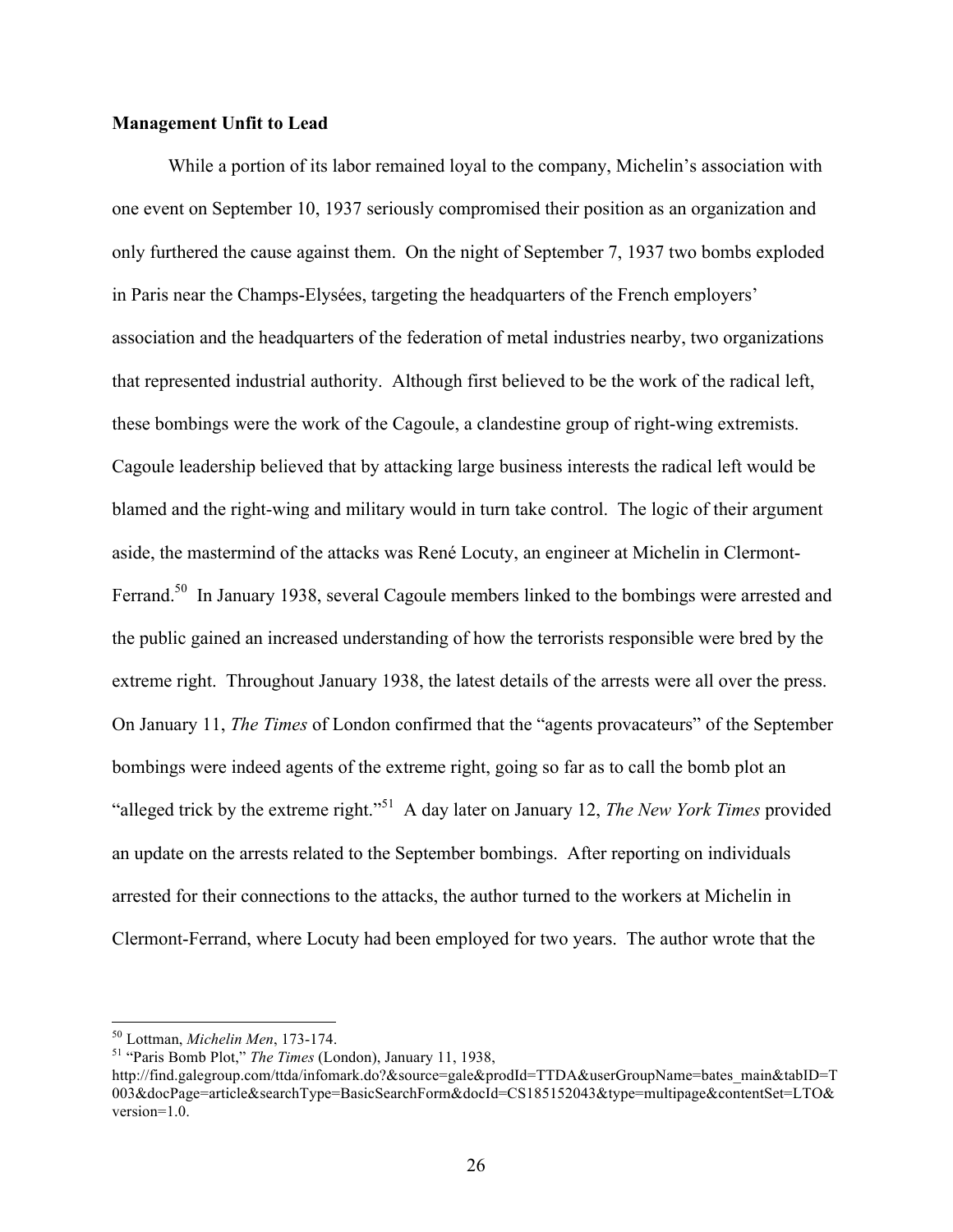workers held "a symbolic quarter-hour strike 'to protest against terrorists in our midst."<sup>52</sup> As updates on the arrests and news of the workers' actions reached beyond France, the involvement of a right-wing Michelin employee reflected poorly upon the reputation of the firm and only strengthened labor's action against them, particularly in its connection to a fascist ideology.

At Michelin and beyond, Michelin's involvement in the Cagoule incident served as an example of how the *patronat* was unfit to lead the country. *L'Humanité* accused those associated with the attacks of participating in a "plot against France."<sup>53</sup> The communist press was full of remarks, both serious and satirical, against the right wing and its position of power. The front page of the January 23, 1938 *L'Humanité* included a political cartoon of a Cagoule member paying visits to the ministers of public heath, foreign affairs, finances, commerce, public works, and justice with a caption that read: "The Cagoule has specialists at their disposal, ready to accept the responsibilities of their authority."<sup>54</sup> This cartoon addressed the violent nature of the Cagoule's attacks, as well as the conservatives' close relationship to political power and authority.



 <sup>52</sup> "French Left Split Over Post for Red," *The New York Times*, January 12, 1938,

http://search.proquest.com/docview/102376770?accountid=8505.

<sup>53</sup> "complot contre la France" from "Le complot contre la France," *L'Humanité*, January 23, 1938, http://gallica.bnf.fr/ark:/12148/bpt6k4073346/f1.item.

<sup>&</sup>lt;sup>54 "La Cagoule dispose de spécialistes prêts à accepter les responsabilités du pouvoir," "Combinaison cagoularde,"<br>L'Humanité, January 23, 1938, http://gallica.bnf.fr/ark:/12148/bpt6k4073346/f1.item.</sup>

<sup>&</sup>lt;sup>55</sup> R. Dubonc, *Combinaison Cagoularde*, illustration in *L'Humanité*, January 23, 1938.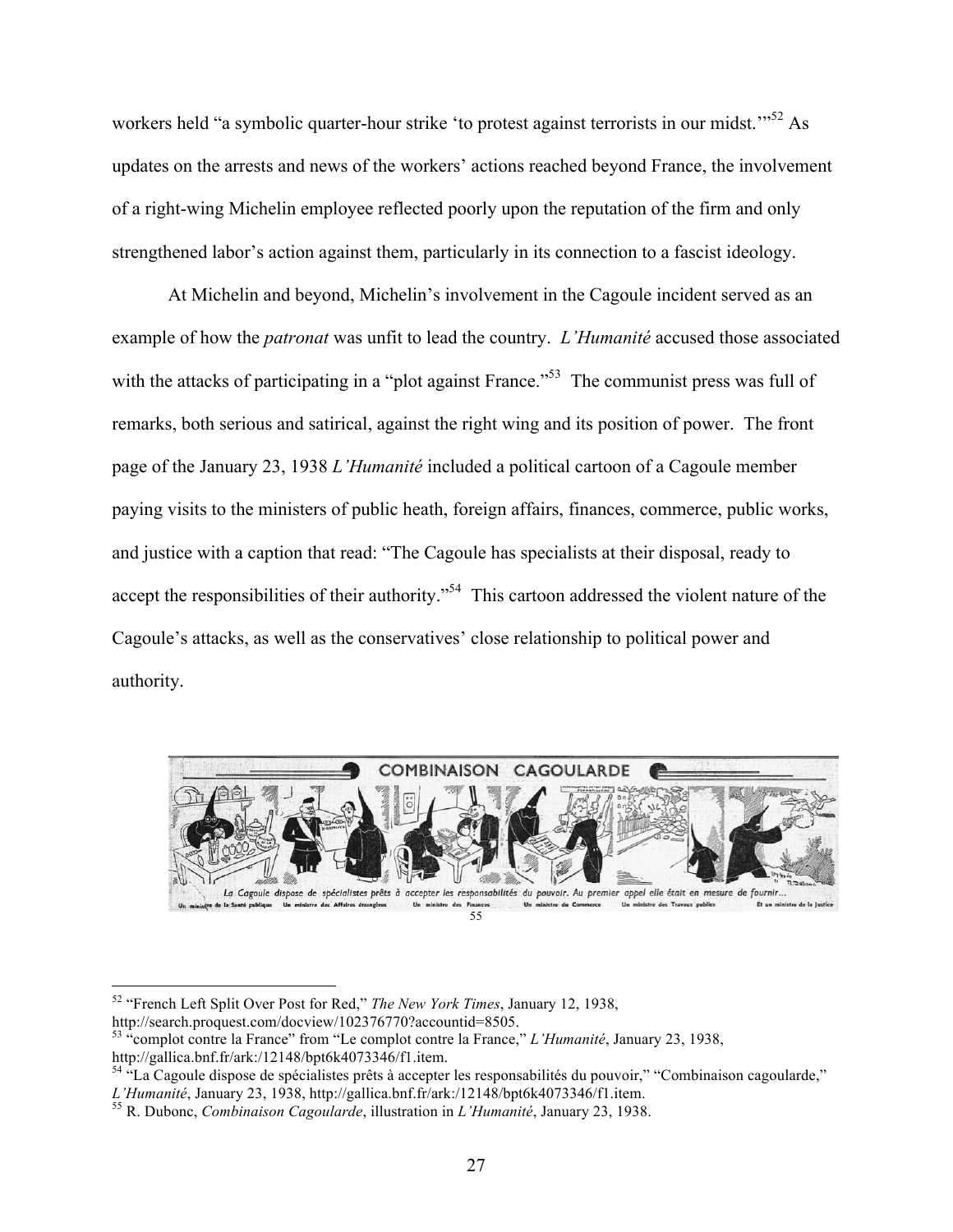As revelations about the details of the September 1937 attacks continued, the Communist's cause was strengthened and they used the Cagoule incident as leverage as they continued to make demands of management. Workers continued to organize to express what they wanted from management. On February 26, 1938 delegates from Citroën-Michelin met at an inter-factory conference in Paris to discuss their program to better the rights for the firm's 22,000 workers. The March 1 *L'Humanité* summarized the major resolutions that came out of their meeting, most of which were based on suggestions put forth by the CGT. First of all, the delegates asked to grant workers a status that would protect their rights. Secondly, the delegates called for further discussion of collective rights proposed by their union.<sup>56</sup> This meeting and the demands it put forth demonstrated the continued strength of the labor movement in Michelin's factories and that management was still obligated to consider their demands as they continued to organize in such a systematic fashion. Nearly two years after their original mobilization, their continued cry for demands recognized that labor was still not satisfied.

In addition to the demands that labor continued to make, they were also motivated to act on promises that were made by management but never put into practice. *L'Humanité* reported that management had promised 40-hour workweeks for the month of January 1938. The article was written to criticize management for changing its promise of a 40-hour workweek into a 48 hour work week for the week of January 9-14. Written by the CGT union secretary at Michelin-Citroën, the author clearly expressed their dissatisfaction with the management of the firm. He wrote that the management of Citroën and Michelin "want revenge for June 1936."<sup>57</sup> His attitude clearly expressed a continued divide between management and labor, arguing that

 <sup>56</sup> "Les travailleurs de l'usine Citroën-Michelin réclament l'application du programme du Rassemblement populaire," *L'Humanité*, March 1, 1938, http://gallica.bnf.fr/ark:/12148/bpt6k407371f/f5.item. 57 "veut prendre sa revanche de juin 1936" from "Voici la preuve de la préméditation des sanctions chez Citroën-

Michelin," *L'Humanité*, January 10, 1939, http://gallica.bnf.fr/ark:/12148/bpt6k4076857/f5.item.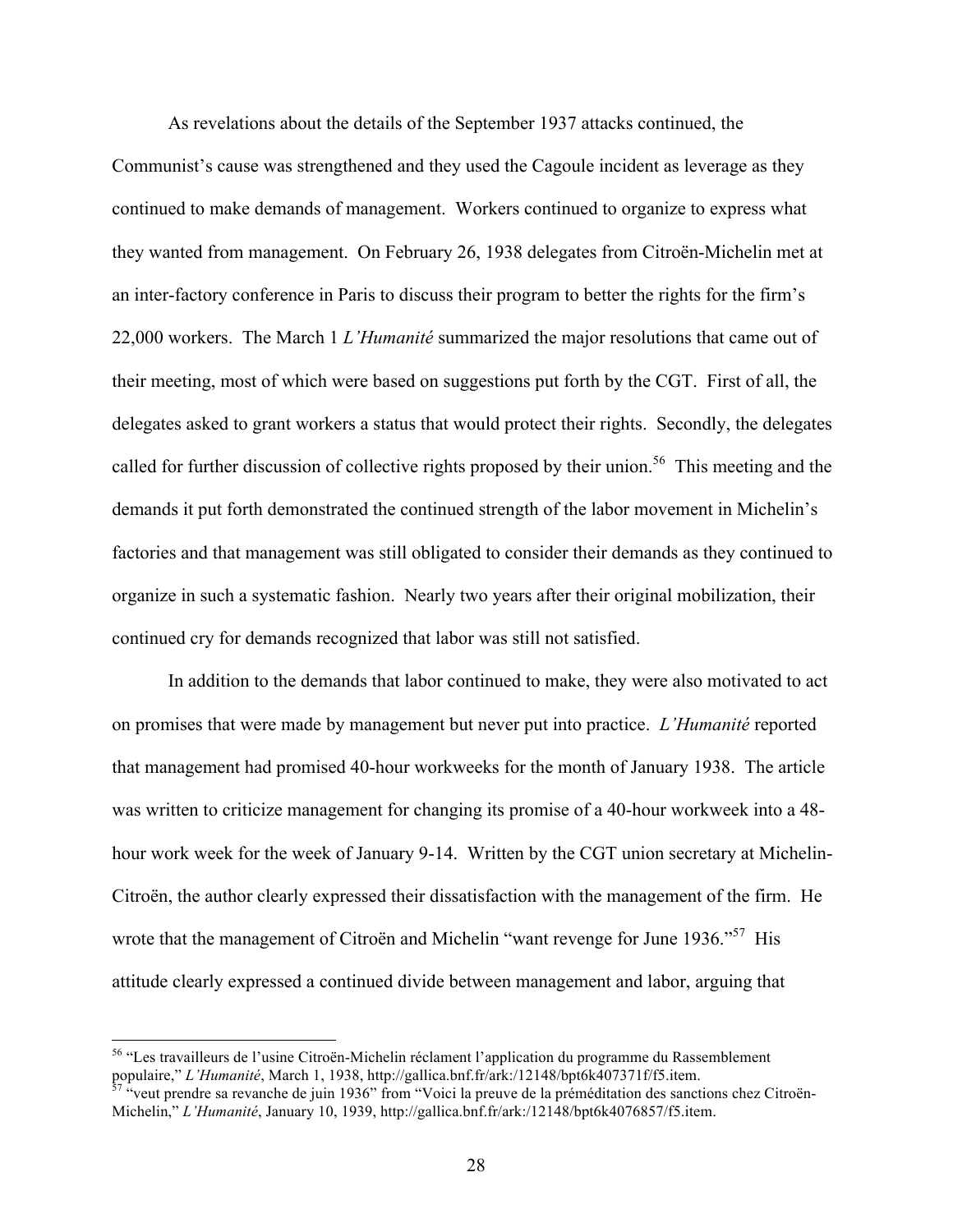management's action contrary to the demands of labor was to seek revenge for their massive mobilization. In addition to the authors' comments on Michelin's unfulfilled promise, he mocked the company's philanthropic mission. He accused them of using their supposed philanthropy to cover up their less favorable actions, citing an incident where sick workers contracts were not renewed.<sup>58</sup> The philanthropy the article addressed was a clear stab at Michelin's brand of paternalism. While labor viewed this practice as a way of covering up less actions, management had seen it as a way of appeasing workers to avoid labor disputes. More than two years after the meetings of June 1936 at Hôtel Matignon, this article illustrated how labor continued to demand the promises made to them.

## **Preparing for War**

Even though the decline of the Popular Front helped Michelin regain a sense of control in its factories, it did not mark the end of organized labor conflict at the firm. By 1937, the left in power was becoming increasingly divided leading to Leon Blum's resignation in June 1937. This turning point was also marked by a poor economy with decreased production figures. Rather, the temporary subsiding of labor activity represented the larger political context, one in which the continent was preparing for war.

While 1937 and 1938 clearly marked a change in the tone of organized labor leading up to the war, its effect on life at Michelin was not as clear. One author, Pascale Quincy-Lefebvre, argued that after December 1938, Michelin was once again the "master" of its factories, asserting that management had won in the battle against labor.<sup>59</sup> While 1938 certainly did not mark an end

<sup>58</sup> Ibid. 59 Pascale Quincy-Lefebvre, "Le système social Michelin de 1945 à 1973 ou l'épuisement d'un modèle," in *Les Hommes du pneu: les ouvriers Michelin à Clermont-Ferrand de 1940 à 1980*, ed. André Gueslin (Paris: Les Editions de l'Atelier, 1999), 93.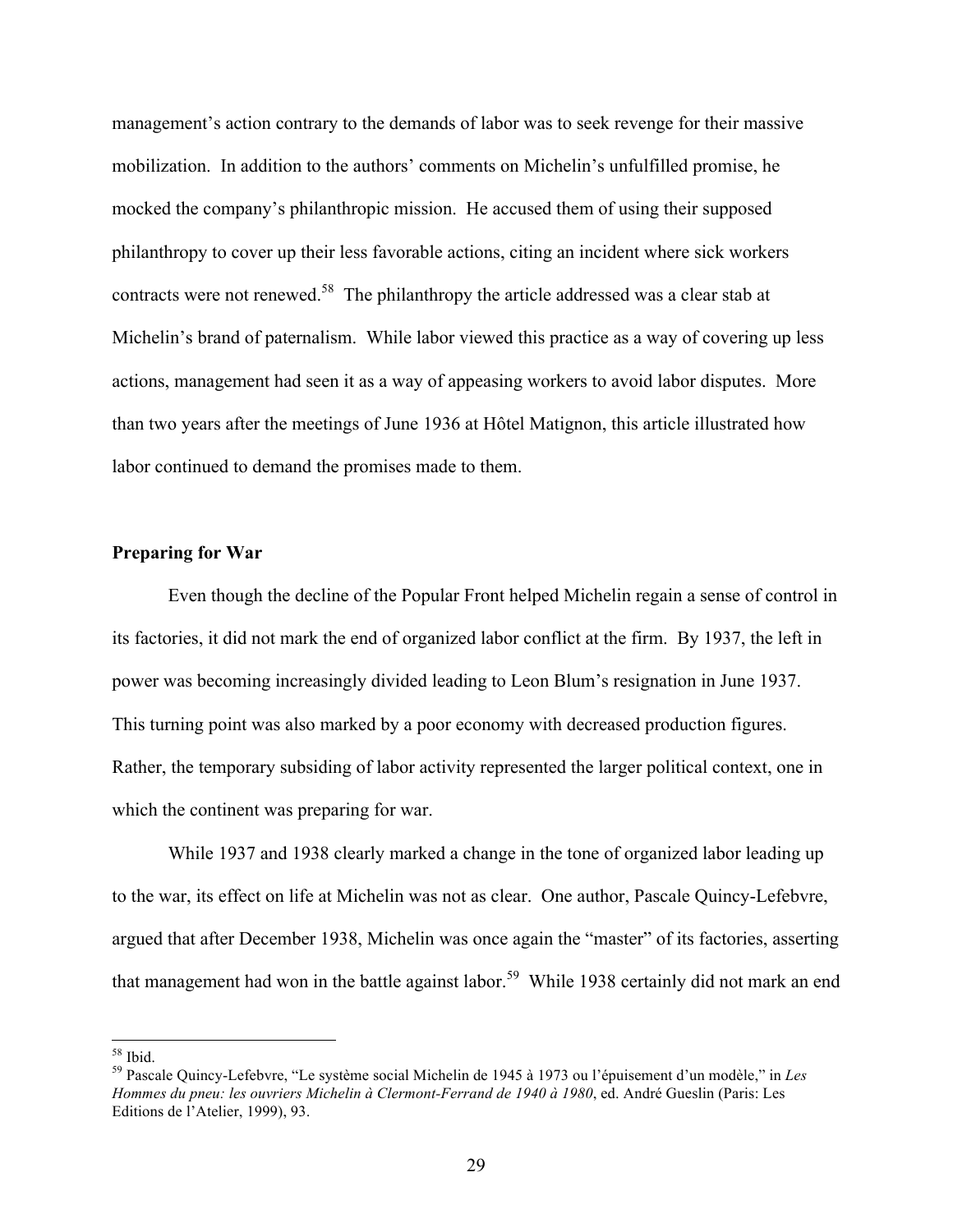to the organized labor conflict at Michelin, it did mark a turning point after which workers were less mobilized for the communist cause in the years leading up to the war. Another author, André Gueslin, wrote in a history of labor at Michelin that even though workers violently protested the control of their *patronat* in 1936, in 1938 they rejected the new direction of the communist party.<sup>60</sup> As much as the assessments of both Lefebvre and Gueslin spoke to the diminishing power of labor at Michelin, they must be considered in the larger political context. Although the climate of labor at Michelin was changing as Europe prepared for war, 1938 did not mark the end of organized labor at Michelin. Rather labor subsiding momentarily in 1938 was part of the long-term ebbs and flows of labor in its conflict at Michelin. As Europe grew closer and closer to war, the political climate was changing in such a way that labor's demands were not at the forefront of national politics.

At the outbreak of war of war in Europe, Michelin rallied for the cause of national defense, expanding their workforce and their production. Between 1937 and 1940, Michelin increased its workforce from 8,500 to 10,000 workers. $61$  Following the German invasion of Poland September 1, 1939, Michelin drastically upped its production of heavyweight tires and gas masks. Months earlier, in March 1939, *L'Humanité* reported a rumor that Michelin had been asked to make gas masks by the Secretary of Defense. The article revealed that Michelin refused this request, as the author criticized the Secretary of Defense for not forcing Michelin to complete this request for the sake of national defense.<sup>62</sup> Even if Michelin refused this initial request to fabricate gas masks, the reality of the situation was drastically different by September. Questions over labor and its role at Michelin were no longer at the center of debates. As Europe

<sup>&</sup>lt;sup>60</sup> Gueslin, "Introduction," 8.<br><sup>61</sup> Lionel Dumond, "Le Défi technique," in *Les Hommes du pneu: les ouvriers Michelin à Clermont-Ferrand de 1940 à 1980*, ed. André Gueslin (Paris: Les Editions de l'Atelier, 1999), 19.

<sup>&</sup>lt;sup>62</sup> "Et les masques?" *L'Humanité*, March 7, 1939, http://gallica.bnf.fr/ark:/12148/bpt6k407741n/f2.item.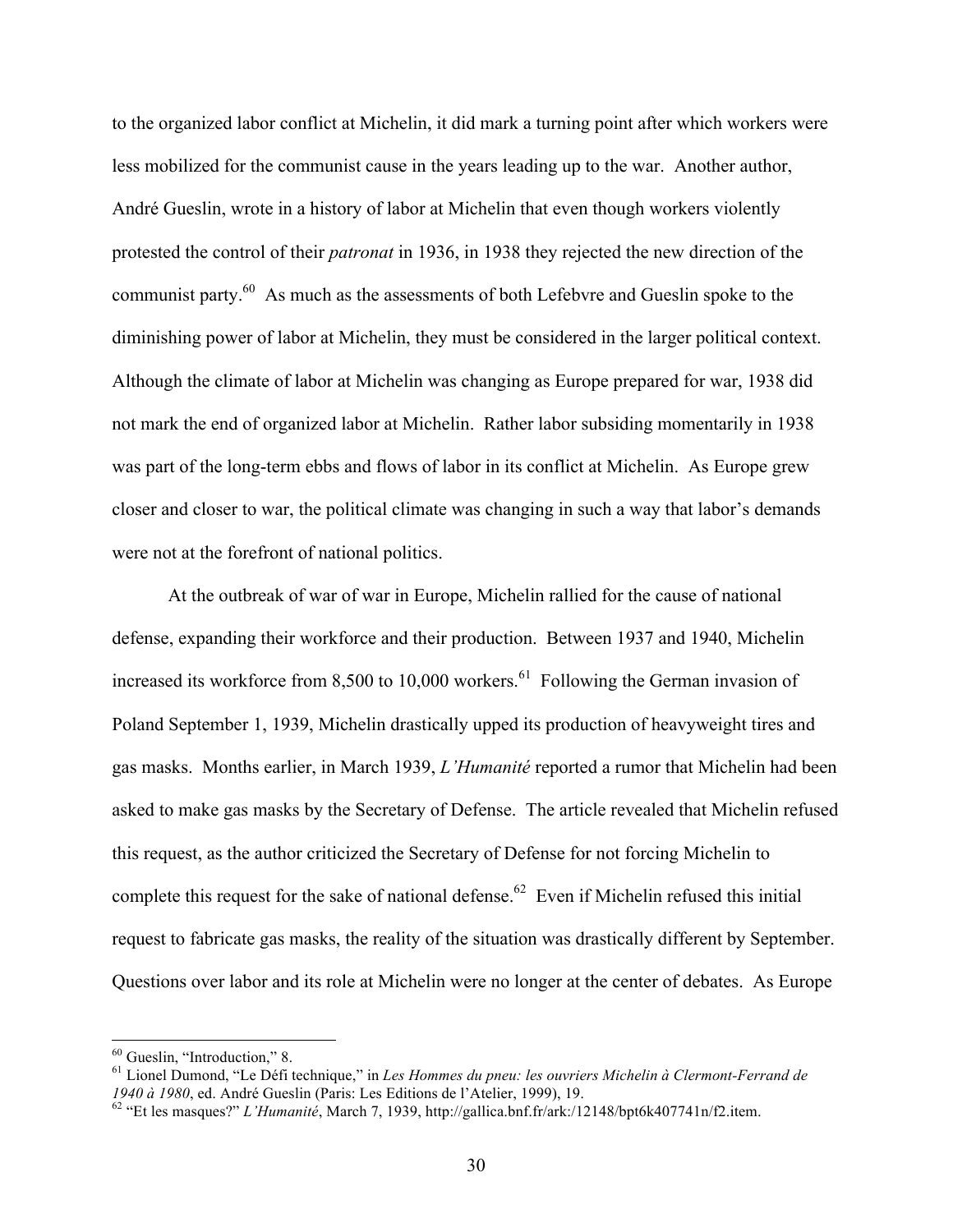grew closer to total war, labor was quieted by the demands of national production. Growing and continued employment at Michelin would come to play a very important role in the coming years.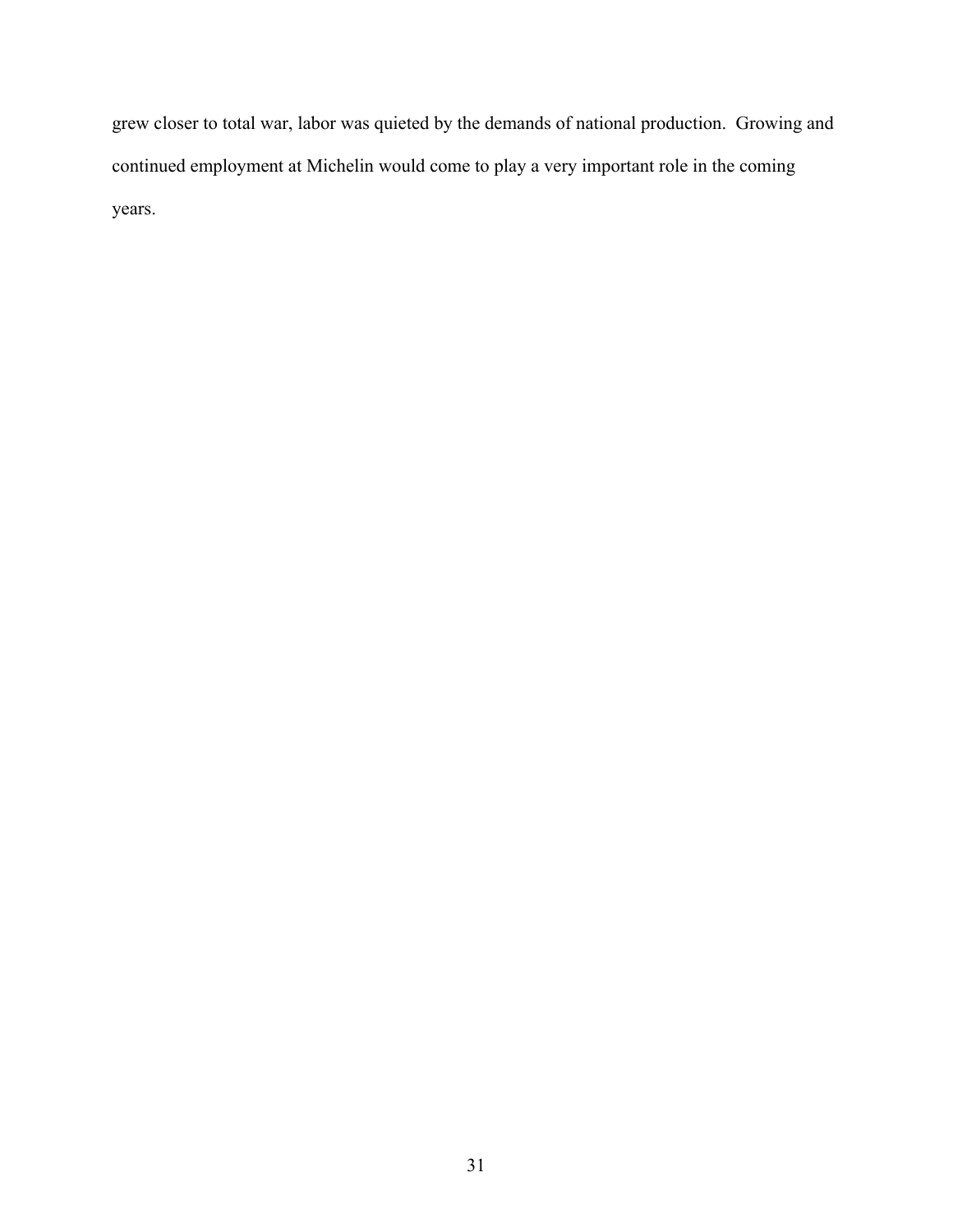#### **Chapter Two Life and Labor during the War**

When the French government fell apart, Michelin formally sided with the Vichy regime, signing agreements to deliver its valuable rubber products to the Reich. While division and conflict had defined the 1930s at Michelin, the wartime years were characterized by a sense of unity between between management and labor. During the war Michelin found a balance between collaboration and resistance that not only required the cooperation of its workforce, but also guaranteed the mutual survival of both labor and management. This sense of unity was created not only by Michelin itself, but also through the requirements of the Vichy regime. When the Vichy-censored press spoke of Michelin and Clermont-Ferrand, it painted a picture of cohesion that demonstrated the cultural ideals the regime was working to foster. While other sources alluded to what was happening in France in ways that contradicted the Vichy regime, what can be gathered of the war from inside of France was largely seen through the specific lens of Vichy. Vichy's portrayal of Michelin and Clermont-Ferrand during the war was clearly demonstrated in the daily newspaper *Le Petit Journal*. As a source published continuously in Clermont-Ferrand throughout the war, *Le Petit Journal* shed light upon the sorts of events happening around Clermont-Ferrand as they were seen in the eyes of the rest of occupied France. Overall, the French press's treatment of the relationship between industrial firms and their labor sought to encourage a sense of unity between the two in line with national ideals, while reminding both management and labor of their respective responsibilities and obligations.While Michelin did not fit the mold of Vichy's ideal collaborator, they were inevitably at the center of the conversations and themes present in the Vichy-censored press. Beyond France, the press painted a much different picture of what was happening at Michelin and in Clermont-Ferrand. In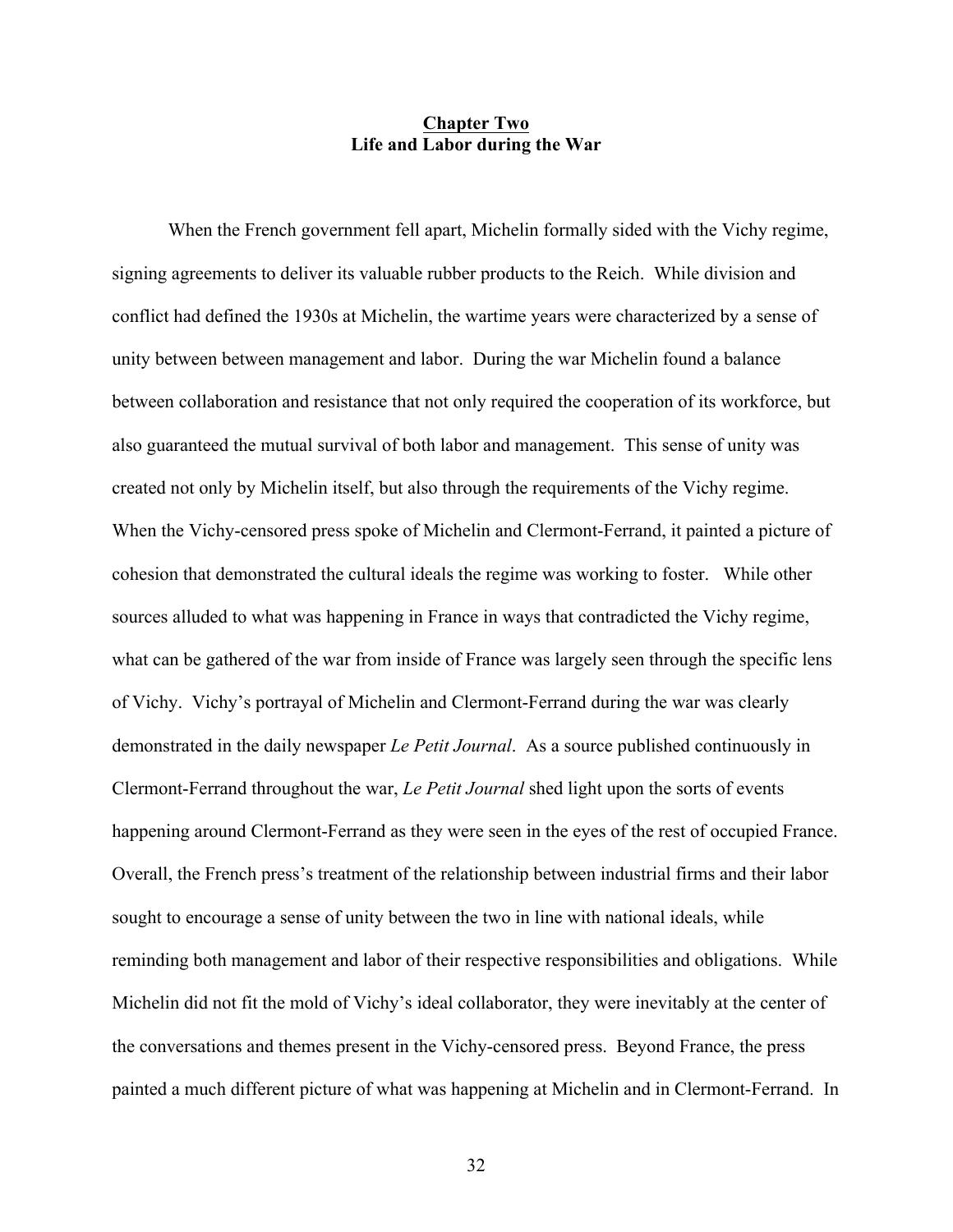the overlaps between what was being portrayed in the censored French press, what was reported abroad, and the undercover actions only widely discovered after the war, the uniqueness of Michelin comes to light. At Michelin, the wartime years brought to the forefront the enduring history of management's paternalism and its relationship to workers. During this time, the relationship between labor and management was defined not by conflict but rather by cohesion that allowed them to survive the war, although this coming together was simultaneously contributing to making France the largest contributor of armaments and products to the Reich.<sup>63</sup>

Outside of France, Michelin was seen in a much more human light, even given its arrangements with the Germans. The international community spoke to instances in which Michelin spoke against the turning tide of European politics and the protections Michelin was able to provide by accepting the consequences of collaboration. Particularly, in considering the tradeoff of collaboration for being able to prevent the departure of many of its workers to forced labor in Germany, it was clear that a unique attitude towards labor persisted at Michelin. While the late 1930s were characterized by contempt and conflict with labor, Michelin's behavior during the war brought to light the paternalistic corporate behavior Michelin had adopted long before the war required it. Michelin's actions during the war spoke to a longer company history with labor, one that was able to withstand the tests of general strikes and the tragedies of war to continue to establish a history once German troops left Clermont-Ferrand.

In the scope of my research, the only time *Le Petit Journal* singled out the Michelin family is upon the death of Édouard Michelin on August 25, 1940. A founder of the tire company with his brother André, the brothers were responsible for transforming the family factory into an industry leader. As seen from both inside and outside of France, Édouard was

 <sup>63</sup> Michael Curtis, *Verdict on Vichy: Power and Prejudice in the Vichy France Regime* (New York: Arcade Publishing, 2002), 258.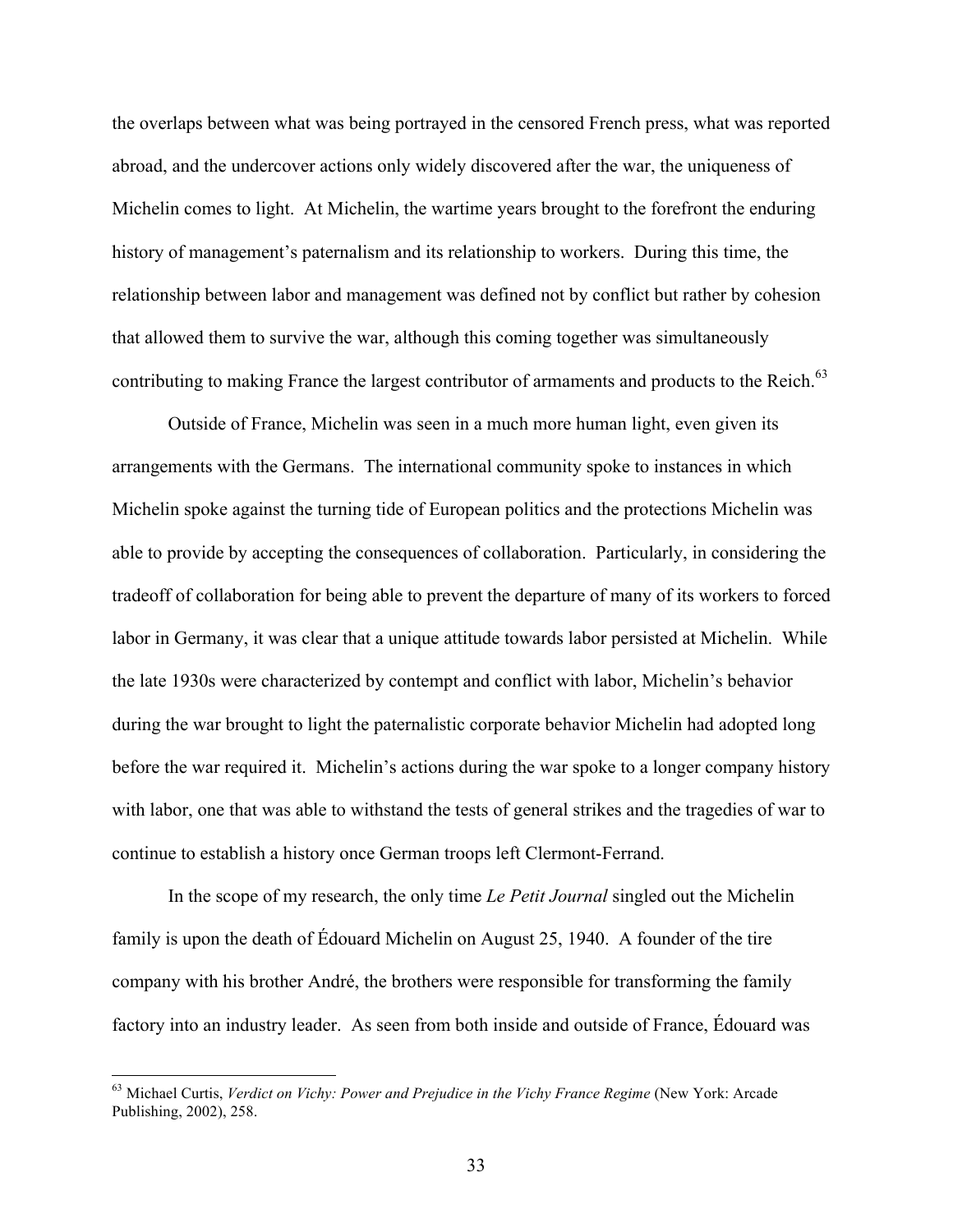respected as an innovative and important leader in French industrial society. Passing away at the age of 84, *Le Petit Journal* remembered Édouard as the "creator of the large French tire firm."<sup>64</sup> Although his passing was mentioned in *Le Petit Journal*, it was not embellished. On the other side of the Atlantic, his passing was commemorated with much different memories of his life. In *The New York Times* the day after his death, Édouard was credited for foreseeing bombing raids and for warning of the danger of German aviation following the Treaty of Versailles in 1919. The author wrote that Édouard and André "called attention to the ease and rapidity with which a peace-time airplane could be transformed into a bomber" referring to how the treaty forbade military aviation but allowed for commercial activity.<sup>65</sup> Being lauded for both his industrial and political contributions to modern society, the American press was much more favorable to discussing how the Michelins differ from other French industrialists. Inside of France, the Michelins were industrialists producing for the Reich. Beyond France, their memory was much more positive, crediting them for having warned against the risk of German aviation and for their contributions to the contemporary world.

## **Clermont-Ferrand in Vichy's Social Regime**

Beyond this sole consideration of a Michelin family member during the war, appearances of Clermont-Ferrand in the Vichy press served to paint the picture of a unified regime. Throughout the war, *Le Petit Journal* portrayed life in Clermont-Ferrand as similar to life in any other occupied town, emphasizing when the town clearly portrayed the regime's cultural ideals. *Le Petit Journal* focused on highlighting social values important to the Vichy government

<sup>&</sup>lt;sup>64</sup> "créateur de la grande firme française de pneumatiques" from "Mort de M. Édouard Michelin," *Le Petit Journal*, August 26, 1940, http://gallica.bnf.fr/ark:/12148/bpt6k637320g/f2.item.

<sup>&</sup>lt;sup>65</sup> "Édouard Michelin, Auto Tire Maker: Founded the First Company of its Type," *The New York Times*, August 8, 1940, http://search.proquest.com/docview/105402546?accountid=8505.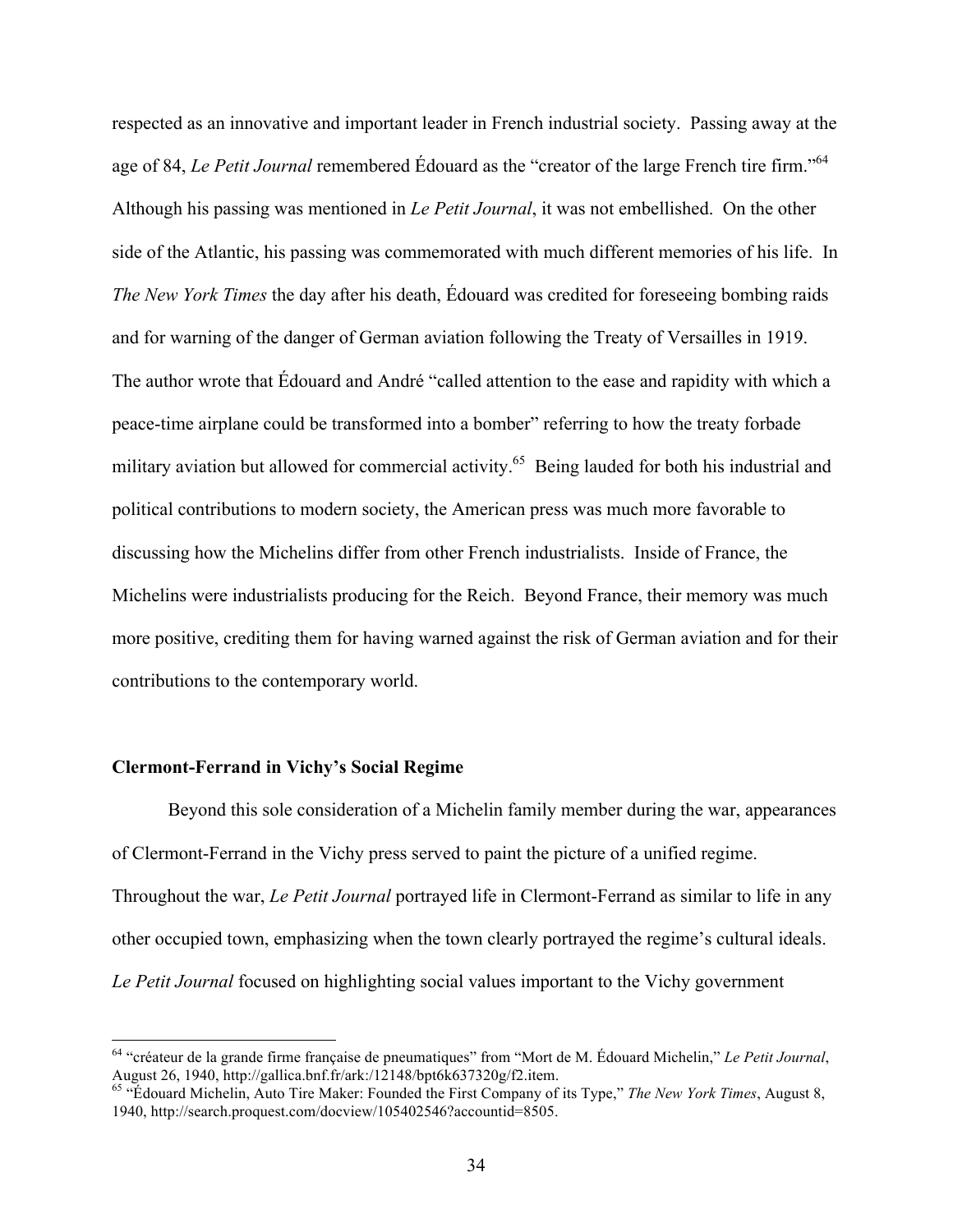including traditional family values, gendered roles in society, faith, and honor to military service. The paper treated Clermont-Ferrand as similar to other occupied towns in that it glossed over any activity that could be seen as subversive to Vichy. In accordance with the paper's agenda as a piece of Vichy propaganda, it increasingly voiced in what ways Clermont-Ferrand was upholding traditional values as the war progressed and resistance activity increased. In this piece of wartime propaganda, Clermont-Ferrand was seen as reiterating Vichy's cultural agenda to encourage a sense of social unity in occupied France.

One particular way Vichy emphasized a sense of cultural unity in Clermont-Ferrand was through religion. Because Vichy focused in particular on building a Christian regime, religion was an acceptable and encouraged theme to discuss in the press.<sup>66</sup> Throughout the war, the editors of the paper upheld religion as an important way to come to terms with the changes in everyday life and to reinforce a traditional societal order. On Bastille Day, July 14, 1940, the front page of the paper reported on an event at the *Notre Dame du Retour* (Our Lady of Return) cathedral in Clermont-Ferrand. The paper described a ceremony held at the cathedral in which family members brought portraits of their sons, husbands, friends that had left for war to be consecrated to the patron saint of travelers.<sup>67</sup> This event addressed the reality of numerous young men heading off to war, and how their families and town were coping with their departure. Instead of reporting on the emotion or distress wives and mothers dealt with as men left for war, this article emphasized a constructive and traditionally acceptable approach to facing such turmoil, to turn to God, and in this case the patron saint of travelers to pray for a safe return. Another specific focus on religion in *Le Petit Journal* was the recognition of a national day of prayer in honor of all those who died during The Great War and the present conflict. Reporting

 <sup>66</sup> For more information on Vichy and religion see W.D. Halls, *Politics, Society and Christianity in Vichy France*  (Providence: Berg, 1995).

<sup>67</sup> "Notre-Dame du Retour," *Le Petit Journal*, July 7, 1940.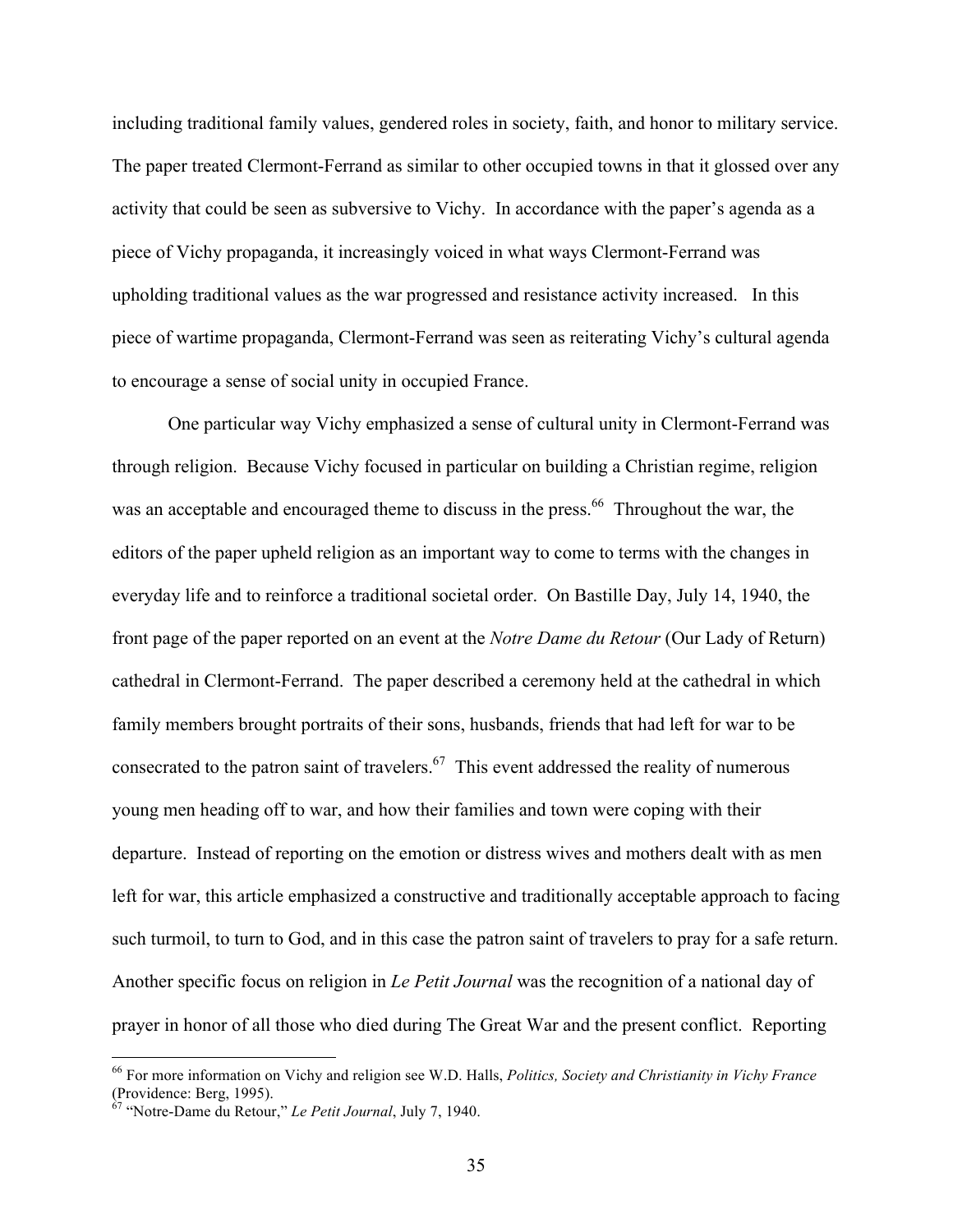on this day of remembrance, the November 15, 1943 edition of *Le Petit Journal* specifically acknowledged commemorations in Clermont-Ferrand the day prior. The article mentioned a mass presided over by the bishop of Clermont and emphasized the bishop's message of the importance of recognizing the sacrifice these men made for their country, encouraging all Frenchmen to unite for this cause.<sup>68</sup> Although similar events more than likely took place in most occupied towns, it was small glimpses into life in occupied Clermont-Ferrand that conformed with behavior deemed appropriate by Vichy that allowed the Vichy press to portray a solid, unified image of France under their control.

It was social and cultural ceremonies, such as the consecration of soldiers' portraits and days of prayer that characterized how the Vichy regime was perceived in Clermont-Ferrand rather than economic incentives. Writing in the introduction to a collection of essays titled *Vichy France and the Resistance: Culture and Ideology* Roderick Kedward described that the Vichy regime was "full of political and cultural ideas which had little or no economic consistency." Additionally, Kedward highlighted the emphasis Vichy placed on "provincial traditions."<sup>69</sup> It was clear then why a town like Clermont-Ferrand came to take on such an important role in the construction of the Vichy regime. In detailing culturally conservative events in a town far removed from Paris, *Le Petit Journal* emphasized two important tenets of the Vichy regime described by Kedward. First of all, the return to religion detailed the sort of conservative cultural regime Vichy aspired to create. In addition, the inclusion of Clermont-Ferrand represented a more provincial perspective beyond a large city center. Reporting on instances where the town of Clermont-Ferrand came together to honor soldiers departing for war and those who never returned communicated an image of persistent collaboration and social stability that were

<sup>&</sup>lt;sup>68</sup> "La journée nationale de prières à Clermont-Ferrand," *Le Petit Journal*, November 11, 1943.<br><sup>69</sup> Roderick Kedward, "Introduction: Ideologies and Ambiguities," in *Vichy France and the Resistance: Culture and Ideology*, ed. Roderick Kedward and Roger Austin (Totowa, NJ: Barnes and Noble, 1985), 1.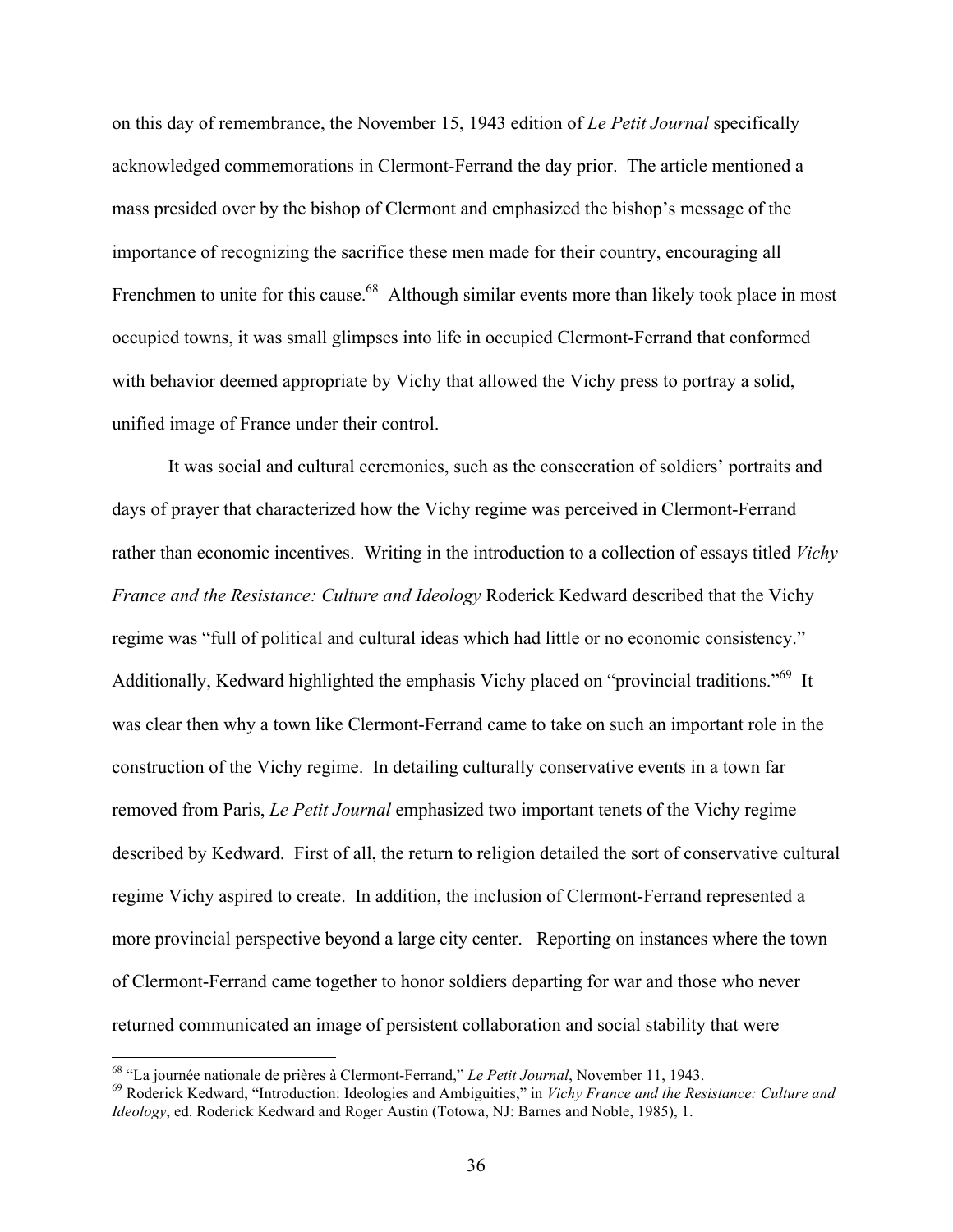essential to the Vichy regime gaining and maintaining control. These ways of portraying life in Clermont-Ferrand addressed not only the needs of the Reich, but also sought to paint a picture of unity that was not necessarily the case. While the paper was published in Clermont-Ferrand, its mentions of the company were extremely limited. Particularly considering Michelin's undoubtable presence in the town, it was even more of a statement that *Le Petit Journal* was nearly void of references to Michelin throughout the war, suggesting behavior that did not conform to Vichy's regime.

### **Michelin and the Collaboration Economy**

Although Vichy placed great emphasis on its cultural agenda, Occupation put great stress on the economic sphere. Specifically, adapting to a wartime economy necessitated changes on many levels. Life at home changed greatly as most working-age men left for war. Women took on different roles while the Vichy regime worked to reinforce traditional social values. Above all, Vichy and the Reich desperately needed the complacent collaboration of the labor force. Adapting to a new social and economic landscape inherently put stress on the labor force as it was forced to comply. Conversation surrounding the collaboration of the working population focused on the economic necessity of the situation, defining social collaboration, and reinforcing traditional social values amidst such change. As the war continued in the years following the original economic arrangements made in the summer of 1940, companies such as Michelin came to understand their arrangement with German authorities as a means of survival, both for themselves as a company and for their workers.

Following the establishment of the Vichy regime in July 1940 there was an immediate need for the French economy to adjust to and accommodate the needs of the Reich. While

37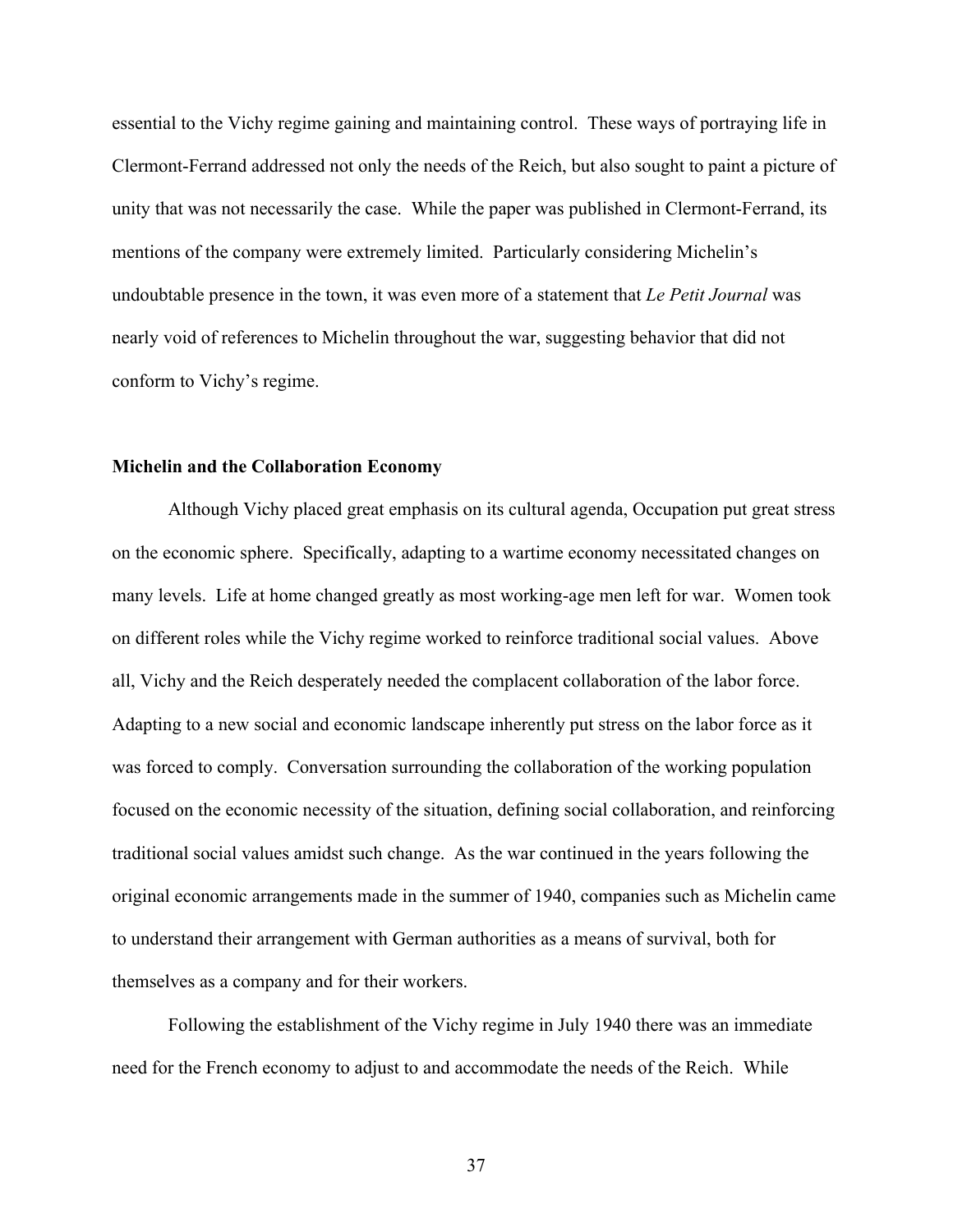economic collaboration was mostly a complicated series of arrangements between the Vichy government, French firms, and the Reich, there was also a need to incorporate the labor that carried out these arrangements at the lowest level.<sup>70</sup> After the establishment of the Vichy government, the French press called French citizens to adapt to the so-called new economy. The first article on the front page of the August 26, 1940 *Le Petit Journal* was all about adjusting to the new economy. The author stressed how the circumstances of war called for the French economy to immediately accommodate for new means of exchange, presumably with Germany. He emphasized the roles of key industries in facilitating the transition to the new collaborative economy between Vichy and the Reich. Addressing private industry, including Michelin, the author wrote that they would focus on producing tools and materials that previously came from abroad.<sup>71</sup> Although Michelin was not specifically producing materials, it was forced to adapt to these changes. For Michelin, this meant that they had to use a different source of synthetic rubber. Michelin and others eventually produced tires bade from buna, a synthetic rubber supplied by the Germans.<sup>72</sup> Part of Michelin's agreement with the Germans was that they gave up their stocks of raw rubber in exchange for essential cotton thread produced in Germanoccupied northern France.<sup>73</sup> Because of these arrangements, Michelin could continue to produce, a role they were encouraged to fully embrace to contribute to the greater German economy.

As the original agreements between Vichy and the Reich lasted for several years, it became clear that the exchange of economic collaboration for company survival allowed firms like Michelin to keep their doors open. Even though much of the outside western world was

<sup>70</sup> For more on economic collaboration see Lacroiz-Rix, *Industriels et banquiers sous l'Occupation*. <sup>71</sup> E. Pebellier, "L'économie nouvelle," *Le Petit Journal*, August 26, 1940,

http://gallica.bnf.fr/ark:/12148/bpt6k637320g/f1.item.

<sup>72</sup> Lottman, *Michelin Men*, 186. <sup>73</sup> Lottman, *Michelin Men*, 184.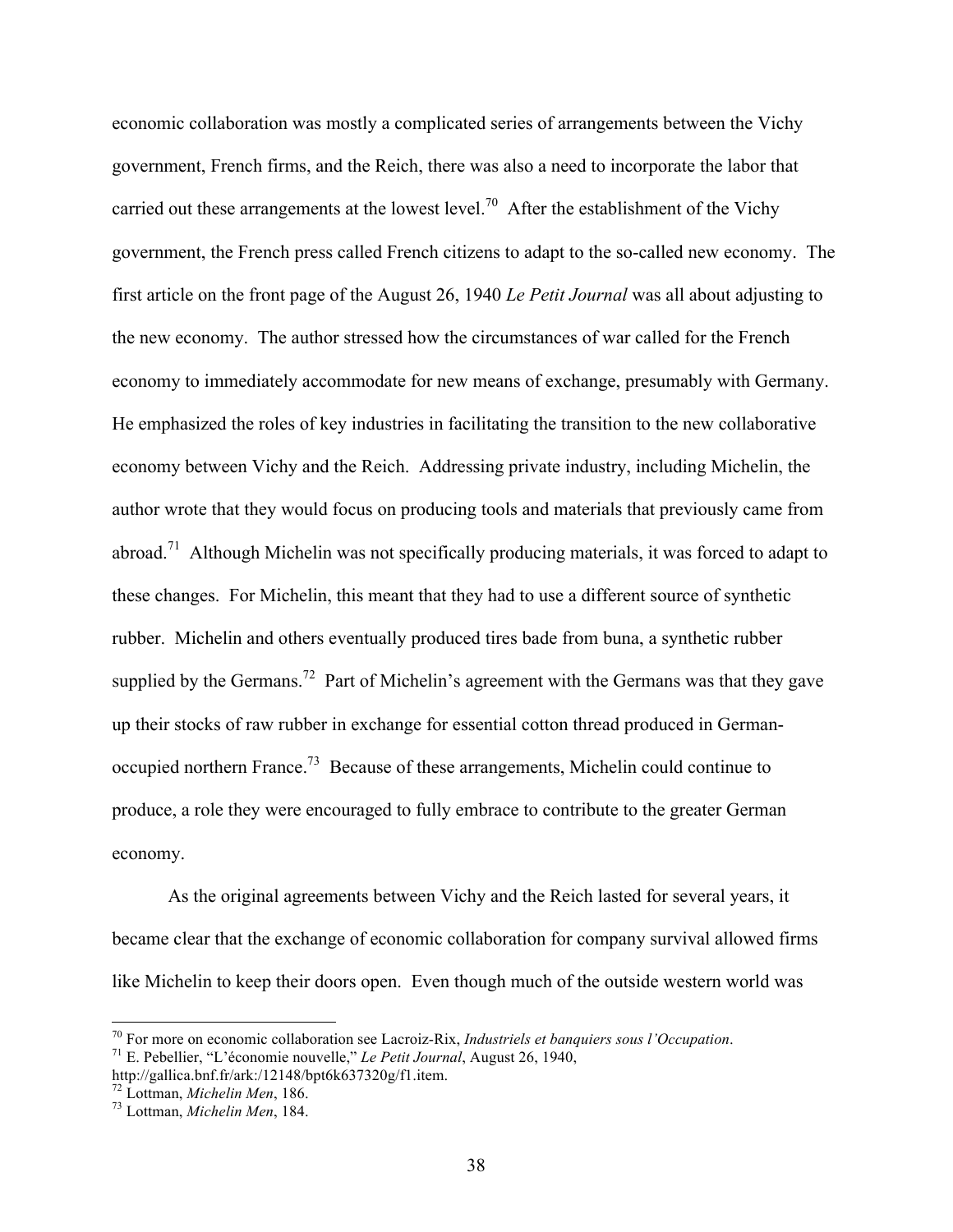inherently skeptical of collaboration in its involvement with the Reich, by the end of the war it was clear that economic collaboration had allowed many firms to stay open. Writing in *The New York Times* in April 1944, Lansing Warren pointed out how economic collaboration had been a guarantee of survival for many French firms, including Michelin, as occupation had lasted several years by that point. Warren described the basic process of collaboration for large industry, stating that firms "work on a definite contract for the German authorities. The contract is for a stipulated amount of goods. To fill it the French manufacturer receives from the Germans the raw materials that he needs. His labor is assured.<sup> $274$ </sup> With this understanding of how the basic process worked, Warren continued onto describe the uncertainty of Michelin's operations, mentioning that the Clermont-Ferrand factory was recently bombed, and that it would likely remain shut until another contract was signed with the Reich.<sup>75</sup> Writing nearly four years into the war, Warren published his article with an understanding of how economic deals with the Reich had allowed companies like Michelin to stay open. Warren's article expressed how both labor and management benefitted from this arrangement, which was Michelin's aim all along. As they continued to renew their contracts with the Germans, Michelin guaranteed both its own success as well as protection for its workforce.

Although it was Michelin management that signed official collaboration agreements with the Reich, it was labor that carried out the day to day manufacturing of products to be delivered to the Germans. To bridge the gap between labor and management, Vichy sought to instill a sense of solidarity among all involved. This level of collaboration that Vichy aspired to was the synthesis of many other ideals of collaboration—delivery of goods to the Reich, the application of values deemed appropriate by the Vichy government, and a level of understanding between

 <sup>74</sup> Lansing Warren, "Germans Destroy French Economy," *The New York Times*, April 4, 1944,

<sup>&</sup>lt;sup>75</sup> Warren. "Germans Destroy French Economy," *The New York Times*, April 4, 1944.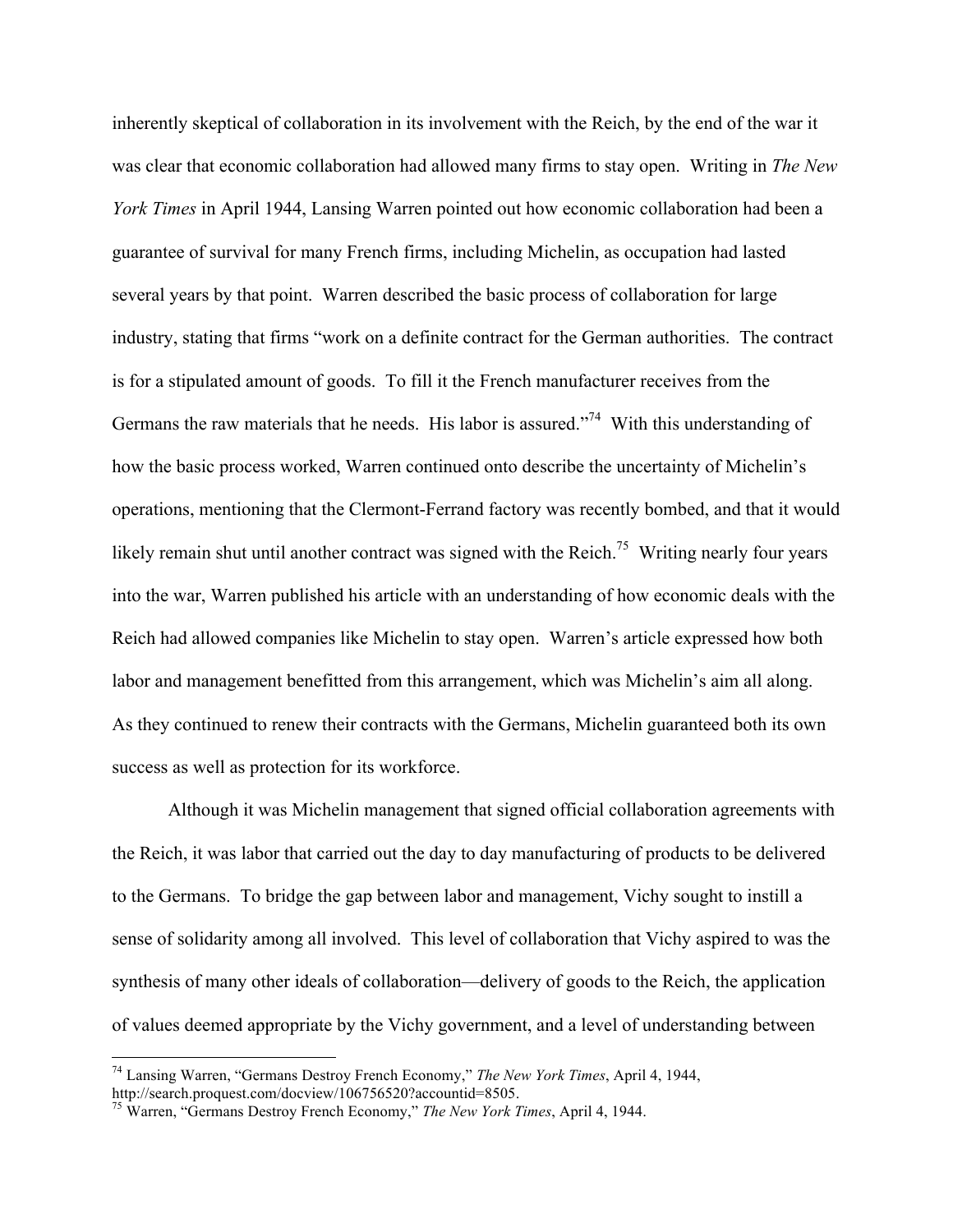management and labor. One July 1943 *Le Petit Journal* article took a stab at defining what was the "spirit of social collaboration." The author insisted upon the necessity of a reconciliation between labor and management. He equated refusing the collaboration of these two groups with choosing civil war.<sup>76</sup> This take on refusing collaboration as leading to civil war was a clear echo of the late 1930s at Michelin and in France. Distancing the Vichy regime from the social turmoil of the Popular Front, this article sought to reinforce a sense of traditional social order which it was encouraging readers to find in the regime itself. At Michelin, the rapprochement between management and labor came in the form of the reemergence of paternalism.

While a sense of solidarity between labor and management was necessary for production, it also spoke to the continued fear of labor turning to communism. An article on social collaboration that appeared in the July 17, 1943 edition of *Le Petit Journal* told readers that they could either give into a regime of social collaboration, or else "communism will prevail."<sup>77</sup> The paper also reported on efforts in Clermont-Ferrand that specifically addressed the risk of communism. A small article reported that local leaders met July 6, 1943 to address the fight against communism and reported that their efforts were advancing well.<sup>78</sup> Given the political slant of *Le Petit Journal*, discussion of the fear of communism and labor spoke to the broader agenda of the Vichy regime. While concerns over labor were no longer at the forefront of national politics as they were in the years leading up to the war, they were still closely linked to the ideology of Vichy in what one author described as Vichy's "open hostility to the Left and Trade Unionism."<sup>79</sup> Although the arrangements of collaboration pushed aside questions over

http://gallica.bnf.fr/ark:/12148/bpt6k638267g/f2.item.

 <sup>76</sup> "l'esprit de collaboration sociale" from Jean Brumeaux, "Collaboration sociale," *Le Petit Journal*, July 17, 1943, http://gallica.bnf.fr/ark:/12148/bpt6k6382739/f2.item.

<sup>77</sup> "le communisme triomphera" from Brumeaux, "Collaboration sociale," *Le Petit Journal*, July 17, 1943*.*<sup>78</sup> "Au Progrès Social Français," *Le Petit Journal*, July 9, 1943,

<sup>79</sup> Roderick Kedward, "Introduction: Ideologies and Ambiguities," in *Vichy France and the Resistance: Culture and Ideology*, ed. Roderick Kedward and Roger Austin (Totowa, NJ: Barnes and Noble, 1985), 1.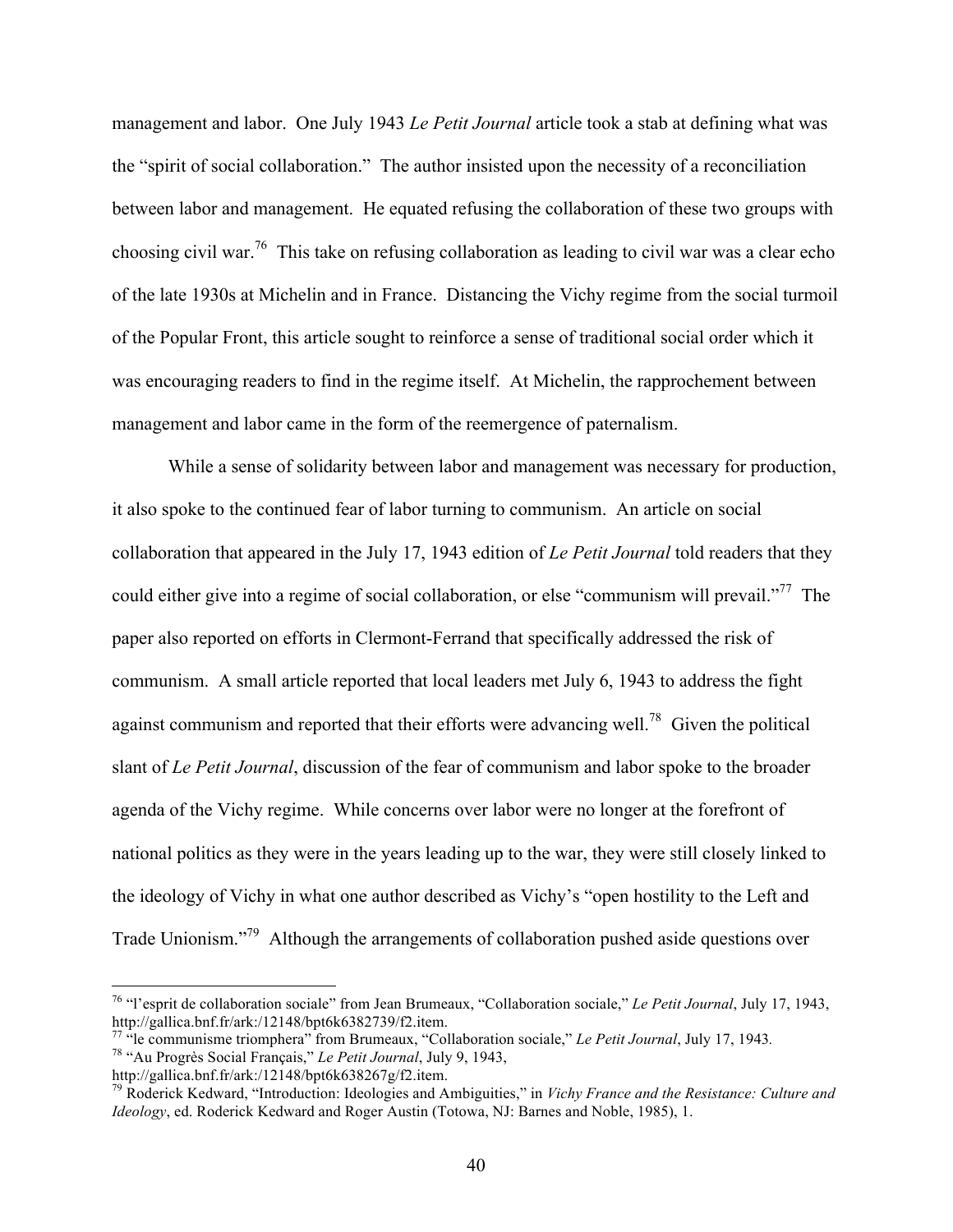collective organization at firms like Michelin, the Vichy years remained closely linked to the events of the late 1930s in this way.

### **Mutual Survival**

While Vichy was putting forth a unified vision of Clermont-Ferrand for its own sake, there was another dynamic of solidarity at play in the town. Moving past the conflict of the late 1930s, the war marked the union of labor and capital once again at Michelin. A return to previous times in many ways, this union was marked by a renewed sense of paternalism at Michelin. Throughout the war, it was the firm's paternalistic attitude towards its workforce that allowed for their respective survival. As Lottman described in *Michelin Men*, the corporate leadership prioritized the continued employment of their workers to prevent their departure for forced labor.<sup>80</sup> Aiming to maintain employment, a certain surface level of collaboration allowed for Michelin to obtain the raw materials it needed to continue production and safeguard employment. Michelin's own collaboration slowed down the departure of its workers for forced labor service. In this regard, the question of labor at Michelin during the war was not a question of collaboration or resistance, but rather a mutual sense of dependency. Just as labor relied upon the firm for continued employment to prevent departure to Germany, management too depended on the loyalty of its workforce to carry out its service to the Reich. While wartime actions at Michelin have often fallen under the labels of collaboration or resistance, the larger point was that a renewed sense of cohesion between labor and management allowed for their collective survival that allowed Michelin to move forward in the years that followed the war.

Michelin's priority to maintain employment for its workers came into conflict with the question of German-imposed forced labor. By 1943 the German economy was in need of fuel

 <sup>80</sup> Lacroix-Riz, *Industriels et banquiers sous l'Occupation*, 628.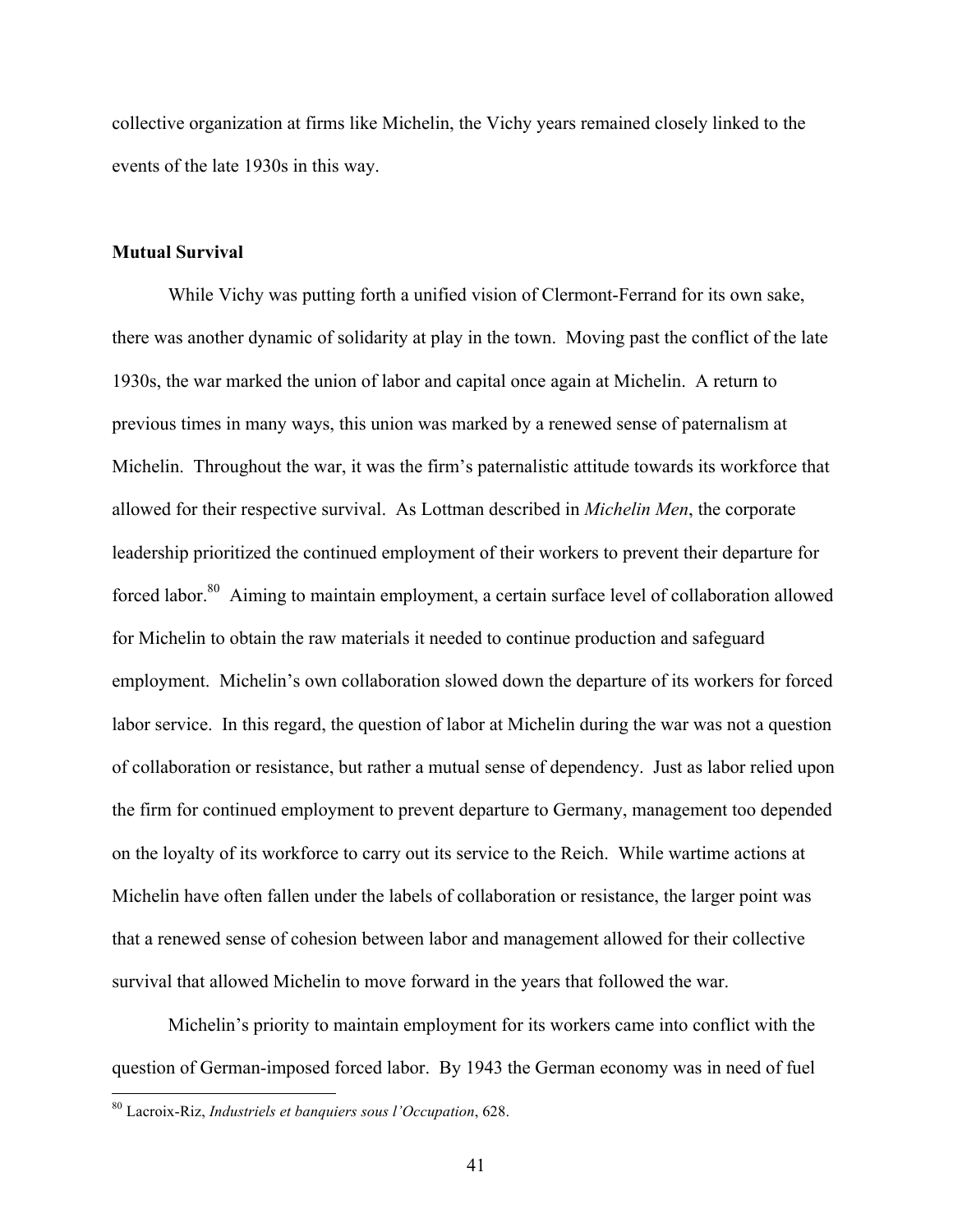and needed to look beyond Germany for labor. A subject that pervaded all discussion of Michelin's relationship with their workers throughout the war was the institution of forced labor first through the *rélève* and later on the *service du travail obligatoire* (STO). 81 Although more informal arrangements for the provisions of labor existed earlier on in the war, the STO officially began in February 1943 as a means of both compulsory and forced labor to be provided to the Reich. As Peter Davies discussed in his book *Dangerous Liaisons: Collaboration and World War II*, slightly less than four percent of the working population of France was exported to Germany for labor, approximately 800,000 people total by the end of the war.<sup>82</sup> Employing roughly 10,000 workers in 1940, Michelin's managing director, Robert Puiseux, prioritized the needs of the firms' workers, protecting their jobs and stopping or delaying departure to Germany.<sup>83</sup> Even though Michelin was working to prevent departure to Germany, it was the existence of institutions and arrangements like the STO that fuelled their behavior and grounded the renewed sense of paternalism at the firm.

Even before laws specifying forced labor inscription were finalized, the Vichy government made several urgent requests of workers, continually insisting upon their cooperation and a sense of mutual sacrifice. In the fall of 1942, the French press made several urgent pleas to workers. The top of the front page of the October 21, 1942 *Le Petit Journal* emphasized the recruitment of manual labor with a transcribed speech from President Laval called "President Laval makes an urgent appeal to workers*.*" 84 This urgent plea to workers' cooperation at the same time formal structures of labor recruitment were coming into play was a continued attempt on the part of the Vichy government to exert social control over the direction

<sup>&</sup>lt;sup>81</sup> STO was the forced enlistment and deportation of French workers sent to Germany during World War II.<br><sup>82</sup> Davies, *Dangerous Liaisons*, 138.<br><sup>83</sup> Lottman, *Michelin Men*, 184.<br><sup>84</sup> "Le président Laval adresse un pres

aux ouvriers," *Le Petit Journal*, October 21, 1942, http://gallica.bnf.fr/ark:/12148/bpt6k638046s/f1.item.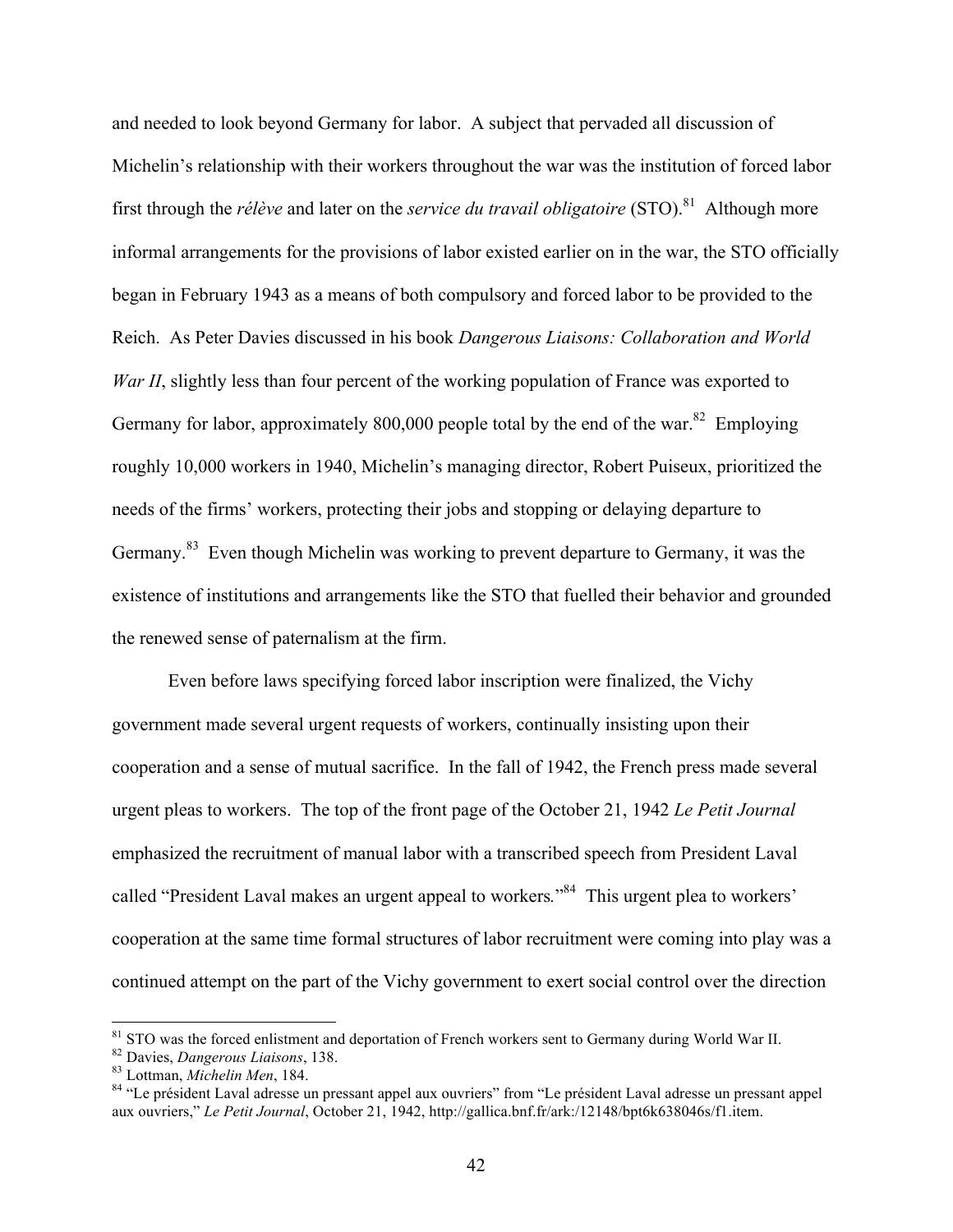of France under the Reich. In this pressing appeal to labor, Laval emphasized the need to execute a policy of compromise with Germany and to unite behind the Vichy government and obey its orders, in this case be obedient workers and fulfill its unmet labor demands. Near the end of the speech, Laval made a final request of the workers he was addressing. He spoke directly to the labor force saying, "it is your task to take back with your tools what France lost for weapons*.*" 85 Charged with the duty of reclaiming what had been taken from France, Laval recognized and stressed the importance of instilling a sense of solidarity with the workforce. For Michelin, Laval's appeal demonstrated the intense outside pressure for labor as part of life in occupied France.

In the second half of February 1943, the number of workers departing Clermont-Ferrand for forced labor increased.<sup>86</sup> *Le Petit Journal* at this time increasingly emphasized the application of the STO law and to whom it applied. The paper's insistence on the necessity of compliance indicated the tense atmosphere surrounding labor at that time. While the paper did not delve into the specifics of departure for forced labor, its insistence upon obedience to the law indicated the sheer necessity for it. Specifying that the law applied to all young men born between 1920 and 1922, the February 16, 1943 edition of the paper emphasized that the enforcement of forced labor was the application of a law created in September 1942.<sup>87</sup> In the second half of February 1943, the majority of *Le Petit Journal* front pages included a feature on the application of the STO law. In this context, the Vichy press was a direct reflection of the increased demands of the Reich. For Michelin, these external pressures challenged their own operations as labor was a much needed commodity.

<sup>&</sup>lt;sup>85</sup> "il vous est donné de reprendre avec vos outils ce que la France a perdu pour les armes" from "Le discours du président Laval," Le Petit Journal, October 21, 1942, http://gallica.bnf.fr/ark./12148/bpt6k638046s/f2.item.<br><sup>86</sup> Lacroix-Riz, *Industriels et banquiers sous l'Occupation*, 628.<br><sup>87</sup> "D'importantes mesures ont été prises p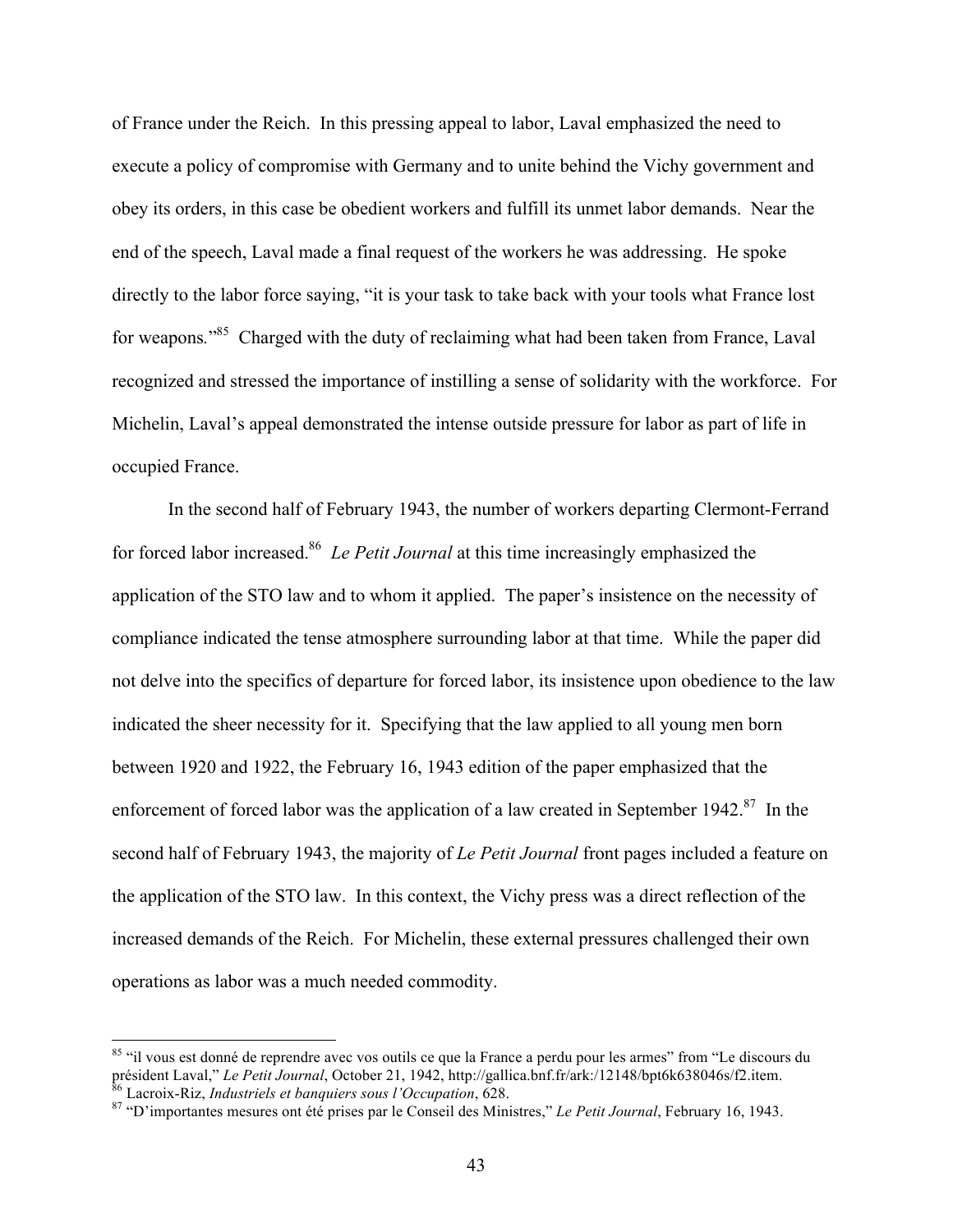While the paper did not mention Clermont-Ferrand as a specific point of departure or as a target, it generally did not disclose such information for any town. There were no records within the scope of my research that showed an increase in the number of departures from Clermont-Ferrand during the second half of February 1943. Nevertheless, fears surrounding the uncertainties of departure for STO service pervaded the French press at this time. Given their unique relationship with their labor, Michelin's corporate leaders stood between the Vichy government putting the forced labor law into action and average workers' uncertainty over where the fulfillment of their STO service would take them. Visible in the discussions of fulfilling STO service was the fear of being required to complete this service in Germany. On the front page of the February 24, 1943 *Le Petit Journal* was another article concerning the application of the STO law. The clarifications this article offered to its readership sought to condemn the general belief that all labor service would be fulfilled in Germany. The author wrote, "Despite these clarifications, certain rumors that foreign radios have tried to instill in popular opinion lead the public to believe that all young people called for service—except farmers—will be sent to Germany. We repeat that nothing is more inaccurate*.*" <sup>88</sup>In addition to this clarification, the paper specifically addressed which kinds of workers were fully exempt from being sent to Germany. These workers included: coal miners, firefighters from the cities of Paris, Lyon, and Marseille, state police agents, SNCF (national railway) workers, and students who obtained a suspended call of duty.<sup>89</sup> The nature of these precisions indicated a true fear for both the work the STO would entail and where workers would be sent. As *Le Petit Journal* explained, Michelin workers were part of a larger category of workers that risked being sent to Germany if

<sup>88 &</sup>quot;Malgré ces précisions, des rumeurs que certaines radios étrangères ont tenté d'accréditer dans l'opinion tendent à faire croire que tous les jeunes gens ainsi appelés—sauf les agriculteurs—seront envoyés en Allemagne. Répétons que rien n'est plus inexact." from "Précisions sur le service obligatoire du travail," *Le Petit Journal*, February 24, 1943, http://gallica.bnf.fr/ark:/12148/bpt6k6381539/f2.item. <sup>89</sup> "Précisions sur le service obligatoire du travail," *Le Petit Journal*, February 24, 1943.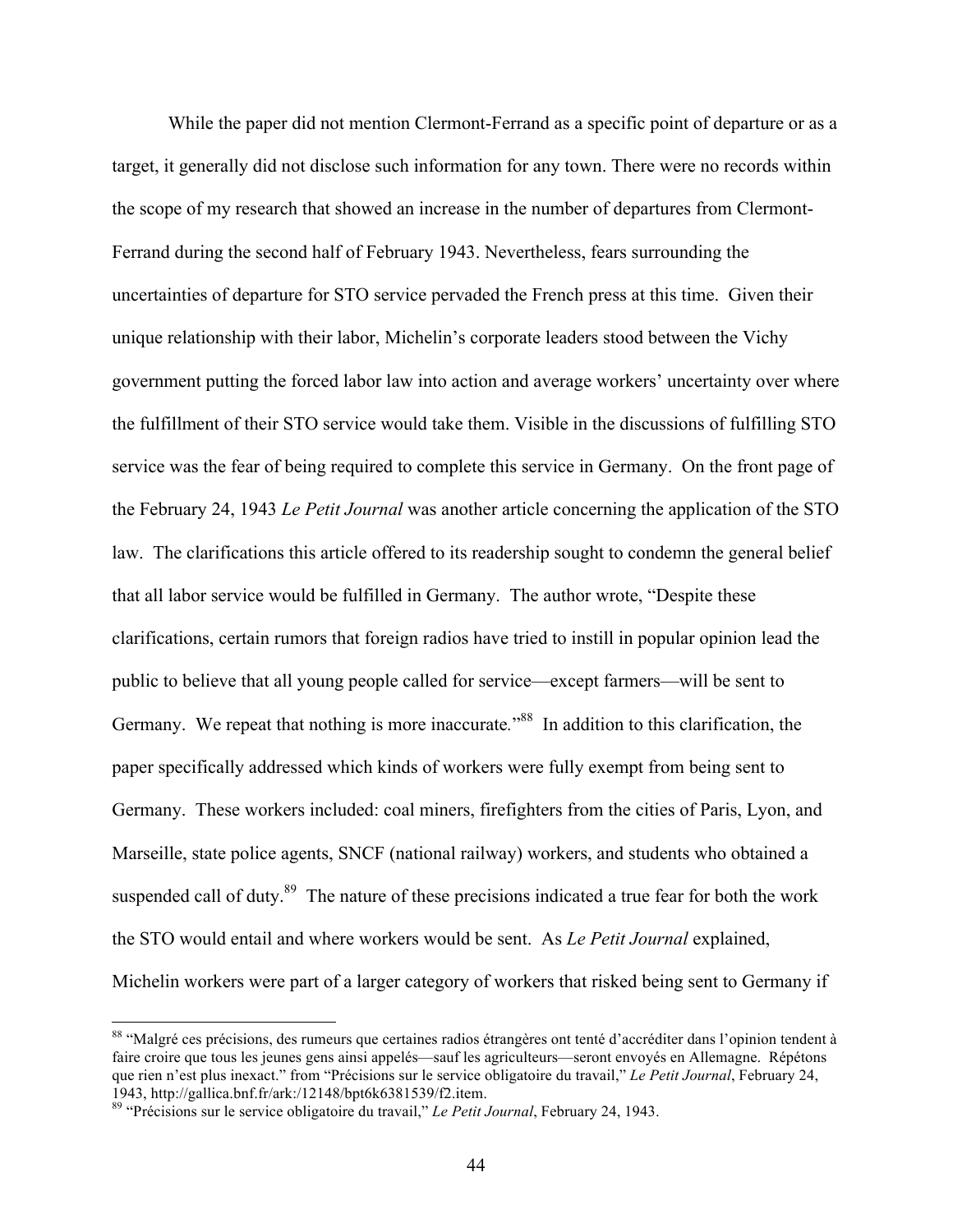called upon for STO service. Therefore, as the risk of being sent to Germany materialized as labor institutions were formalized, Michelin continued a sense of paternalism towards its workers to hopefully prevent their departure.

As much as the institution of STO laws implied a personal responsibility to enlist if born between the given dates, conversation surrounding the application of the February 1943 law included the employers' responsibility to get their workers to enlist. Given that Michelin had provided cover for workers in order to avoid labor service, such orders on behalf of the Vichy government put the Michelin management in a difficult position. Throughout the summer of 1943, *Le Petit Journal* frequently included reminders to go to the town hall and fill out the required paperwork for inscription in the labor service. In addition to the reminders the press gave to workers, it also warned employers of their own responsibility. After refreshing its readership of the given terms of the labor law, the article alerted managers how they should encourage complacent behavior. The article read, "the attention of commercial and industrial company heads is drawn to the liability that they incur or may incur in this regard.<sup>"90</sup> By reminding company managers of the liability they exposed themselves to if they did not do all in their power to enlist their workers that are of age, the Vichy government sent a stern warning to them as being at risk. In turn, this discussion of management's responsibility in forced labor arrangements directly concerned the risk Michelin was exposing themselves to in providing cover for its workers.

In fact, the type of risk the article alluded to was the same kind of activity Marcel Michelin was arrested for the same month as this article's publication. Born in 1886, Marcel's father, André, cofounded the tire firm alongside his brother. Marcel was actively involved in

<sup>&</sup>lt;sup>90</sup> "l'attention des chefs d'entreprises industrielles et commerciales est attirée sur la responsabilité qu'ils encourent ou peuvent encourir à cet égard" from "Le service du travail obligatoire et les départs pour l'Allemagne," *Le Petit Journal*, July 17, 1943, http://gallica.bnf.fr/ark:/12148/bpt6k6382739/f1.item.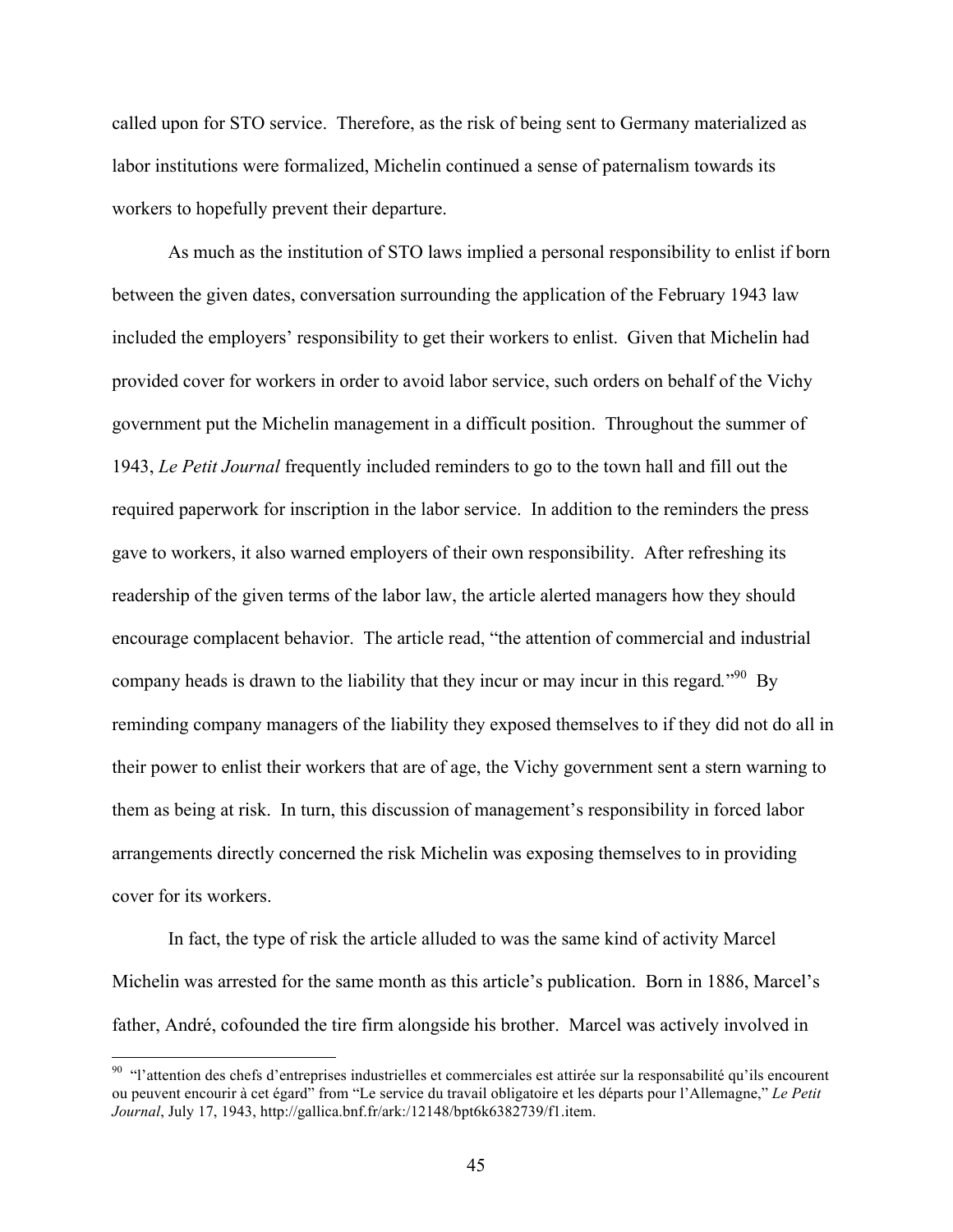Michelin operations his entire life and worked to create a sense of paternalism at the firm. During the war, Marcel was the most active resistant in the Michelin family, providing refuge in the forest for workers at risk of being sent to Germany and organizing local resistance groups.<sup>91</sup> In understanding the activity that led to Marcel's arrest and considering the responsibility the Vichy government placed on employers, it was clear that the undercover activity at Michelin went unnoticed by the censored press until his arrest.<sup>92</sup> Although conversations surrounding the compliance of the working French population to fulfill their labor obligations focused on their compliance to foster a sense of unity, one must also bring employers' risk and responsibility into consideration. Considering the Michelin's actions alongside the urgent pleas of the Vichy government communicated in the press, it was clear that workers' actions in fulfilling their STO requirements and the risk employers exposed themselves to were inherently intertwined.

While the Vichy regime worked hard to create and maintain a unified vision of Clermont-Fernand inside of France, it necessarily excluded any mention of activity that was in any way subversive to the stability of Occupation. In the case of Michelin, this vision of Clermont-Ferrand omitted any mention of resistance activity within the town and at Michelin. It was only in looking at moments reported in the paper with acquired knowledge that it was possible to consider how events reported on in *Le Petit Journal* related to the other side of the story. One moment such an understanding came to light was when the Michelin factory was bombed in March 1944. The night of the  $16<sup>th</sup>$  and  $17<sup>th</sup>$  of March, 1944, Royal Air Force Lancaster planes targeted the factories of Clermont-Ferrand, including Michelin. Dropping six-ton bombs called "factory busters," the RAF bombers succeeded in severely damaging the Michelin factory.<sup>93</sup> In the days following the bombings, both *Le Petit Journal* and the American press commented on

<sup>91</sup> Lottman, *Michelin Men*, 185. <sup>92</sup> Marcel was arrested in Clermont-Ferrand in July 1943 and later died at the Ohrdruf camp. 93 Lottman, *Michelin Men*, 187.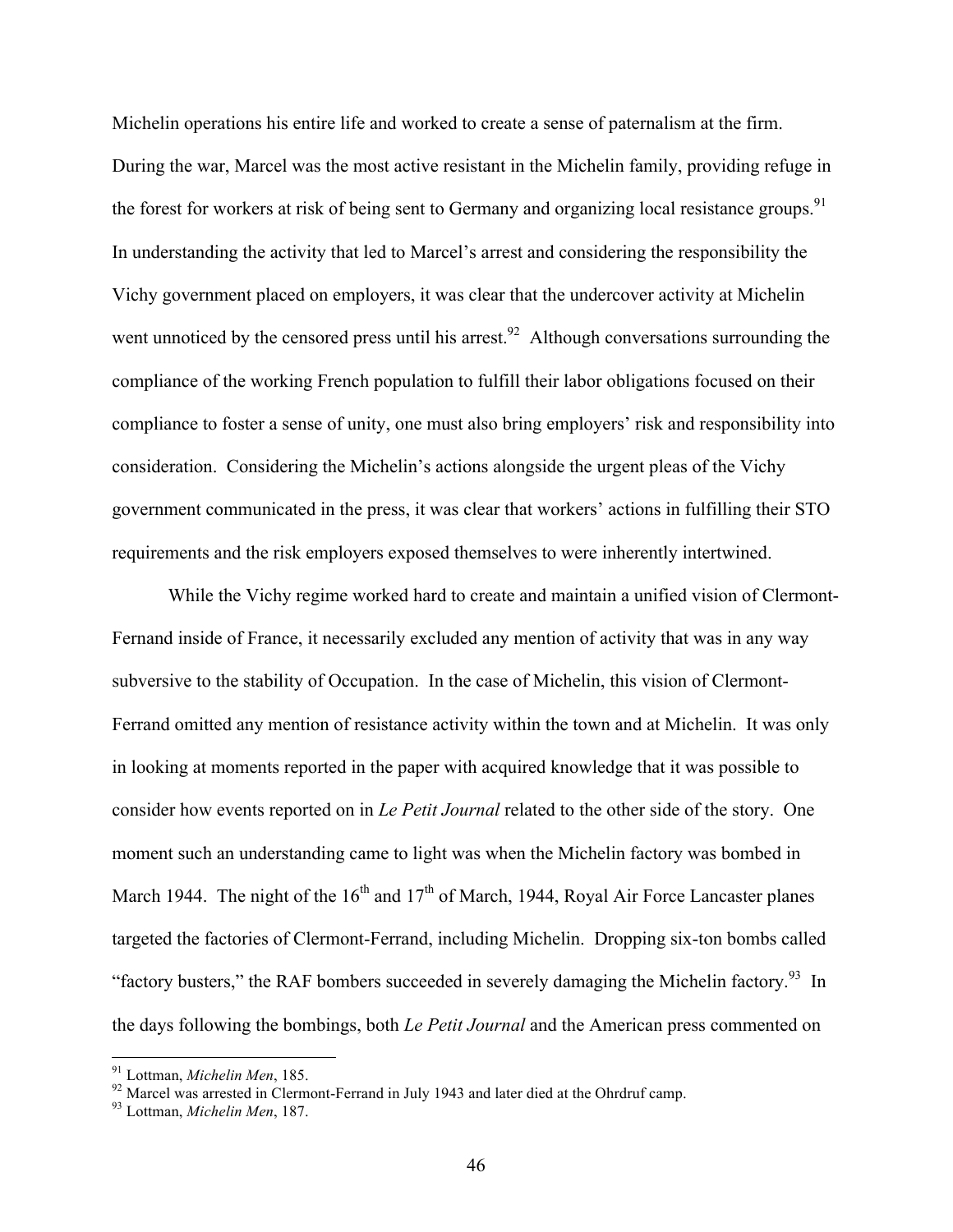the destruction caused by the attacks. The front page of the March 18, 1944 edition of *Le Petit Journal* reported in great detail on the Anglo-American bombings. It stated that the first bombs dropped at 10:50pm, subsequently destroying many homes and housing structures in the neighborhood, including workers' housing. This first report estimated around 20 deaths and 40 injuries.<sup>94</sup> However, absent from this first report was any information on damaged manufacturing facilities, rather focusing on the people affected by the attacks and how their situation was being handled. The same day, an article in *The New York Times* detailed specific damages to the Michelin factory. Their article titled "Enemy Blasted From West" reported that the RAF attacked the Michelin Rubber Company factory at Clermont-Ferrand, noting that it was one of the most productive rubber producers in Europe. The author indicated that the precision of the bombing was possible as the Michelin factories "had been ringed by flares" and that pilots reported seeing the target perfectly outlined.<sup>95</sup> Neither the Michelin plant as a target nor the perfectly outlined target were mentioned in *Le Petit Journal's* accounts of the attacks. The organized nature and precision of the bombings suggested the possibility that someone on the ground in Clermont-Ferrand aided the RAF bombers in the execution of their attacks. While sources beyond *Le Petit Journal* suggested the specific involvement of Michelin in these air raids, the interest of Vichy was in portraying the RAF bombings as an allied attack against the town. For the sake of a unified Vichy regime in Clermont-Ferrand, the vested interest was in creating a sense of unity among the townspeople rather than creating a divide between the town and Michelin.

 <sup>94</sup> "Clermont-Ferrand est bombardé par l'aviation anglo-américaine," *Le Petit Journal*, March 18, 1944, http://gallica.bnf.fr/ark:/12148/bpt6k6384796/f1.item.

<sup>95</sup> "Enemy Blasted From West," *The New York Times*, March 18, 1944, http://search.proquest.com/docview/106884276?accountid=8505.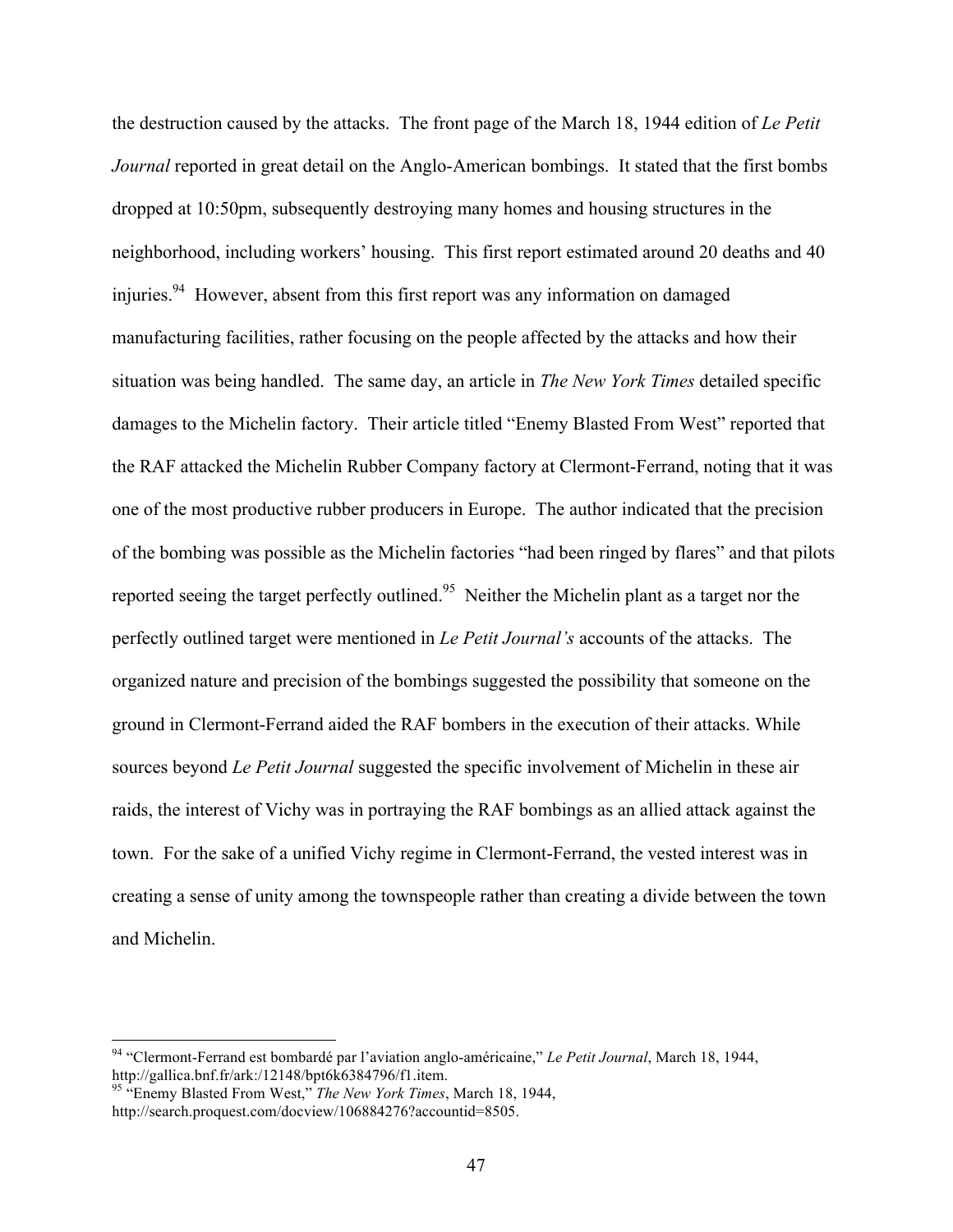While there was no clear evidence of how these attacks were carried out with such precision, Lottman pointed out that the air attack could have been avoided. He wrote that Henry Ingrand, the combat movement chief of *Mouvement Unis de Résistance* (Unified Movements of the Resistance) of Auvergne, had been in contact with the British special intelligence. Thanks to his Michelin contacts, Ingrand met with Michelin's general manager to explain that if Michelin workers could help sabotage the factory on the ground, an air raid could be avoided. The manager's answer to Ingrand's request was no.<sup>96</sup> While the firm may not have aided in helping local resistance leaders orchestrate sabotage on the ground, members of the company carried out other acts of resistance. Most resistance-specific activity at Michelin revolved around Marcel Michelin, son of co-founder André. Marcel created a refuge for factory workers 20 miles outside of the town, and two of his sons, Philippe and Hubert, fled France and joined the Royal Air Force as pilots.<sup>97</sup> Although it is alleged that Michelin management would not agree to help orchestrate factory sabotage as Lottman suggested, the family remained resistant through an array of activity despite their surface level of collaboration with the Reich. While it is clear that many of these details of their acts of resistance are only clear long after the fact through biographical work on the Michelin family and other outside sources, these happenings at Michelin worked to contradict the very sense of cohesion Vichy was aiming to create.

The war marked several inevitable changes to life at Michelin and in Clermont-Ferrand. As Michelin accepted the terms of economic collaboration with the Reich, it found itself in many ways at the center of the regime Vichy was trying to create. However, in private, Michelin returned to its past sense of paternalism to define its relationship with its workers. While Michelin inevitable straddled the labels of collaborator and resistant during the war, it was not

<sup>96</sup> Lottman, *Michelin Men*, 188. <sup>97</sup> Lottman, *Michelin Men*, 185.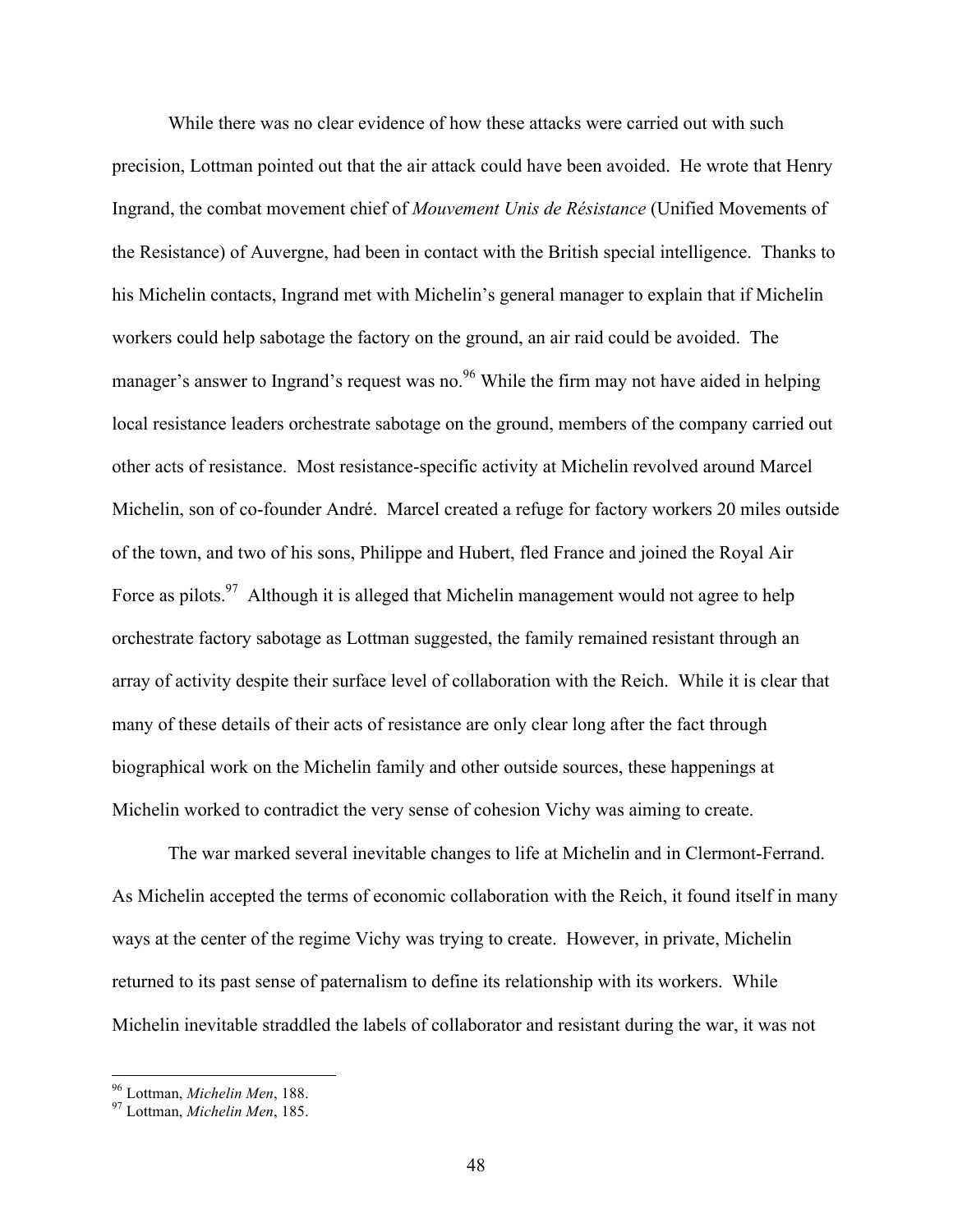these terms that defined the company during the war. Rather, it was the dynamics of Michelin's longer company history. As the war put a pause to larger labor movements, it brought to light the paternalism Michelin had spent decades working to establish. The reemergence of this practice during the war allowed for the survival of Michelin as a company and its workers as individuals. Yet, the security wartime paternalism provided would not last.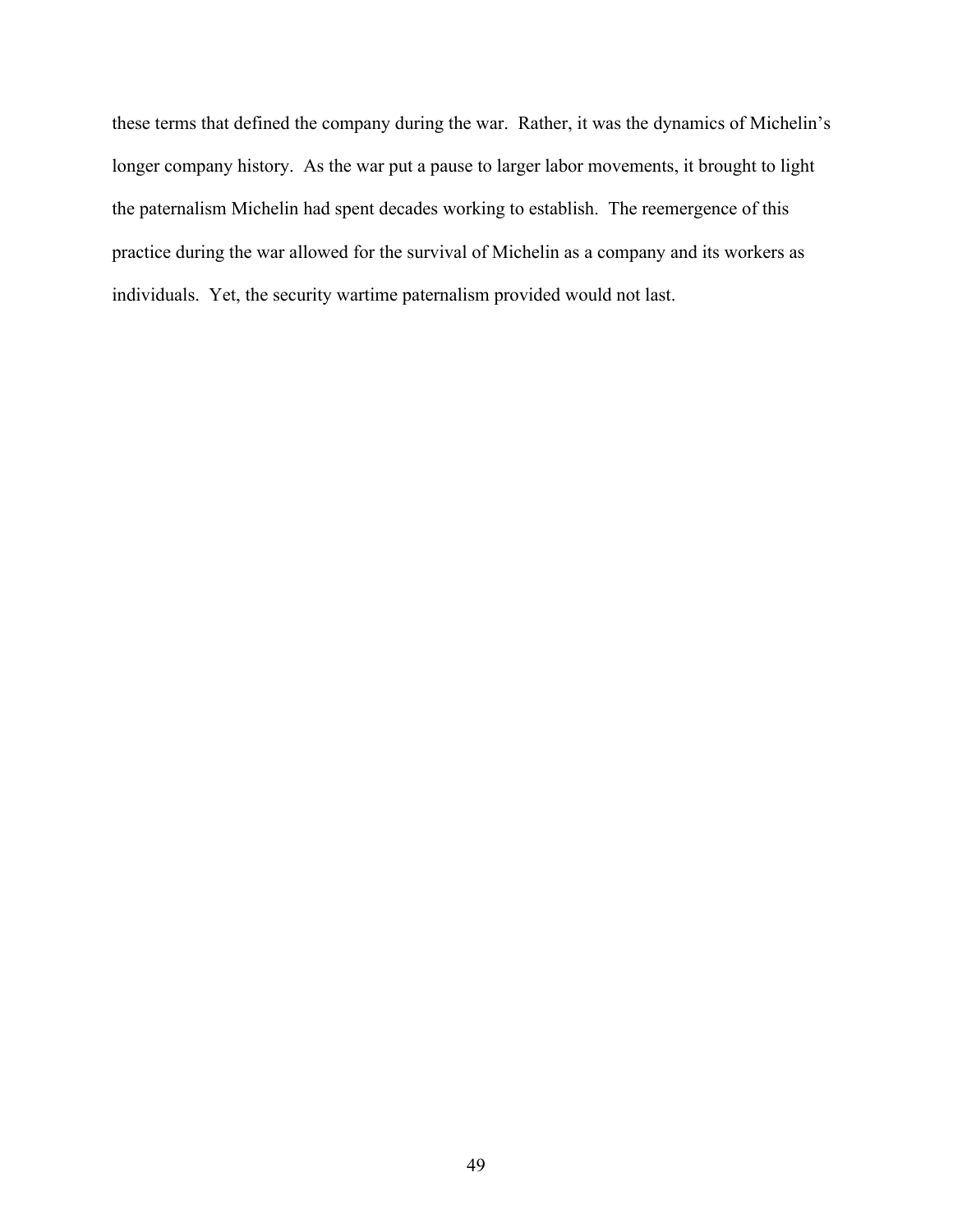# **Chapter Three Michelin in the Aftermath of the War**

On June 6, 1944, Michelin landed in Normandy. American officers each landed on the beaches of Normandy with a *Guide Michelin* in hand.<sup>98</sup> Even after nearly four years of collaboration with the Germans, Michelin remained a respected authority among the Allied forces.<sup>99</sup> Michelin did not wither away during the years of German occupation. As Michelin got back to work, life at Michelin was defined in two ways. First of all, Michelin had to grapple with the implications of the war. As a family, Michelin mourned tragic losses. As a company, Michelin dealt with the wartime labels of collaboration and resistance as they tried to redefine their company identity. Beyond the family tragedy of the war, Michelin was in this latter respect at odds with labor once again. Even though Michelin's paternalism was a lasting characteristic of the manufacturer, it was seen in a more positive light throughout the war. In the years that followed, labor organized itself in ways that were strikingly similar the the years leading up to the war. It came back under fire in the years that followed. Rather than a complete departure from the past, the postwar period brought to light lasting continuities in Michelin's relationship with labor both in terms of Michelin's own paternalism and labor's response to it.

Primary sources for the examination of Michelin after Liberation were limited and different from what newspapers were published before and during the war. The established French press was heavily controlled and censored during German occupation. Above all, examining the French press before and after the war presented the problem of continuity.<sup>100</sup>

<sup>&</sup>lt;sup>98</sup> Lottman, *Michelin Men*, 190.<br><sup>99</sup> Before the war Michelin produced maps for the French Army, working to produce maps for countries not yet covered by Michelin including the Netherlands and Norway. See Lottman, *Michelin Men*, 177.<br><sup>100</sup> In 1944, the Free French government eliminated all papers that had continued to publish for more than 15 days

after the Allied invasion of North Africa and subsequent German takeover of free Southern France in part to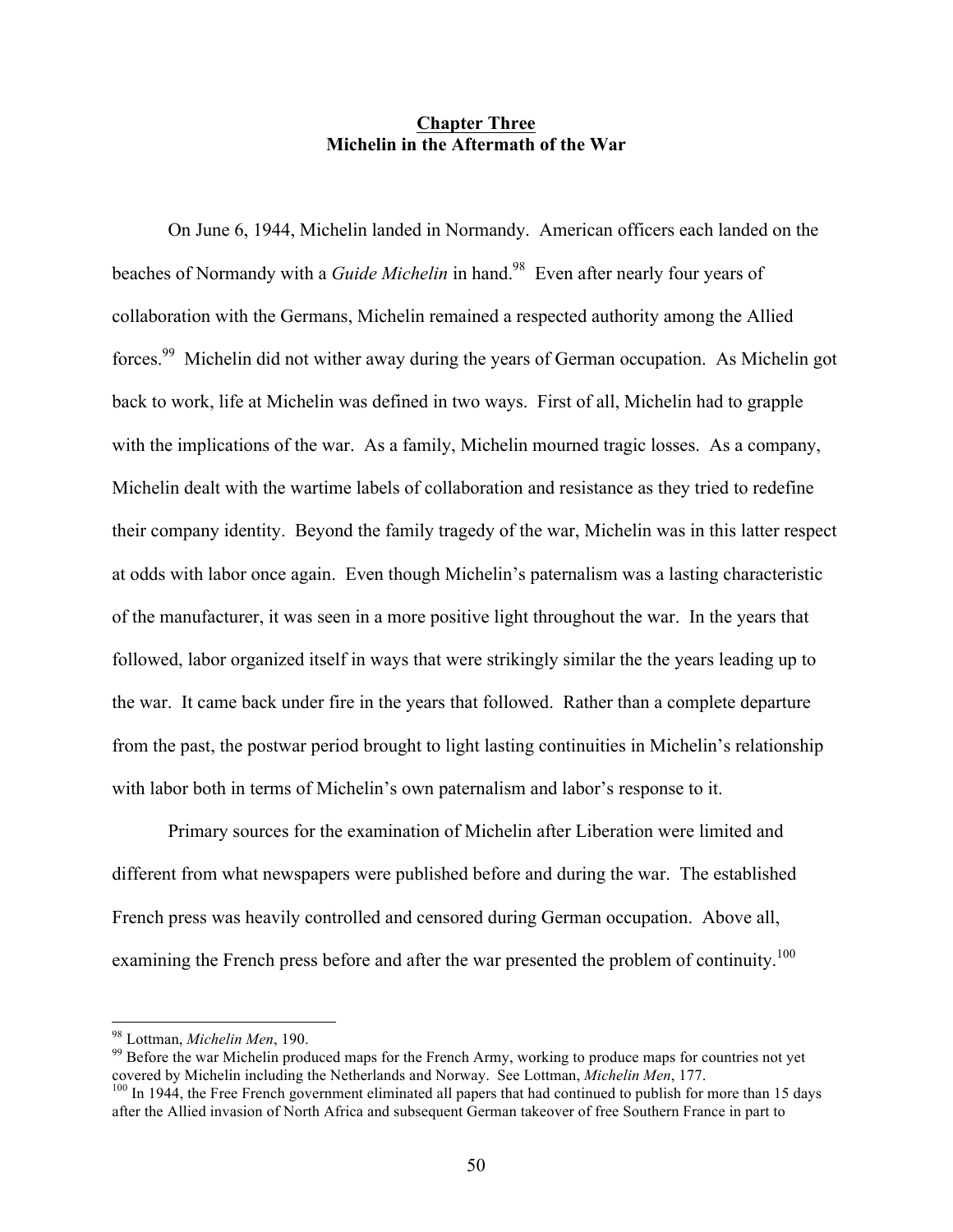While *L'Humanité* was still in publication and wielded a wide influence in the postwar period, access to its archives for this period is limited. Given these limitations in examining the press within France for this period, the international press including *The Times* and *The New York Times* provided the best glimpse into what was happening with Michelin and in Clermont-Ferrand at this time. Looking at labor unrest through these international sources indicated a larger concern for the economic recovery of France and for the general fear of communism in the early years of the Cold War. In the 1930s these fears focused on the threat of fascism and war in Europe. After the war, these fears spoke to the imminent fear of communism taking hold in Europe.

## **Damages of the War**

Clermont-Ferrand was liberated August 27, 1944 through the work of the French Forces of the Interior (FFI).<sup>101</sup> News of the liberation of Clermont-Ferrand reached the United States a few days later. An article in the August 31st *New York Times* detailed the German retreat, attributing the success in Clermont-Ferrand to the direction of General Koenig and the work of the FFI.102 In their retreat, the Germans destroyed the Crouël powder keg and the Place des Bughes.<sup>103</sup> These minimal damages aside, there was one incredibly important absence in the liberation of Clermont-Ferrand—executions. The FFI's directions for the liberation of Clermont-Ferrand forbade executions.<sup>104</sup> Across France, executions during liberation were a physical reminder of the shame associated with having collaborated with the Germans. In France, 9,000

 $\overline{a}$ 

eliminate the French press of influences that could be labeled as collaborators. See Clyde Thogmartin, *The National* 

<sup>&</sup>lt;sup>101</sup> Paris was liberated August 24<sup>th</sup>-25<sup>th</sup>, 1944.<br><sup>102</sup> "Free 4 More Towns," The New York Times, August 31, 1944,<br>http://search.proquest.com/docview/106982571?accountid=8505.

<sup>&</sup>lt;sup>103</sup> Sébastien Kerroux, "Il y a 69 ans, Clermont-Ferrand était libérée," *France 3 Auvergne*, August 25, 2013, http://france3-regions.francetvinfo.fr/auvergne/2013/08/25/il-y-69-ans-clermont-ferrand-etait-liberee-306665.html.<br><sup>104</sup> Kerroux, "Il y a 69 ans, Clermont-Ferrand était libérée."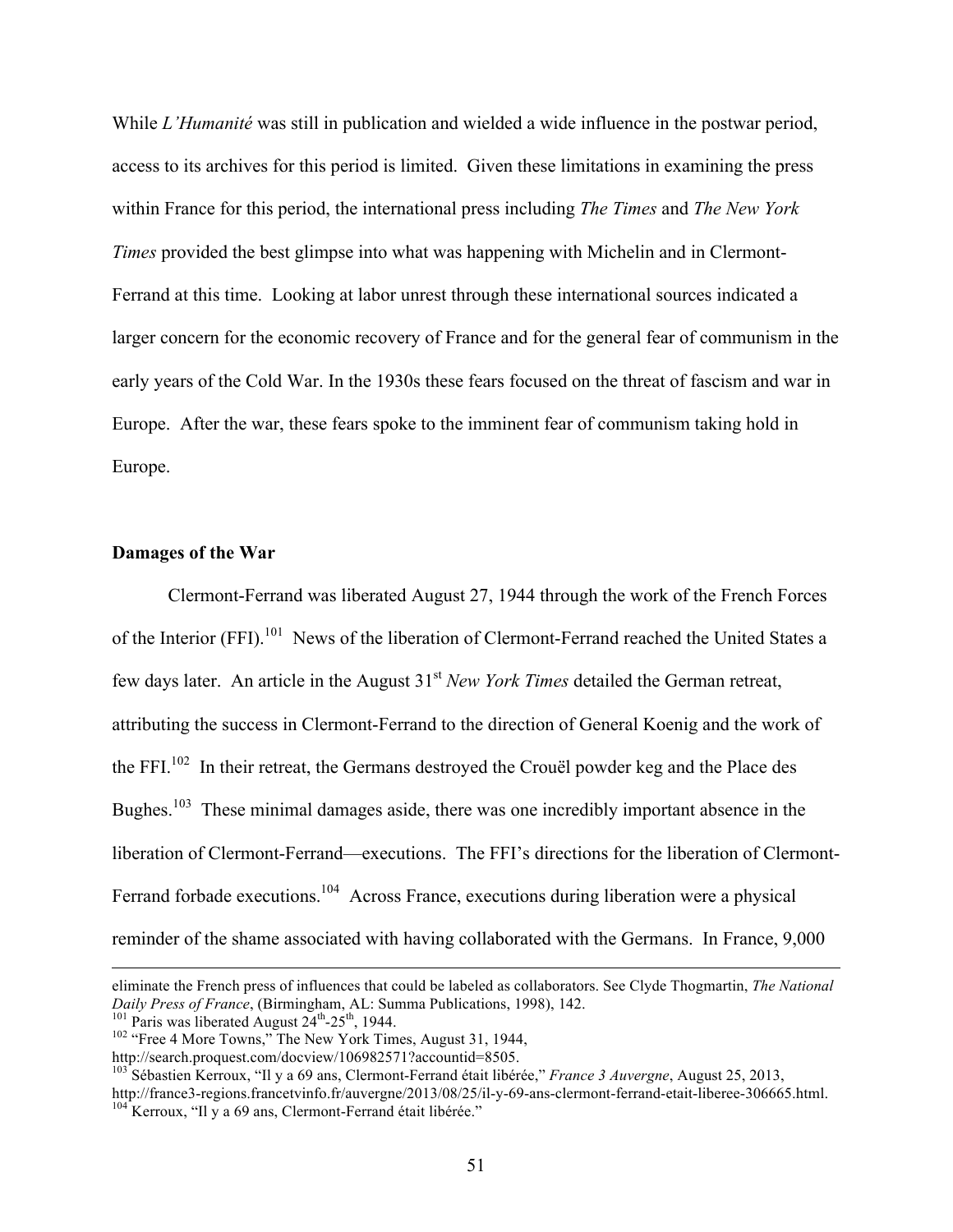collaborators were executed during the liberation campaign. 1,500 more were executed after trial, and 40,000 were sentenced to time in prison. Most of these executions and trials focused on the most visible members of the Vichy regime. In general, civil servants and businessmen were spared, often by making claims that they were simultaneously working for the resistance.<sup>105</sup> While the absence of executions would have likely excluded Michelin because of their claims to the resistance, their absence was important in that it allowed Michelin to escape the label of collaborator from the beginning.

Just as Michelin was fortunate to escape executions both during liberation and in its aftermath, they were also spared from any formal judicial proceedings. No formal case was ever made against Michelin for its wartime collaboration. Lottman commented that the archives he examined "contain no files on the Michelin family hierarchy or on any of its non-family directors, suggesting that a case could not have been made against anyone in charge.<sup>"106</sup> This demonstrated that although Michelin did collaborate in a number of ways, their collaboration activities were not important to the purification of France that followed the war. In its identity as a collaborator, Michelin escaped both executions during liberation and later trials. The fact that no formal case was brought forward against Michelin does not mean that the firm's collaboration with the Reich was not recognized. Rather, as seen in the previous chapter, many argued and remembered how Michelin's surface level of collaboration saved the departure of many of its workers for forced labor service in Germany. Remembering Michelin in this way made for an easy connection between collaboration and resistance, with the focus being on the latter.

Despite their apparent collaboration, the Michelin family risked their own lives to carry out resistance activities. The most telling tragedy of this time period for the Michelins was the

 <sup>105</sup> Robert O. Paxton, "Vichy on Trial," *The New York Times*, October 16, 1997,

http://search.proquest.com/docview/109807886?accountid=8505.

<sup>106</sup> Lottman, *Michelin Men*, 191.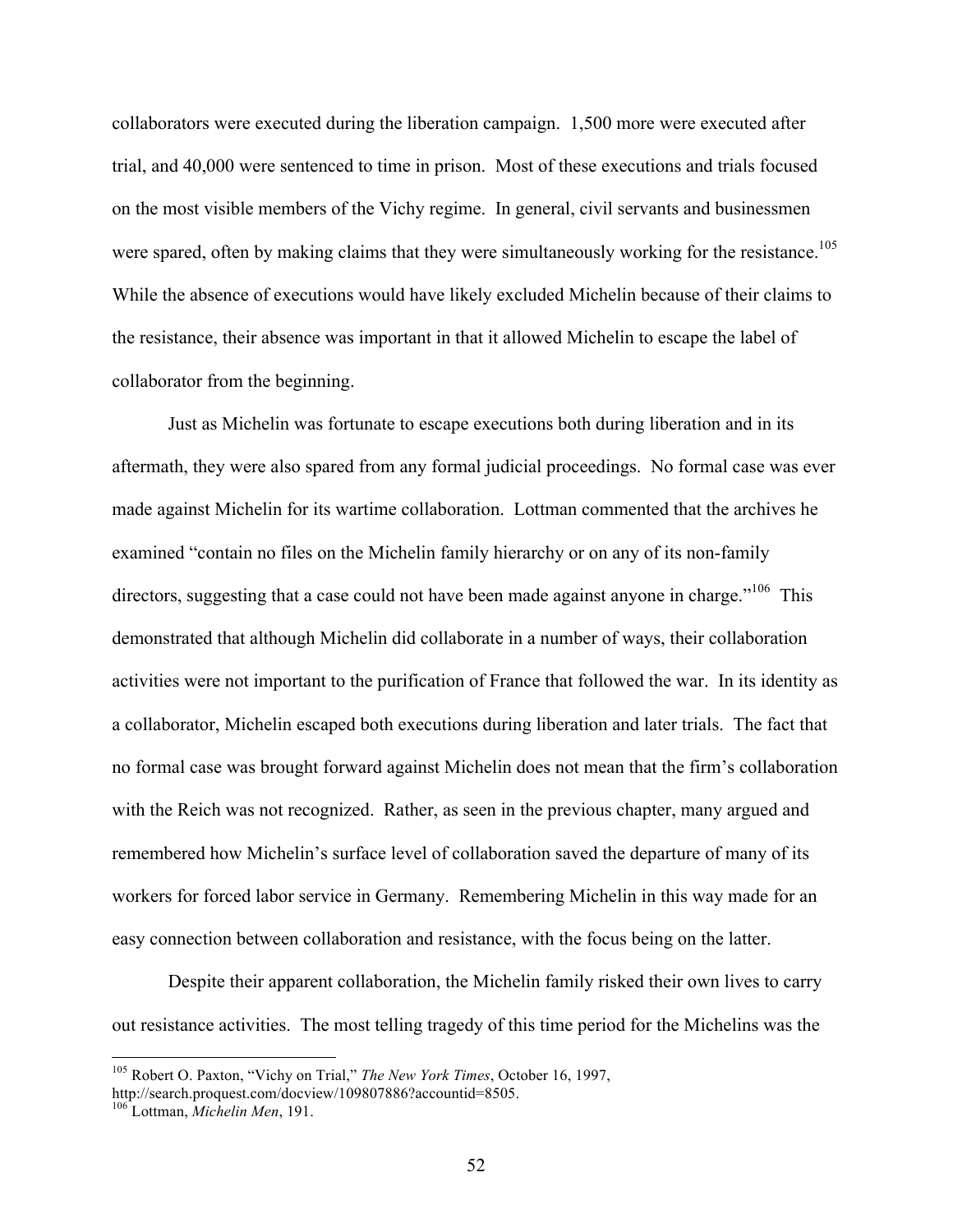arrest, internment, and death of Marcel, the most notable activist in the family. Arrested alongside his son in July 1943, Marcel died at the Ohrdruf concentration camp of pneumonia in January 1945. His son, Jacques, survived and would be liberated from the Flossenburg camp by General Patton in April 1945.<sup>107</sup> In addition to the arrests of Marcel and Jacques, a 1972 article cited the internment of another family member at Ravensbruck.<sup>108</sup> Two of Marcel's sons, Philippe and Hubert, were Royal Air Force pilots in Britain during the war. Resistance groups organized by Marcel reached London and Algiers. <sup>109</sup> While such tragedy was exponential in Europe, news of these Michelin family tragedies reached the international press. *The New York Times* reported on the death of Marcel in a camp nearly three months afterwards.<sup>110</sup> Even though much of the Michelin family's resistance activity ended in horrible tragedy like the death of Marcel in internment, his legacy lived on, a legacy fueled perhaps by the need to demonstrate Michelin's contribution to the Resistance.

### **Back to Work**

The war cast a long shadow on the years to come at Michelin. Alongside the rest of Europe, the postwar period was a time of reconstruction at Michelin, both in terms of a physical and an economic recovery. Although the war was over, a different sort of battle was beginning—the battle of production. In the postwar period, steady production at Michelin was an absolute necessity to ensure the future of the firm, France, and Europe. The first step in getting back to work was repairing the damages of the March 1944 bombings. The Allied

<sup>&</sup>lt;sup>107</sup> Lottman, *Michelin Men*, 186.<br><sup>108</sup> Clyde H. Farnsworth, "Michelin and a City in France: Company Wields Influence in Area," *The New York Times*, June 11, 1972, http://search.proquest.com/docview/119569468?accountid=8505.<br><sup>109</sup> Lottman, *Michelin Men*, 185.

<sup>&</sup>lt;sup>110</sup> "Michelin Died in German Camp," *The New York Times*, April 26, 1945, http://search.proquest.com/docview/107099452?accountid=8505.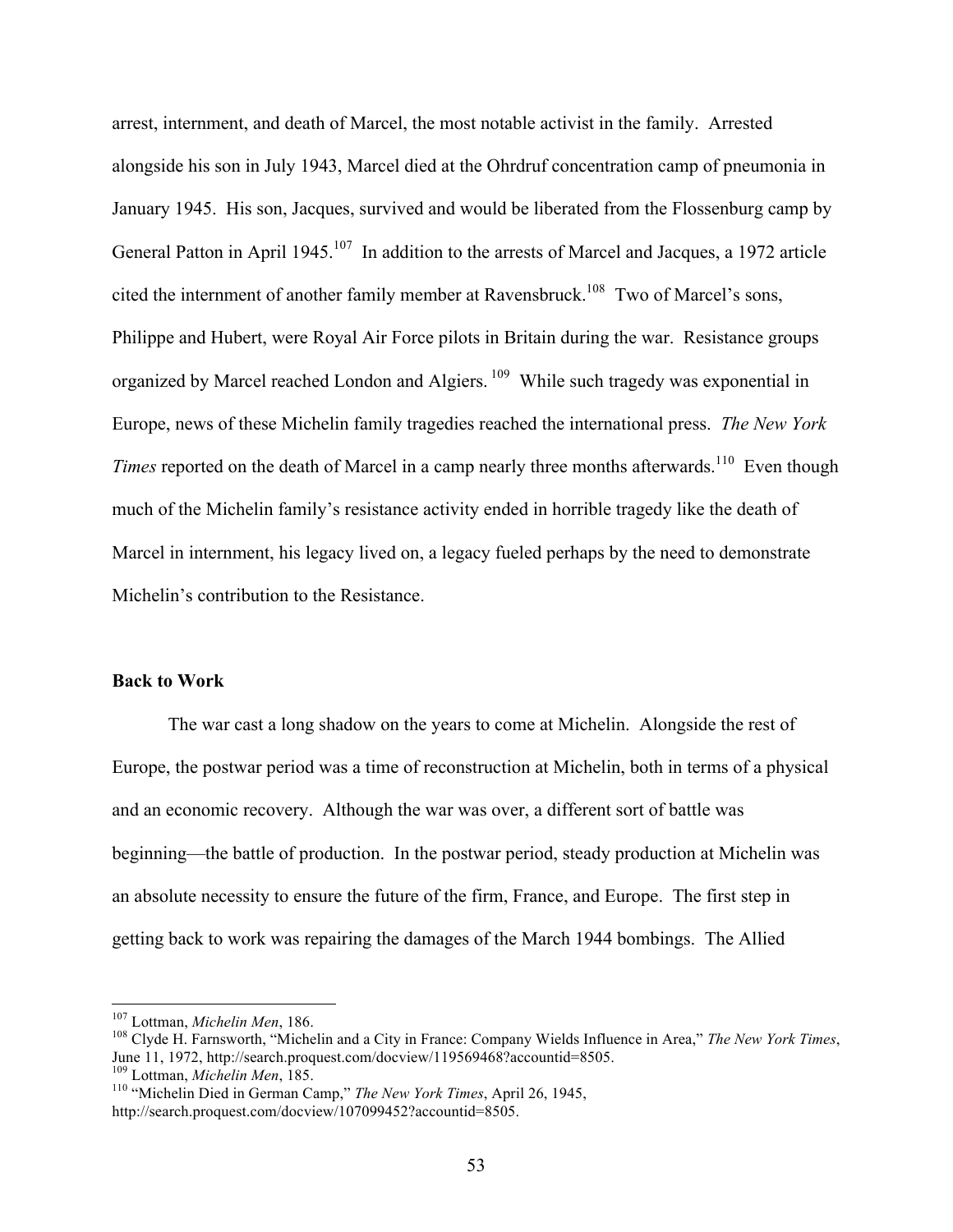bombing nearly destroyed one of Michelin's largest factories in Clermont-Ferrand. Success of Michelin postwar was dependent on their ability to produce, which in turn rested on their ability to rebuild the damaged factory. Fortunately, by the end of 1946 the plant was rebuilt and producing more than it ever had. Given that France was in a state of economic despair, Michelin ensured their postwar success right away by working with American armed forces. Part of their program for economic recovery was producing tires for American troops still fighting elsewhere in Europe.111 This immediate plan to recover represented Michelin's direction towards the future. Almost immediately, they had gone from producing for the Germans to producing for the Americans.

Alongside the rebuilding of the damaged factory, Michelin got back to business working on a product that would come to define its postwar success. Michelin had long strived to develop and introduce a new tire to the market. The development of "pneu X," Michelin's radial tire was crucial to their postwar economic success.<sup>112</sup> Coming out of the war, Lottman argued that the development and production of their new tire "confirmed that Michelin possessed ideas, processes and machinery that others did not have."<sup>113</sup> While the tire was not introduced to the mass market until June 1949, its development was at the center of Michelin after 1945. It was a mark of innovation that carried Michelin into a new era. Above all, Michelin's new radial tire was a symbolic victory for the firm. After years of struggling to perfect its design and the interruption of the war, the launch of the radial tire signified that Michelin was back on top.

Even though "pneu X" represented the sense of innovation that would carry Michelin into the future, its development perpetuated preexisting stereotypes of the firm. The sense of secrecy

<sup>&</sup>lt;sup>111</sup> Lottman, *Michelin Men*, 192.<br><sup>112</sup> Michelin was the first to patent the radial tire. A radial tire allows the sidewall and tread of the tire to function as two separate features. See "Radial vs. Bias Technology," Michelin Agricultural Tires, http://www.michelinag.com/Innovating/Radial-vs.-Bias-technology. 113 Lottman, *Michelin Men*, 192.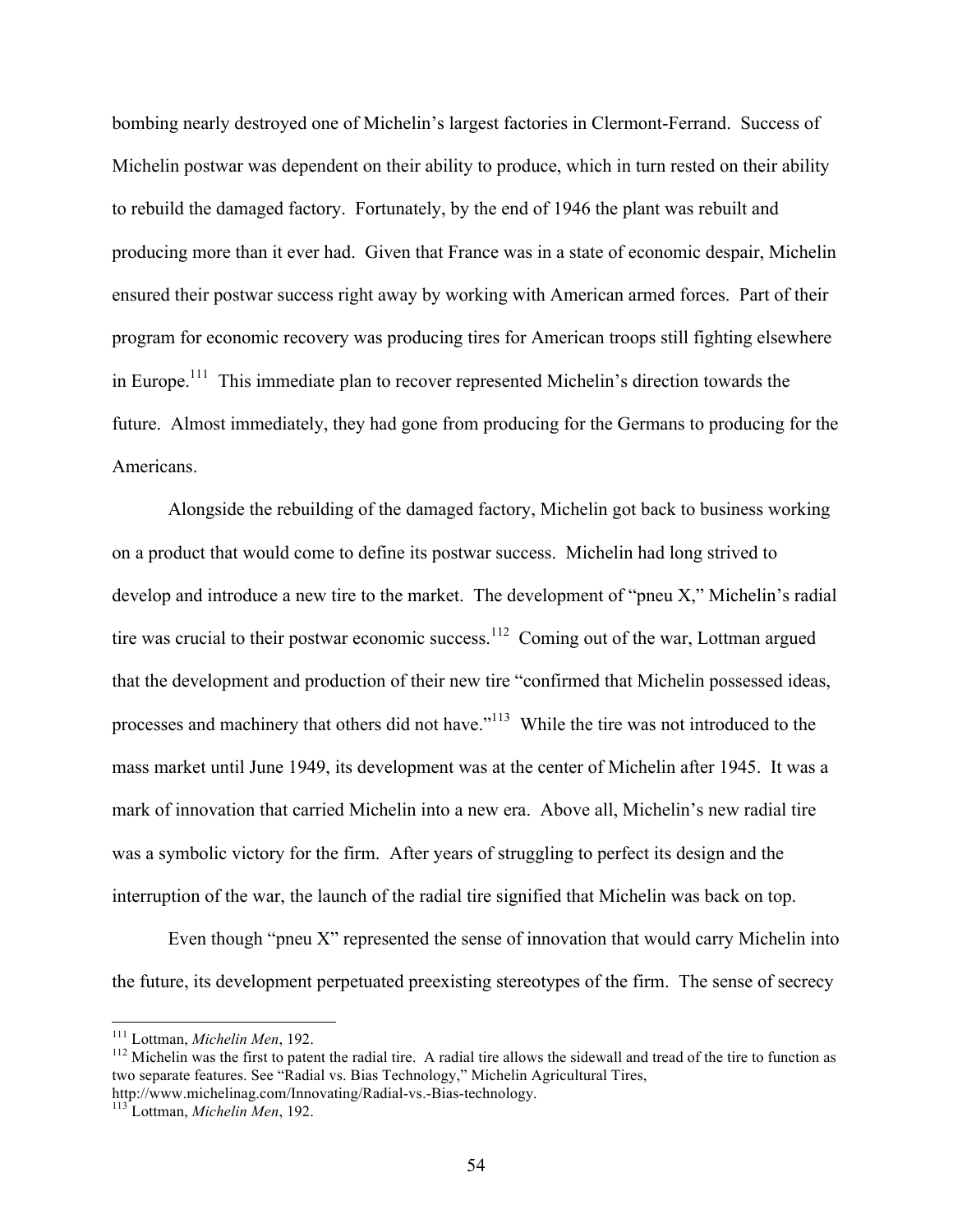that surrounded the development of the new radial tire preserved the image of Michelin as a secretive organization. "Secretive" had long been a term used to criticize Michelin's corporate behavior.<sup>114</sup> Criticism for being secretive was not the only mark of continuity that went with Michelin into the future. The labor conflict that defined Michelin in the years leading up to the war made its return in the years that followed.

Just as Michelin was getting back to work, so were trade unions. Even though the end of the war brought a sense of peace to life in Clermont-Ferrand, it did not mean peace with labor. In the years following the war, General Confederation of Labor (CGT) membership skyrocketed. CGT membership postwar topped numbers of the Popular Front era. The CGT went from 1.5 million members in 1939 to a record high of 6 million members in  $1946$ <sup>115</sup>. The revived activity of the CGT at the firm demonstrated the continued interest of labor in the firm. While the war had paused the activity of organized labor for obvious reasons, its revival in the postwar period illustrated the endurance of organized labor at Michelin. In the years that followed the end of the war, Michelin workers continued to organize in ways that were strikingly similar to the Popular Front era, setting the stage for labor at Michelin in the years to come.

At Michelin and elsewhere, labor demands came through the company chapter of the CGT. The CGT wielded a wide influence, as it was a national confederation of unions that operated on a very local level. While it was the same institution that orchestrated strikes at Michelin in the late 1930s and late 1940s, the CGT was not in the same position after the war as it had been in the Popular Front years. As France struggled to rebuild itself after years of German occupation, steady production was key. While the CGT clearly had their own agenda, vying for better wages and conditions (mostly their gains that were lost when the Popular Front

<sup>114</sup> Critiques of Michelin as secretive will be explored in more detail in chapter 4. 115 Ross, *Workers and Communists in France*, 28.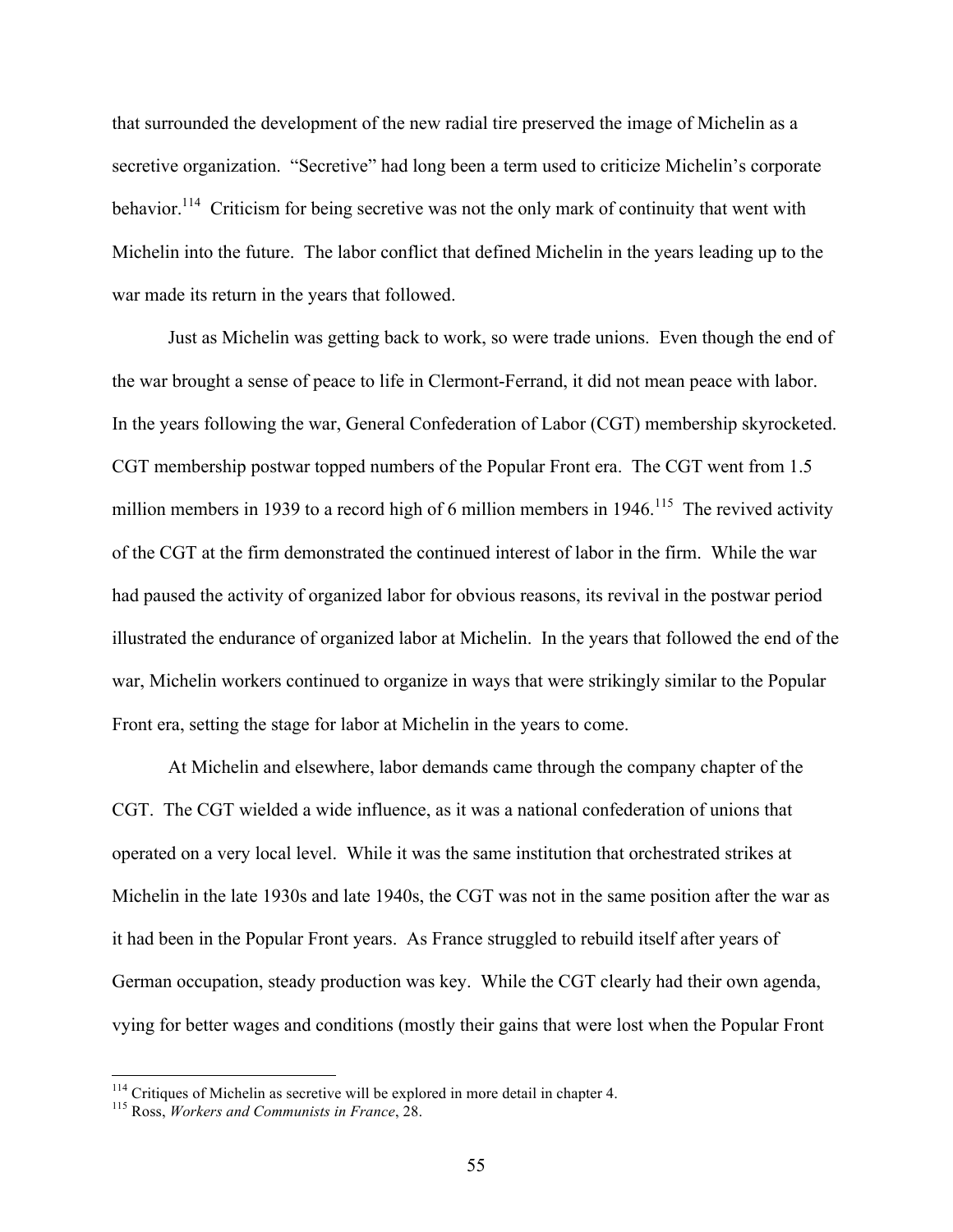fell from power), they were also part of a larger picture that required them to use their organizational power to increase production. As George Ross described in his book *Workers and Communists in France*, the main goal of the CGT after liberation was to win the "battle of production."116 While the war in Europe was wrapping up, a new battle was beginning in France, one for economic recovery. Even though the CGT had its own goals, the largest goal was the recovery of France. One slogan of the CGT at this time was "work hard first, then ask for concessions."<sup>117</sup> As the head of the CGT indicated with their slogans, they were putting their own agenda behind national production, choosing to first demonstrate the importance of their role in the economic recovery of France. This arrangement of communists (the CGT included) working alongside the coalition government lasted until May 1947 when the communists proclaimed their support for a strike at Renault and were subsequently excluded from the government.<sup>118</sup> This marked a shift in how labor would proceed at Michelin, as there had been no major strike movements between 1944 and May 1947.<sup>119</sup>

In many ways, the June 1948 strikes picked up where the 1947 strikes left off. Following the failure of the 1947 strikes, the CGT planned a new round of militant strikes for the spring and summer of 1948.<sup>120</sup> In this context, strikes at Michelin in June 1948 gained the attention of the world. Activity at Michelin in Clermont-Ferrand gained the attention of several international newspapers including *The New York Times*, *The Times* of London, and *The Boston Globe*. On the morning of June 16, 1948, police intervened to disrupt sit-down strikers that were occupying a Bergougnan rubber factory in Clermont-Ferrand after union heads refused an offer from

<sup>&</sup>lt;sup>116</sup> Ross, *Workers and Communists in France*, 31.<br><sup>117</sup> Ross, *Workers and Communists in France*, 31.<br><sup>118</sup> Nick Hewlett, *Modern French Politics: Analysing Conflict and Consensus since 1945* (Malden, MA: Polity<br>Press. 1

<sup>&</sup>lt;sup>119</sup> Ross, *Workers and Communists in France*, 33. <sup>120</sup> Ross, *Workers and Communists in France*, 55.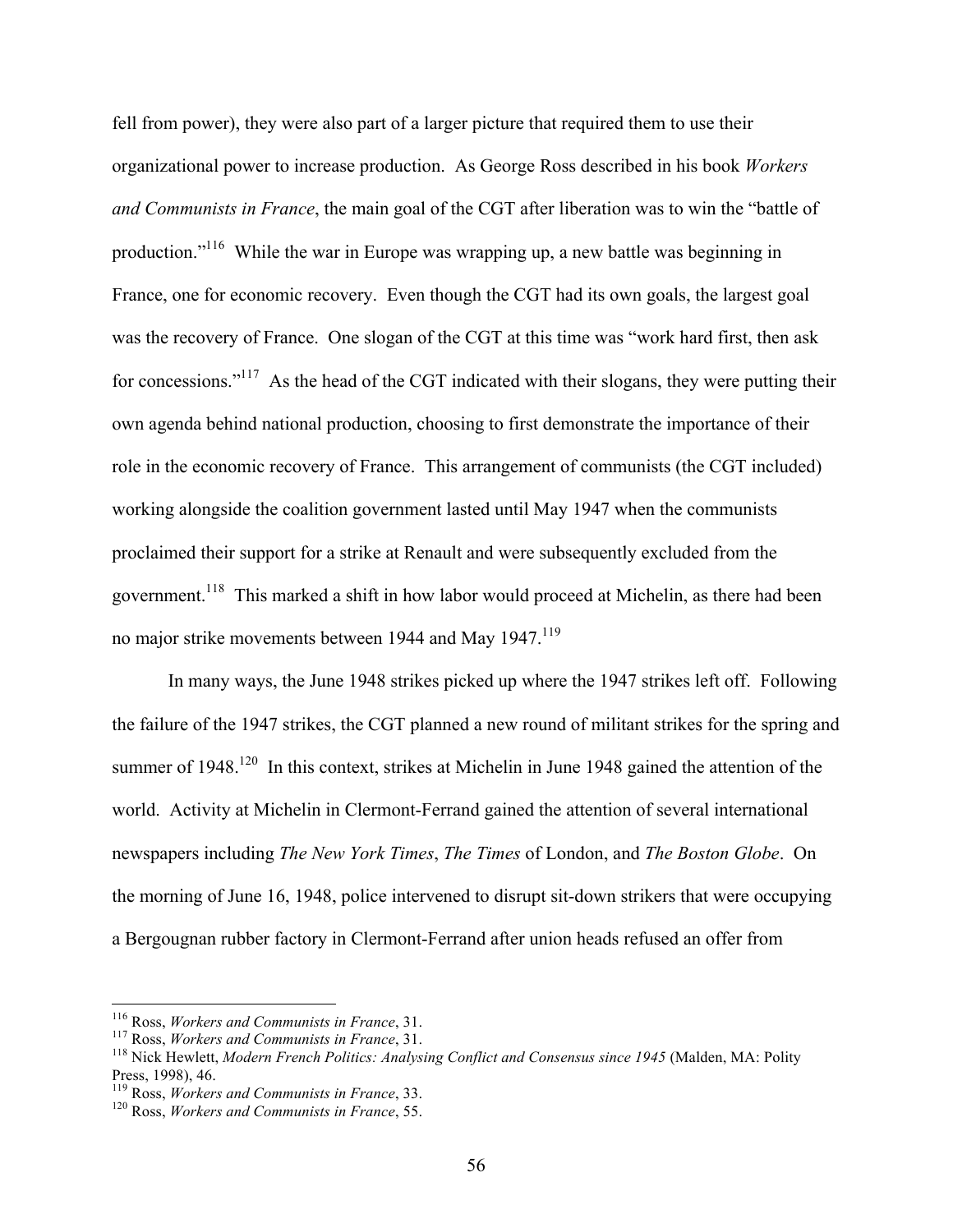management to increase hourly wages by two francs rather than the six francs they demanded. Upon this announcement 180 workers occupied the Michelin factory, leading to forces of the Interior Ministry and local police to intervene. After the arrival of government forces, *The New York Times* reported that the strikers "hurled bottles of sulphuric acid and tear-gas grenades at the Government forces, which replied principally with tear gas.121 *The New York Times* reported that as of June  $17<sup>th</sup> 50,000$  workers were joining in solidarity with the Michelin workers, and that because of CGT action the strike could very well increase to 100,000 by June  $18<sup>th, 122</sup>$  In addition to the coverage in *The New York Times, The Times* of London also reported on the June 16<sup>th</sup> events in Clermont-Ferrand. Their coverage added that the strike had so far led to over 100 injuries on both sides, leaving 30 policemen in danger of losing their sight because of the sulphuric acid used by the strikers. $123$ 

The language and subject matter of the initial reports in the international press illustrated not only the continued conflict with organized labor after the war but also the general fear of communism. The actions of both the strikers and the intervening forces were typical of the time period. The CGT planned for their strikes to be militant. Likewise, brutal police repression was typical. This pattern of workers' actions and police response became clear quickly when one looks at the more extended coverage of the Michelin strike.

By the following day, the strike had spread far beyond Clermont-Ferrand and even outside of France. The June 18, 1948 *Boston Globe* reported that the original strike had now spread to include 347,000 workers in England, Belgium, and France. As the movement spread to

<sup>&</sup>lt;sup>121</sup> "Strikes Led by Reds Grip France After Clashes in Rubber Factories," *The New York Times*, June 17, 1948, http://search.proquest.com/docview/108162845?accountid=8505.

<sup>&</sup>lt;sup>122</sup> Ibid.<br><sup>123</sup> "French Factory Strike," *The Times (London), June 17, 1948,* 

http://find.galegroup.com/ttda/infomark.do?&source=gale&prodId=TTDA&userGroupName=bates\_main&tabID=T 003&docPage=article&searchType=BasicSearchForm&docId=CS51857105&type=multipage&contentSet=LTO&v ersion=1.0.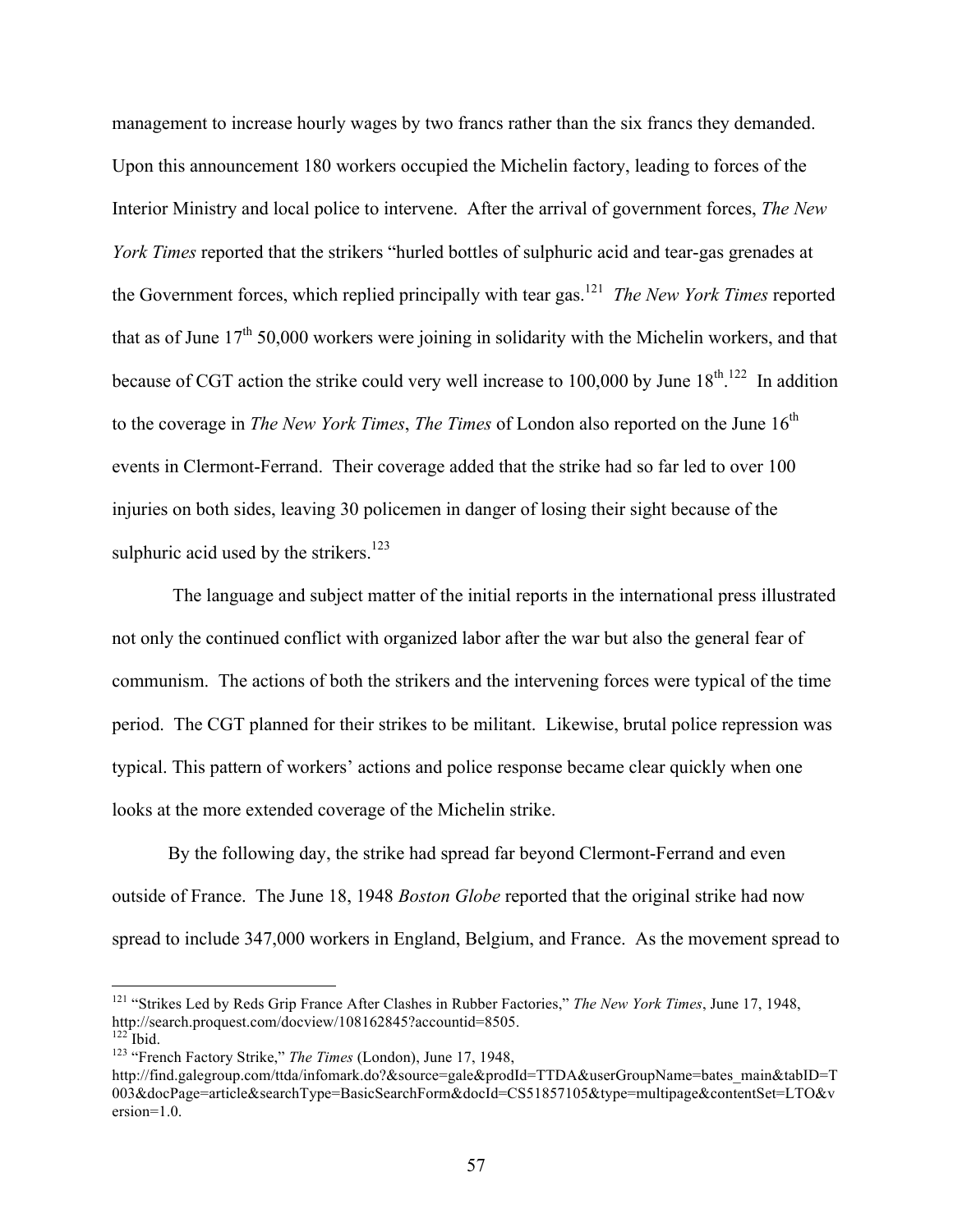halt production beyond France, the fear of the rise of communism only worsened. *The Boston Globe* reported that officials feared that the strike might be the "beginning of a long-heralded Communist 'summer offensive' against the coalition government of Premier Robert Schuman."<sup>124</sup> Elsewhere, strikes were stopping work as well. Amidst reports of the labor situation in France, *The Times* reported on a workers' strike at the London docks. Over 10,000 workers had stopped work on 80 ships.<sup>125</sup> Even given their own crisis at home, strikes that began in Clermont-Ferrand spread to such a scale that gained attention across the globe. While understanding that a communist-led organization was capable of garnering such momentum while causing disruption to production, the international press demonstrated the need to prevent such activity from spreading.

While a strike of this magnitude was not limited to Michelin during this time period, the persistence of massive strikes at Michelin represented a continuation with the years prior to German occupation and demonstrated a collective fear of communism in the postwar political climate. Similar to labor movements of the late 1930s, strikes of the late 1940s brought production and services to a stop. Other than halting production at Michelin and other factories, the *New York Times* report of the strikes in Clermont-Ferrand cited that department stores did not open, local papers were not published, trains did not run, and public transit did not function as normal.<sup>126</sup> In addition to the political threat labor movement represented, they imposed serious economic costs that the postwar economy of France simply did not allow for. A report in the June 20, 1948 *New York Times* cited economic concerns ranging from military expenditures to

 <sup>124</sup> "Strikes Idle 347,000 British, French and Belgian Workers," *The Boston Globe*, June 18, 1948, http://search.proquest.com/docview/819738523?accountid=8505.

<sup>125</sup> "Thousands More Idle at Docks," *The Times* (London), June 17, 1948,

http://find.galegroup.com/ttda/infomark.do?&source=gale&prodId=TTDA&userGroupName=bates\_main&tabID=T 003&docPage=article&searchType=BasicSearchForm&docId=CS69027537&type=multipage&contentSet=LTO&v ersion=1.0.

<sup>126</sup> Michael James, "Guards Leave Struck City," *The New York Times*, June 19, 1948, http://search.proquest.com/docview/108161129?accountid=8505.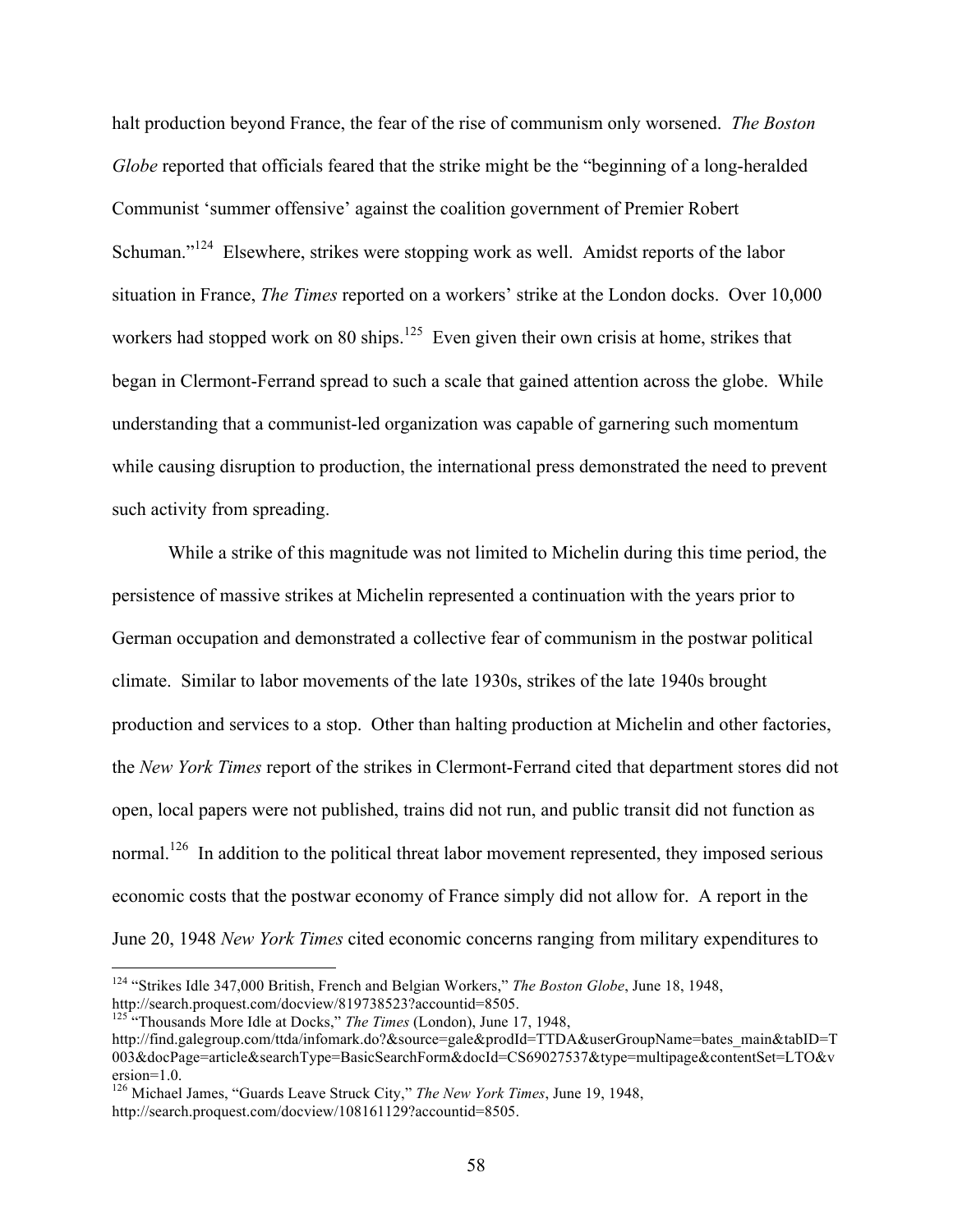possible price raises to the imposing costs of government subsidized industries.<sup>127</sup> While production was of particular importance in the context of economic recovery, the *New York Times* report illustrated that life could not continue on as normal. Akin to the strikes of the Popular Front era, the strikes that began in Clermont-Ferrand in June 1948 had implications far beyond the town itself. Labor activity at Michelin and beyond tested the economic stability of France to emerge from the war and interrupted daily life just as people were finding peace in the aftermath of war.

Above all, the attention the movement gained in Clermont-Ferrand and elsewhere demonstrated a political climate extremely hostile to the rise of communism. In this particular case, officials around the world feared the capacity of communist leadership to gain momentum and attention beginning from one isolated incident. By June 19<sup>th</sup>, *The New York Times* was reporting that security forces were leaving Clermont-Ferrand. The same article mentioned that the largest effect of the strike movement in Clermont-Ferrand was the sympathy strike at Michelin. The author noted that at Michelin, 13,500 workers had seized the Michelin plant demanding better seniority bonuses.<sup>128</sup> Even though the conflict did not begin at Michelin, workers' reaction at Michelin exhibited their connection to the larger labor movement. Discontent over seniority bonuses further revealed that labor at Michelin was not appeased and continued to voice their demands for better conditions. At Michelin and beyond, actions in support of this strike and others demonstrated the capabilities of the labor movement to disrupt actions in France and create a fear of communism around the world.

 <sup>127</sup> Lansing Warrens, "Communists Again Testing Strength of French Regime," *The New York Times*, June 20, 1948, http://search.proquest.com/docview/108098062?accountid=8505.

<sup>128</sup> James, "Guards Leave Struck City," *The New York Times*, June 19, 1948.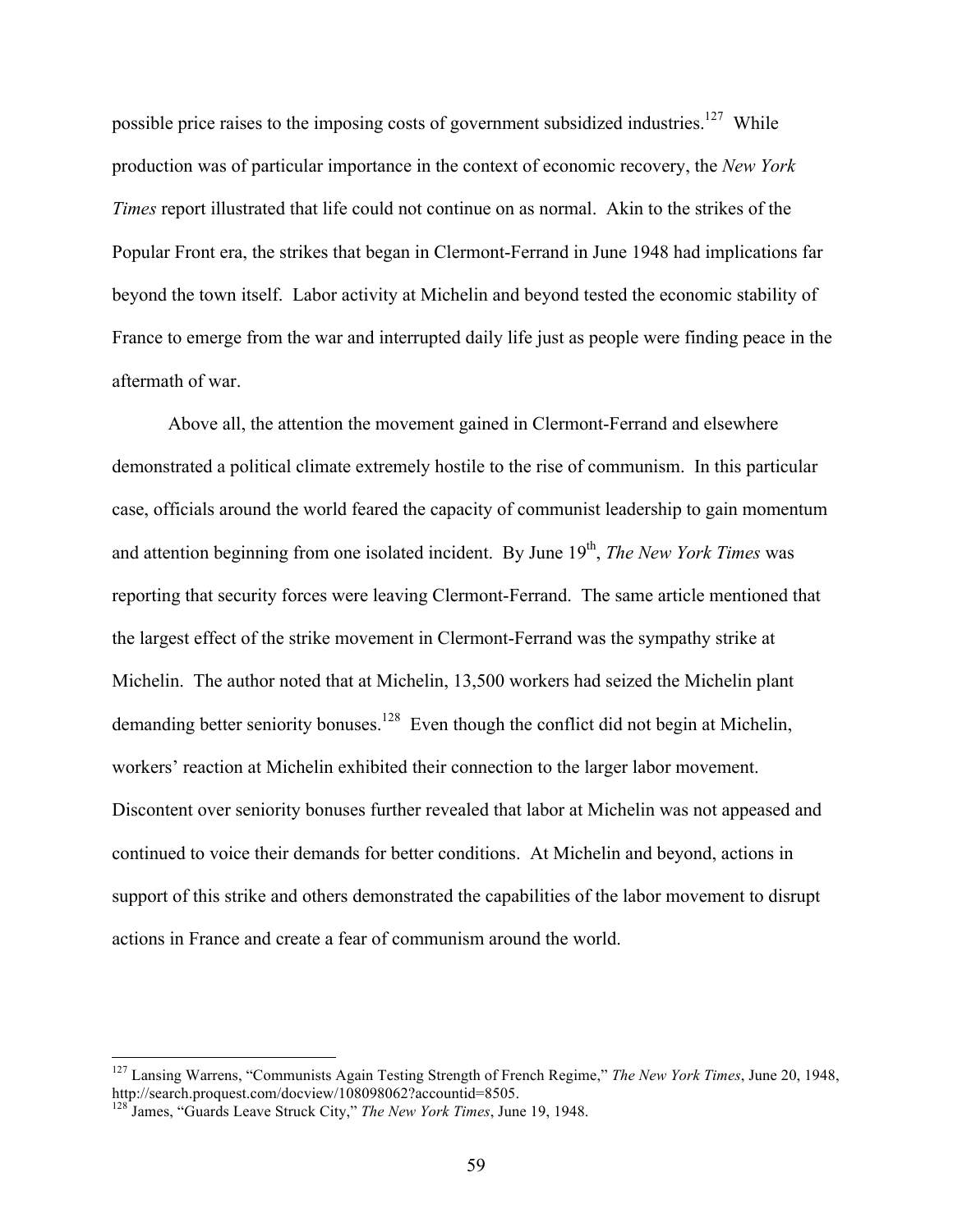# **New Communist Fears**

Whereas in the interwar era communist fears expressed fears leading up to the war, in the postwar climate, the non-communist world perceived large, organized labor movements as a threat to their way of existence. In France, many of these immediate labor conflicts occurred while the Fourth Republic was not yet firmly established. Until May 1947, the three major forces of wartime resistance, the Christian democratic Mouvement Républicain Populaire (MRP), the Communist Party (PCF), and the Socialist party (SFIO), worked together under the banner of tripartism. Together, these forces implemented a postwar agenda focusing on nationalizing key industries, reaching full employment, and increasing benefits of the welfare state.<sup>129</sup> However, by May 1937 it had become clear that a lasting union between business and labor was not possible. Even as the Communist party was pushed aside after May 1947, the government itself was in a fragile state. Communist forces remained the primary opposition to De Gaulle's coalition government. However, now on the outside of the government, the Communists increasingly turned to strikes orchestrated by the CGT to express their position. Beyond the political situation in France, the larger concern at stake was the rise of communism in Europe.

Although Clermont-Ferrand was removed from the central government in Paris, clashes between communist and Gaullist forces reached the town. The March 15, 1948 *New York Times* reported a riot between Gaullists and Communists in Clermont-Ferrand the previous day. Communists interrupted a speech at a meeting of de Gaulle supporters in Clermont-Ferrand's main square, causing local police to eventually intervene and stop the riot.<sup>130</sup> This incident in a smaller provincial town gained attention across the world because of the conflict it represented.

<sup>&</sup>lt;sup>129</sup> Hewlett, *Modern French Politics*, 46.<br><sup>130</sup> "Gaullists, Reds Clash: Several Hurt in Political Rioting—Police Disperse 2 Groups," *The New York Times*, March 15, 1948, http://search.proquest.com/docview/108312041?accountid=8505.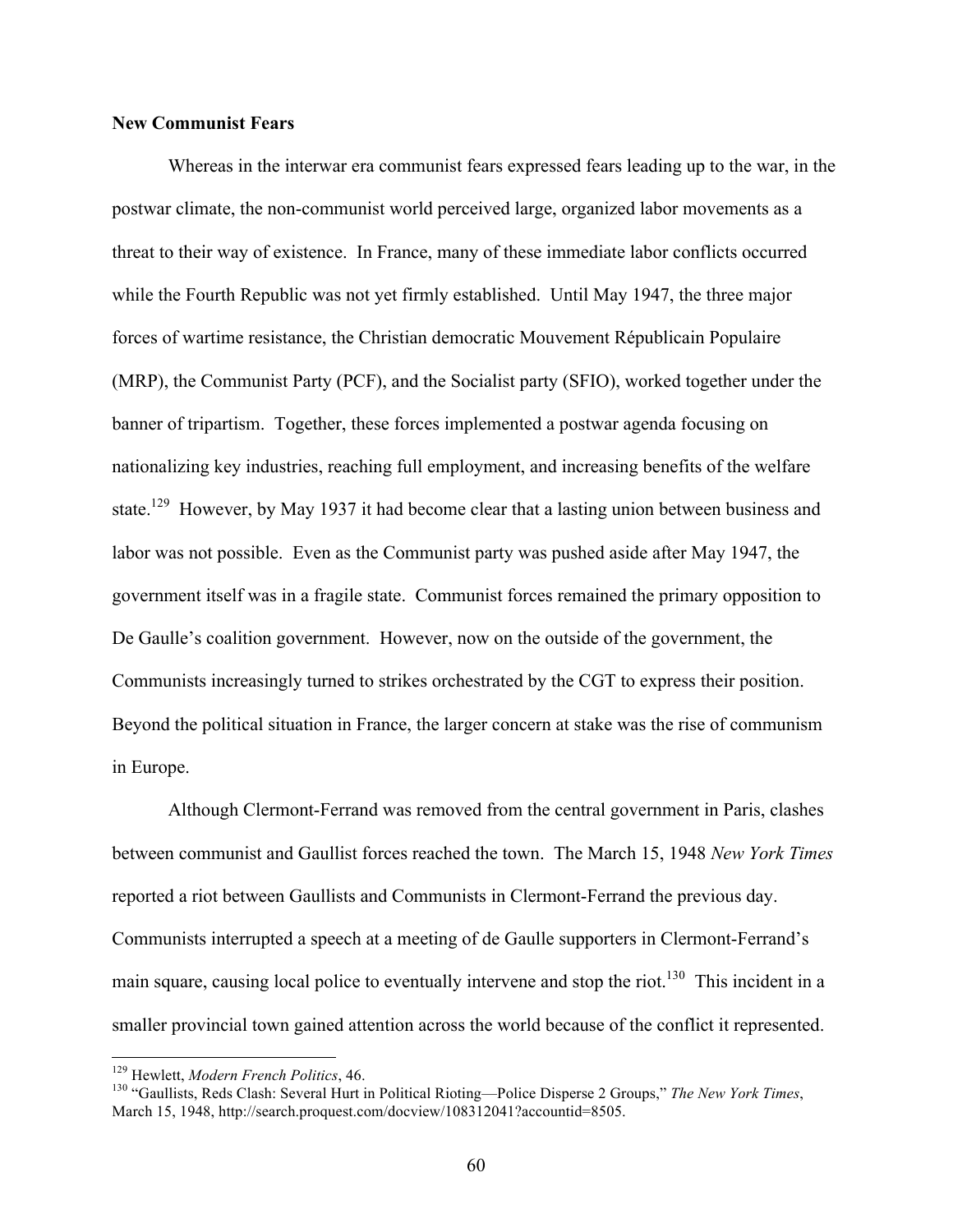Throughout France, Gaullist forces were barely holding onto control. Clashes like this isolated incident in Clermont-Ferrand represented a broader interest in the political stability of France and Europe as a whole, particularly against the threat of communism.

The June 1948 strikes that began in Clermont-Ferrand and spread throughout Europe illustrated not only the remobilization of labor at Michelin but also the larger fear of communism in Europe. These strikes served to rationalize fears of communism taking hold in Europe as the international community watched this fear become a reality in Germany. Following these strikes, *The New York Times* reported how communist forces were testing the strength of the French government. The author of this report noted how remarkable it was that this situation gained strength and attention far beyond France amidst serious problems in Germany.<sup>131</sup> The situation in Germany was falling apart, leading up to the Berlin Blockade, which began June 24<sup>th</sup>. As Soviet forces limited access to the eastern zone, the threat of communism became much more tangible to the rest of the world. *The New York Times* made a point of how the combination of labor disputes and the situation in Germany was leading to a genuine fear of communism and the threat it posed to western democracies like France. While the rise of the labor movement and the situation in Berlin were not directly related to each other, the timing of event brought to the forefront fears over communism that the western world had following the war.

Although postwar fears of communism and labor movements were not the same as the ones at the end of the 1930s, both occurred in political climates where leftist forces were, in the case of the late 1930s, the governing power, and, in the case of the postwar situation, a viable threat and alternative. As France and the rest of the world watch communism take its hold in Germany, leaders feared for the future of their own countries. Because these fears were

 <sup>131</sup> Warrens, "Communists Again Testing Strength of French Regime," *The New York Times*, June 20, 1948.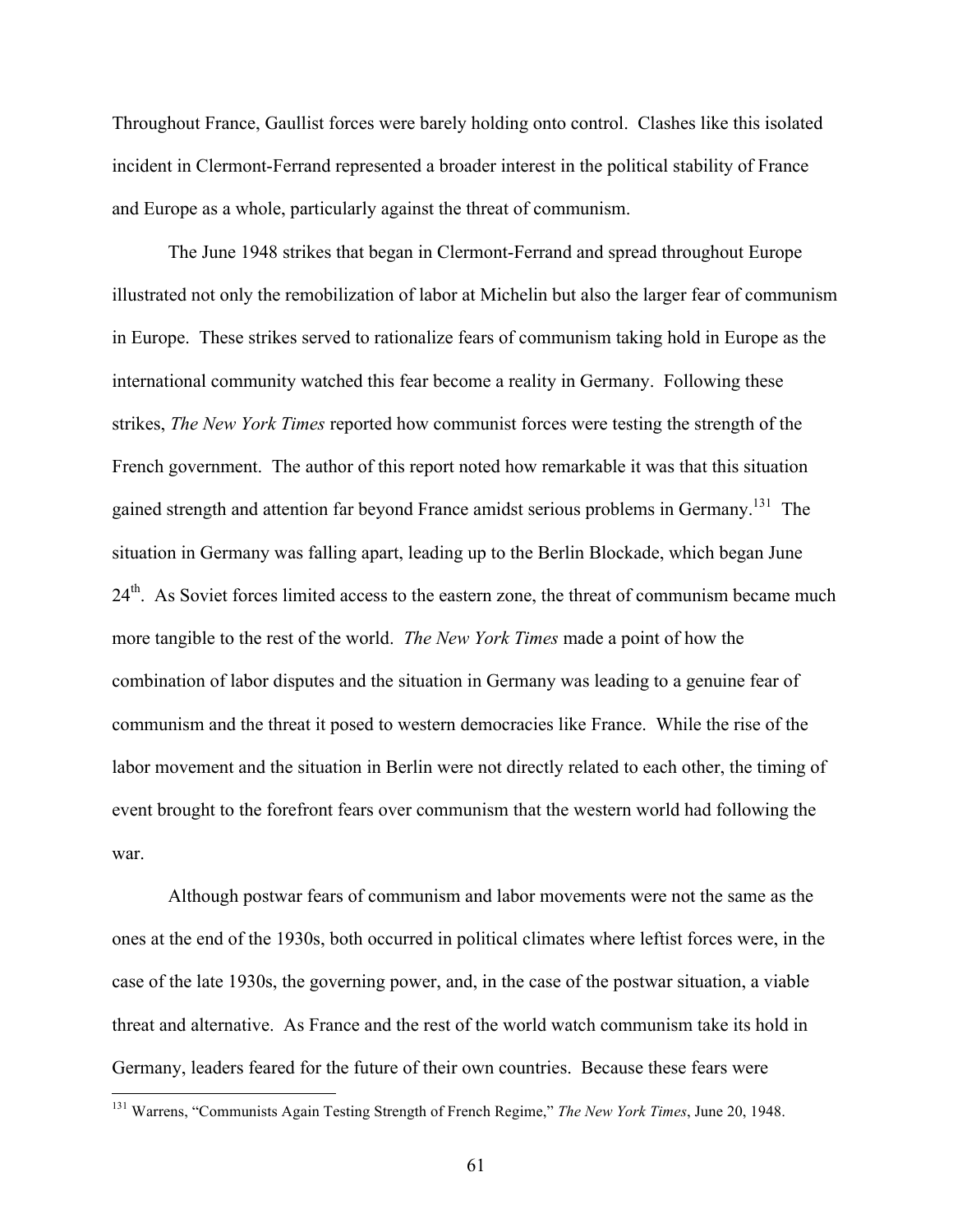materializing elsewhere in Europe, people worried that the same could happen in France. As communism was clearly at the root of the June 1948 strikes that began in Clermont-Ferrand and quickly spread, its power to interrupt daily life and to threaten social order were clear.

After reaching its climax with a one-hour general strike on June  $19<sup>th</sup>$ , the labor movement calmed down quickly. Amidst reports contextualizing the labor disputes in Clermont-Ferrand with other threats of labor and communist power, the June 20, 1948 *New York Times* claimed that Clermont-Ferrand was finally "at peace." The article stated that strikes in the Bergougnen, Michelin, and Dunlop rubber factories "appear to have been settled, at least temporarily, during a series of secret negotiations between the management, labor and the Government."<sup>132</sup>

Although the report included a resolution, the nature of the resolution was fragile and temporary. As Michelin worked to ensure its postwar success through new products and increased production, labor's support was more important than ever. Throughout the end of the 1940s and 1950s the CGT orchestrated strikes that were capable of grinding normal activities to a halt. Nearly ten years after the wide press coverage of the June 1948 strikes, *The Times* continued to report on the action of the CGT in France, and in Clermont-Ferrand. The May 28, 1958 *Times* reported on a strike organized once again by the CGT with the paralyzing effect of halting train, bus, and metro services in Paris. The article noted that in Clermont-Ferrand, strikes organized by the CGT and Christian unions had effectively stopped production at Michelin, leaving 19,000 workers in Clermont-Ferrand idle.<sup>133</sup> Ten years apart, strikes organized by the CGT remained able to disrupt daily life and continued to be recurring events in French postwar

 <sup>132</sup> "Clermont-Ferrand at Peace," *The New York Times*, June 20, 1948,

http://search.proquest.com/docview/108108460?accountid=8505.

<sup>133</sup> "Protest Strikes Unimpressive," *The Times* (London), May 28, 1958,

http://find.galegroup.com/ttda/infomark.do?&source=gale&prodId=TTDA&userGroupName=bates\_main&tabID=T 003&docPage=article&searchType=BasicSearchForm&docId=CS168516284&type=multipage&contentSet=LTO& version=1.0.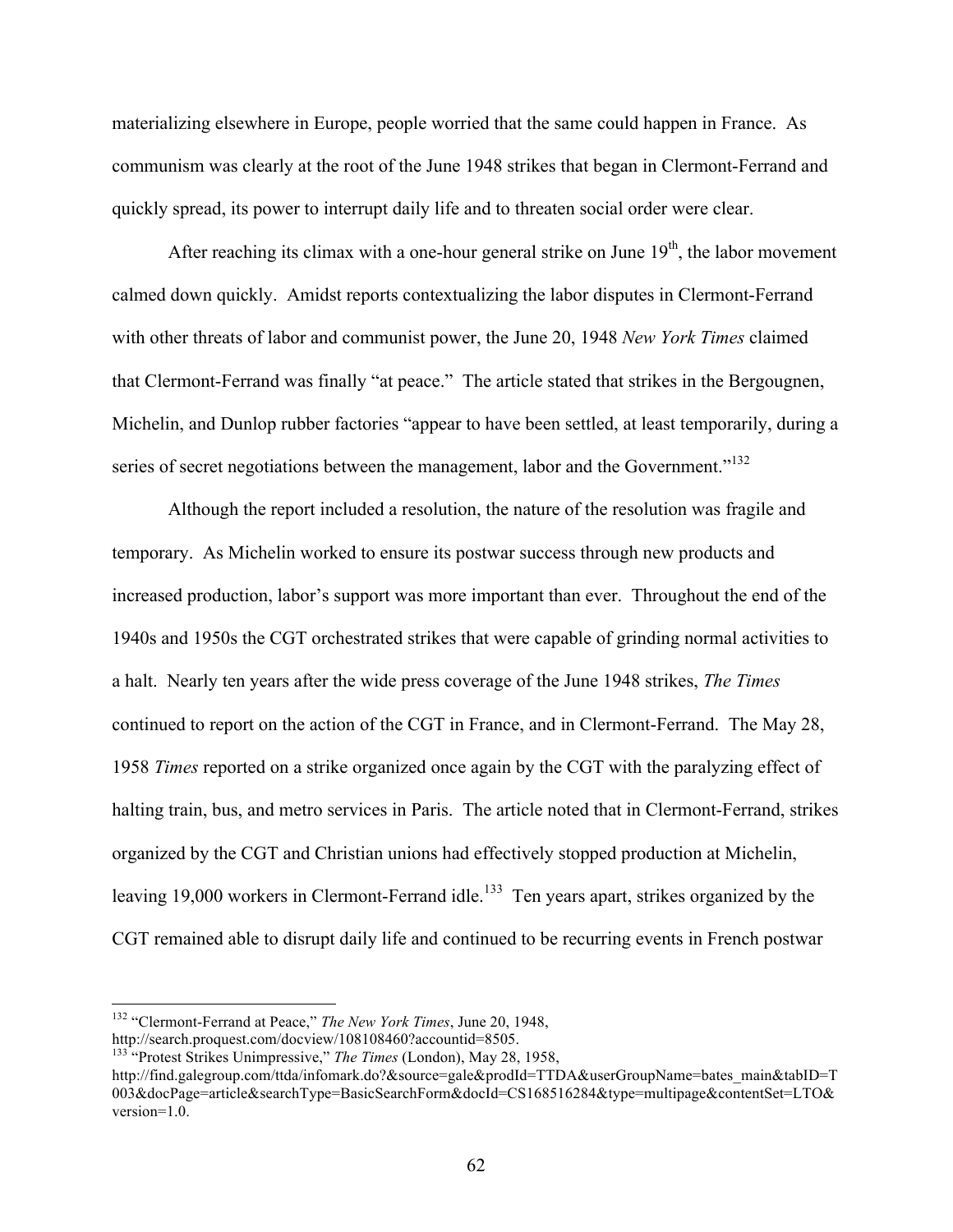life. As this trajectory continued and continues today, labor relations still shape even international conversations surrounding Michelin, for it is Michelin's particular relationship with its workforce that has left a lasting impression on the firm's trajectory as well as the outside world.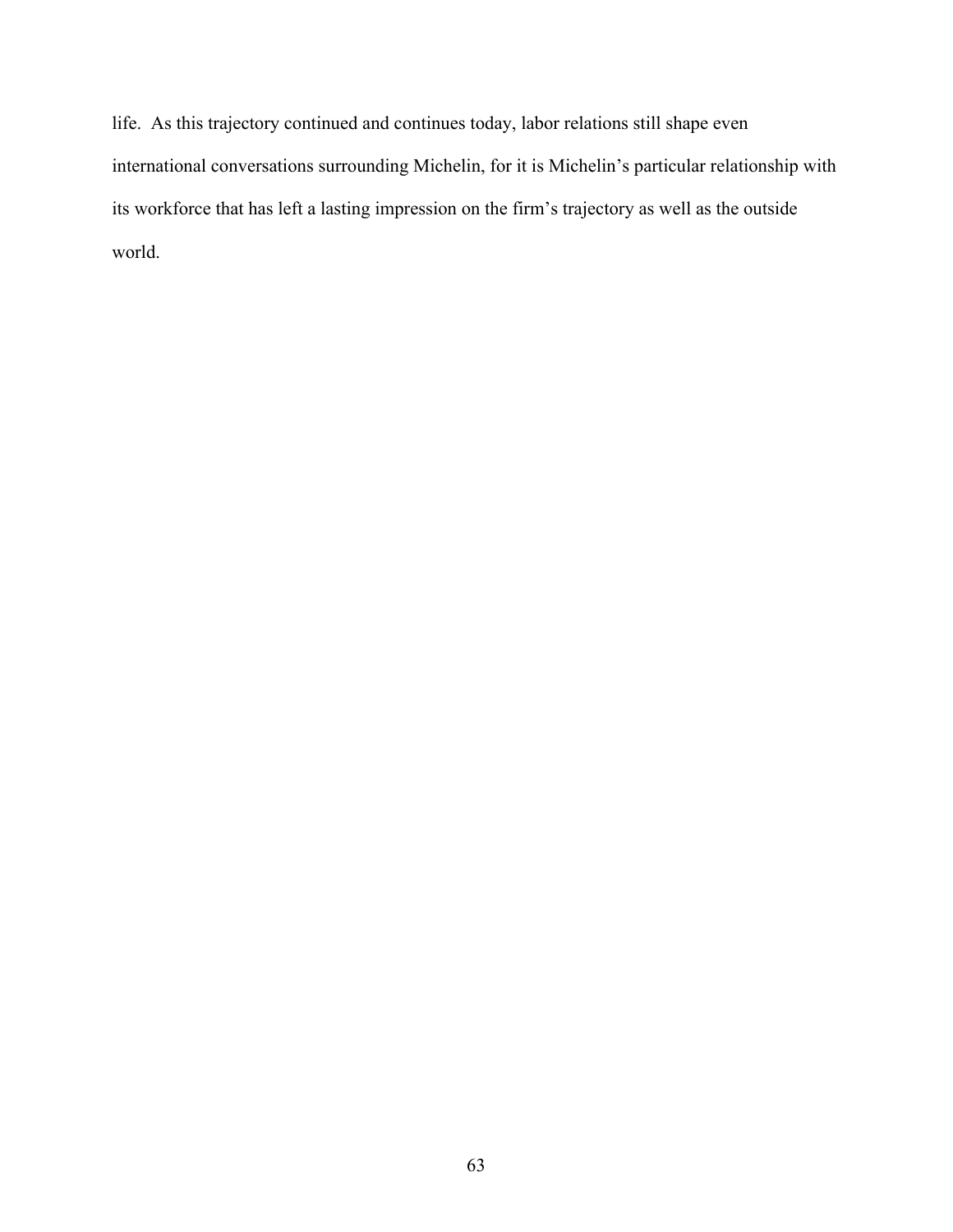# **Chapter Four Michelin's Lasting Memory**

"The deeper structures of French society did not disintegrate as a result of the Vichy crisis."<sup>134</sup>

The deeper structures that defined life at Michelin did not disappear. A defining sense of identity remained through the Popular Front, the damages of war, and the uncertain years that followed. While Rousso's analysis clearly addressed the Vichy years in particular, at Michelin the story of continuity was much larger, speaking to a company history influenced by events of the twentieth century but withstanding the test of time.

While labor has certainly left its mark on French contemporary life, it was the war that marked the largest shift in the historical memory of past events. While the memory of war has evolved over time, the treatment of labor was influenced by the events of May 1968 when France was again debilitated by a round of strikes that captured the attention of the world in a greater way than the strikes of the Popular Front era. Writing of memory in postwar France in his famous book *The Vichy Syndrome*, Henry Rousso described the impact of May 1968 on French history when he wrote, "In May 1968 a generation noisily proclaimed its repudiation of a certain type of society and therefore, implicitly, of a certain vision of its history."135 Therefore, not only did the events of May 1968 mark a new reference point for protest and disruption in contemporary France, it also marked a cultural divide in the treatment of the memory of World War II. Aside from the memory of war, the question Rousso raised brought into consideration the memory of labor as well. In this manner, Rousso suggested that the popular memory of labor was inherently marked by the events of 1968 in more ways than the Popular Front. The larger

<sup>134</sup> Rousso, *The Vichy Syndrome*, 305. 135 Rousso, *The Vichy Syndrome*, 98.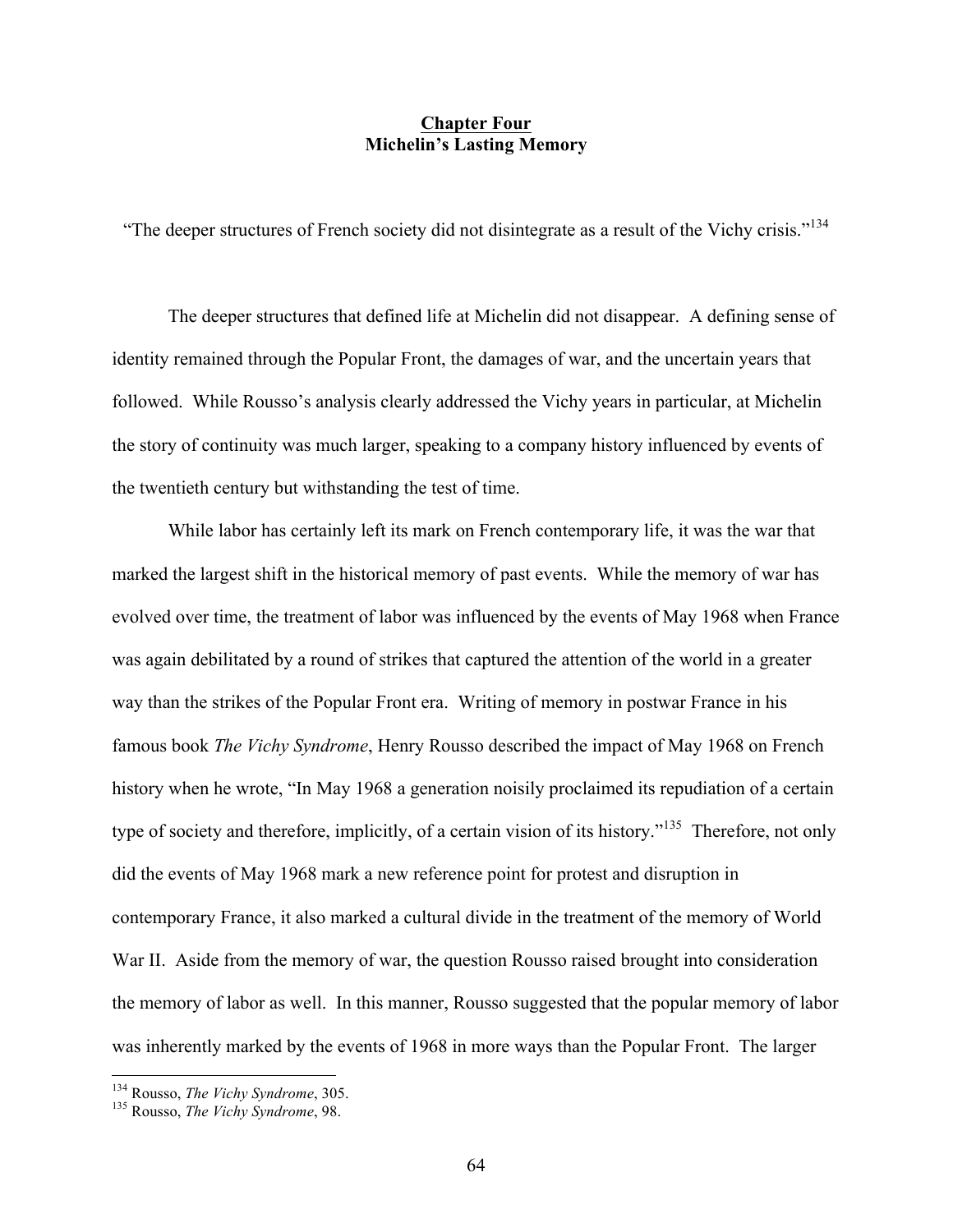consideration of labor and Michelin does to some extent go along with this divide; 1968 did mark a generational shift in which the new generation viewed labor not in comparison to the Popular Front but instead to 1968. Yet, while memory of the war never disappeared, the history of Michelin was more about long-term continuities and less so about the break of the war or of 1968. Therefore, even though the war and later on 1968 marked important turning points in the collective French memory, the more important story of labor and management at Michelin was the lasting trajectories that continued in spite of these shifts.

Applying academic theory on memory to one corporate history presented its challenges in that changes at one company were a much more focused lens of study than broader questions of labor and World War II. Although my research extended beyond Michelin in the contextualization of labor and events of the Second World War, the treatment of memory always came back to how it related to life at Michelin. Similar to the methods used in previous chapters, I contend here that it is possible, drawing on Rousso and others, to interrogate the memory of war, corporation, and labor at Michelin by looking at conversations in the international press. Within these snippets of life at Michelin seen in the press, it was possible to examine how such reports draw on or shy away from past history of the firm. While these press sources did not always address specific events including wartime tragedies and past conflict with labor, the more important focus was the long-term continuities at Michelin that endured amidst a rapidly changing global context.

### **A Timeline for Memory**

Before considering the treatment of memories of war and labor at Michelin, it is important to first understand the roots of memory in the time period immediately following the

65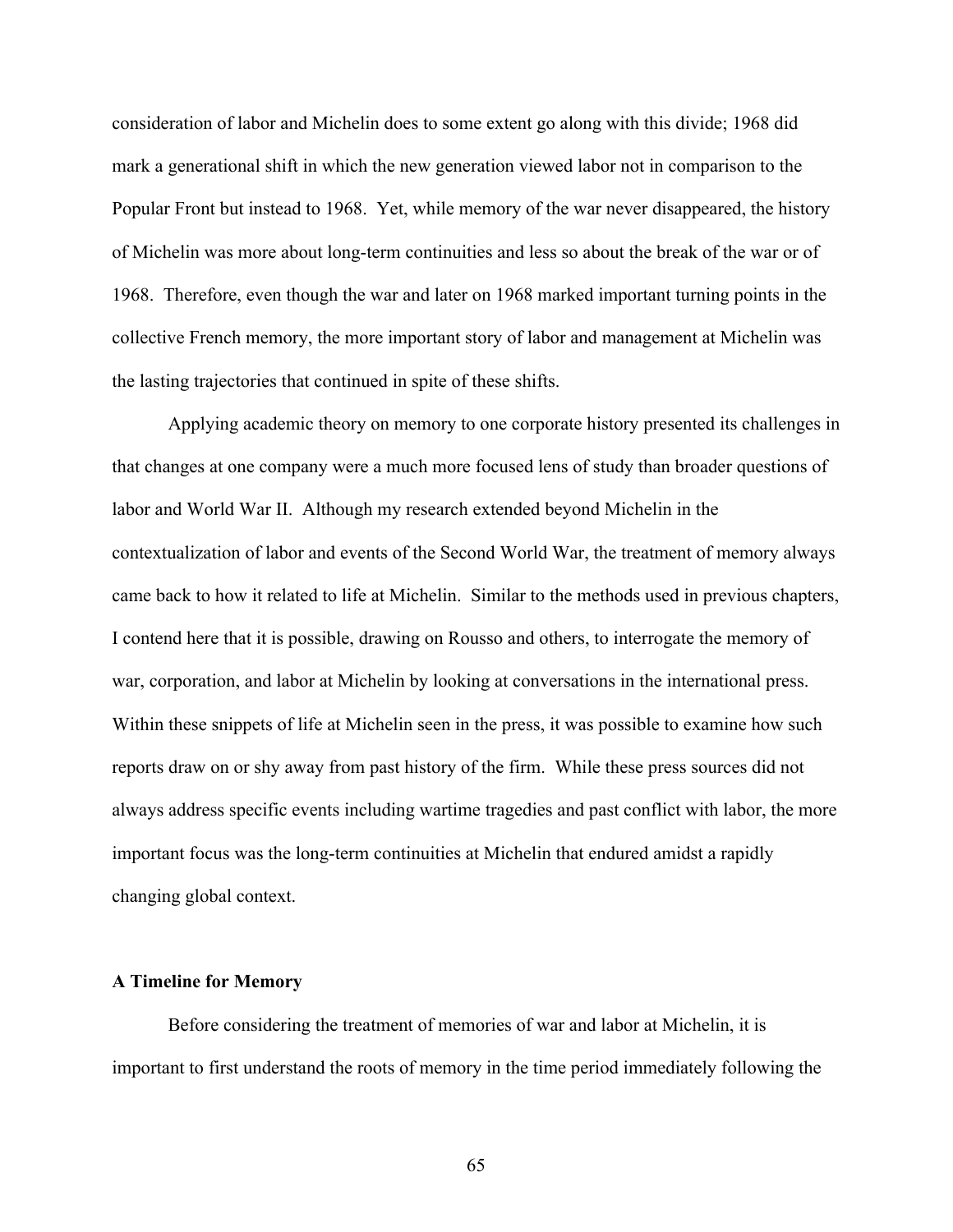war. Rousso's division of memory focused on recognizing broader time periods that categorized certain concerns or interests of their time and, for the purpose of my thesis, the timeline he established allows for a better contextualization of events surrounding Michelin since liberation. Rousso categorized four different time periods in the evolution of the trauma inflicted by the Vichy syndrome. 1944 to 1954 consisted largely of mourning. In the second phase from 1954 to 1971Vichy became less controversial. The third period from 1971 to 1974 shattered the Gaullist myth of the whole nation as resistant. The fourth phase, which continues to the present, focuses on the question of occupation.<sup>136</sup> Contextualizing primary sources with the work of authors such as Rousso allowed to contextualize particular moments reported in the press amidst other cultural changes in treatment.

Henry Rousso categorized the period from 1944 to 1954 as one of "unfinished mourning," a decade that focused primarily on the events of Liberation and Reconstruction.<sup>137</sup> This decade was a time focused on traditional grieving, for the loss of family and friends, and coming to terms with the internal crises of political instability and economic recovery France was facing. The French people first had to deal with reconciling the behavior of the Vichy government, not to mention the question of collaboration. As France first began to grapple with these questions of grief and recovery, Charles De Gaulle exerted his own treatment of the events of the previous five years in a way that focused on commemorating, rather than remembering, World War II. In his book *Divided Memory*, Olivier Wieviorka focused on French remembrance of World War II over time. Wieviorka identified how De Gaulle strove to identify France as victorious in the conflict, distancing his own Free France from the Vichy regime, and reducing

<sup>136</sup> Rousso, *The Vichy Syndrome*, 10. <sup>137</sup> Rousso, *The Vichy Syndrome*, 15.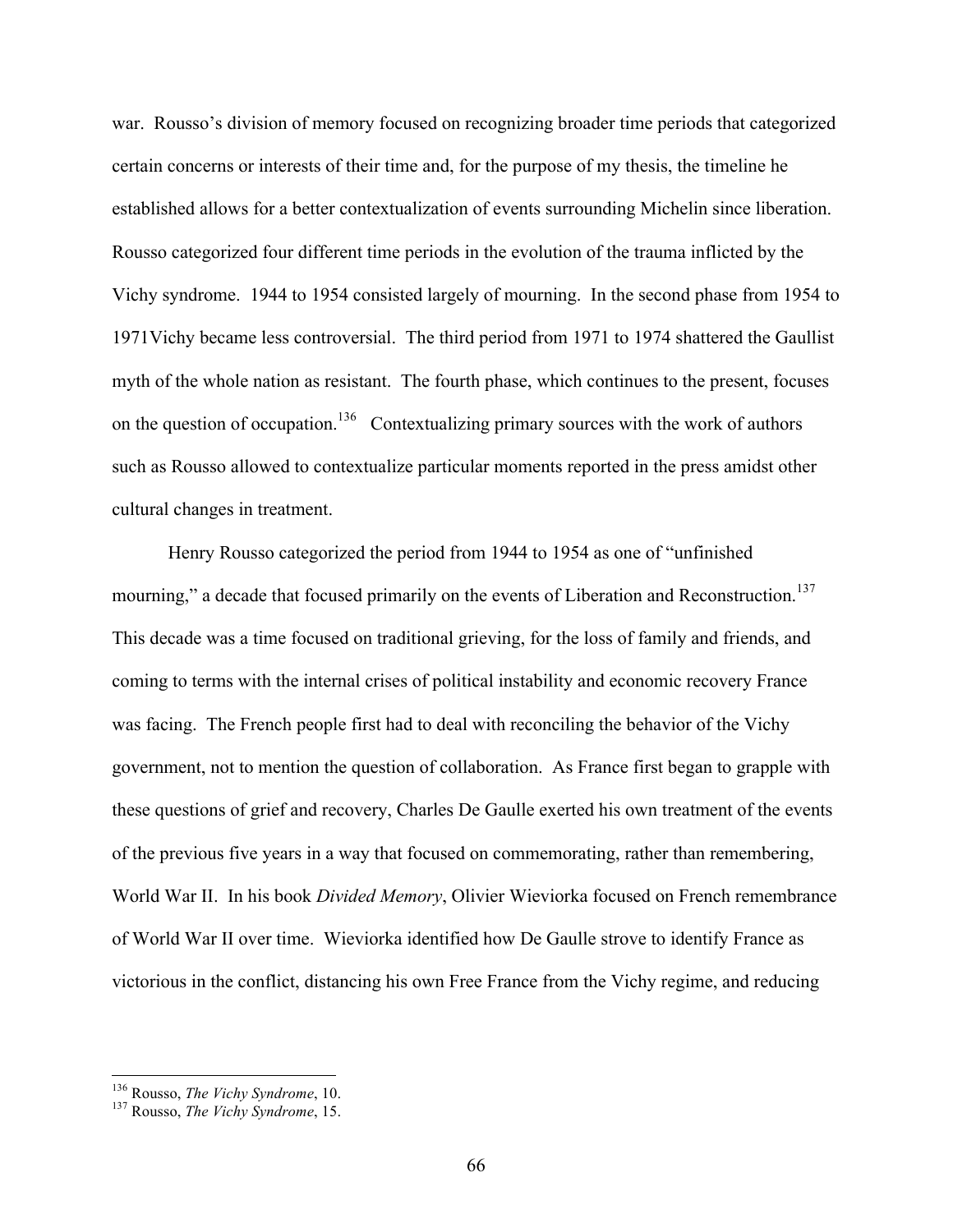the conflict to an eternal Franco-German rivalry.<sup>138</sup> Thus, the memory of the war began to take form in the context of the top-down focus on demonstrating that France was a victorious nation.

The persistence of strikes and labor conflict during this time period from 1944 to 1954 illustrated the continued power of the Communist party to influence life in France. In the case of Michelin, and elsewhere, labor continued to be an influencing factor in the activity of the company. As much as De Gaulle represented a France that said no to German occupation, his vision for the future of France greatly differed from that of the Communist party and their remembrance of the war. Thus, as debates over the treatment of memory were beginning to take shape tension arose between the Gaullist vision of the past decade and that of the Communist party. At Michelin, the initial question of memory of the war brought into question an age-old question of labor at the firm as communist groups continued to voice their demands.

### **The Shadow of the War**

Apparent in many more ways than the memories of labor and corporate behavior is the memory of Michelin's activity during the war. The war, and its memory, influenced life at Michelin alongside the rest of France. Aside from the collective memory Rousso discussed in its application to France as a whole, there is the particularity of the war at Michelin that encompassed both collaboration and resistance. This specific memory of what happened at Michelin during the war has had a lasting impact in how it related to patterns of behavior that have continued long after the war.

As Michelin's behavior during the war encompassed both collaboration and resistance, they are two separate entities to remember. While it was easier to talk about how its resistance

<sup>&</sup>lt;sup>138</sup> Olivier Wieviorka, *Divided Memory: French Recollections of World War II from the Liberation to the Present*, trans. George Holoch (Stanford, CA: Stanford University Press, 2012), 11.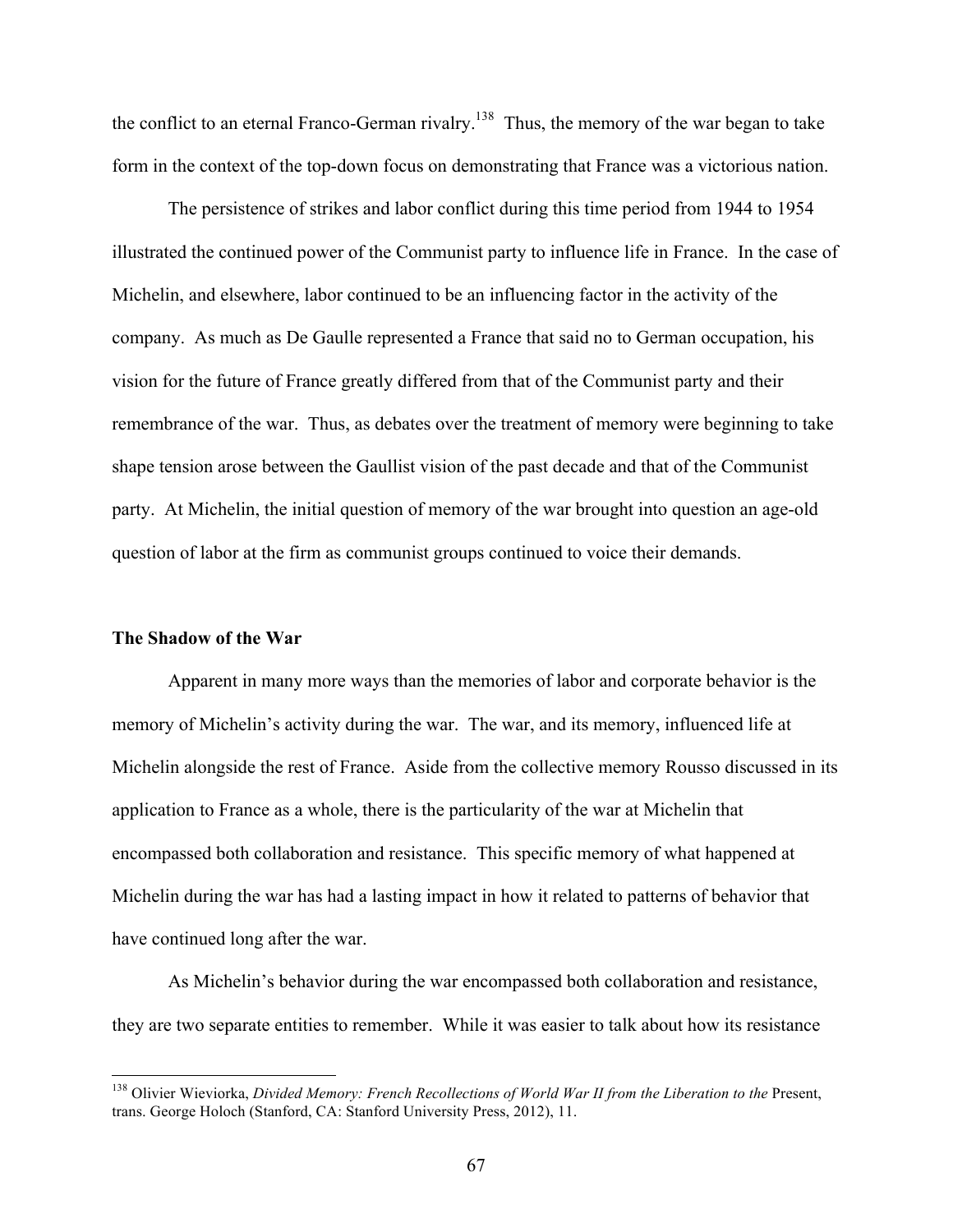activity was remembered, the memory of its collaboration was not as obvious. Immediately after the war, Michelin was not identified as a collaborator. Writing in *Michelin Men*, Herbert Lottman commented that in his own research, there was no archival evidence suggesting there was a case to be made against Michelin management for their collaboration during the war.<sup>139</sup> Considering Michelin as a collaborator with the Germans, much of the rhetoric surrounding this topic focused on how their production for the Germans saved lives. Writing about Michelin after the war, Christian Lamy noted in his article "Autour de Michelin: Mémoires" that after the war it was part of the collective memory in Clermont-Ferrand that employment at Michelin saved people from departure to Germany.<sup>140</sup> This attitude towards Michelin's collaboration with the Reich has continued over time. Thinking about the postwar memory of Michelin's collaboration during the war, it was largely accepted that Michelin's collaboration allowed them to carry out resistance activities and prevented countless workers from having to fulfill forced labor service in Germany.

Largely speaking, Michelin's resistance activity was part of the conversation when highlighting the firm's history. As the conversation sometimes recognized their collaboration, it focused more on how Michelin resisted. One way these memories were discussed was allegations of sabotaging products destined for Germany. One such claim was that factory workers fabricated rubber that purposely did not hold at low temperatures.<sup>141</sup> While the claims about sabotage remain disputed, other resistance activities of Michelin employees were widely recognized. Marcel, the family member who died in a German camp was recognized as a resistance leader soon after the end of the war, and other accounts of Michelin detailed the involvement of various family members. Another allegation was that Michelin was frequently

<sup>&</sup>lt;sup>139</sup> Lottman, *Michelin Men*, 191.<br><sup>140</sup> Lamy, "Autour de Michelin: Mémoires," 294.<br><sup>141</sup> Lionel Dumond, "Le Défi technique," 27.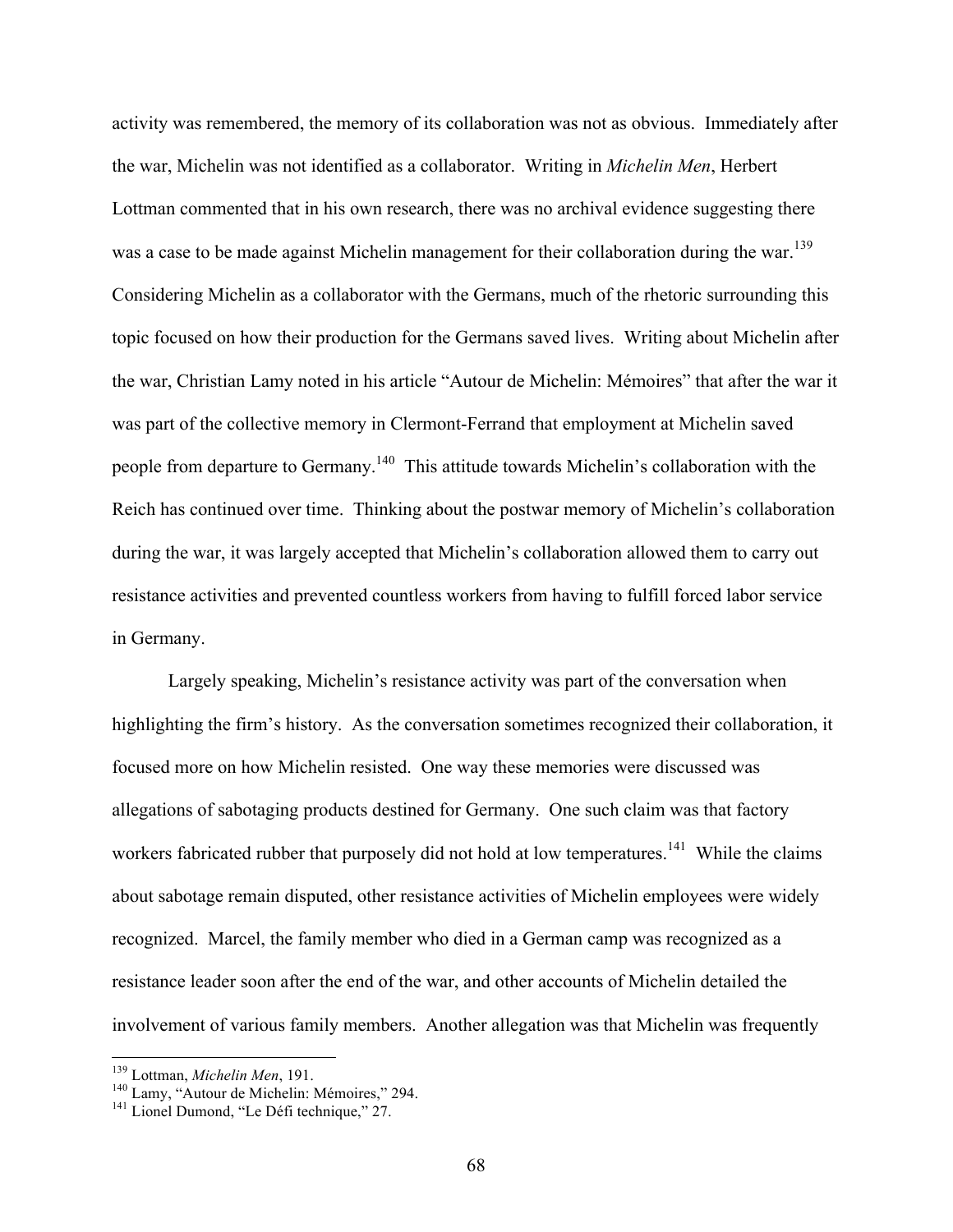either late or behind on production.<sup>142</sup> While the press recognized and applauded Michelin for these activities, the memory of these activities was more consistent than other aspects of occupation. Even though many discussions of Michelin's resistance activity during the war celebrated the firm for what they were able to do in the face of German occupation, they were also often critiqued later on for continuing the same behaviors. While the sense of secrecy and paternalism surrounding the firm were seen as good things during the war, they were the very behaviors the corporation drew criticism for later on.

# **Labor's Persistence**

On one hand, as labor struggles continued to be a defining factor of the Michelin corporation, the continuation of these issues made it less apparent that discussion of the company would address their past history with labor conflict. On the other hand, the lack of such conversations did not mean that the past was not important. Rather, the visibility of long-term continuities vis-à-vis labor demonstrated a sense of permanence in Michelin's corporate behavior and their relationship with labor. As labor disruptions served as a point of continuity in the understanding of life in postwar France, strikes remained a focal point of the international press for discussing Michelin. In the aftermath of 1968, France had a new point of reference in its collective memory of labor. Therefore, as the outside looked to the question of labor at Michelin in the years following 1968, their perspective was more marked by the more recent events rather than past events which Michelin had had a more central role in.

Due to the continued strength of labor, seen primarily through the Communist party and the local influence of the CGT, Michelin continued to face the influence of labor in ways similar

 <sup>142</sup> John F. Sweets, "The Resistance in Clermont-Ferrand and in Auvergne," in *Unrecognized Resistance: The Franco-American Experience in World War Two*, ed. François-Georges Dreyfus, trans. Paul Seaton (New Brunswick, NJ: Transaction Publishers, 2004), 61.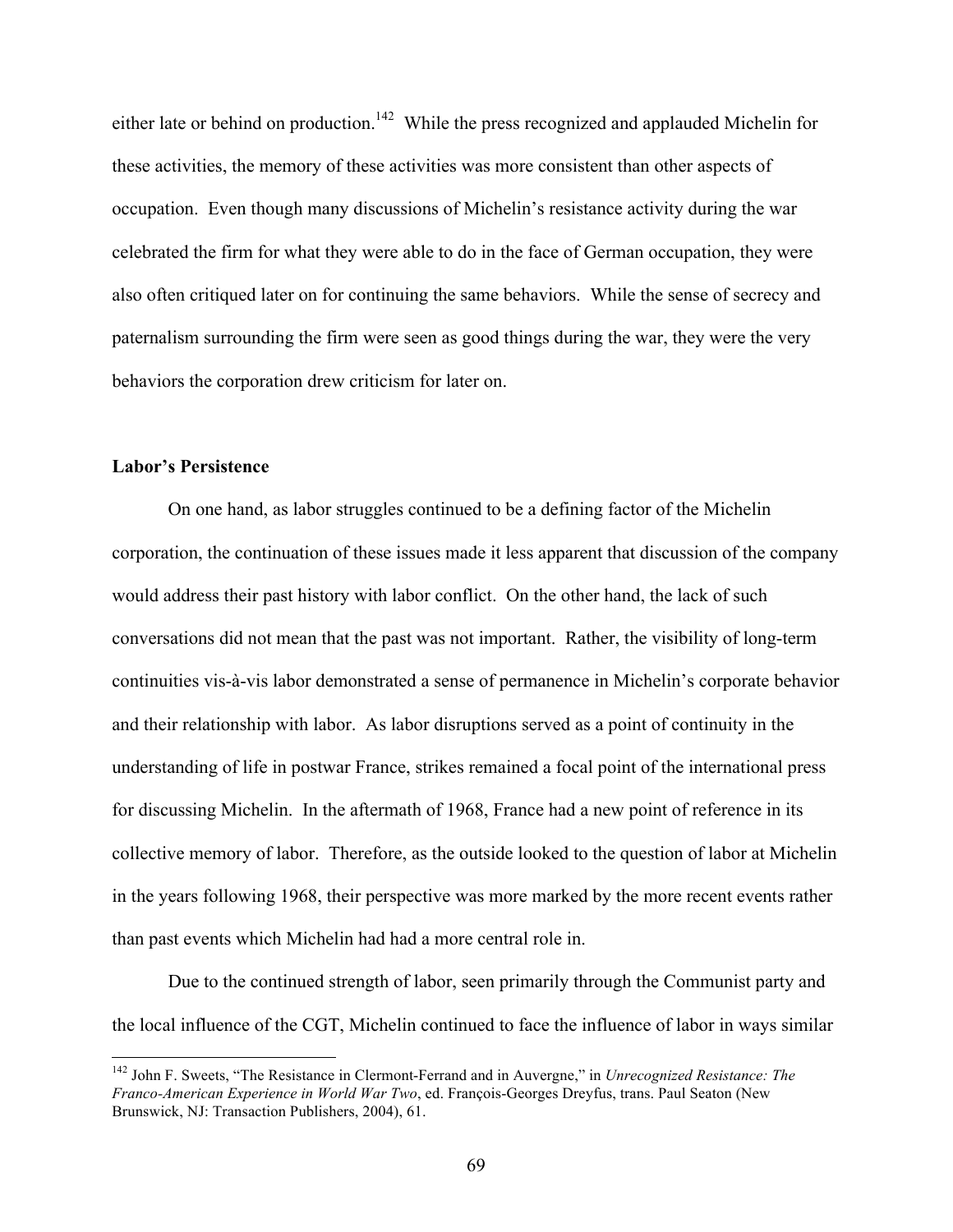to how it had in the late 1930s as well as after the war. Different instances discussing actions of labor at Michelin illustrated how organized labor continued to be part of the conversation, however in ways that differed from the past. A first notable difference was that the role of national labor organizations was not as present as it was leading up to the war and in the years immediately afterwards. Even in discussion of strikes and other union conflicts the role of the CGT or specific labor organizations was not discussed. An account in the October 15, 1973 *New York Times* discussed Michelin's plans to examine plans for the modernization of its plants with unions. Although the report addressed unions in both France and Italy, it did not mention specific union names or goals.<sup>143</sup> Whereas reports of the late 1930s or late 1940s discussed the actions of the CGT at Michelin in relation to other organized strike efforts, this sort of recollection was no longer the case. Ross argued that from 1947 onwards, workers and the organizations that represented them were excluded from conversations about modernization.<sup>144</sup> As they were left voiceless in the government, strikes remained their only means of voicing an opinion. That was not to say though that the CGT and the PCF were no longer influential in French life. Rather, the strikes of May and June 1968 confirmed once again the direction of the CGT. Writing on the perspective of both the PCF and the CGT post-1968, George Ross argued that "the events of 1968 were experienced as confirmation of the correctness of strategic directions set out earlier."<sup>145</sup> In this way, the success of labor in 1968 continued and intensified the ways in which labor continued to influence life in France. Although the immediate aftermath of the Popular Front was often remembered as a legacy of disappointment and failure, the persistence of labor in moments like 1968 spoke to a long-term continuity in French life. In this

<sup>&</sup>lt;sup>143</sup> "Secretive Michelin to Discuss its Plans with Unions: Movement is International," *The New York Times*, October 15, 1973, http://search.proquest.com/docview/119601498?accountid=8505.

<sup>144,</sup> Ross, *Workers and Communists in France*, 216.<br><sup>145</sup> Ross, *Workers and Communists in France*, 215.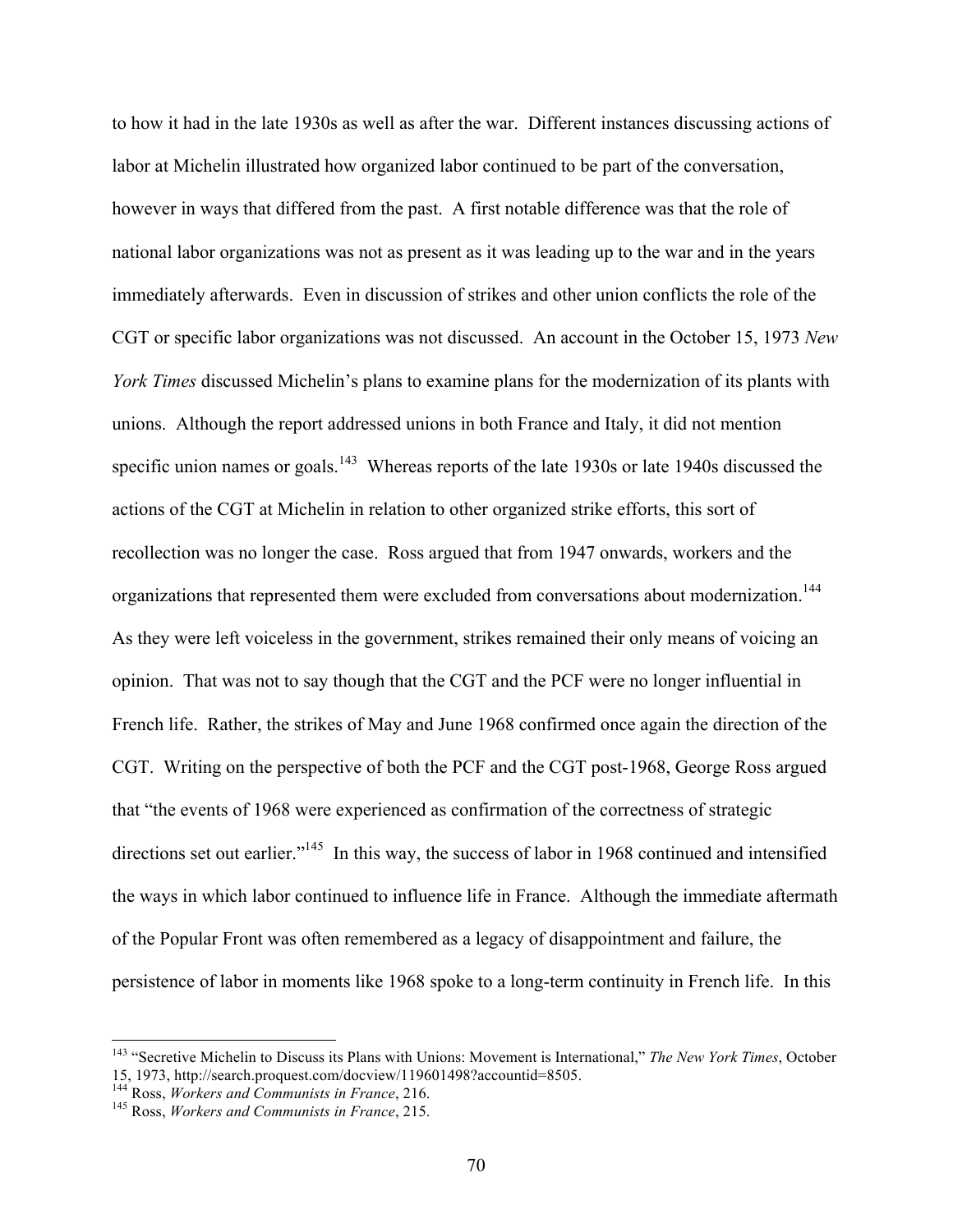way, May 1968 built upon and intensified this continuity at Michelin and elsewhere. Whereas 1968 represented a new moment for remembering the war, for the history of labor it solidified organizational success of the CGT.

While the organization and memory of labor inevitably drew upon past labor movements, the discussion of labor in the moment did not seem to focus on past events at all. This makes a degree of sense given the needs of the postwar world. Michelin, alongside the rest of Europe, moved towards a more centralized and integrated economy in the years following World War II. The implications of labor disruptions at Michelin spread far beyond Clermont-Ferrand. In the years following the war, Michelin alongside the rest of the world moved towards a more centralized way of doing business in three different ways—inside France itself, within the European community, and in the context of globalization. While all three impacted how Michelin operated, the story of globalization is most important to Michelin in the context of this thesis. Within France this story of globalization was about France asserting it place in the global economy. At Michelin, it was about their continued operations elsewhere in Europe and their expansion across the globe.

In October 1972, *The Times* detailed labor disputes at Michelin that began in Clermont-Ferrand and spread throughout Europe. The report illustrated how unrest for Michelin throughout Europe began two weeks prior in Clermont-Ferrand when 130 workers at the wiregauze workshop protested management's instructions for increased production.<sup>146</sup> While this report did not blame the initial causes of the strike on one group or union, as was the case in both the prewar and immediate postwar periods, it does represent a continuity in the ability of one

 <sup>146</sup> "Michelin Faces Labour Unrest All Over Europe," *The Times* (London), October 10, 1972, http://find.galegroup.com/ttda/infomark.do?&source=gale&prodId=TTDA&userGroupName=bates\_main&tabID=T 003&docPage=article&searchType=BasicSearchForm&docId=CS320960330&type=multipage&contentSet=LTO& version=1.0.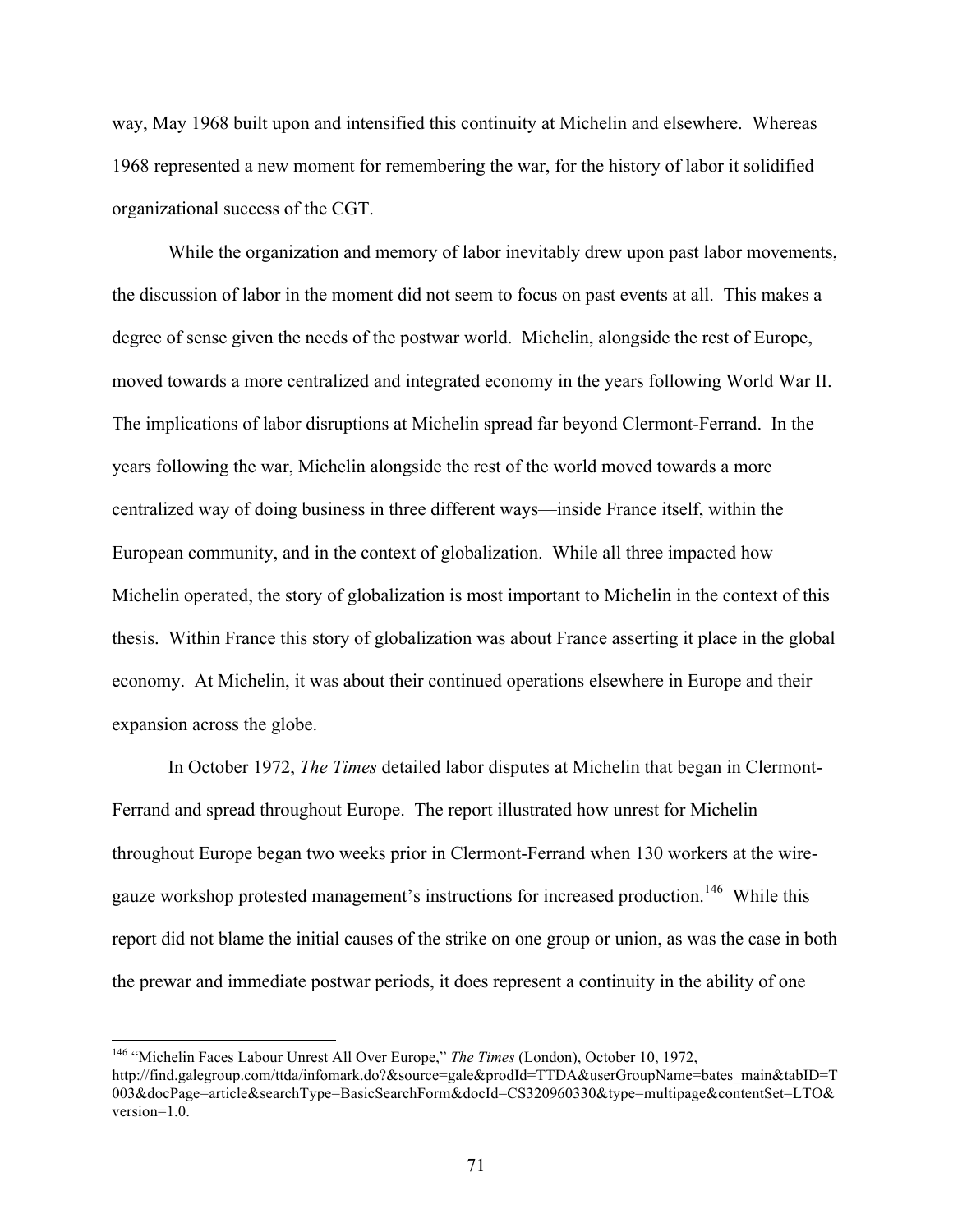small group of workers, formally organized or not, to have profound repercussions far beyond Clermont-Ferrand. In France and beyond, the attention of the international press continued to turn to labor disputes at Michelin, particularly when workers bonded together to bring production to a halt. A report of *The New York Times* in July 1983 detailed the actions of a Michelin factory strike in Stroke-on-Trent, England. Thatcher had just won the general election in a landslide victory the month prior, reinforcing the strength of the Conservative Party. The article reported on two issues concerning the Stroke-on-Trent factory. First, it included an announcement made by Michelin the day prior that they had laid off 2000 workers. Additionally, the article stated that production at the factory had been halted because of a strike 1000 workers strong over a new proposal of weekend work.<sup>147</sup> This report illustrated not only the fragile state of labor in the UK, but also how the stability of labor was a concern for the increasingly globalized industrial world. While removed from both the activity of Michelin in France and in North America, this instance in England reported on in North America revealed how questions of labor disruptions in Europe and across the globe were of interest to an increasingly international audience. In the context of global recession in the early 1980s, labor unrest at Michelin impacted not only Michelin's operations elsewhere but also the global economy as a whole.

As Michelin continued to expand overseas, they remained troubled by corporate relationships with labor. One way this continuity came to the forefront was in the opening of a new factory in Greenville, South Carolina in 1975. At this new South Carolina factory Michelin worked hard to counter its image of a corporation plagued by labor disputes. As they established this new operation in North America, a *New York Times* report illustrated that, as in Europe, Michelin tried to prevent labor organization. The article discussed how the United Rubber

 <sup>147</sup> "Michelin Acts in Strike," *The New York Times*, July 12, 1983, http://search.proquest.com/docview/122145041?accountid=8505.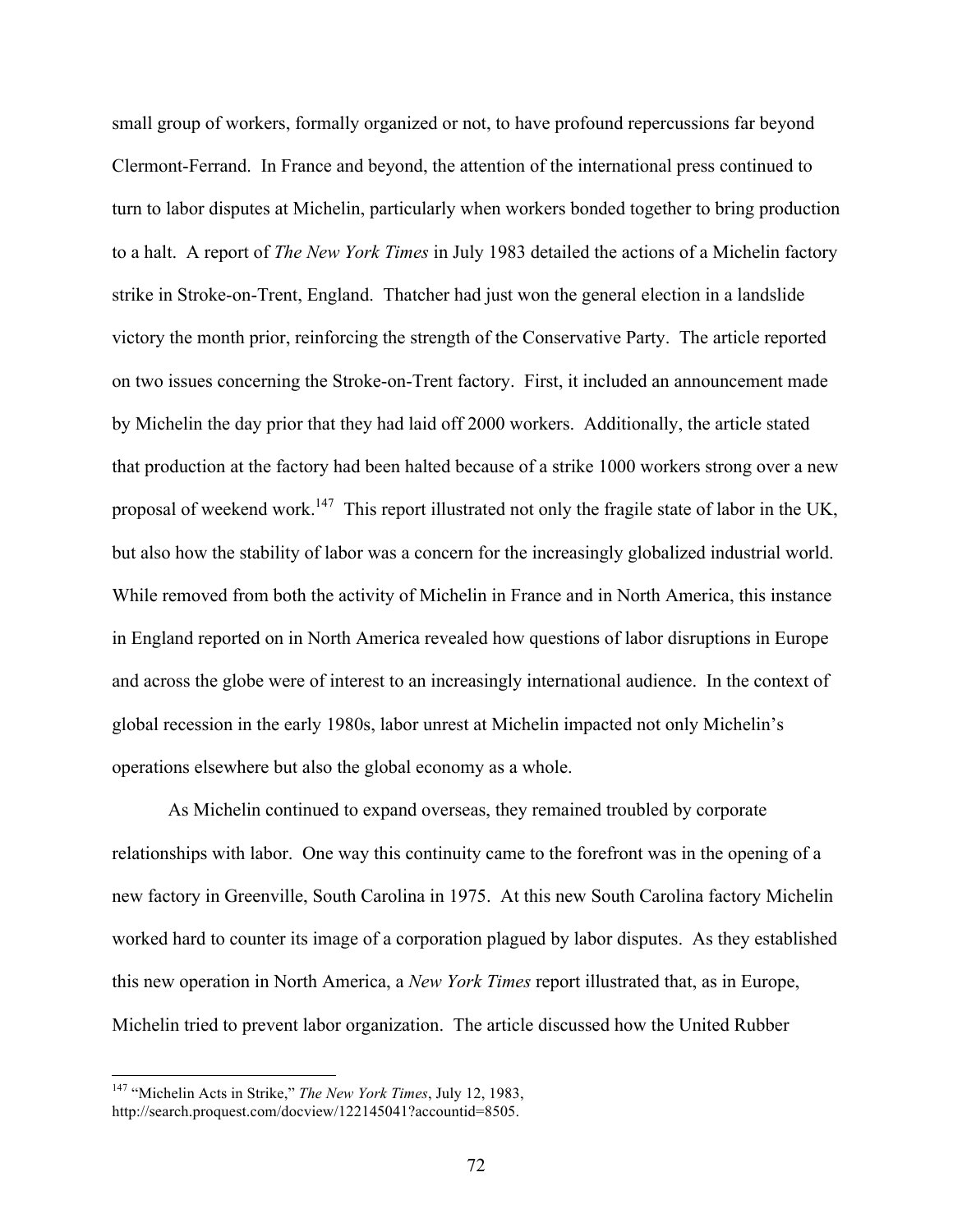Workers Union would like to unionize Michelin as well. It quoted Yves Treliu, executive vice president of the Michelin Tire Corporation, saying that, "The only companies that get unionized are those that deserve it."<sup>148</sup> Quoting a Michelin executive making such a statement suggested that Michelin did not believe it merited the disruption associated with labor organization. Furthermore, Mr. Treliu's statement implied that Michelin did not wish to recreate in North America the same difficulties it had faced with unions in Europe. In addition to the general decline of the labor in the United States after the 1950s, strikes in the United States were losing their effectiveness as companies increasingly threatened to shut the factory down or to move to a new location with lower labor costs.<sup>149</sup> Even in a new context, in this instance the United States, focus on Michelin drew upon a publicized history of labor at the firm.

## **Corporate Continuities**

As Michelin evolved over the second half of the twentieth century, it maintained an identity that was both remarkably similar to its origins as a family manufacturing business and characterized by its relationship with labor. In looking at discussion of the corporate behavior of Michelin after the war, two continuities come to light—the firm's sense of secrecy vis-à-vis the outside world and its paternalism. While the company has faced many external pressures over its 125-plus years, the lasting presence of these two corporate behaviors speak to a persistent corporate identity.

Corporate criticism of Michelin for being secretive stems from their actions during the war and immediately after, and is in many ways a contradictory source of critique. Although Michelin delivered rubber products to the Germans throughout the war, they were notoriously

 <sup>148</sup> "Companies that Get Unionized Deserve it," *The New York Times*, January 29, 1978, http://search.proquest.com/docview/123834320?accountid=8505.

<sup>149</sup> Carter A. Wilson, *Public Policy: Continuity and Change* (Boston: McGraw-Hill, 2006), 256-257.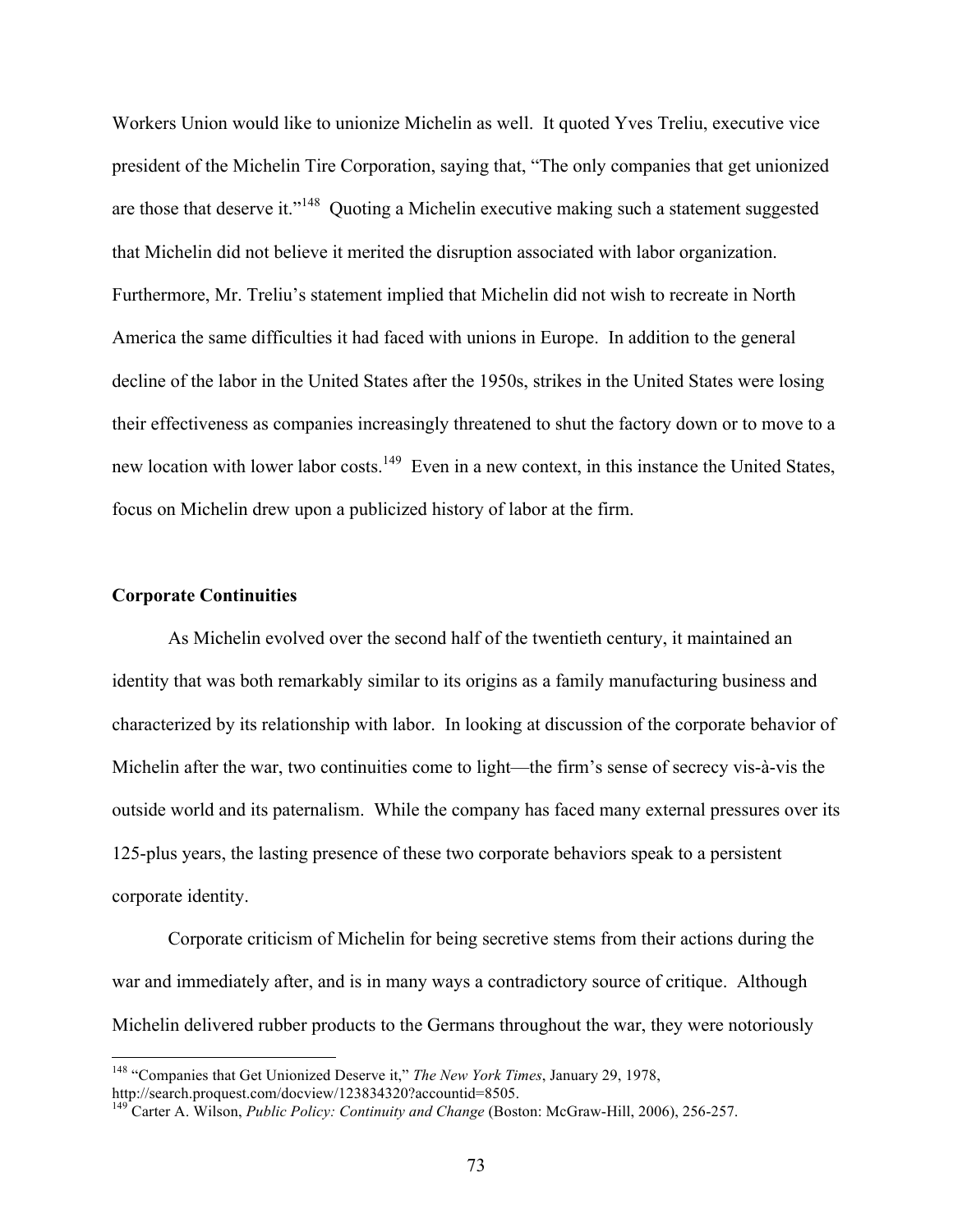secretive in their actions. Allegedly Michelin never allowed German authorities to enter their factory.150 This hidden behavior at Michelin did not only apply to the Germans. It spoke to concerted efforts on Michelin's behalf to keep their operations a secret to all those on the outside, even the head of the French government. When Charles de Gaulle made an official visit to Clermont-Ferrand on June 30, 1945 he was kept outside the factory gates.<sup>151</sup> Years later, an executive commented on de Gaulle's visit saying, "No one visits our plants."<sup>152</sup> While Michelin's secrecy has been a continued source of criticism, it once again draws upon corporate behavior that allowed for the survival of many during the war, yet seemingly had no place in an evolving corporate landscape.

Specifically, bringing into question Michelin's secrecy questioned the company's ability to modernize and be a player in an evolving economy, in the case of Europe, a more centralized European economy. One report from the *New York Times* in October 1972 questioned Michelin's lasting corporate behavior in light of movements towards a more centralized European economy. The article described Michelin as "the secretive, technically brilliant, paternalistic French enterprise."<sup>153</sup> Specifically, the article contextualized actions of Michelin amidst changes taking place in Europe before the entry of Great Britain into the European Common market the coming January. This report recognized Michelin's past behavior as secretive and paternalistic, terms that gave an impression of a company having difficulties modernizing. Above all, this report recognized Michelin's past history as a secretive company, however it did not state specific instances of this behavior such as their activity during the war.

<sup>&</sup>lt;sup>150</sup> Lottman, *Michelin Men*, 187.<br><sup>151</sup> Lottman, *Michelin Men*, 191.<br><sup>152</sup> Henry Scott-Stokes, "Michelin Quietly Bets a Billion," *The New York Times*, January 29, 1978, http://search.proquest.com/docview/123832506?accountid=8505.

<sup>153</sup> Clyde H. Farnsworth, "Michelin Fights Back," *The New York Times*, October 8, 1972, http://search.proquest.com/docview/119523461?accountid=8505.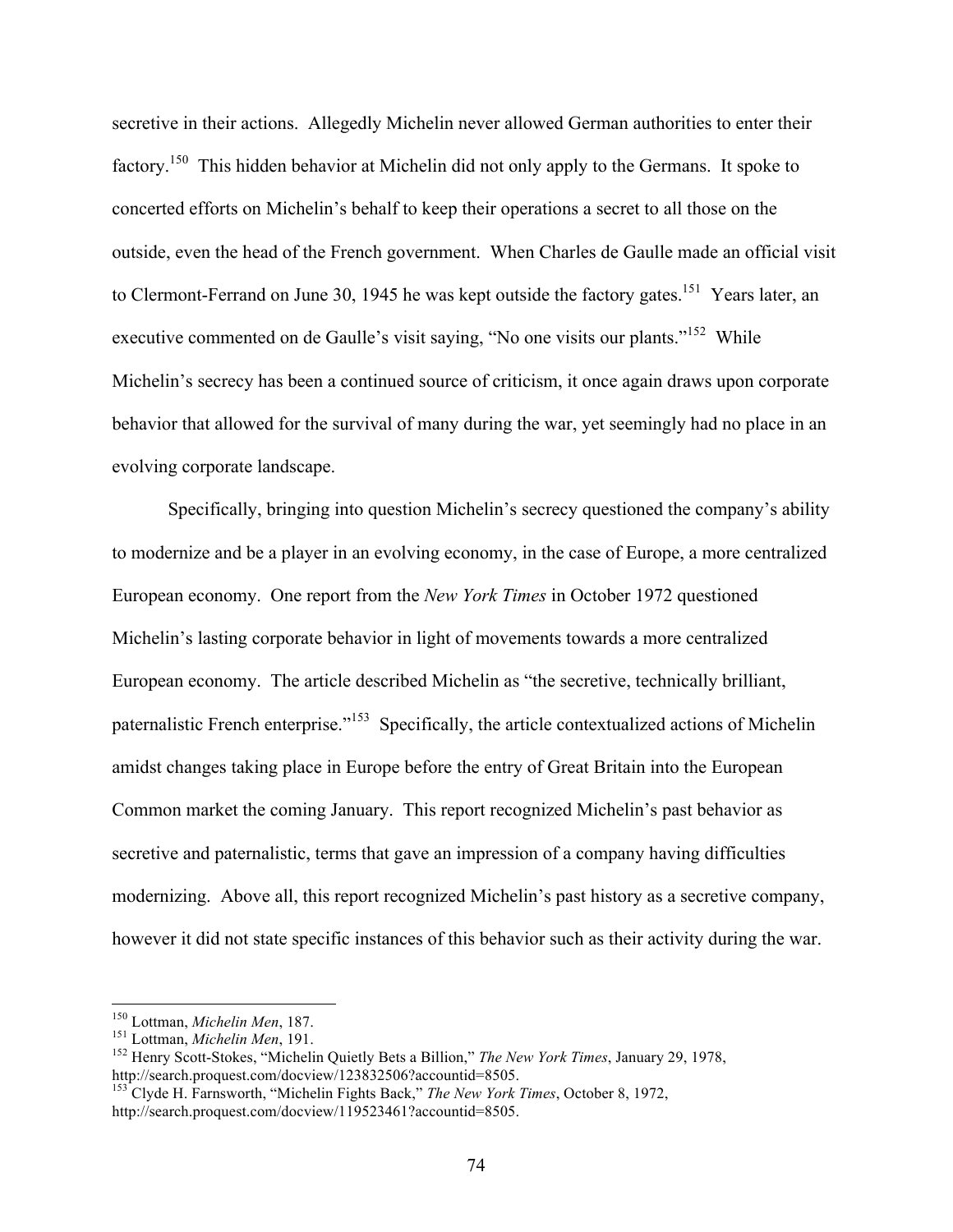Other reports questioned Michelin's secretive behavior affecting their ability to modernize. One article reported that Michelin had finally agreed to sit down with union leadership in an article titled "Secretive Michelin to Discuss its Plans with Unions." The article disclosed information about Michelin in a way that again questioned their ability to work with labor to modernize their operations, in this specific instance modernizing operations in Italy.<sup>154</sup> As such reports questioned Michelin's longevity because of their secrecy, it was ironic because it was the same activity that allowed for their survival during the war.

A *New York Times* report on Michelin and its influence in Clermont-Ferrand detailed one worker, Albert Pissis, and his relationship with his employer. Mr. Pissis, the article's chosen example of an average worker, was never part of a union.<sup>155</sup> Details of Mr. Pissis's life illustrated the continued paternalism of Michelin in Clermont-Ferrand. The article claimed that he has never joined a union because "Michelin frowns on such activities." He lived in housing built by Michelin.<sup>156</sup> While this article did not have anything particularly negative to say about Michelin, the picture it painted of the company was one rooted in a past, paternalistic vision. To sum up his life, Mr. Pissis stated that his life revolves around "telly, bistro, dodo [the French vernacular for sleep] and Michelin."157 Above all, this glimpse of life at Michelin suggested that they were stuck in the past, even given their role in the postwar economic prosperity of France. As the article gave the impression that this employee's entire life was Michelin, it lead the reader to believe that Michelin's corporate practices correlated with those of a bygone era, behavior that had no place at the modern multinational corporation Michelin is claiming to be. As the author did not include discussion of labor at Michelin, it differed from many other glimpses into life at

<sup>&</sup>lt;sup>154</sup> "Secretive Michelin to Discuss its Plans with Unions," *The New York Times*, October 15, 1973.<br><sup>155</sup> Farnsworth, "Michelin and a City in France," *The New York Times*, June 11, 1972.<br><sup>156</sup> Farnsworth, "Michelin and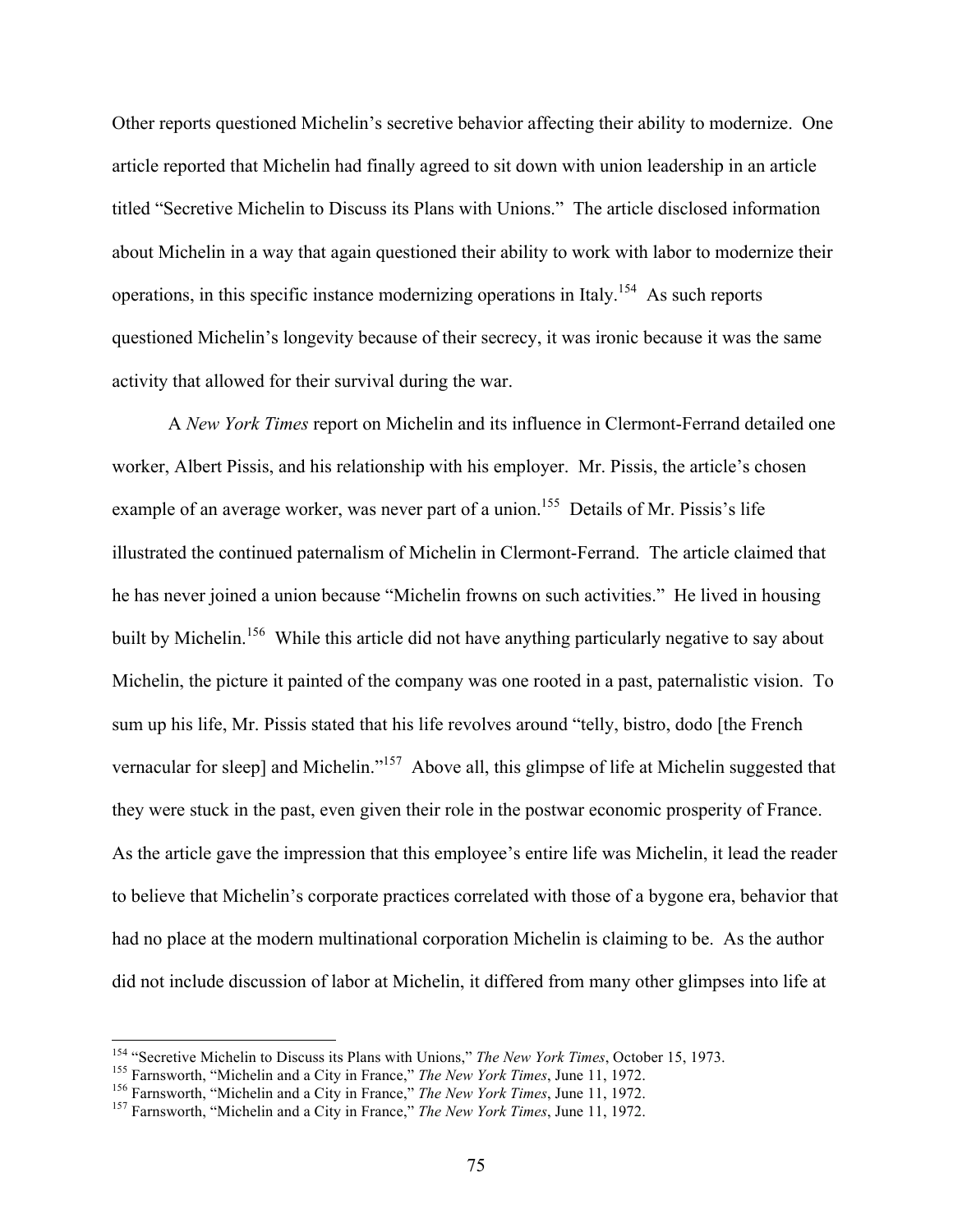Michelin. In this way, the article was carefully constructed to reinforce management's vehement opposition to labor organization. While this narrative of life at Michelin did not draw upon past a history of of organized labor at the company, it did speak to how Michelin had long frowned upon labor organization.

Even though paternalism at Michelin often evoked negative connotations, Michelin continued to implement paternalistic programs for its employees in their overseas operations. When Michelin opened their South Carolina factory in 1975 they brought with them many corporate practices long associated with their firm. A few years after opening, a *New York Times*  article compared the relationship between labor and management at Michelin to other employers in the region. The article clearly presented Michelin's goal of avoiding union organization at their Greenville, South Carolina factory. The report detailed "fringe benefits" awarded to Michelin workers which included discounted work shoes, inexpensive tires, and a pharmacy card which awarded a discount on medication. Additionally, Michelin implemented an activity association for its employees which sought to encourage "leisure-time activities" such as fishing, tennis, hiking, camping, and even cooking lessons.<sup>158</sup> The benefits awarded to Michelin employees in Greenville was a clear continuity of the social programs the company established in France at the beginning of the twentieth century. In Clermont-Ferrand, Michelin provided discounted housing and material goods to workers and their families. Beyond these benefits, there was another comparison to be made with the discounted tires available for employees in Greenville, specifically in comparison to Michelin's activity during the war. Throughout the war, workers at Michelin benefitted from a certain level of protections not available elsewhere. One benefit was that Michelin gave out tires to its workers in Clermont-Ferrand, which allowed

 <sup>158</sup> "Companies that Get Unionized Deserve it," *The New York Times*, January 29, 1978.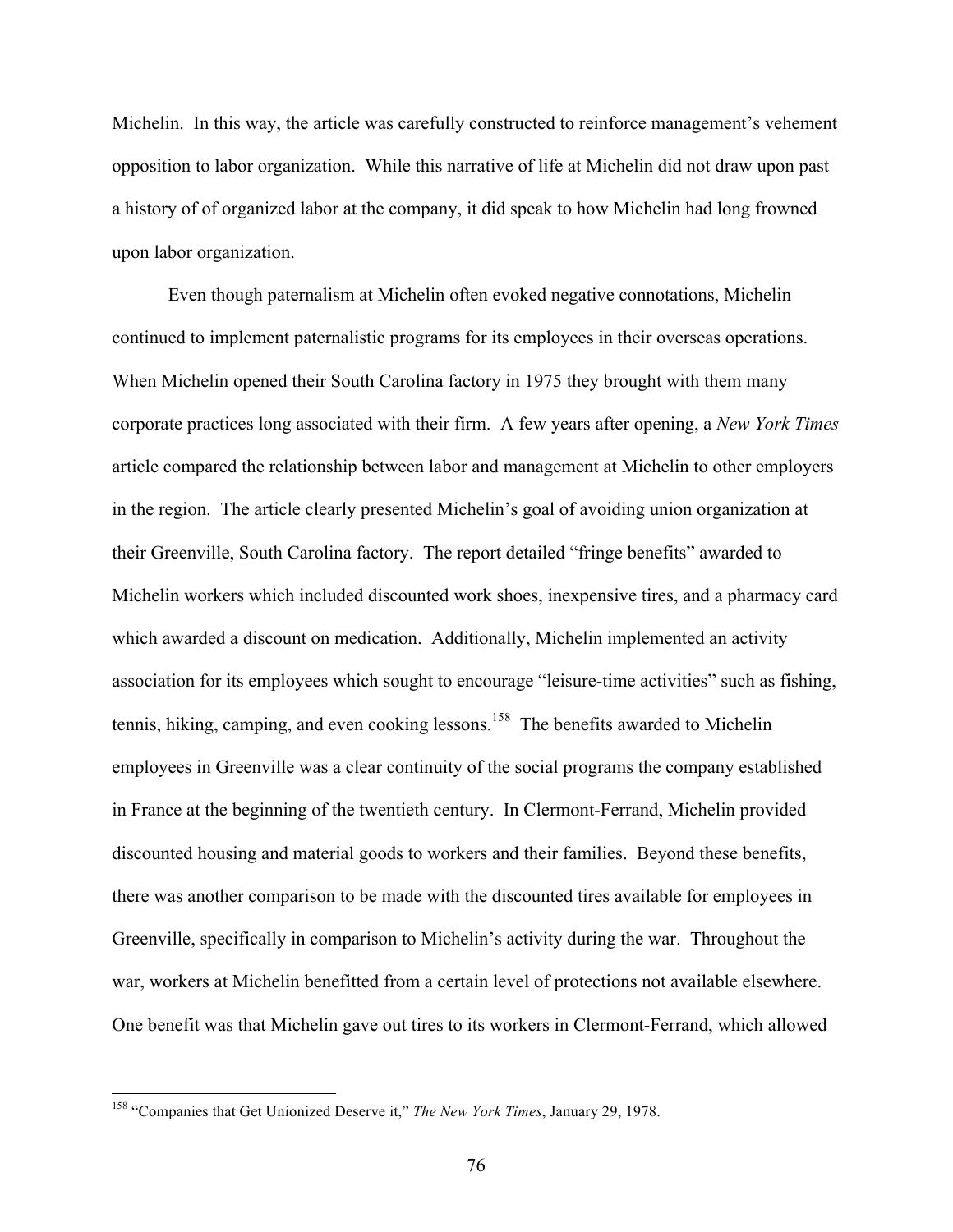them to trade the valuable tires on the black market.<sup>159</sup> In this regard, Michelin's operations in Greenville spoke to their continuity even in the context of global expansion. In this way, Michelin continued to apply their own brand of paternalism even as they grew and evolved.

All of these "fringe benefits" are a clear echo of benefits awarded to workers in Clermont-Ferrand before the war. While Michelin directors of the late 1930s were clearly shocked by union activity at their firm as they thought they had avoided such organization through their social programs, moving forward social programs remained an incentive to prevent workers from unionizing. In terms of Michelin's North American operations in South Carolina, it was much more difficult for workers to unionize in southern states due to state legislation unfavorable to unions.<sup>160</sup> While this paternalistic practice was more out of place by the 1970s, it remained engrained in Michelin company culture, for better or for worse. In their continued critique and expansion overseas, paternalism remained an important part of Michelin's identity throughout the twentieth century. While the practice brought into question the firm's ability to modernize, it also revealed a defining characteristic of the firm that was central to its relationship with labor. In many ways, it is unclear how labor reacted to the paternalism Michelin imposed on its workers. It is clear, however, that labor remained fueled to act in spite of the protections Michelin thought it was providing.

<sup>&</sup>lt;sup>159</sup> Lamy, "Autour de Michelin: Mémoires," 297.<br><sup>160</sup> Jeff Bennett, "Tire Makers' New Home," *The Wall Street Journal*, April 16, 2012, http://search.proquest.com/docview/1000437055?accountid=8505.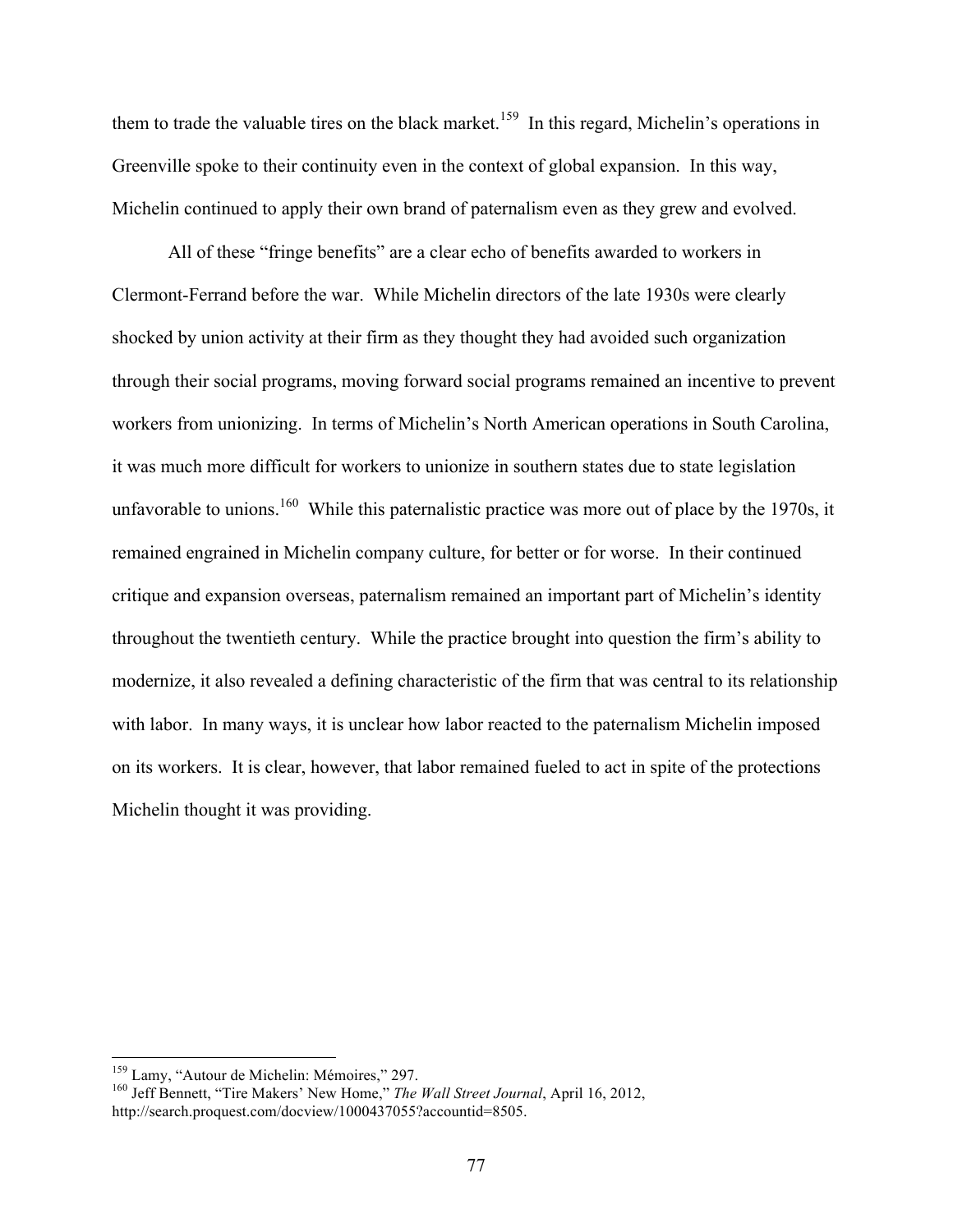#### **Conclusion**

Michelin's lasting presence from its modest family origins in the early nineteenth century to the industrial giant it is known as today highlights the relative strength of the firm. Viewed alongside the tragedies and disruptions France experienced in early to mid twentieth century, Michelin's endurance acknowledges its special place in contemporary French life. In moments when French life has been ripped apart at the seams, Michelin has withstood social, political, and economic threats to its very existence. In this way, Michelin occupies a special place in contemporary French history. While political moments have come to pass and labor moments have come to be viewed as products of their time, Michelin has stood resolutely.

While the focus of my thesis and its interest in French corporate and labor history has looked specifically Michelin, the story of French corporations and labor in the twentieth century is much larger. Based off of the little I know, there are comparisons to be made between Michelin and Renault in their relationships with labor, manufacturing, and collaboration during the war. Additionally, the family focus of Michelin brings to mind the corporate structure of L'Oréal. My point here is that the particularities of French corporate and labor history for the time period I examined in this thesis are not limited to Michelin.

When studying Michelin, their labor, and the global economy, it is important to note that, although the company's paternalism endured in France and overseas, it did not silence labor. The relationship between labor and management at Michelin demonstrates defining characteristics of the firm which, although engrained in past recollections of Michelin, have continued to define the company into the present. One can see the clear continuities of both

78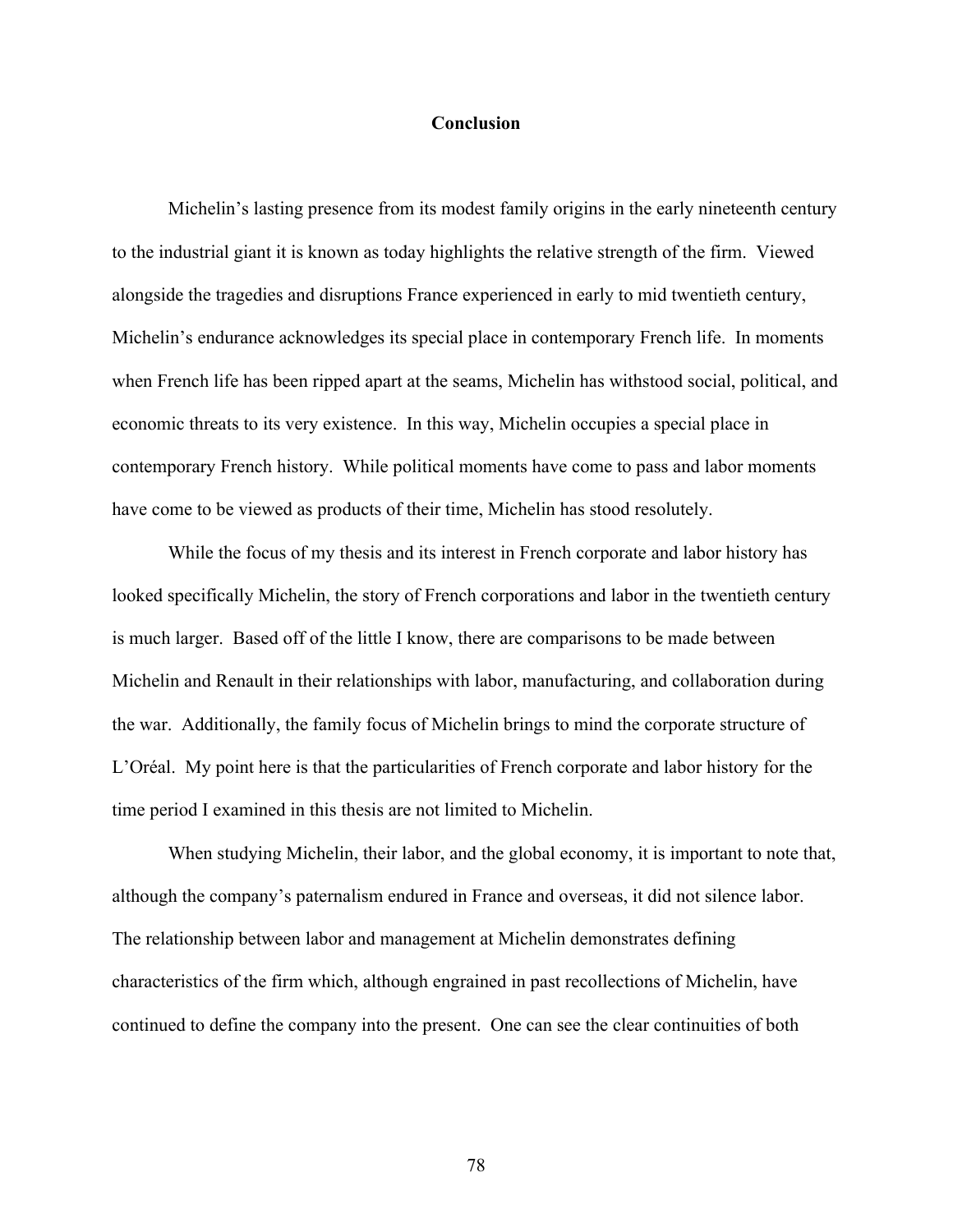labor and management in Michelin's development of its own brand of paternalism and in labor's frequent refusal.

As we have seen since the 1930s, Michelin's paternalistic identity has continued to raise questions of its ability to modernize, particularly in the context of the increasingly connected global economy. One can see this continued critique in a May 2001 article in the *Wall Street Journal* that discusses recent efforts to modernize and the leadership of a new Michelin family member at the firm. The article begins by stating that "When Édouard Michelin took the wheel at his family's tire business in June 1999, he may have underestimated what it would take to shake up the secretive, tradition-bound company."<sup>161</sup> This perception of Michelin draws upon an understanding of Michelin as a paternalistic company, using this adjective as a way of questioning the company's ability to move into the  $21<sup>st</sup>$  century. Just as past discussions of Michelin's actions have criticized the long-term direction of the firm, this article from 2001 continues that understanding of life at Michelin, suggesting that the corporation must change to be a player in the modern world.

Aside from its continued critique, the article does contain a kernel of hope, however. The author states that Michelin has recently opened its doors to analysts so that shareholders can have a better understanding of what Michelin really is.<sup>162</sup> As Michelin has long prioritized its privacy, this opening to the outside world is a possible sign of change for the firm. Increased transparency in Michelin's operations signals the firm moving away from the closed sense of paternalism that has long-defined the manufacturer. A sign perhaps that its attitude towards warding off organized labor is changing. Moreover, Michelin is no longer a family business.

<sup>&</sup>lt;sup>161</sup> David Woodruff, "Michelin Hits Some Bumps as it Modernizes—Efforts Show Struggles as Old Firms Adopt to Practices of Today," *The Wall Street Journal*, May 15, 2001,

http://search.proquest.com/docview/398844322?accountid=8505.

<sup>162</sup> Woodruff, "Michelin Hits Some Bumps as it Modernizes," *The Wall Street Journal*, May 15, 2001.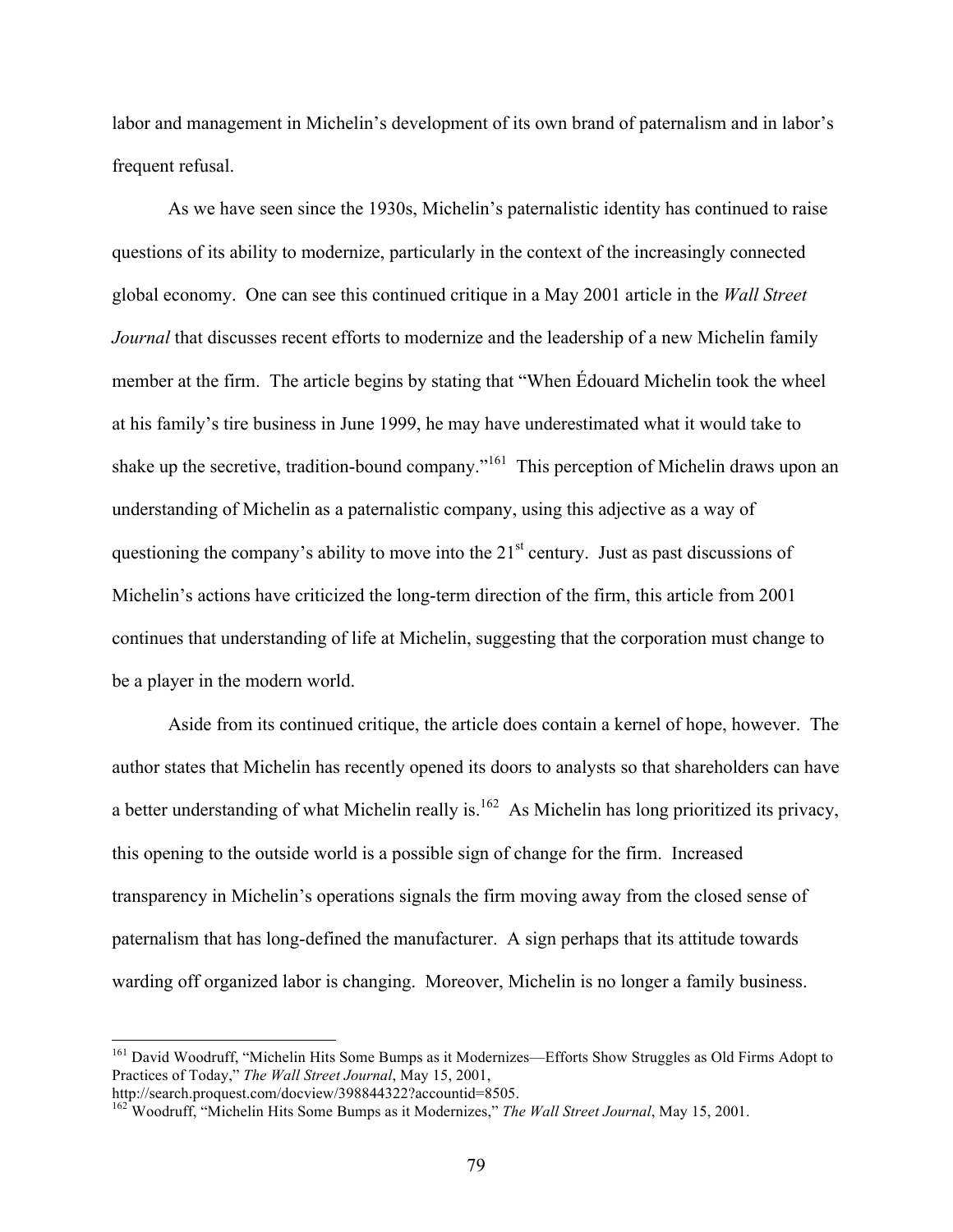Jean-Dominique Senard, Michelin's CEO since May 2012 is the first chief executive of the firm that is in no way related to the Michelin family. While his leadership of the company inherently represents a shift from the past, it is seen in many ways as a positive one for the firm. In an interview with *Les Echos*, the French financial newspaper, Senard assured the public that just because he is not part of the Michelin family does not mean that he does not share the same values as the firm. Just as innovation at at the firm has allowed it to thrive in trying times such as the economic recovery with their invention of the radial tire, Senard views innovation at the firm as a characteristic that will continue to carry Michelin forward.<sup>163</sup>

Beyond the survival of the company itself, the lasting impression of labor conflict at Michelin addresses not only the situation of labor in the twentieth century, but also to labor's relationship to management. As labor moments dissolved, the question of labor at Michelin remained. In the continuities that developed in labor and management's ongoing struggle at Michelin, the relationship between the two solidified its importance in the larger understanding of labor at this time. Labor at Michelin not only connects to the broader context of labor movements in the twentieth century but also its relationship with the corporations it works for in the particularities of Michelin's long history with labor and its own brand of paternalism.

For France, it is difficult to consider any history that spans the course of the twentieth century without addressing the question of the war. At Michelin, the war was a point of interruption in the long-term battle between management and labor as well as a moment in which paternalistic behavior continued in spite of outside pressures. Michelin during the war addresses the larger picture of France and the war as the family both experienced tragedy on a deeply personal level and grappled with having been associated with a fascist regime. For Michelin's

 <sup>163</sup> Ingrid François-Feurstein and David Barroux, "Jean-Dominique Senard (Michelin): 'Il faut refondre notre dialogue social'," *Les Echos*, May 14, 2012, http://www.lesechos.fr/14/05/2012/lesechos.fr/0202058028966\_jeandominique-senard--michelin------il-faut-refondre-notre-dialogue-social-.htm.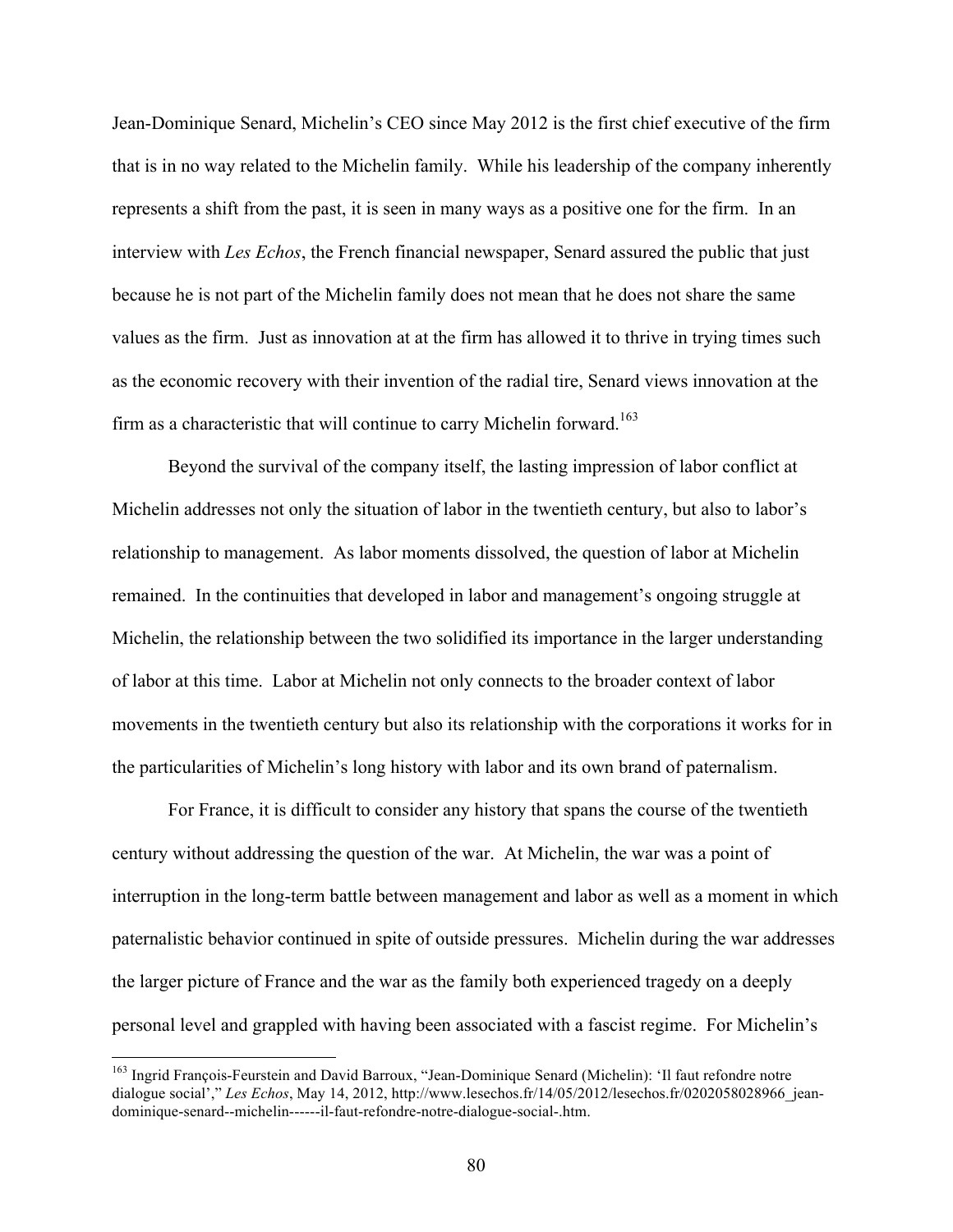lasting history of paternalism, the wartime years reinforced Michelin's own paternalism as an important characteristic of the firm that would continue in the years to come.

In spite of its origins in a provincial French manufacturing town, Michelin has grown to become a well-recognized global entity. In this way, its actions have lasting implications to the larger global context. How companies expand abroad, how they implement practices from back home, and how their operations relate to one another are all concerns addressed by the story of labor and Michelin. As Michelin, and the world, moved towards a more centralized way of doing business, labor's role remained more important than ever.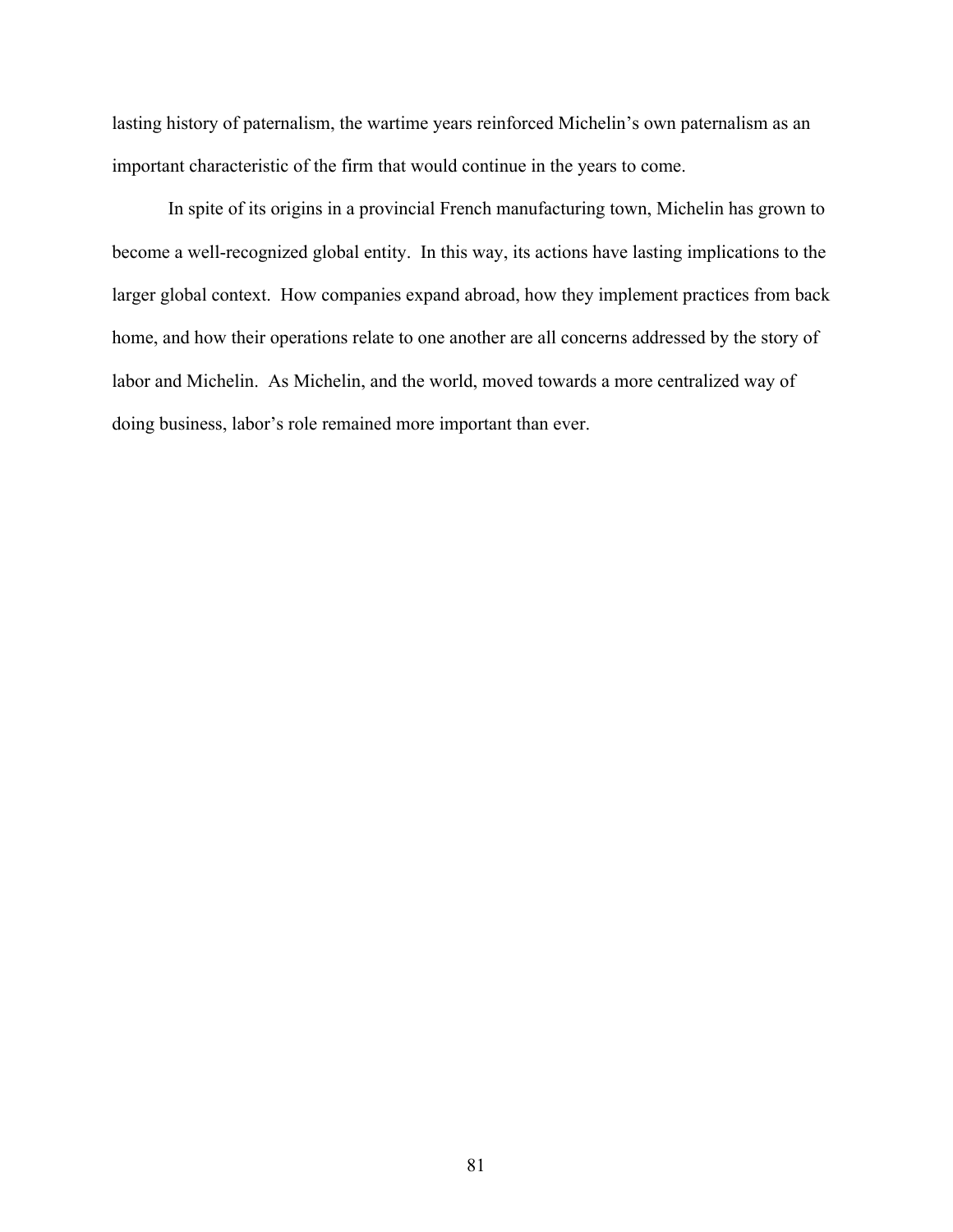## **Bibliography**

# **Periodicals**

*Boston Globe* (1948) *Echos, Les* (Paris) (2012) *Humanité, L'* (Paris) (1936, 1937, 1938, 1939) *New York Times* (1936, 1938, 1940, 1944, 1945, 1948, 1972, 1973, 1978, 1983, 1997) *Petit Journal, Le* (Clermont-Ferrand) (1940, 1942, 1943, 1944) *Times* (London) (1936, 1938, 1948, 1958) *Wall Street Journal* (2001, 2012)

## **Secondary Sources**

- Amdur, Kathryn E. "Paternalism, Productivism, Collaborationism: Employers and Society in Interwar and Vichy France." *International Labor and Working-Class History* 53 (1998): 137-163. http://www.jstor.org/stable/27672460.
- Bellon, Bernard P. *Mercedes in Peace and War: German Automobile Workers, 1903-1945.* New York: Columbia University Press, 1990.
- Curtis, Michael. *Verdict on Vichy: Power and Prejudice in the Vichy France Regime*. New York: Arcade Publishing, 2002.
- Davies, Peter. *Dangerous Liaisons: Collaboration and World War Two.* New York: Pearson/Longman, 2004.
- Davies, Peter. *France and the Second World War: Occupation, Collaboration and Resistance*. New York: Routledge, 2001.
- Dumond, Lionel. "Le Défi technique." In *Les Hommes du pneu: les ouvriers Michelin à Clermont-Ferrand de 1940 à 1980*. Edited by André Gueslin, 17-91. Paris: Les Editions de l'Atelier, 1999.
- Dutton, Paul V. *Differential Diagnoses: A Comparative History of Health Care Problems and Solutions in the United States and France*. Ithaca: Cornell University Press, 2007.
- Gregor, Neil. *Daimler-Benz in the Third Reich*. New Haven: Yale University Press, 1998.
- Gueslin, André. "Introduction." In *Les Hommes du pneu: Les Ouvriers Michelin à Clermont-Ferrand de 1940 à 1980*. Edited by André Gueslin, 7-15. Paris: Les Éditions de l'Atelier, 1999.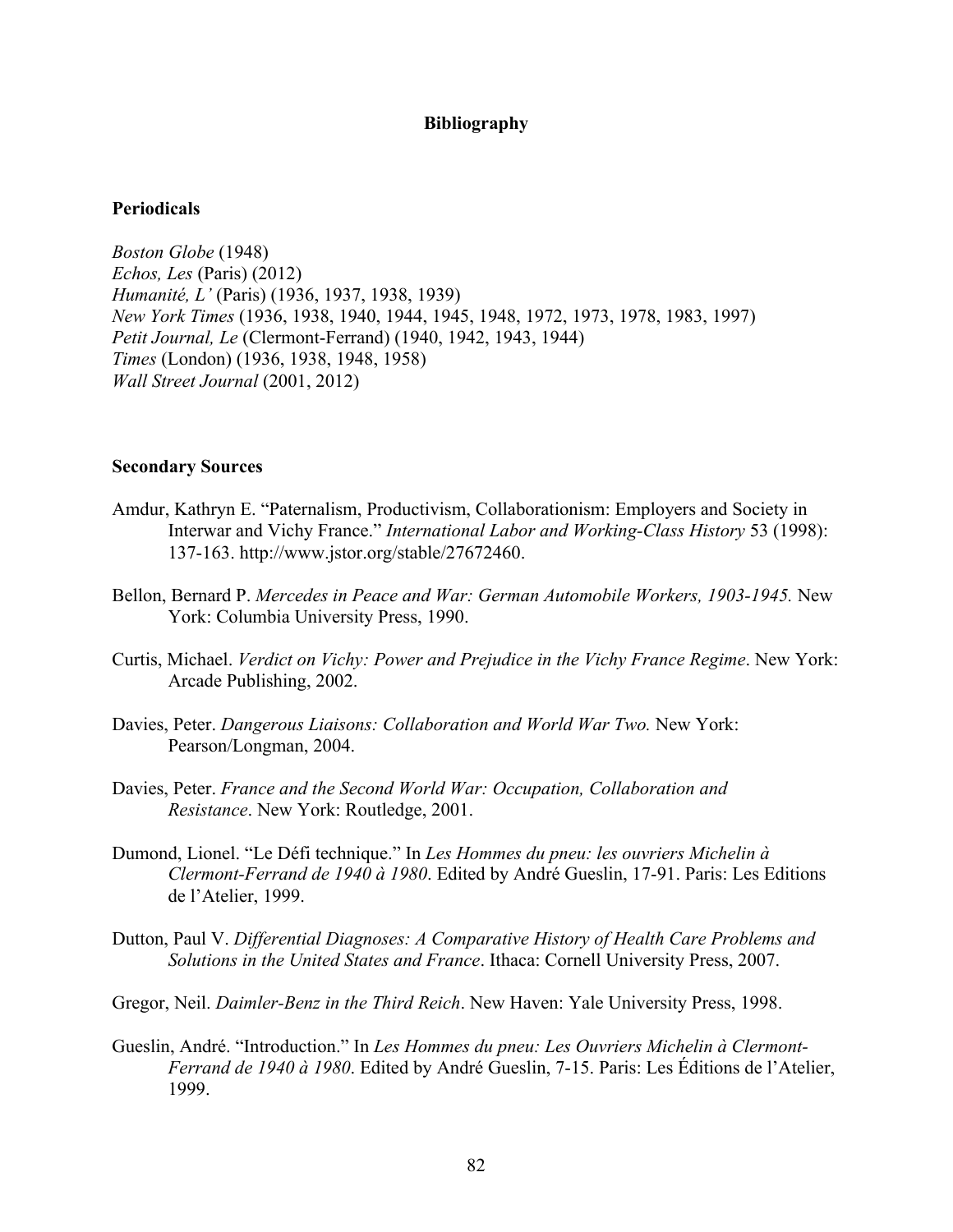Halls, W.D. *Politics, Society and Christianity in Vichy France*. Providence: Berg, 1995.

- Hatton, Timothy J., and Mark Thomas. "Labour Markets in the Interwar Period and Economic Recovery in the UK and the USA." *Oxford Review of Economic Policy* 26, no. 3 (2010): 463-485. DOI: 10.1093/oxrep/grq023.
- Hewlett, Nick. *Modern French Politics: Analysing Conflict and Consensus since 1945*. Malden, MA: Polity Press, 1998.
- Jackson, Julian. *France: The Dark Years, 1940-1944*. New York: Oxford University Press, 2001.
- Jackson, Julian. *The Popular Front in France: Defending Democracy, 1934-38*. New York: Cambridge, 1988.
- Kedward, H.R. *Occupied France: Collaboration and Resistance, 1940-1944.* New York: Oxford University Press, 1985.
- Kedward, Roderick. "Introduction: Ideologies and Ambiguities." In *Vichy France and the Resistance: Culture and Ideology*, ed. Roderick Kedward and Roger Austin, 1-10. Totowa, NJ: Barnes and Noble, 1985.
- Kedward, Roderick & Roger Austin (eds.). *Vichy France and the Resistance: Culture & Ideology*. Totowa, NJ: Barnes & Noble, 1985.
- Kerroux, Sébastien. "Il y a 69 ans, Clermont-Ferrand était libérée." *France 3 Auvergne.* August 25, 2013. http://france3-regions.francetvinfo.fr/auvergne/2013/08/25/il-y-69-ansclermont-ferrand-etait-liberee-306665.html.
- Lacroix-Riz, Annie. *Industriels et banquiers sous l'Occupation: La collaboration économique avec le Reich et Vichy*. Paris: A. Colin, 1999.
- Lamy, Christian. "Autour de Michelin: Mémoires." In *Les Hommes du pneu: les ouvriers Michelin à Clermont-Ferrand de 1940 à 1980*, edited by André Gueslin, 293-329. Paris: Les Editions de l'Atelier, 1999.
- Lloyd, Christopher. *Collaboration and Resistance in Occupied France: Representing Treason and Sacrifice*. New York: Palgrave Macmillan, 2003.
- Lottman, Herbert R. *Michelin Men: Driving an Empire*. New York: I.B. Tauris, 2004. http://site.ebrary.com/lib/laddbates/detail.action?docID=10133064.
- Lynch, Frances. *France and the International Economy: From Vichy to the Treaty of Rome*. New York: Routledge, 1997.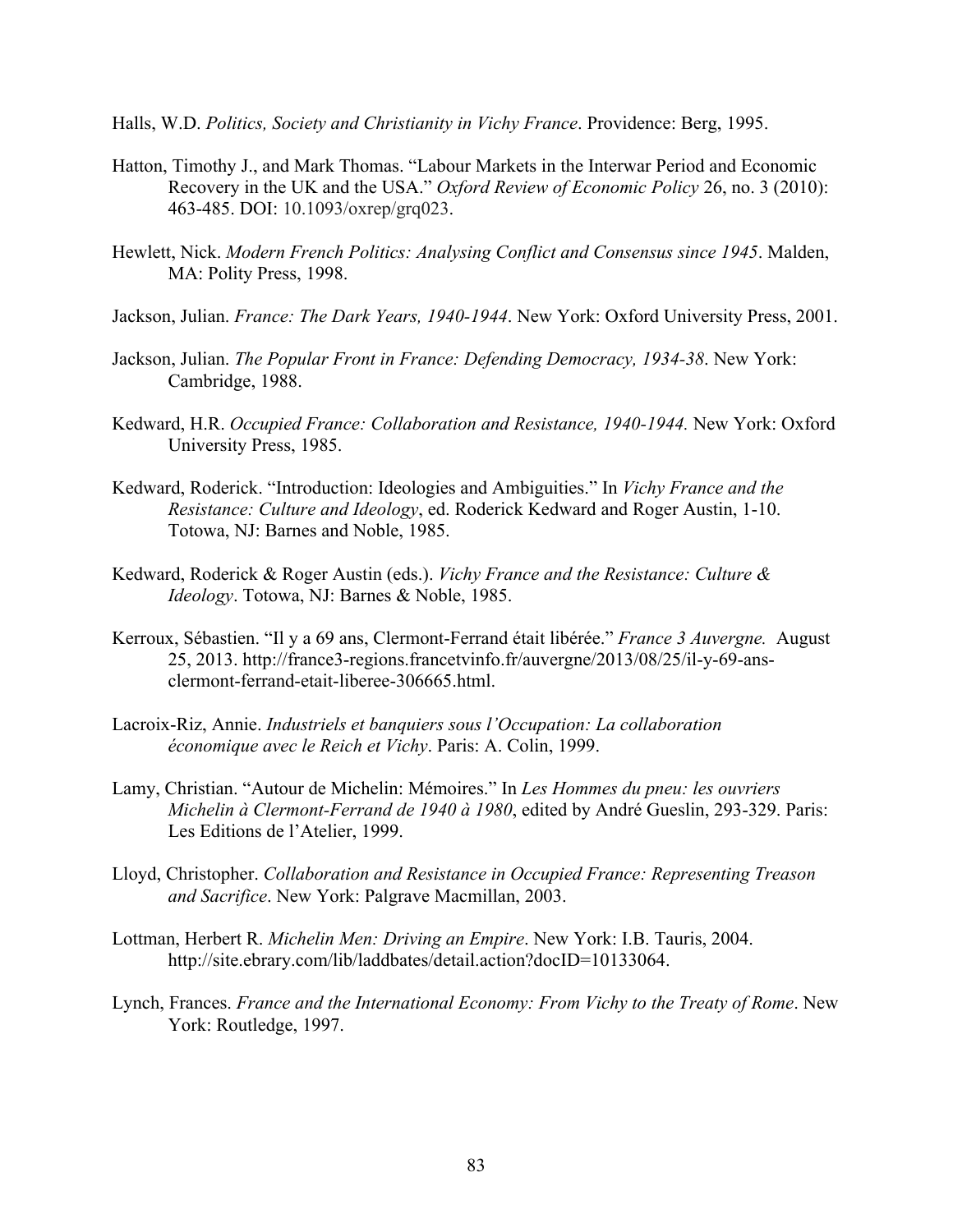- Martin, Pierre. "Industrial Structure, Coalition Politics, and Economic Policy: The Rise and Decline of the French Popular Front." *Comparative Politics* 24, no. 1 (1991): 45-75. http://www.jstor.org/stable/422201.
- Murphy, Antoin E. "Corporate Ownership in France: The Importance of History." *National Bureau of Economic Research*. Cambridge, MA: NBER, 2004. http://www.nber.org/papers/w10716.pdf.
- Muxel, Paule, and Bertrand Solliers. *The World According to Michelin*. Arte, 2011. Film. http://go.bates.edu/director/wend/?url=http://fod.infobase.com/PortalPlaylists.aspx?wID= 98931&xtid=53607.
- Ory, Pascal. *Les Collaborateurs, 1940-1945*. Paris: Seuil, 1976.
- Quincy-Lefebvre, Pascale. "Le système social Michelin de 1945 à 1973 ou l'épuisement d'un modèle." In *Les Hommes du pneu: les ouvriers Michelin à Clermont-Ferrand de 1940 à 1980*, edited by André Gueslin, 93-220. Paris: Les Editions de l'Atelier, 1999.
- "Radial vs. Bias Technology." Michelin Agricultural Tires. http://www.michelinag.com/Innovating/Radial-vs.-Bias-technology.
- Reid, Donald. "Industrial Paternalism: Discourse and Practice in Nineteenth-Century French Mining and Metallurgy." *Comparative Studies in Society and History* 27, no. 4 (1985): 579-607.
- Ross, George. *Workers and Communists in France: From Popular Front to Eurocommunism.*  Berkeley: University of California, 1982.
- Rousso, Henry. *The Vichy Syndrome: History and Memory in France since 1944*. Translated by Arthur Goldhammer. Cambridge, MA: Harvard University Press, 1991.
- Scranton, Philip, and Patrick Fridenson. *Reimagining Business History*. John Hopkins University Press: Baltimore, 2013.
- Seaton, Paul (trans.). *Unrecognized Resistance: The Franco-American Experience in World War Two*. Edited by François-Georges Dreyfus. New Brunswick, NJ: Transaction Publishers: 2004.
- Sweets, John F. *Choices in Vichy France: The French under Nazi occupation*. New York: Oxford University Press, 1986.
- Sweets, John F. "The Resistance in Clermont-Ferrand and in Auvergne." In *Unrecognized Resistance: The Franco-American Experience in World War Two*, edited by François-Georges Dreyfus, translated by Paul Seaton, 57-66. New Brunswick, NJ: Transaction Publishers, 2004.